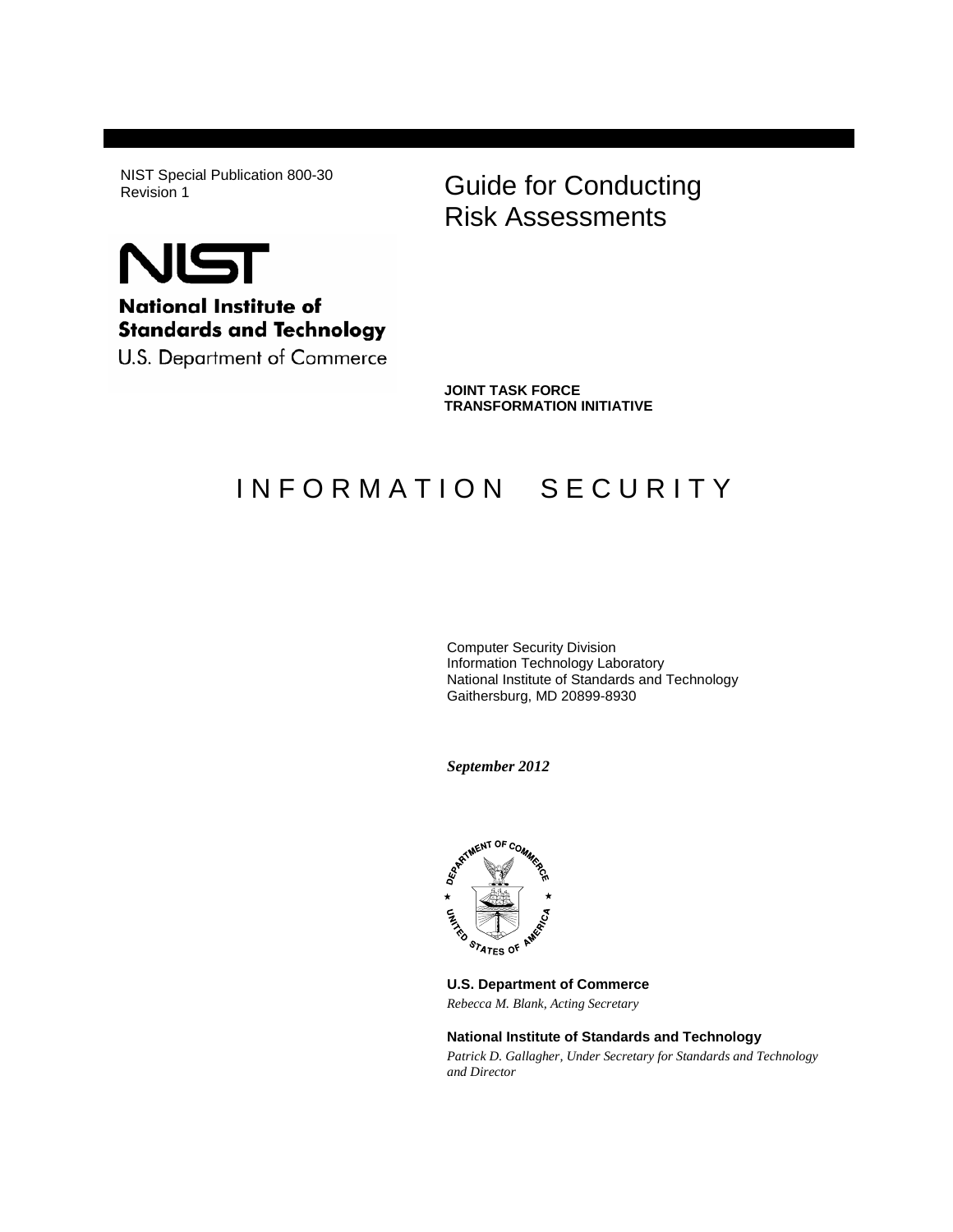# **Reports on Computer Systems Technology**

\_\_\_\_\_\_\_\_\_\_\_\_\_\_\_\_\_\_\_\_\_\_\_\_\_\_\_\_\_\_\_\_\_\_\_\_\_\_\_\_\_\_\_\_\_\_\_\_\_\_\_\_\_\_\_\_\_\_\_\_\_\_\_\_\_\_\_\_\_\_\_\_\_\_\_\_\_\_\_\_\_\_\_\_\_\_\_\_\_\_\_\_\_\_\_\_

The Information Technology Laboratory (ITL) at the National Institute of Standards and Technology (NIST) promotes the U.S. economy and public welfare by providing technical leadership for the nation's measurement and standards infrastructure. ITL develops tests, test methods, reference data, proof of concept implementations, and technical analyses to advance the development and productive use of information technology. ITL's responsibilities include the development of management, administrative, technical, and physical standards and guidelines for the cost-effective security and privacy of other than national security-related information in federal information systems. The Special Publication 800-series reports on ITL's research, guidelines, and outreach efforts in information system security, and its collaborative activities with industry, government, and academic organizations.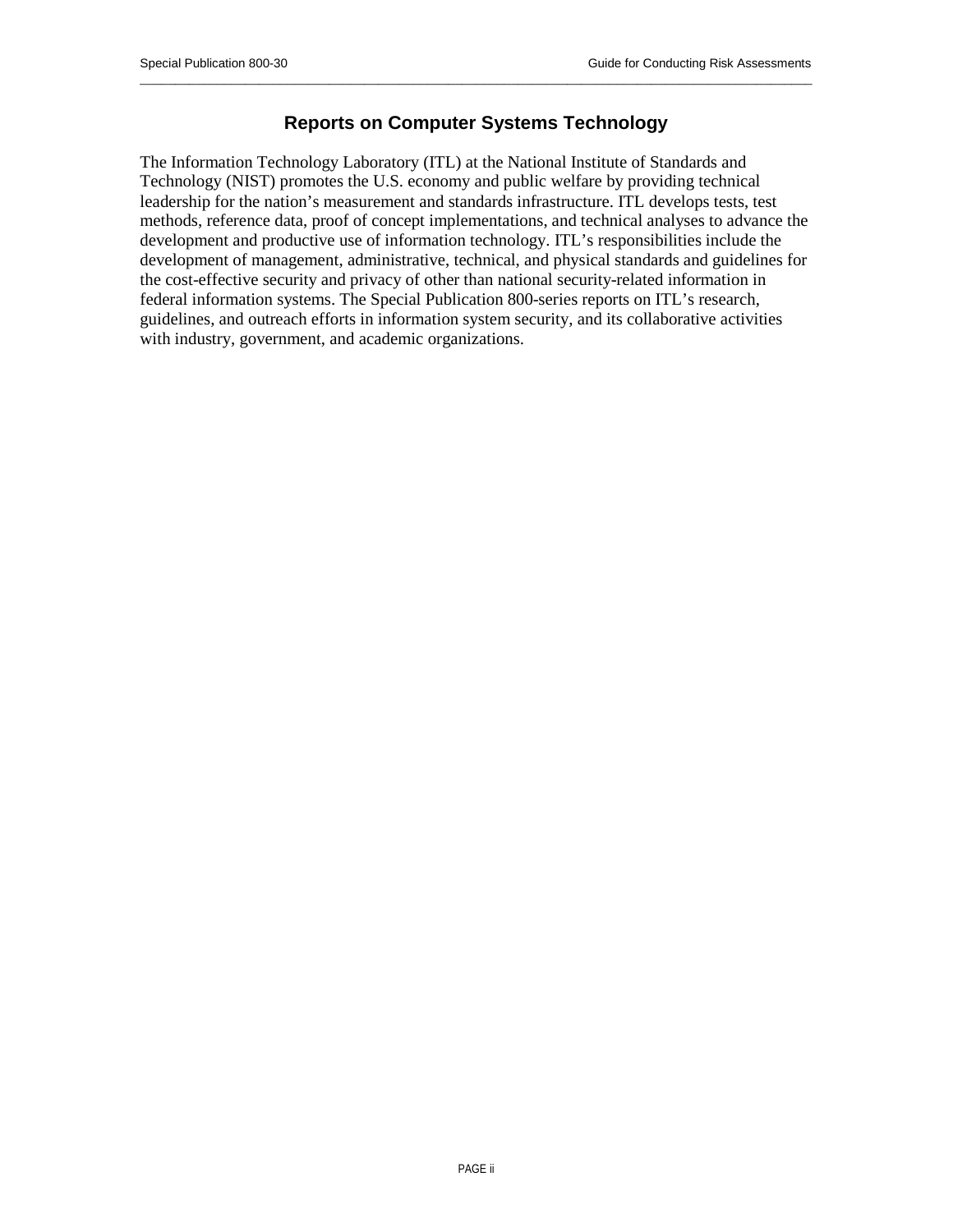# **Authority**

\_\_\_\_\_\_\_\_\_\_\_\_\_\_\_\_\_\_\_\_\_\_\_\_\_\_\_\_\_\_\_\_\_\_\_\_\_\_\_\_\_\_\_\_\_\_\_\_\_\_\_\_\_\_\_\_\_\_\_\_\_\_\_\_\_\_\_\_\_\_\_\_\_\_\_\_\_\_\_\_\_\_\_\_\_\_\_\_\_\_\_\_\_\_\_\_

This publication has been developed by NIST to further its statutory responsibilities under the Federal Information Security Management Act (FISMA), Public Law (P.L.) 107-347. NIST is responsible for developing information security standards and guidelines, including minimum requirements for federal information systems, but such standards and guidelines shall not apply to national security systems without the express approval of appropriate federal officials exercising policy authority over such systems. This guideline is consistent with the requirements of the Office of Management and Budget (OMB) Circular A-130, Section 8b(3), *Securing Agency Information Systems*, as analyzed in Circular A-130, Appendix IV: *Analysis of Key Sections*. Supplemental information is provided in Circular A-130, Appendix III, *Security of Federal Automated Information Resources*.

Nothing in this publication should be taken to contradict the standards and guidelines made mandatory and binding on federal agencies by the Secretary of Commerce under statutory authority. Nor should these guidelines be interpreted as altering or superseding the existing authorities of the Secretary of Commerce, Director of the OMB, or any other federal official. This publication may be used by nongovernmental organizations on a voluntary basis and is not subject to copyright in the United States. Attribution would, however, be appreciated by NIST.

NIST Special Publication 800-30, 95 pages

# **(September 2012)**

**CODEN: NSPUE2**

 Certain commercial entities, equipment, or materials may be identified in this document in order to describe an experimental procedure or concept adequately. Such identification is not intended to imply recommendation or endorsement by NIST, nor is it intended to imply that the entities, materials, or equipment are necessarily the best available for the purpose.

There may be references in this publication to other publications currently under development by NIST in accordance with its assigned statutory responsibilities. The information in this publication, including concepts and methodologies, may be used by federal agencies even before the completion of such companion publications. Thus, until each publication is completed, current requirements, guidelines, and procedures, where they exist, remain operative. For planning and transition purposes, federal agencies may wish to closely follow the development of these new publications by NIST.

Organizations are encouraged to review all draft publications during public comment periods and provide feedback to NIST. All NIST publications are available at [http://csrc.nist.gov/publications.](http://csrc.nist.gov/publications)

#### **Comments on this publication may be submitted to:**

National Institute of Standards and Technology Attn: Computer Security Division, Information Technology Laboratory 100 Bureau Drive (Mail Stop 8930) Gaithersburg, MD 20899-8930 Electronic mail: sec-cert@nist.gov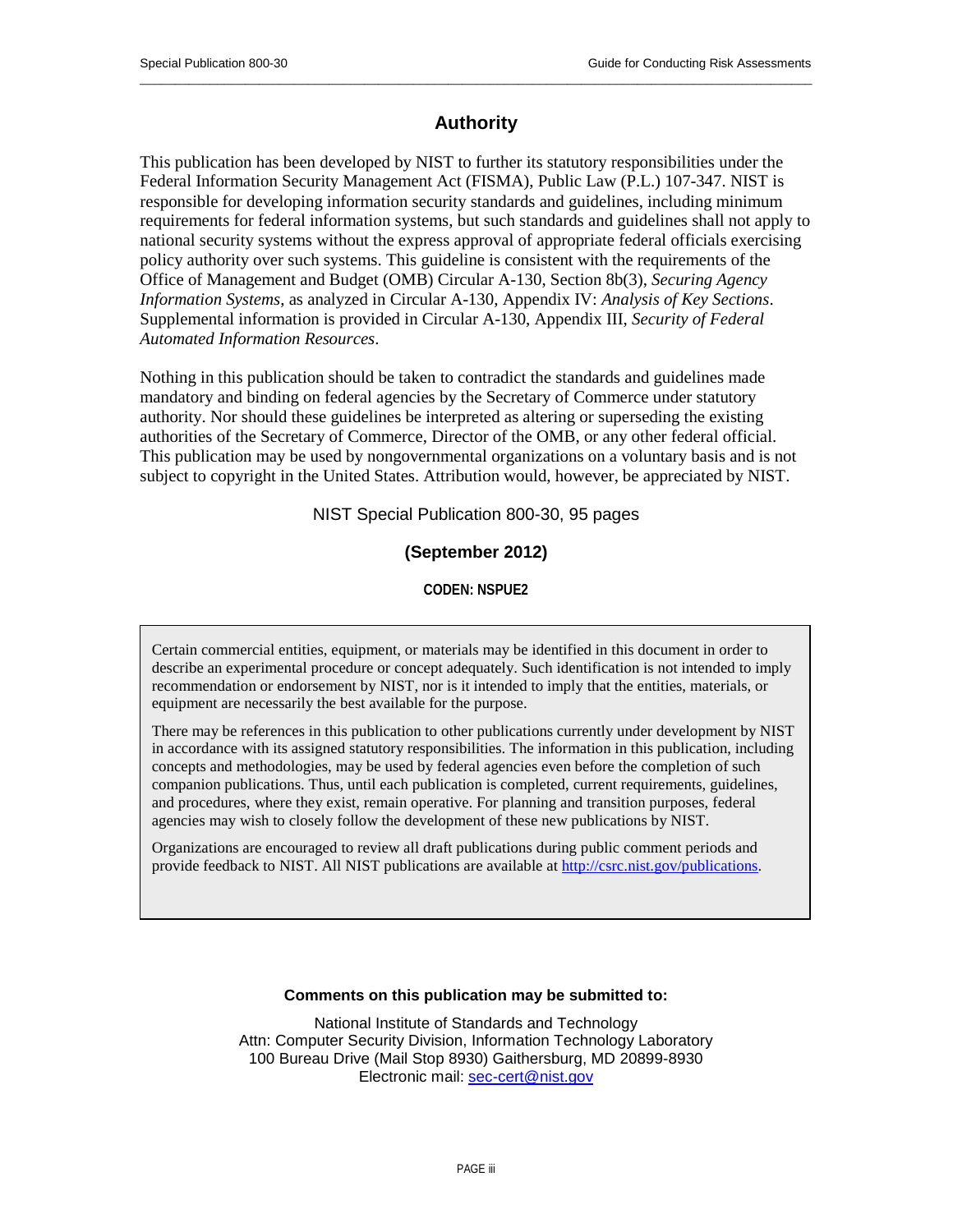# **Compliance with NIST Standards and Guidelines**

\_\_\_\_\_\_\_\_\_\_\_\_\_\_\_\_\_\_\_\_\_\_\_\_\_\_\_\_\_\_\_\_\_\_\_\_\_\_\_\_\_\_\_\_\_\_\_\_\_\_\_\_\_\_\_\_\_\_\_\_\_\_\_\_\_\_\_\_\_\_\_\_\_\_\_\_\_\_\_\_\_\_\_\_\_\_\_\_\_\_\_\_\_\_\_\_

In accordance with the provisions of  $FISMA$ ,<sup>[1](#page-3-0)</sup> the Secretary of Commerce shall, on the basis of standards and guidelines developed by NIST, prescribe standards and guidelines pertaining to federal information systems. The Secretary shall make standards compulsory and binding to the extent determined necessary by the Secretary to improve the efficiency of operation or security of federal information systems. Standards prescribed shall include information security standards that provide minimum information security requirements and are otherwise necessary to improve the security of federal information and information systems.

- Federal Information Processing Standards (FIPS) are approved by the Secretary of Commerce and issued by NIST in accordance with FISMA. FIPS are compulsory and binding for federal agencies.<sup>[2](#page-3-1)</sup> FISMA requires that federal agencies comply with these standards, and therefore, agencies may not waive their use.
- Special Publications (SPs) are developed and issued by NIST as recommendations and guidance documents. For other than national security programs and systems, federal agencies must follow those NIST Special Publications mandated in a Federal Information Processing Standard. FIPS 200 mandates the use of Special Publication 800-53, as amended. In addition, OMB policies (including OMB Reporting Instructions for FISMA and Agency Privacy Management) state that for other than national security programs and systems, federal agencies must follow certain specific NIST Special Publications.<sup>[3](#page-3-2)</sup>
- Other security-related publications, including interagency reports (NISTIRs) and ITL Bulletins, provide technical and other information about NIST's activities. These publications are mandatory only when specified by OMB.
- Compliance schedules for NIST security standards and guidelines are established by OMB in policies, directives, or memoranda (e.g., annual FISMA Reporting Guidance).<sup>[4](#page-3-3)</sup>

<span id="page-3-0"></span><sup>&</sup>lt;sup>1</sup> The E-Government Act (P.L. 107-347) recognizes the importance of information security to the economic and national security interests of the United States. Title III of the E-Government Act, entitled the Federal Information Security Management Act (FISMA), emphasizes the need for organizations to develop, document, and implement an organization-wide program to provide security for the information systems that support its operations and assets.

<span id="page-3-1"></span><sup>2</sup> The term *agency* is used in this publication in lieu of the more general term *organization* only in those circumstances where its usage is directly related to other source documents such as federal legislation or policy.

<span id="page-3-2"></span><sup>&</sup>lt;sup>3</sup> While federal agencies are required to follow certain specific NIST Special Publications in accordance with OMB policy, there is flexibility in how agencies apply the guidance. Federal agencies apply the security concepts and principles articulated in the NIST Special Publications in accordance with and in the context of the agency's missions, business functions, and environment of operation. Consequently, the application of NIST guidance by federal agencies can result in different security solutions that are equally acceptable, compliant with the guidance, and meet the OMB definition of *adequate security* for federal information systems. Given the high priority of information sharing and transparency within the federal government, agencies also consider reciprocity in developing their information security solutions. When assessing federal agency compliance with NIST Special Publications, Inspectors General, evaluators, auditors, and assessors consider the intent of the security concepts and principles articulated within the specific guidance document and how the agency applied the guidance in the context of its mission/business responsibilities, operational environment, and unique organizational conditions.

<span id="page-3-3"></span><sup>4</sup> Unless otherwise stated, all references to NIST publications in this document (i.e., Federal Information Processing Standards and Special Publications) are to the most recent version of the publication.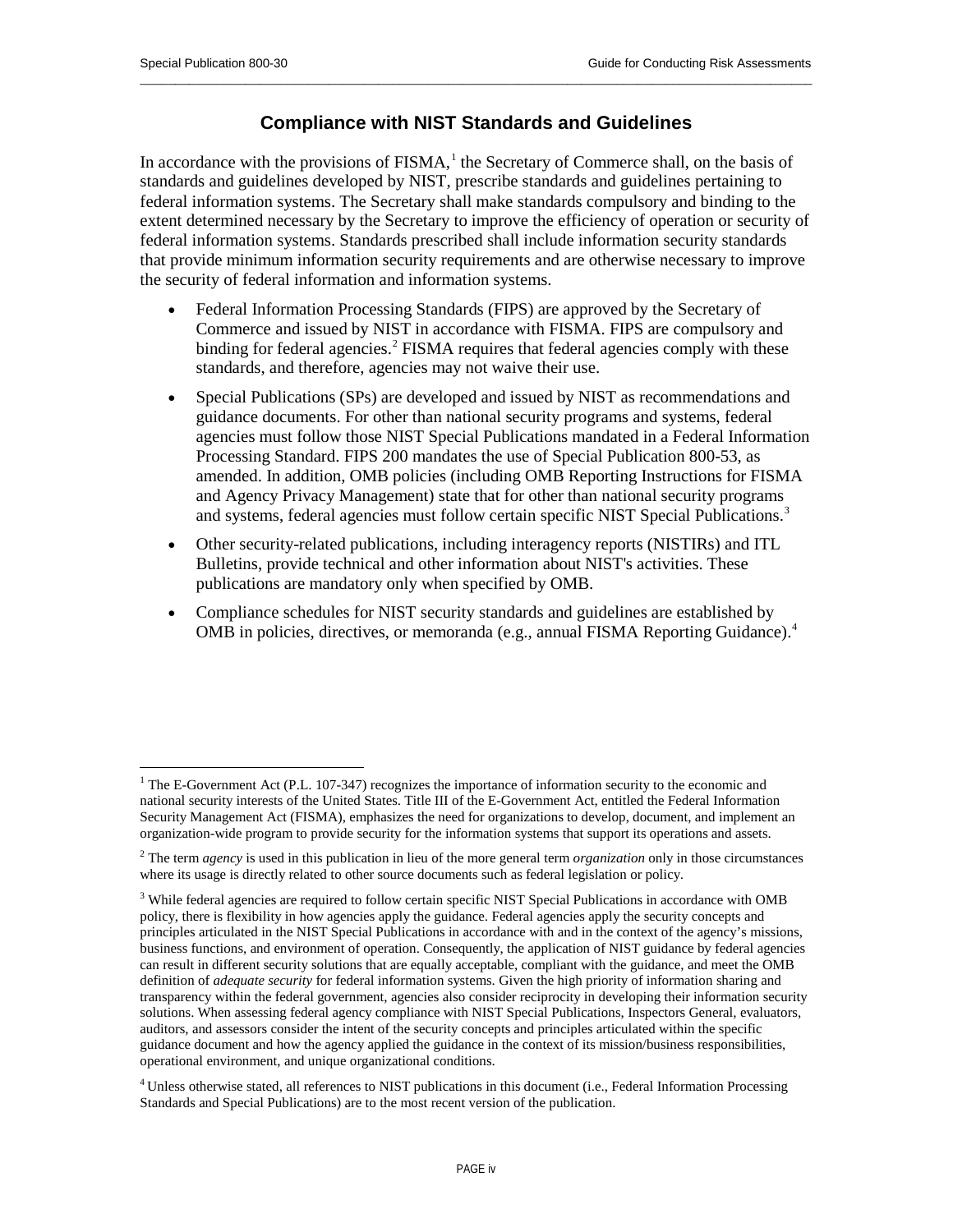# **Acknowledgements**

\_\_\_\_\_\_\_\_\_\_\_\_\_\_\_\_\_\_\_\_\_\_\_\_\_\_\_\_\_\_\_\_\_\_\_\_\_\_\_\_\_\_\_\_\_\_\_\_\_\_\_\_\_\_\_\_\_\_\_\_\_\_\_\_\_\_\_\_\_\_\_\_\_\_\_\_\_\_\_\_\_\_\_\_\_\_\_\_\_\_\_\_\_\_\_\_

This publication was developed by the *Joint Task Force Transformation Initiative* Interagency Working Group with representatives from the Civil, Defense, and Intelligence Communities in an ongoing effort to produce a unified information security framework for the federal government. The National Institute of Standards and Technology wishes to acknowledge and thank the senior leaders from the Departments of Commerce and Defense, the Office of the Director of National Intelligence, the Committee on National Security Systems, and the members of the interagency technical working group whose dedicated efforts contributed significantly to the publication. The senior leaders, interagency working group members, and their organizational affiliations include:

Teresa M. Takai *Adolpho Tarasiuk Jr. Adolpho Tarasiuk Jr. Adolpho Tarasiuk Jr. Adolpho Tarasiuk Jr.* Assistant DNI and In

Richard Hale **Charles Charles Charles Charles Charles Charles Charles Charles Charles Charles Charles Charles Charles Charles Charles Charles Charles Charles Charles Charles Charles Charles Charles Charles Charles Charles** *Deputy Chief Information Officer for Cybersecurity Deputy Intelligence Community Chief*

Paul Grant Catherine A. Henson *Director, Cybersecurity Policy Director, Data Management*

Dominic Cussatt Greg Hall

Kurt Eleam *Policy Advisor*

#### *National Institute of Standards and Technology Committee on National Security Systems*

Charles H. Romine Teresa M. Takai *Director, Information Technology Laboratory Chair, CNSS*

Donna Dodson Richard Spires *Cybersecurity Advisor, Information Technology Laboratory Co-Chair, CNSS*

Donna Dodson Dominic Cussatt *Chief, Computer Security Division CNSS Subcommittee Co-Chair*

Ron Ross Jeffrey Wilk *FISMA Implementation Project Leader CNSS Subcommittee Co-Chair*

#### *Department of Defense Office of the Director of National Intelligence*

*DoD Chief Information Officer Assistant DNI and Intelligence Community Chief Information Officer*

*Information Officer*

*Deputy Director, Cybersecurity Policy Chief, Risk Management and Information Security Programs Division*

#### *Joint Task Force Transformation Initiative Interagency Working Group*

| Ron Ross              | Gary Stoneburner         | Jennifer Fabius       | <b>Kelley Dempsey</b> |
|-----------------------|--------------------------|-----------------------|-----------------------|
| NIST, JTF Leader      | Johns Hopkins APL        | The MITRE Corporation | NIST                  |
| Deborah Bodeau        | Steve Rodrigo            | Peter Gouldmann       | Arnold Johnson        |
| The MITRE Corporation | Tenacity Solutions, Inc. | Department of State   | NIST                  |
| Peter Williams        | Karen Quigg              | Christina Sames       | Christian Enloe       |
| Booz Allen Hamilton   | The MITRE Corporation    | TASC                  | NIST                  |

In addition to the above acknowledgments, a special note of thanks goes to Peggy Himes and Elizabeth Lennon of NIST for their superb technical editing and administrative support. The authors also gratefully acknowledge and appreciate the significant contributions from individuals and organizations in the public and private sectors, both nationally and internationally, whose thoughtful and constructive comments improved the overall quality, thoroughness, and usefulness of this publication.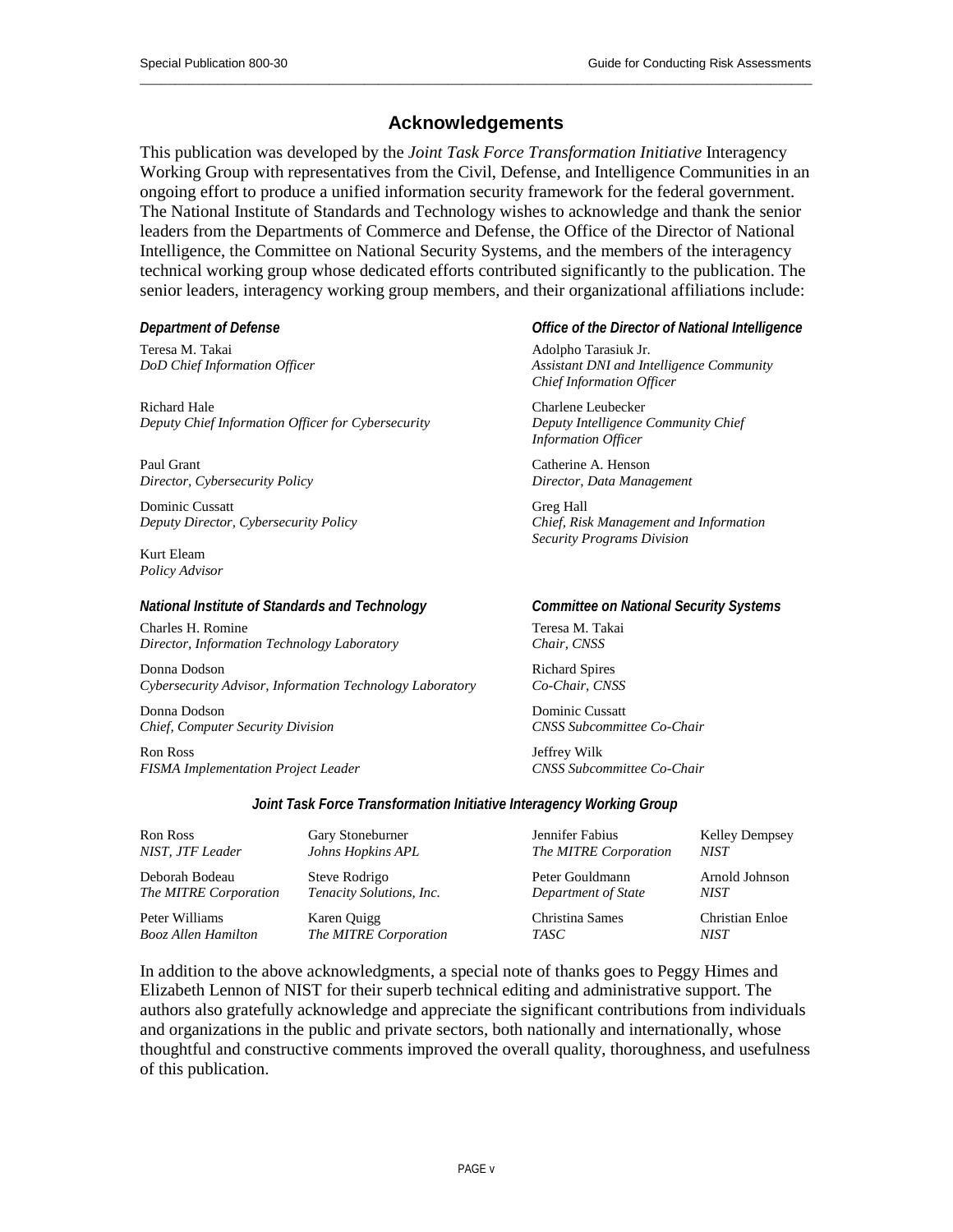#### *DEVELOPING COMMON INFORMATION SECURITY FOUNDATIONS*

\_\_\_\_\_\_\_\_\_\_\_\_\_\_\_\_\_\_\_\_\_\_\_\_\_\_\_\_\_\_\_\_\_\_\_\_\_\_\_\_\_\_\_\_\_\_\_\_\_\_\_\_\_\_\_\_\_\_\_\_\_\_\_\_\_\_\_\_\_\_\_\_\_\_\_\_\_\_\_\_\_\_\_\_\_\_\_\_\_\_\_\_\_\_\_\_

#### COLLABORATION AMONG PUBLIC AND PRIVATE SECTOR ENTITIES

In developing standards and guidelines required by FISMA, NIST consults with other federal agencies and offices as well as the private sector to improve information security, avoid unnecessary and costly duplication of effort, and ensure that NIST publications are complementary with the standards and guidelines employed for the protection of national security systems. In addition to its comprehensive public review and vetting process, NIST is collaborating with the Office of the Director of National Intelligence (ODNI), the Department of Defense (DoD), and the Committee on National Security Systems (CNSS) to establish a common foundation for information security across the federal government. A common foundation for information security will provide the Intelligence, Defense, and Civil sectors of the federal government and their contractors, more uniform and consistent ways to manage the risk to organizational operations and assets, individuals, other organizations, and the Nation that results from the operation and use of information systems. A common foundation for information security will also provide a strong basis for reciprocal acceptance of security authorization decisions and facilitate information sharing. NIST is also working with public and private sector entities to establish specific mappings and relationships between the security standards and guidelines developed by NIST and the International Organization for Standardization and International Electrotechnical Commission (ISO/IEC).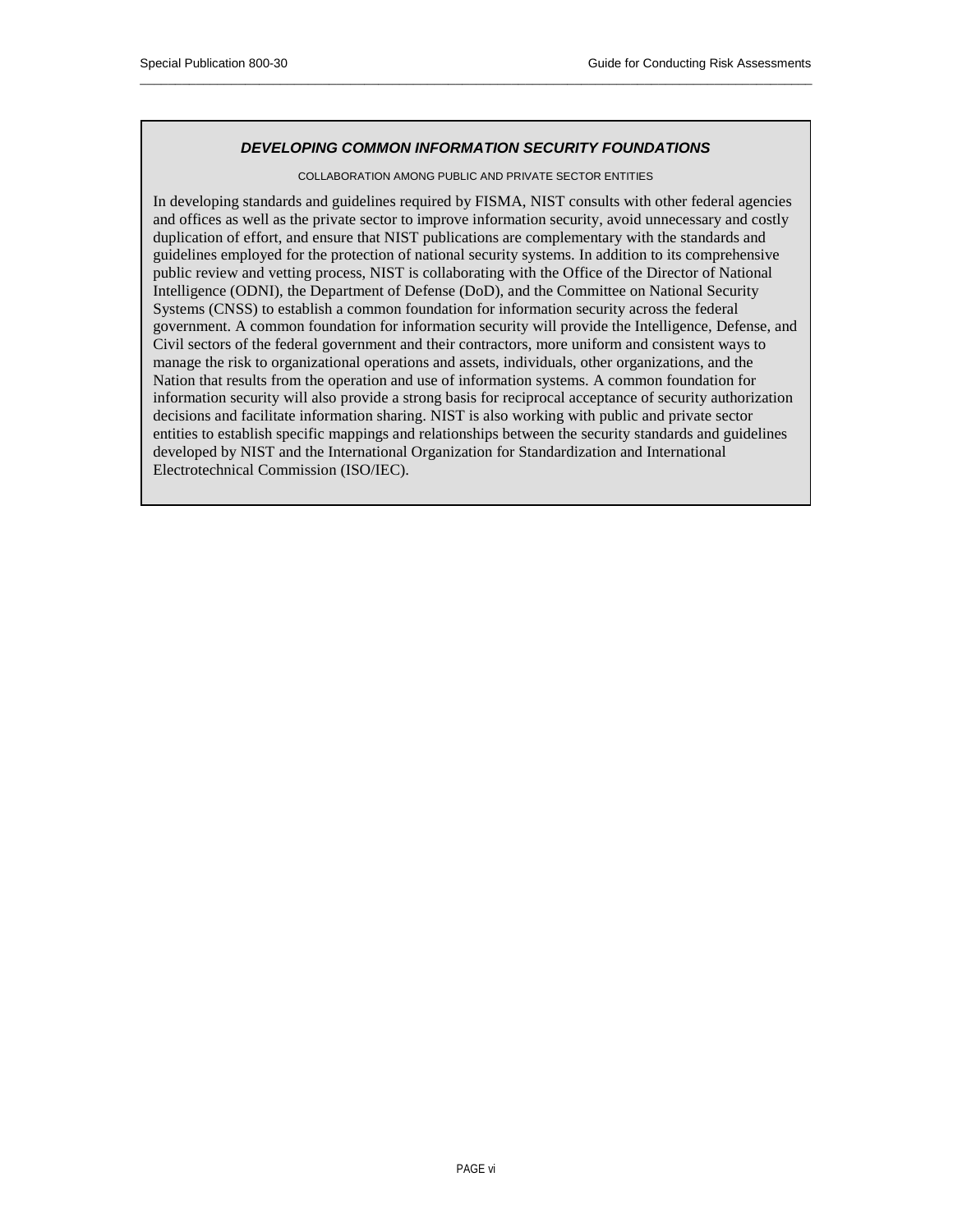# **Table of Contents**

| <b>APPENDIX I</b> |  |  |  |
|-------------------|--|--|--|
| <b>APPENDIX J</b> |  |  |  |
|                   |  |  |  |
|                   |  |  |  |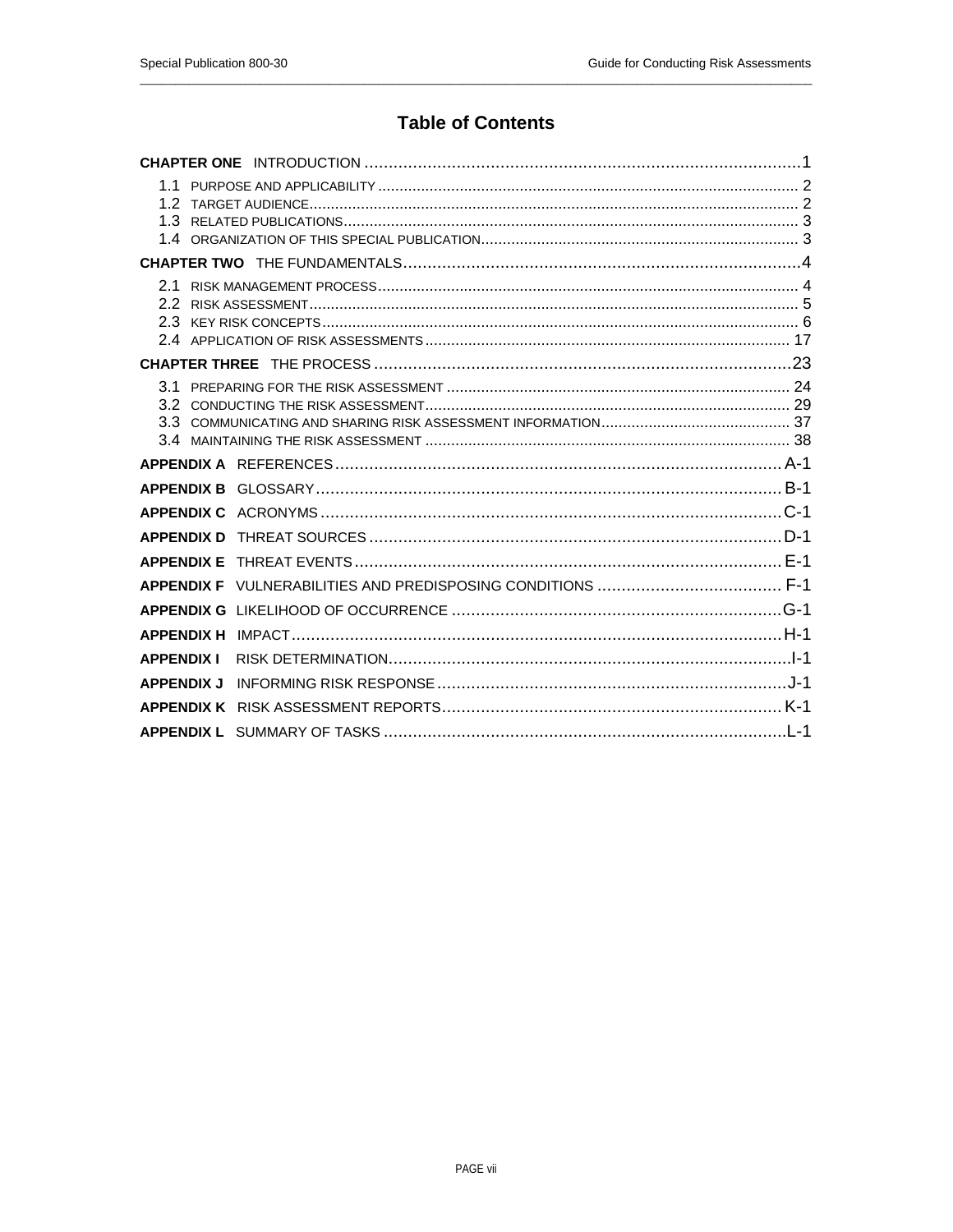# **Prologue**

\_\_\_\_\_\_\_\_\_\_\_\_\_\_\_\_\_\_\_\_\_\_\_\_\_\_\_\_\_\_\_\_\_\_\_\_\_\_\_\_\_\_\_\_\_\_\_\_\_\_\_\_\_\_\_\_\_\_\_\_\_\_\_\_\_\_\_\_\_\_\_\_\_\_\_\_\_\_\_\_\_\_\_\_\_\_\_\_\_\_\_\_\_\_\_\_

"... *Through the process of risk management, leaders must consider risk to U.S. interests from adversaries using cyberspace to their advantage and from our own efforts to employ the global nature of cyberspace to achieve objectives in military, intelligence, and business operations...*"

"*... For operational plans development, the combination of threats, vulnerabilities, and impacts must be evaluated in order to identify important trends and decide where effort should be applied to eliminate or reduce threat capabilities; eliminate or reduce vulnerabilities; and assess, coordinate, and deconflict all cyberspace operations...*"

"*... Leaders at all levels are accountable for ensuring readiness and security to the same degree as in any other domain...*"

-- THE NATIONAL STRATEGY FOR CYBERSPACE OPERATIONS OFFICE OF THE CHAIRMAN, JOINT CHIEFS OF STAFF, U.S. DEPARTMENT OF DEFENSE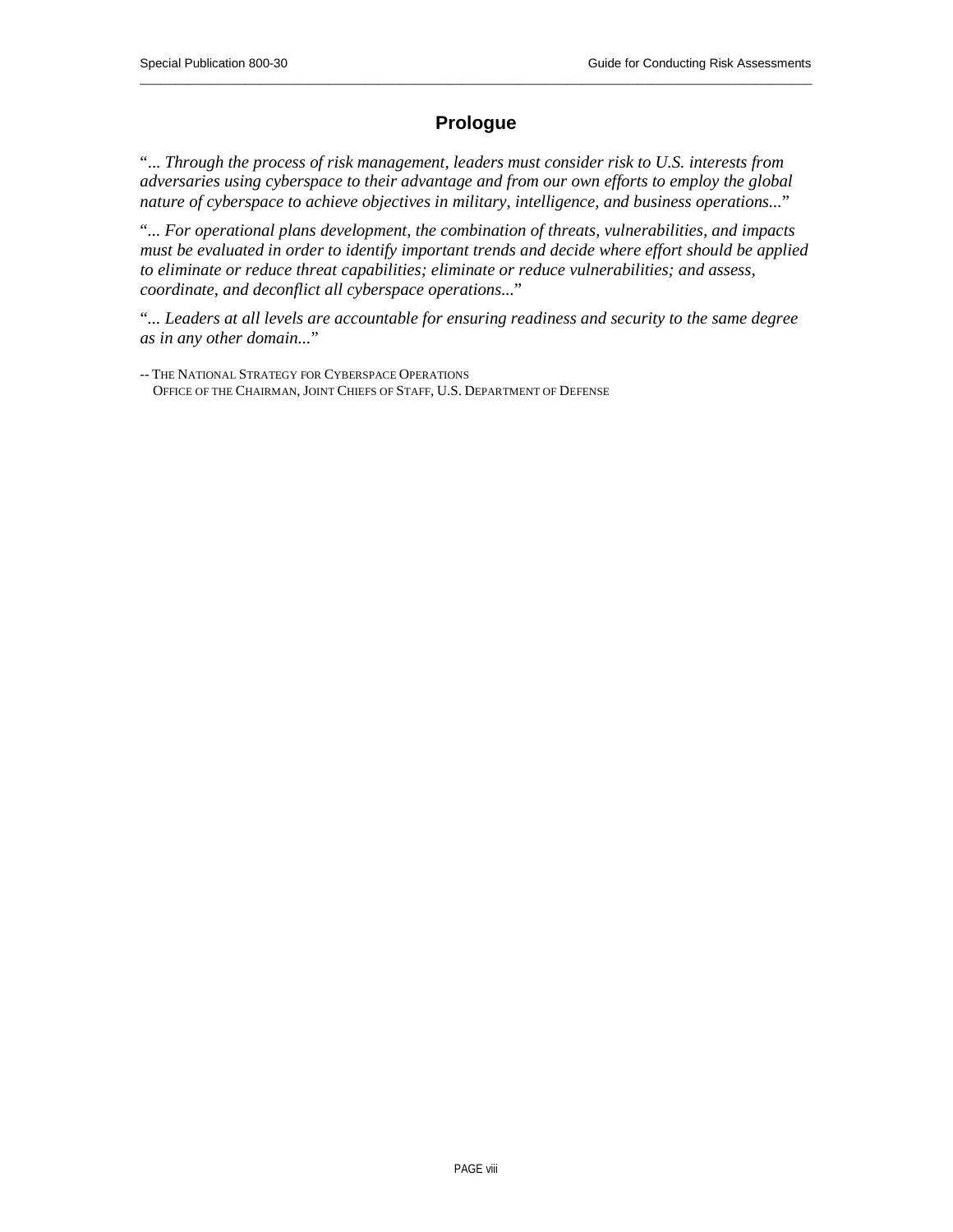#### *CAUTIONARY NOTES*

\_\_\_\_\_\_\_\_\_\_\_\_\_\_\_\_\_\_\_\_\_\_\_\_\_\_\_\_\_\_\_\_\_\_\_\_\_\_\_\_\_\_\_\_\_\_\_\_\_\_\_\_\_\_\_\_\_\_\_\_\_\_\_\_\_\_\_\_\_\_\_\_\_\_\_\_\_\_\_\_\_\_\_\_\_\_\_\_\_\_\_\_\_\_\_\_

#### SCOPE AND APPLICABILITY OF RISK ASSESSMENTS

- Risk assessments are a key part of effective risk management and facilitate decision making at all three tiers in the risk management hierarchy including the organization level, mission/business process level, and information system level.
- Because risk management is ongoing, risk assessments are conducted throughout the system development life cycle, from pre-system acquisition (i.e., material solution analysis and technology development), through system acquisition (i.e., engineering/manufacturing development and production/deployment), and on into sustainment (i.e., operations/support).
- There are no specific requirements with regard to: (i) the formality, rigor, or level of detail that characterizes any particular risk assessment; (ii) the methodologies, tools, and techniques used to conduct such risk assessments; or (iii) the format and content of assessment results and any associated reporting mechanisms. Organizations have maximum flexibility on how risk assessments are conducted and are encouraged to apply the guidance in this document so that the various needs of organizations can be addressed and the risk assessment activities can be integrated into broader organizational risk management processes.
- Organizations are also cautioned that risk assessments are often not precise instruments of measurement and reflect: (i) the limitations of the specific assessment methodologies, tools, and techniques employed; (ii) the subjectivity, quality, and trustworthiness of the data used; (iii) the interpretation of assessment results; and (iv) the skills and expertise of those individuals or groups conducting the assessments.
- Since cost, timeliness, and ease of use are a few of the many important factors in the application of risk assessments, organizations should attempt to reduce the level of effort for risk assessments by sharing risk-related information, whenever possible.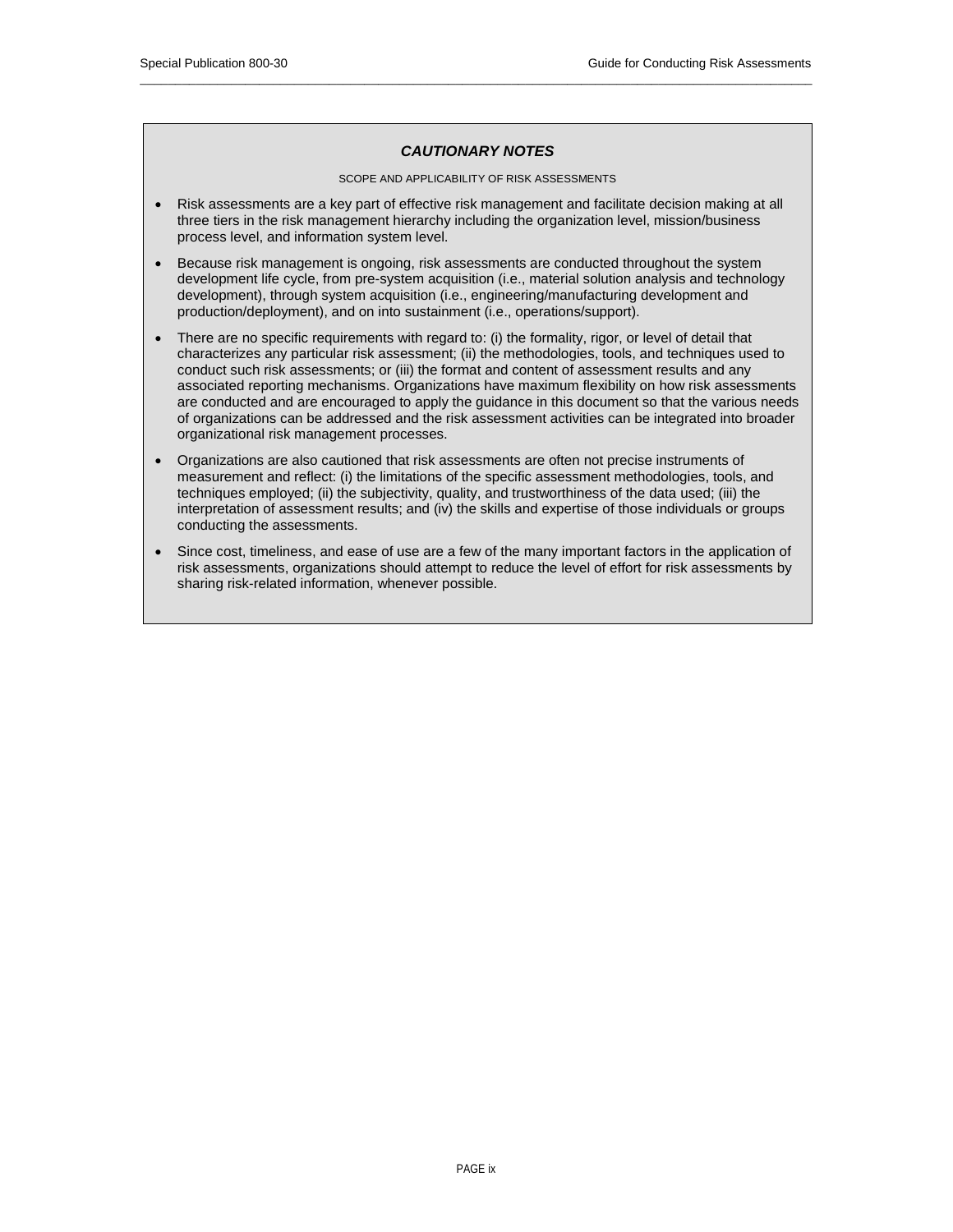# <span id="page-9-0"></span>**CHAPTER ONE**

# **INTRODUCTION**

THE NEED FOR RISK ASSESSMENTS TO SUPPORT ENTERPRISE-WIDE RISK MANAGEMENT

\_\_\_\_\_\_\_\_\_\_\_\_\_\_\_\_\_\_\_\_\_\_\_\_\_\_\_\_\_\_\_\_\_\_\_\_\_\_\_\_\_\_\_\_\_\_\_\_\_\_\_\_\_\_\_\_\_\_\_\_\_\_\_\_\_\_\_\_\_\_\_\_\_\_\_\_\_\_\_\_\_\_\_\_\_\_\_\_\_\_\_\_\_\_\_\_

rganizations<sup>[5](#page-9-1)</sup> in the public and private sectors depend on information technology<sup>[6](#page-9-2)</sup> and information systems<sup>[7](#page-9-3)</sup> to successfully carry out their missions and business functions. Information systems can include very diverse entities ranging from office networks, **financial and personnel systems**<sup>7</sup> to successfully carry out their missions and business functions Information systems can include very diverse entities ranging from office networks, financial and personnel systems to ve systems, weapons systems, telecommunications systems, and environmental control systems). Information systems are subject to serious *threats* that can have adverse effects on organizational operations and assets, individuals, other organizations, and the Nation by exploiting both known and unknown *vulnerabilities* to compromise the confidentiality, integrity, or availability of the information being processed, stored, or transmitted by those systems. Threats to information systems can include purposeful attacks, environmental disruptions, human/machine errors, and structural failures, and can result in harm to the national and economic security interests of the United States. Therefore, it is imperative that leaders and managers at all levels understand their responsibilities and are held accountable for managing information security risk—that is, the risk associated with the operation and use of information systems that support the missions and business functions of their organizations.

*Risk assessment* is one of the fundamental components of an organizational risk management process as described in NIST Special Publication 800-39. Risk assessments are used to identify, estimate, and prioritize risk to organizational operations (i.e., mission, functions, image, and reputation), organizational assets, individuals, other organizations, and the Nation, resulting from the operation and use of information systems. The purpose of risk assessments is to inform decision makers and support risk responses by identifying: (i) relevant threats to organizations or threats directed through organizations against other organizations; (ii) vulnerabilities both internal and external to organizations;(iii) impact (i.e., harm) to organizations that may occur given the potential for threats exploiting vulnerabilities; and (iv) likelihood that harm will occur. The end result is a determination of risk (i.e., typically a function of the degree of harm and likelihood of harm occurring). Risk assessments can be conducted at all three tiers in the risk management hierarchy—including Tier 1 (organization level), Tier 2 (mission/business process level), and Tier 3 (information system level). At Tiers 1 and 2, organizations use risk assessments to evaluate, for example, systemic information security-related risks associated with organizational governance and management activities, mission/business processes, enterprise architecture, or the funding of information security programs. At Tier 3, organizations use risk assessments to more effectively support the implementation of the *Risk Management Framework* (i.e., security categorization; security control selection, implementation, and assessment; information system and common control authorization; and security control monitoring). [8](#page-9-4)

<span id="page-9-1"></span> <sup>5</sup> The term *organization* describes an entity of any size, complexity, or positioning within an organizational structure (e.g., a federal agency or, as appropriate, any of its operational elements) that is charged with carrying out assigned mission/business processes and that uses information systems in support of those processes.

<span id="page-9-2"></span><sup>6</sup> Organizations also manage information technology in the form of common infrastructures, sets of shared services, and sets of common controls.

<span id="page-9-3"></span><sup>7</sup> An *information system* is a discrete set of information resources organized for the collection, processing, maintenance, use, sharing, dissemination, or disposition of information.

<span id="page-9-4"></span><sup>8</sup> The Risk Management Framework is described in NIST Special Publication 800-37.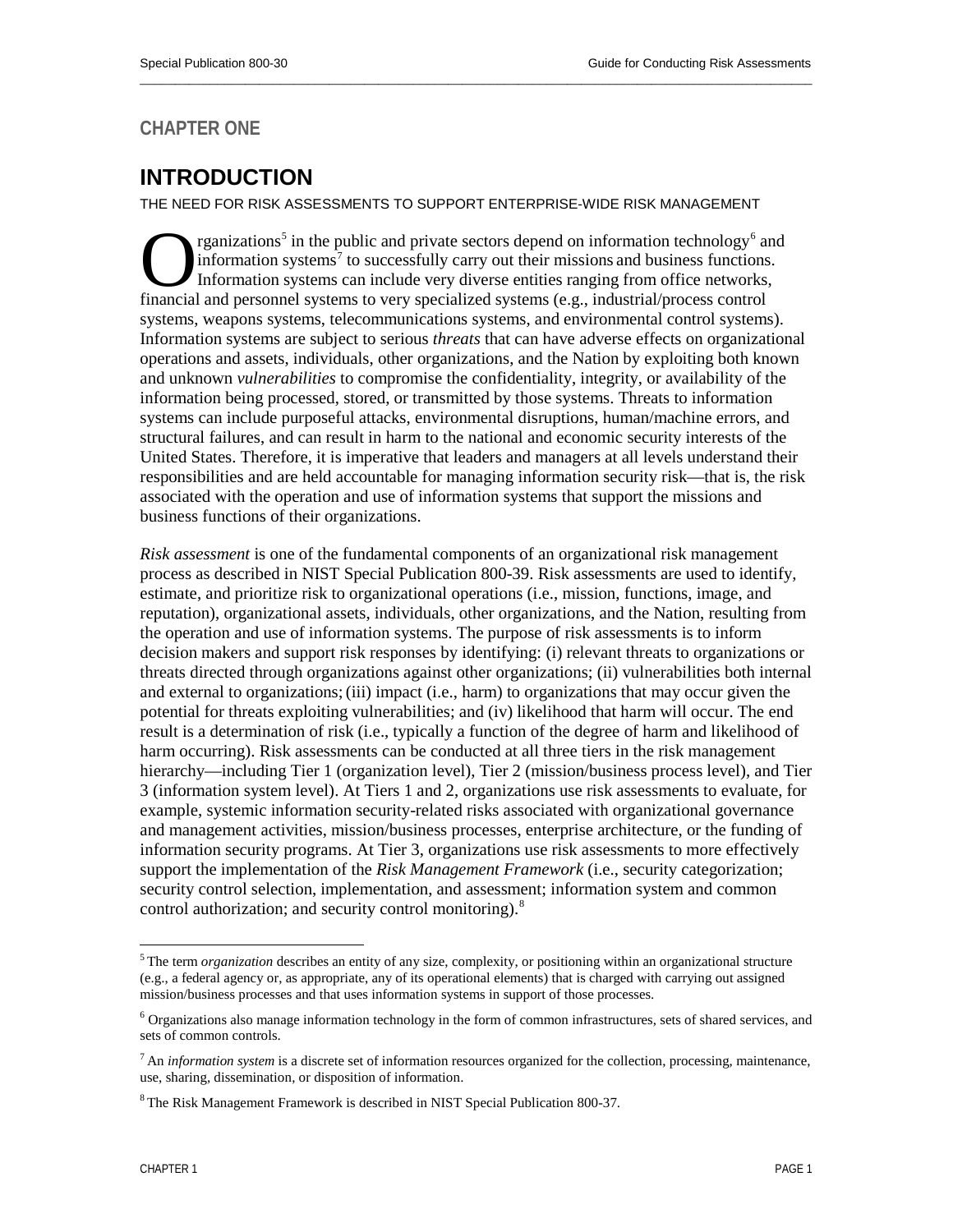# <span id="page-10-0"></span>**1.1 PURPOSE AND APPLICABILITY**

The purpose of Special Publication 800-30 is to provide guidance for conducting risk assessments of federal information systems and organizations, amplifying the guidance in Special Publication 800-39. Risk assessments, carried out at all three tiers in the risk management hierarchy, are part of an overall risk management process—providing senior leaders/executives with the information needed to determine appropriate courses of action in response to identified risks. In particular, this document provides guidance for carrying out each of the steps in the *risk assessment process* (i.e., preparing for the assessment, conducting the assessment, communicating the results of the assessment, and maintaining the assessment) and how risk assessments and other organizational risk management processes complement and inform each other. Special Publication 800-30 also provides guidance to organizations on identifying specific risk factors to monitor on an ongoing basis, so that organizations can determine whether risks have increased to unacceptable levels (i.e., exceeding organizational risk tolerance) and different courses of action should be taken.

\_\_\_\_\_\_\_\_\_\_\_\_\_\_\_\_\_\_\_\_\_\_\_\_\_\_\_\_\_\_\_\_\_\_\_\_\_\_\_\_\_\_\_\_\_\_\_\_\_\_\_\_\_\_\_\_\_\_\_\_\_\_\_\_\_\_\_\_\_\_\_\_\_\_\_\_\_\_\_\_\_\_\_\_\_\_\_\_\_\_\_\_\_\_\_\_

This publication satisfies the requirements of FISMA and meets or exceeds the information security requirements established for executive agencies<sup>[9](#page-10-2)</sup> by the Office of Management and Budget (OMB) in Circular A-130, Appendix III, *Security of Federal Automated Information Resources.* The guidelines in this publication are applicable to all federal information systems other than those systems designated as national security systems as defined in 44 U.S.C., Section 3542. The guidelines have been broadly developed from a technical perspective to complement similar guidelines for national security systems and may be used for such systems with the approval of appropriate federal officials exercising policy authority over such systems. State, local, and tribal governments, as well as private sector organizations are encouraged to consider using these guidelines, as appropriate.

# <span id="page-10-1"></span>**1.2 TARGET AUDIENCE**

This publication is intended to serve a diverse group of risk management professionals including:

- Individuals with oversight responsibilities for risk management (e.g., heads of agencies, chief executive officers, chief operating officers, risk executive [function]);
- Individuals with responsibilities for conducting organizational missions/business functions (e.g., mission/business owners, information owners/stewards, authorizing officials);
- Individuals with responsibilities for acquiring information technology products, services, or information systems (e.g., acquisition officials, procurement officers, contracting officers);
- Individuals with information system/security design, development, and implementation responsibilities (e.g., program managers, enterprise architects, information security architects, information system/security engineers, information systems integrators);
- Individuals with information security oversight, management, and operational responsibilities  $(e.g., chief information officers, senior information security officers<sup>10</sup> information security$ managers, information system owners, common control providers); and

<span id="page-10-2"></span> <sup>9</sup> An *executive agency* is: (i) an executive department specified in 5 U.S.C., Section 101; (ii) a military department specified in 5 U.S.C., Section 102; (iii) an independent establishment as defined in 5 U.S.C., Section 104(1); and (iv) a wholly owned government corporation fully subject to the provisions of 31 U.S.C., Chapter 91. In this publication, the term *executive agency* is synonymous with the term *federal agency*.

<span id="page-10-3"></span><sup>&</sup>lt;sup>10</sup> At the *agency* level, this position is known as the Senior Agency Information Security Officer. Organizations may also refer to this position as the *Chief Information Security Officer*.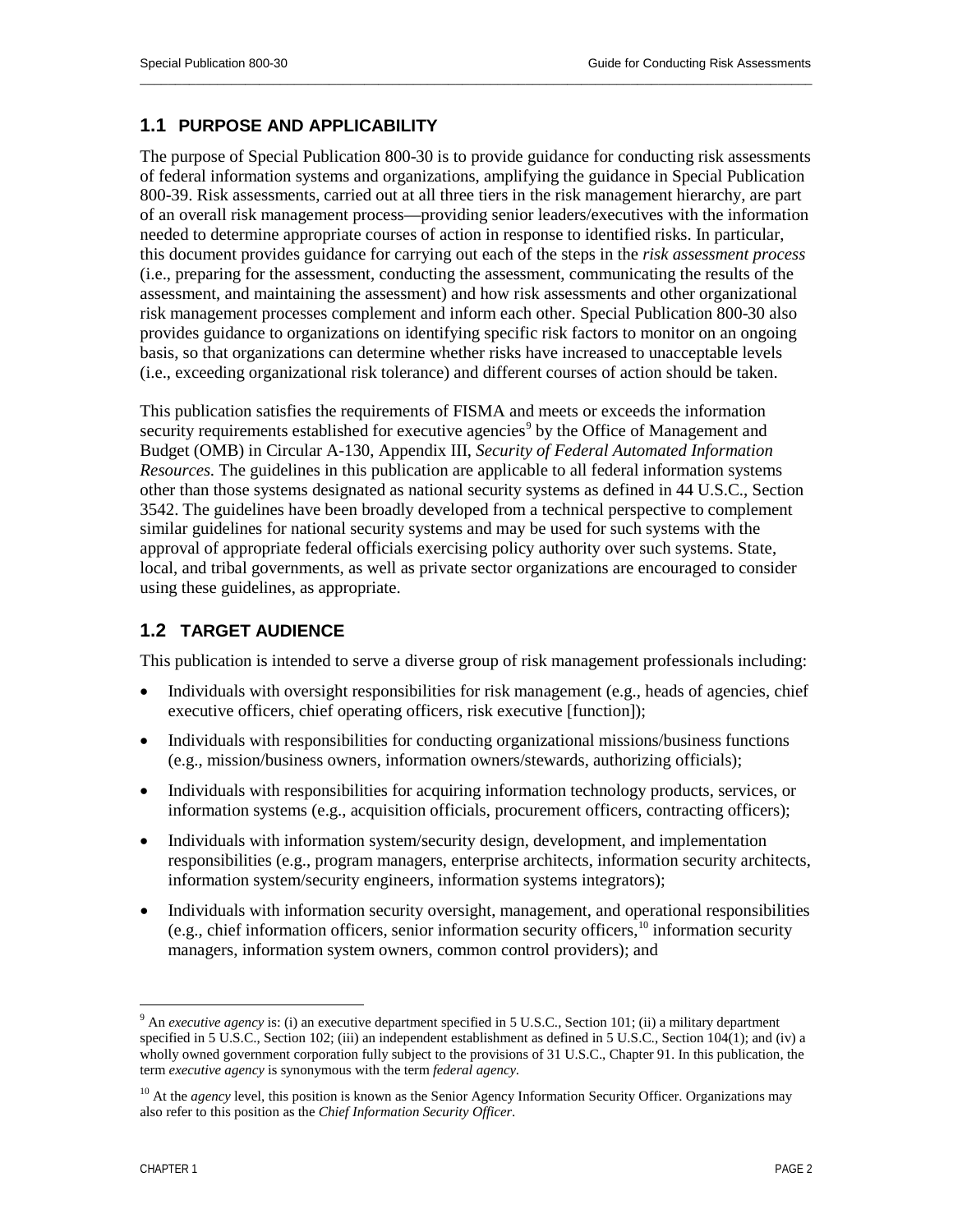Individuals with information security/risk assessment and monitoring responsibilities (e.g., system evaluators, penetration testers, security control assessors, risk assessors, independent verifiers/validators, inspectors general, auditors).

\_\_\_\_\_\_\_\_\_\_\_\_\_\_\_\_\_\_\_\_\_\_\_\_\_\_\_\_\_\_\_\_\_\_\_\_\_\_\_\_\_\_\_\_\_\_\_\_\_\_\_\_\_\_\_\_\_\_\_\_\_\_\_\_\_\_\_\_\_\_\_\_\_\_\_\_\_\_\_\_\_\_\_\_\_\_\_\_\_\_\_\_\_\_\_\_

# <span id="page-11-0"></span>**1.3 RELATED PUBLICATIONS**

The risk assessment approach described in this publication is supported by a series of security standards and guidelines necessary for managing information security risk. In addition to this publication, the Special Publications developed by the Joint Task Force Transformation Initiative supporting the unified information security framework for the federal government include:

- Special Publication 800-39, *Managing Information Security Risk: Organization, Mission, and Information System View*;<sup>[11](#page-11-2)</sup>
- Special Publication 800-37, *Guide for Applying the Risk Management Framework to Federal Information Systems: A Security Life Cycle Approach*;
- Special Publication 800-53, *Recommended Security Controls for Federal Information Systems and Organizations*; and
- Special Publication 800-53A, *Guide for Assessing the Security Controls in Federal Information Systems and Organizations: Building Effective Security Assessment Plans*.

The concepts and principles associated with the risk assessment processes and approaches contained in this publication are intended to be similar to and consistent with the processes and approaches described in International Organization for Standardization (ISO) and International Electrotechnical Commission (IEC) standards. Extending the concepts and principles of these international standards for the federal government and its contractors and promoting the reuse of risk assessment results, reduces the burden on organizations that must conform to ISO/IEC and NIST standards.

# <span id="page-11-1"></span>**1.4 ORGANIZATION OF THIS SPECIAL PUBLICATION**

The remainder of this special publication is organized as follows:

- **Chapter Two** describes: (i) the risk management process and how risk assessments are an integral part of that process; (ii) the basic terminology used in conducting risk assessments; and (iii) how risk assessments can be applied across the organization's risk management tiers (i.e., organization level, mission/business process level, and information system level).
- **Chapter Three** describes the process of assessing information security risk including: (i) a high-level overview of the risk assessment process; (ii) the activities necessary to prepare for a risk assessment; (iii) the activities necessary to conduct a risk assessment; (iv) the activities necessary to communicate risk assessment results and share risk-related information across the organization; and (v) the activities necessary to maintain the results of a risk assessment.
- **Supporting appendices** provide additional risk assessment information including: (i) general references; (ii) a glossary of terms; (iii) acronyms; (iv) threat sources; (v) threat events; (vi) vulnerabilities and predisposing conditions; (vii) likelihood of threat event occurrence; (viii) organizational impact; (ix) risk determination; (x) informing risk response; (xi) essential information for risk assessment reports; and (xii) a summary of risk assessment tasks.

<span id="page-11-2"></span><sup>&</sup>lt;sup>11</sup> Special Publication 800-39 supersedes Special Publication 800-30 as the primary source for guidance on information security risk management.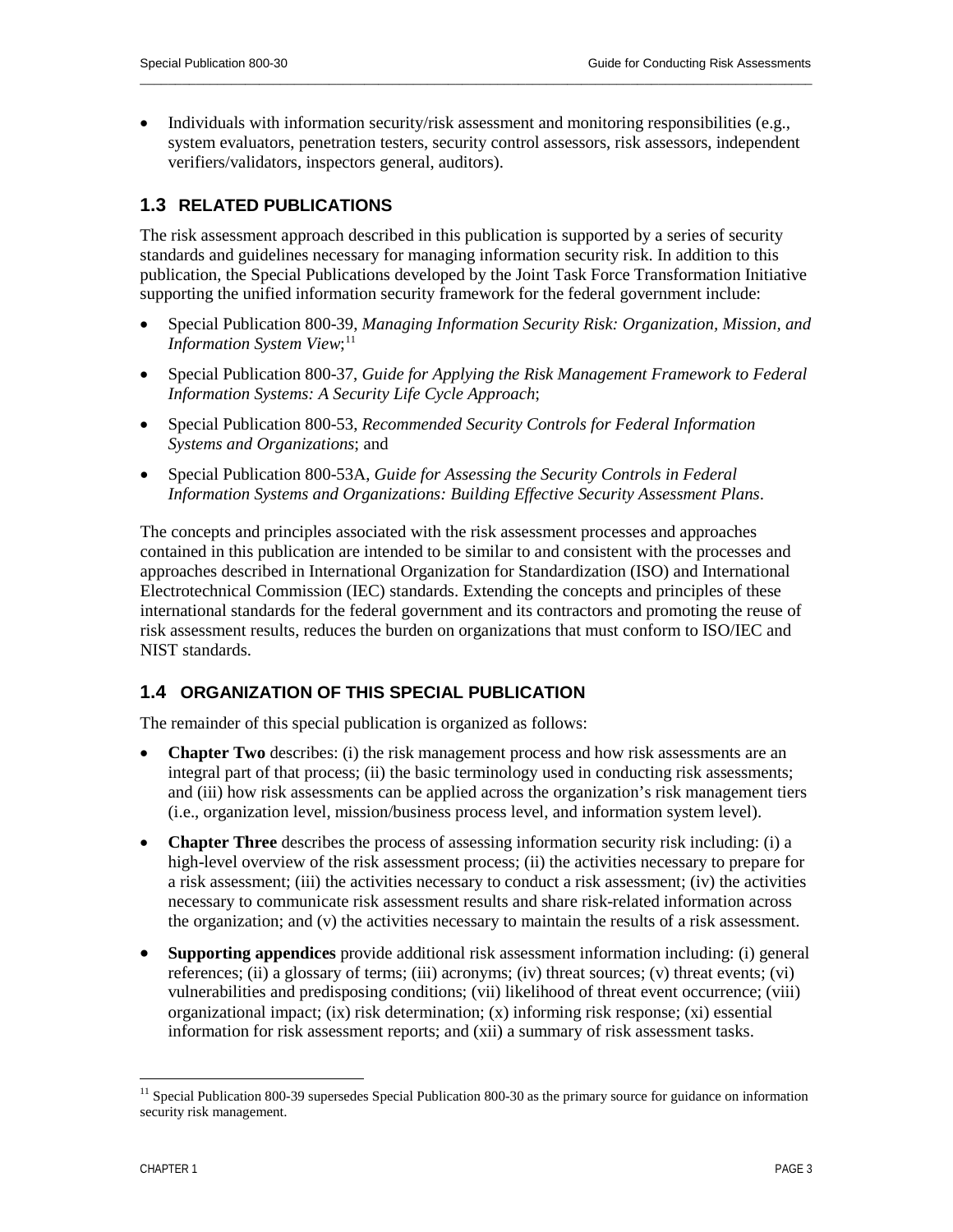# <span id="page-12-0"></span>**CHAPTER TWO**

# **THE FUNDAMENTALS**

BASIC CONCEPTS ASSOCIATED WITH RISK ASSESSMENTS

his chapter describes the fundamental concepts associated with assessing information security risk within an organization including: (i) a high-level overview of the risk management process and the role risk assessments play in that process; (ii) the basic This chapter describes the fundamental concepts associated with assessing information security risk within an organization including: (i) a high-level overview of the risk management process and the role risk assessments p across the organization's risk management tiers.<sup>[12](#page-12-2)</sup>

\_\_\_\_\_\_\_\_\_\_\_\_\_\_\_\_\_\_\_\_\_\_\_\_\_\_\_\_\_\_\_\_\_\_\_\_\_\_\_\_\_\_\_\_\_\_\_\_\_\_\_\_\_\_\_\_\_\_\_\_\_\_\_\_\_\_\_\_\_\_\_\_\_\_\_\_\_\_\_\_\_\_\_\_\_\_\_\_\_\_\_\_\_\_\_\_

# <span id="page-12-1"></span>**2.1 RISK MANAGEMENT PROCESS**

Risk assessment is a key component of a holistic, organization-wide *risk management process* as defined in NIST Special Publication 800-39, *Managing Information Security Risk: Organization, Mission, and Information System View*. Risk management processes include: (i) framing risk; (ii) assessing risk; (iii) responding to risk; and (iv) monitoring risk. Figure 1 illustrates the four steps in the risk management process—including the risk assessment step and the information and communications flows necessary to make the process work effectively.<sup>[13](#page-12-3)</sup>



**FIGURE 1: RISK ASSESSMENT WITHIN THE RISK MANAGEMENT PROCESS**

The first component of risk management addresses how organizations *frame* risk or establish a risk context—that is, describing the environment in which risk-based decisions are made. The purpose of the risk framing component is to produce a *risk management strategy* that addresses how organizations intend to assess risk, respond to risk, and monitor risk—making explicit and

<span id="page-12-2"></span><sup>&</sup>lt;sup>12</sup> NIST Special Publication 800-39 provides guidance on the three tiers in the risk management hierarchy including Tier 1 (organization), Tier 2 (mission/business process), and Tier 3 (information system).

<span id="page-12-3"></span><sup>&</sup>lt;sup>13</sup> Many of the outputs from the risk framing step provide essential inputs to the risk assessment step and the associated risk assessment process. These include, for example, the risk management strategy, organizational risk tolerance, risk assessment methodology, assumptions, constraints, and mission/business priorities.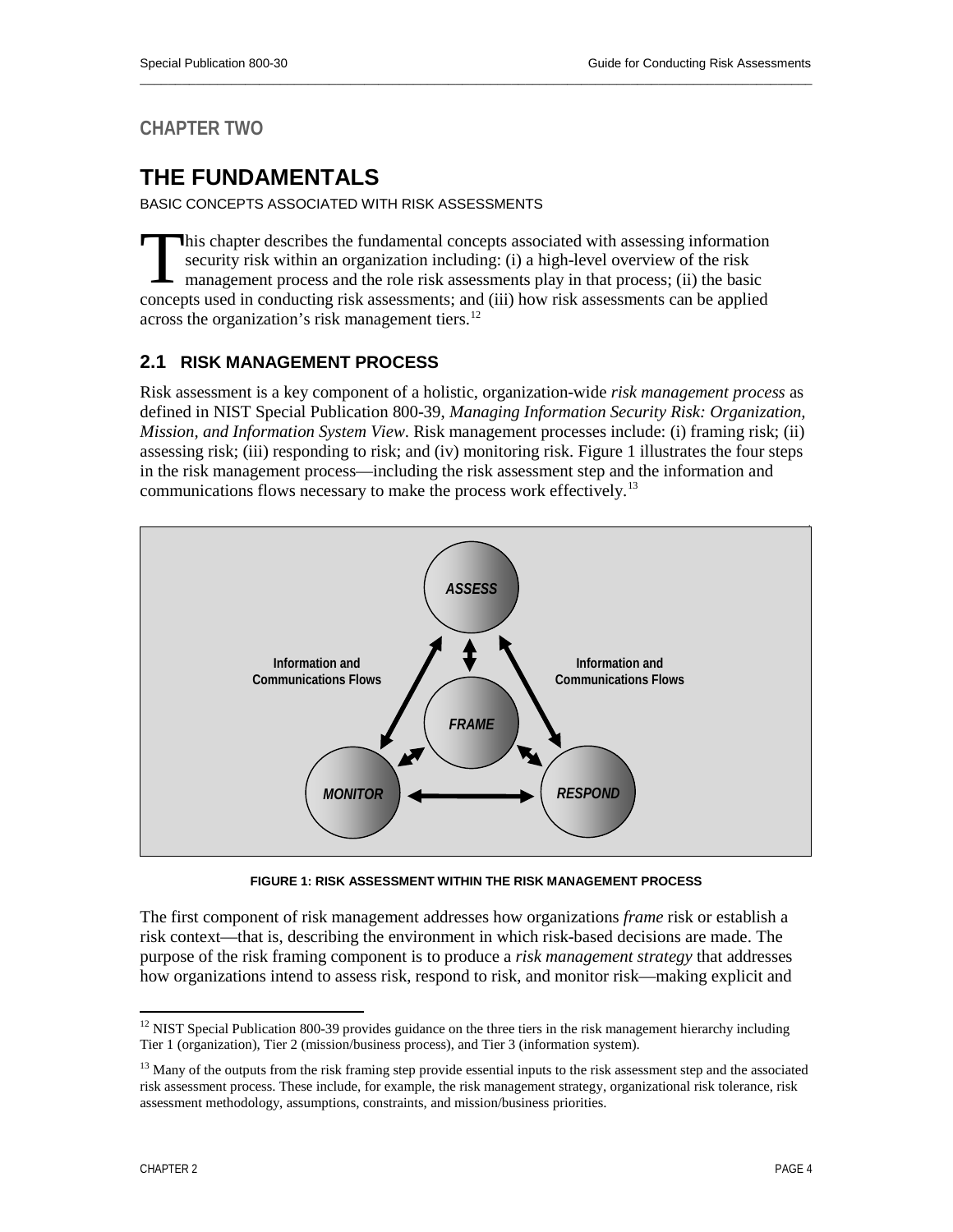transparent the risk perceptions that organizations routinely use in making both investment and operational decisions. The risk management strategy establishes a foundation for managing risk and delineates the boundaries for risk-based decisions within organizations.<sup>[14](#page-13-1)</sup>

\_\_\_\_\_\_\_\_\_\_\_\_\_\_\_\_\_\_\_\_\_\_\_\_\_\_\_\_\_\_\_\_\_\_\_\_\_\_\_\_\_\_\_\_\_\_\_\_\_\_\_\_\_\_\_\_\_\_\_\_\_\_\_\_\_\_\_\_\_\_\_\_\_\_\_\_\_\_\_\_\_\_\_\_\_\_\_\_\_\_\_\_\_\_\_\_

The second component of risk management addresses how organizations *assess* risk within the context of the organizational risk frame. The purpose of the risk assessment component is to identify: (i) threats to organizations (i.e., operations, assets, or individuals) or threats directed through organizations against other organizations or the Nation; (ii) vulnerabilities internal and external to organizations;<sup>[15](#page-13-2)</sup> (iii) the harm (i.e., adverse impact) that may occur given the potential for threats exploiting vulnerabilities; and (iv) the likelihood that harm will occur. The end result is a determination of risk (i.e., typically a function of the degree of harm and likelihood of harm occurring).

The third component of risk management addresses how organizations *respond* to risk once that risk is determined based on the results of a risk assessment. The purpose of the risk response component is to provide a consistent, organization-wide response to risk in accordance with the organizational risk frame by: (i) developing alternative courses of action for responding to risk; (ii) evaluating the alternative courses of action; (iii) determining appropriate courses of action consistent with organizational risk tolerance; and (iv) implementing risk responses based on selected courses of action.

The fourth component of risk management addresses how organizations *monitor* risk over time. The purpose of the risk monitoring component is to: (i) determine the ongoing effectiveness of risk responses (consistent with the organizational risk frame); (ii) identify risk-impacting changes to organizational information systems and the environments in which the systems operate;<sup>[16](#page-13-3)</sup> and (iii) verify that planned risk responses are implemented and information security requirements derived from and traceable to organizational missions/business functions, federal legislation, directives, regulations, policies, standards, and guidelines are satisfied.

# <span id="page-13-0"></span>**2.2 RISK ASSESSMENT**

This publication focuses on the risk assessment component of risk management—providing a step-by-step process for organizations on: (i) how to prepare for risk assessments; (ii) how to conduct risk assessments; (iii) how to communicate risk assessment results to key organizational personnel; and (iv) how to maintain the risk assessments over time. Risk assessments are not simply one-time activities that provide permanent and definitive information for decision makers to guide and inform responses to information security risks. Rather, organizations employ risk assessments on an ongoing basis throughout the system development life cycle and across all of the tiers in the risk management hierarchy—with the frequency of the risk assessments and the resources applied during the assessments, commensurate with the expressly defined purpose and scope of the assessments.

<span id="page-13-1"></span><sup>&</sup>lt;sup>14</sup> In the absence of an explicit or formal organizational risk management strategy, organizational resources (e.g., tools, data repositories) and references (e.g., exemplary risk assessment reports) can be used to discern those aspects of the organization's approach to risk management that affect risk assessment.

<span id="page-13-2"></span><sup>&</sup>lt;sup>15</sup> Organizational vulnerabilities are not confined to information systems but can include, for example, vulnerabilities in governance structures, mission/business processes, enterprise architecture, information security architecture, facilities, equipment, system development life cycle processes, supply chain activities, and external service providers.

<span id="page-13-3"></span><sup>&</sup>lt;sup>16</sup> Environments of operation include, but are not limited to: the threat space; vulnerabilities; missions/business functions; mission/business processes; enterprise and information security architectures; information technologies; personnel; facilities; supply chain relationships; organizational governance/culture; procurement/acquisition processes; organizational policies/procedures; organizational assumptions, constraints, risk tolerance, and priorities/trade-offs).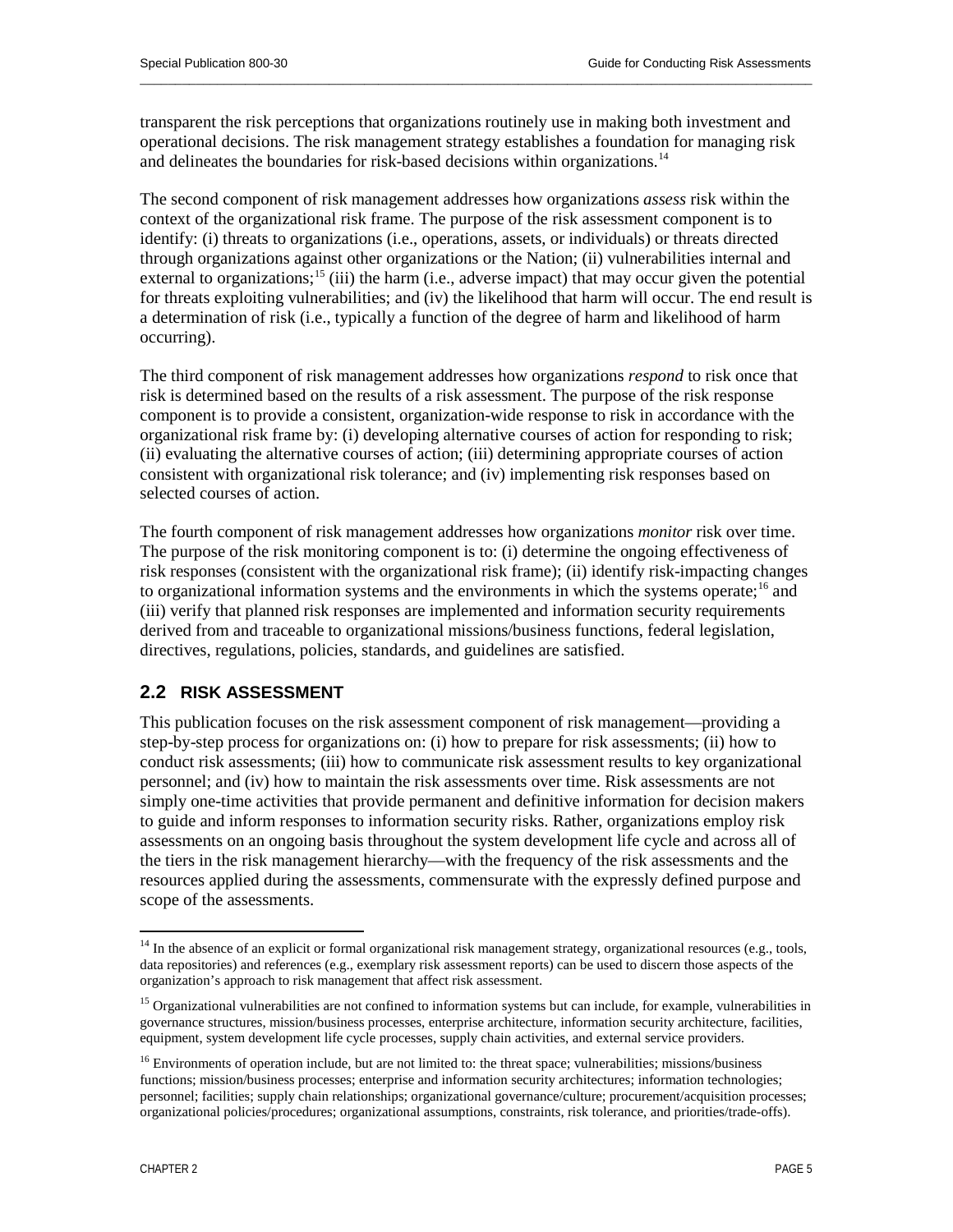Risk assessments address the potential adverse impacts to organizational operations and assets, individuals, other organizations, and the economic and national security interests of the United States, arising from the operation and use of information systems and the information processed, stored, and transmitted by those systems. Organizations conduct risk assessments to determine risks that are common to the organization's core missions/business functions, mission/business processes, mission/business segments, common infrastructure/support services, or information systems. Risk assessments can support a wide variety of risk-based decisions and activities by organizational officials across all three tiers in the risk management hierarchy including, but not limited to, the following:

\_\_\_\_\_\_\_\_\_\_\_\_\_\_\_\_\_\_\_\_\_\_\_\_\_\_\_\_\_\_\_\_\_\_\_\_\_\_\_\_\_\_\_\_\_\_\_\_\_\_\_\_\_\_\_\_\_\_\_\_\_\_\_\_\_\_\_\_\_\_\_\_\_\_\_\_\_\_\_\_\_\_\_\_\_\_\_\_\_\_\_\_\_\_\_\_

- Development of an information security architecture;
- Definition of interconnection requirements for information systems (including systems) supporting mission/business processes and common infrastructure/support services);
- Design of security solutions for information systems and environments of operation including selection of security controls, information technology products, suppliers/supply chain, and contractors;
- Authorization (or denial of authorization) to operate information systems or to use security controls inherited by those systems (i.e., common controls);
- Modification of missions/business functions and/or mission/business processes permanently, or for a specific time frame (e.g., until a newly discovered threat or vulnerability is addressed, until a compensating control is replaced);
- Implementation of security solutions (e.g., whether specific information technology products or configurations for those products meet established requirements); and
- Operation and maintenance of security solutions (e.g., continuous monitoring strategies and programs, ongoing authorizations).

Because organizational missions and business functions, supporting mission/business processes, information systems, threats, and environments of operation tend to change over time, the validity and usefulness of any risk assessment is bounded in time.

# <span id="page-14-0"></span>**2.3 KEY RISK CONCEPTS**

*Risk* is a measure of the extent to which an entity is threatened by a potential circumstance or event, and is typically a function of: (i) the adverse impacts that would arise if the circumstance or event occurs; and (ii) the likelihood of occurrence. Information security risks are those risks that arise from the loss of confidentiality, integrity, or availability of information or information systems and reflect the potential adverse impacts to organizational operations (i.e., mission, functions, image, or reputation), organizational assets, individuals, other organizations, and the Nation. *Risk assessment* is the process of identifying, estimating, and prioritizing information security risks. Assessing risk requires the careful analysis of threat and vulnerability information to determine the extent to which circumstances or events could adversely impact an organization and the likelihood that such circumstances or events will occur.

A *risk assessment methodology* typically includes: (i) a risk assessment process (as described in Chapter Three); (ii) an explicit *risk model*, defining key terms and assessable risk factors and the relationships among the factors; (iii) an *assessment approach* (e.g., quantitative, qualitative, or semi-qualitative), specifying the range of values those risk factors can assume during the risk assessment and how combinations of risk factors are identified/analyzed so that values of those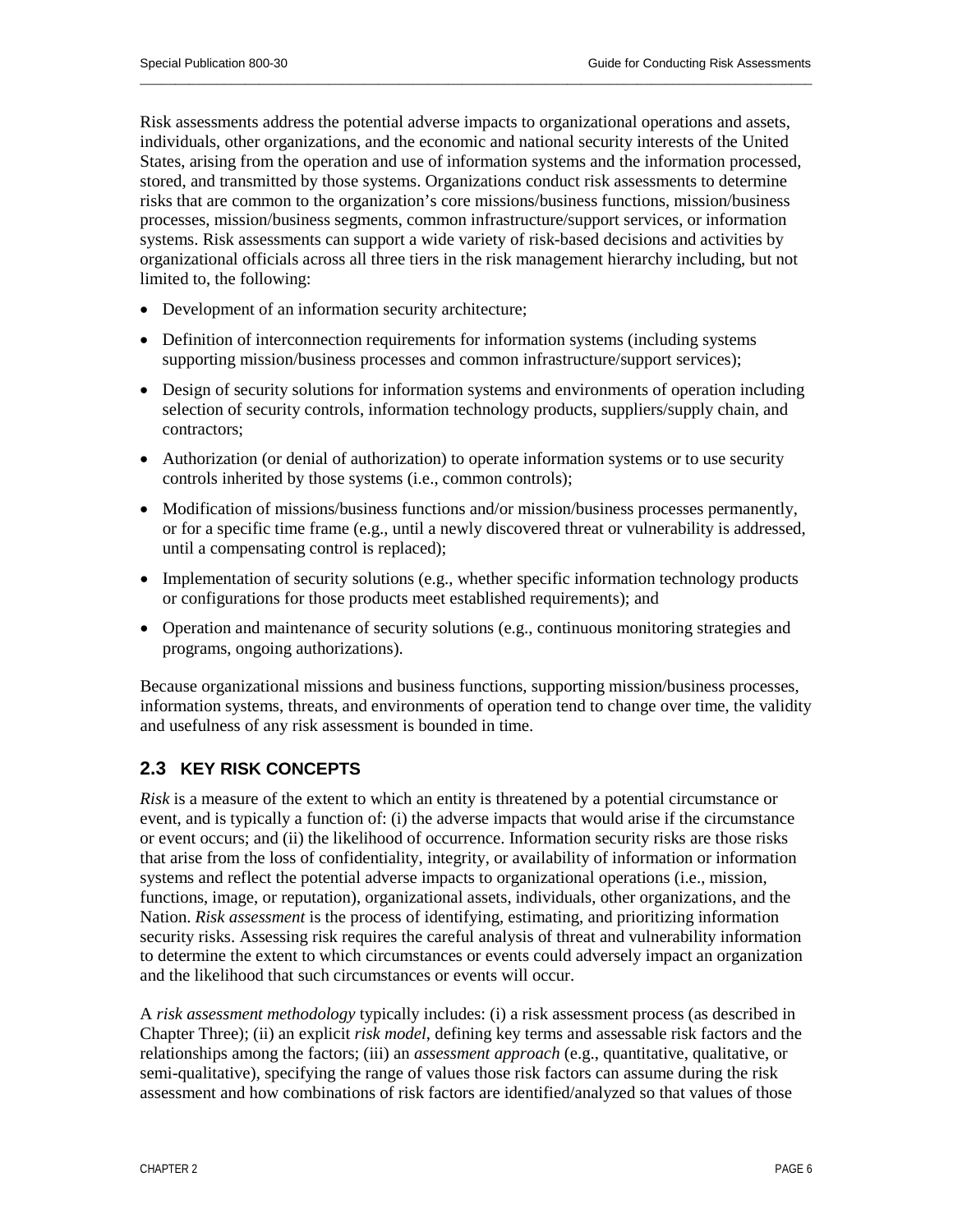factors can be functionally combined to evaluate risk; and (iv) an *analysis approach* (e.g., threatoriented, asset/impact-oriented, or vulnerability-oriented), describing how combinations of risk factors are identified/analyzed to ensure adequate coverage of the problem space at a consistent level of detail. Risk assessment methodologies are defined by organizations and are a component of the risk management strategy developed during the risk framing step of the risk management process.[17](#page-15-0) Figure 2 illustrates the fundamental components in organizational risk frames and the relationships among those components.

\_\_\_\_\_\_\_\_\_\_\_\_\_\_\_\_\_\_\_\_\_\_\_\_\_\_\_\_\_\_\_\_\_\_\_\_\_\_\_\_\_\_\_\_\_\_\_\_\_\_\_\_\_\_\_\_\_\_\_\_\_\_\_\_\_\_\_\_\_\_\_\_\_\_\_\_\_\_\_\_\_\_\_\_\_\_\_\_\_\_\_\_\_\_\_\_



**FIGURE 2: RELATIONSHIP AMONG RISK FRAMING COMPONENTS**

Organizations can use a single risk assessment methodology or can employ multiple assessment methodologies, with the selection of a specific methodology depending on, for example: (i) the time frame for investment planning or for planning policy changes; (ii) the complexity/maturity of organizational mission/business processes (by enterprise architecture segments); (iii) the phase of the information systems in the system development life cycle; or (iv) the criticality/sensitivity<sup>[18](#page-15-1)</sup> of the information and information systems supporting the core organizational missions/business functions. By making explicit the risk model, the assessment approach, and the analysis approach employed, and requiring as part of the assessment process, a rationale for the assessed values of risk factors, organizations can increase the *reproducibility* and *repeatability* of risk assessments[.19](#page-15-2)

<span id="page-15-0"></span> $17$  Risk assessment methodologies are influenced in large measure by the organizational risk management strategy. However, risk assessment methodologies can be customized for each risk assessment based on the purpose and scope of the assessment and the specific inputs organizations choose to make regarding the risk assessment process, risk model, assessment approach, and analysis approach.

<span id="page-15-1"></span><sup>&</sup>lt;sup>18</sup> NIST Special Publication 800-60 discusses the concepts of *criticality* and *sensitivity* of information with respect to security categorization.

<span id="page-15-2"></span><sup>19</sup> *Reproducibility* refers to the ability of different experts to produce the same results from the same data. *Repeatability* refers to the ability to repeat the assessment in the future, in a manner that is consistent with and hence comparable to prior assessments—enabling the organization to identify trends.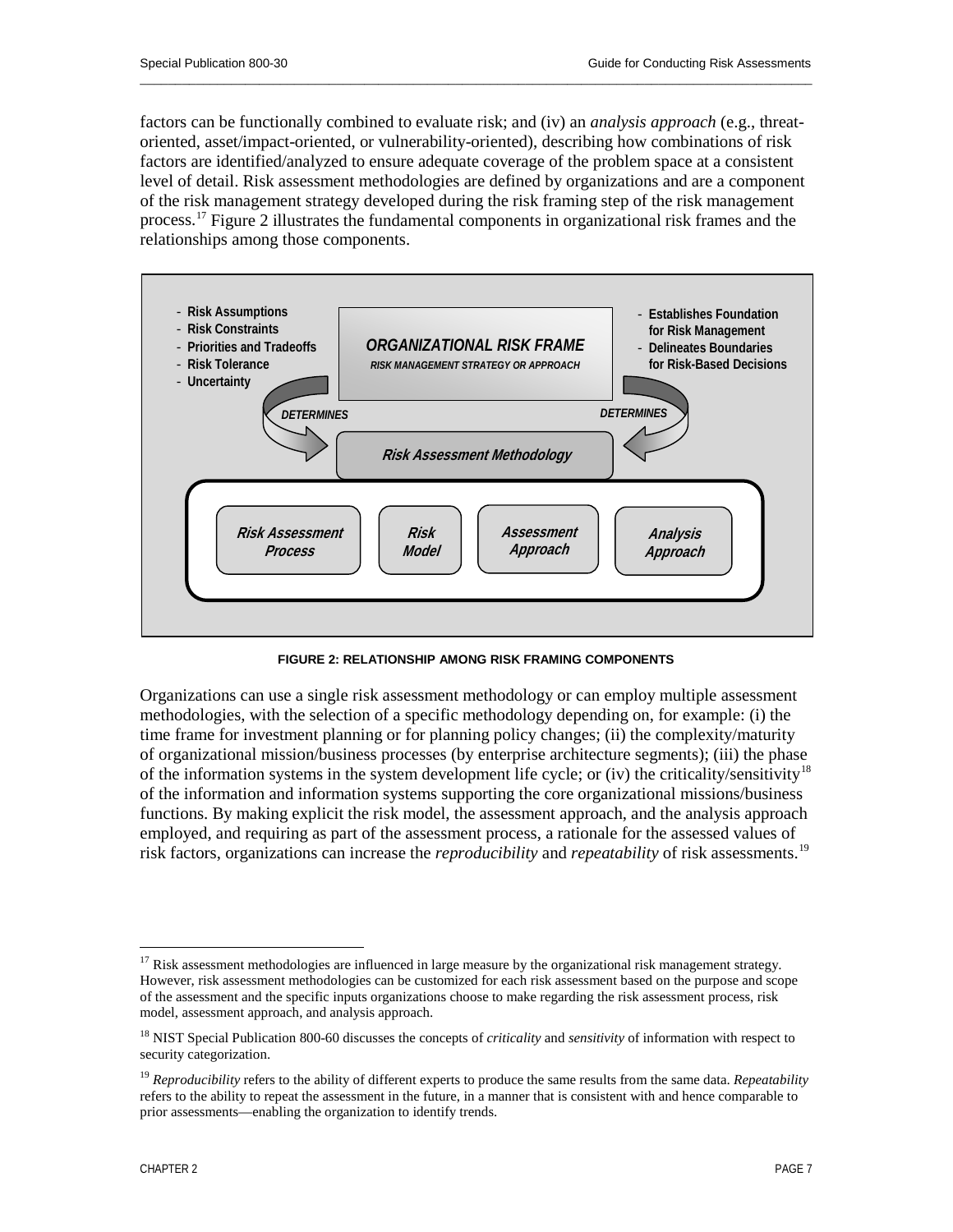# *2.3.1 Risk Models*

*Risk models* define the *risk factors* to be assessed and the relationships among those factors.<sup>[20](#page-16-0)</sup> Risk factors are characteristics used in risk models as inputs to determining levels of risk in risk assessments. Risk factors are also used extensively in risk communications to highlight what strongly affects the levels of risk in particular situations, circumstances, or contexts. Typical risk factors include threat, vulnerability, impact, likelihood, and predisposing condition. Risk factors can be decomposed into more detailed characteristics (e.g., threats decomposed into threat sources and threat events).<sup>[21](#page-16-1)</sup> These definitions are important for organizations to document prior to conducting risk assessments because the assessments rely upon well-defined attributes of threats, vulnerabilities, impact, and other risk factors to effectively determine risk.

\_\_\_\_\_\_\_\_\_\_\_\_\_\_\_\_\_\_\_\_\_\_\_\_\_\_\_\_\_\_\_\_\_\_\_\_\_\_\_\_\_\_\_\_\_\_\_\_\_\_\_\_\_\_\_\_\_\_\_\_\_\_\_\_\_\_\_\_\_\_\_\_\_\_\_\_\_\_\_\_\_\_\_\_\_\_\_\_\_\_\_\_\_\_\_\_

## *Threats*

A *threat* is any circumstance or event with the potential to adversely impact organizational operations and assets, individuals, other organizations, or the Nation through an information system via unauthorized access, destruction, disclosure, or modification of information, and/or denial of service.<sup>[22](#page-16-2)</sup> Threat events are caused by threat sources. A *threat source* is characterized as: (i) the intent and method targeted at the exploitation of a vulnerability; or (ii) a situation and method that may accidentally exploit a vulnerability. In general, types of threat sources include: (i) hostile cyber or physical attacks; (ii) human errors of omission or commission; (iii) structural failures of organization-controlled resources (e.g., hardware, software, environmental controls); and (iv) natural and man-made disasters, accidents, and failures beyond the control of the organization. Various taxonomies of threat sources have been developed.<sup>23</sup> Some taxonomies of threat sources use the type of adverse impacts as an organizing principle. Multiple threat sources can initiate or cause the same threat event—for example, a provisioning server can be taken offline by a denial-of-service attack, a deliberate act by a malicious system administrator, an administrative error, a hardware fault, or a power failure.

Risk models differ in the degree of detail and complexity with which threat events are identified. When threat events are identified with great specificity, *threat scenarios* can be modeled, developed, and analyzed.<sup>[24](#page-16-4)</sup> Threat events for cyber or physical attacks are characterized by the tactics, techniques, and procedures (TTPs) employed by adversaries. Understanding adversarybased threat events gives organizations insights into the capabilities associated with certain threat sources. In addition, having greater knowledge about who is carrying out the attacks gives organizations a better understanding of what adversaries desire to gain by the attacks. Knowing

<span id="page-16-0"></span> $20$  Documentation of a risk model includes: (i) identification of risk factors (definitions, descriptions, value scales); and (ii) identification of the relationships among those risk factors (both conceptual relationships, presented descriptively, and algorithms for combining values). The risk model presented in this section (and described in Appendices D-I) does not specify algorithms for combining values.

<span id="page-16-1"></span><sup>&</sup>lt;sup>21</sup> A risk factor can have a single assessable characteristic (e.g., impact severity) or multiple characteristics, some of which may be assessable and some of which may not be assessable. Characteristics which are not assessable typically help determine what lower-level characteristics are relevant. For example, a threat source has a (characteristic) threat type (using a taxonomy of threat types, which are nominal rather than assessable). The threat type determines which of the more detailed characteristics are relevant (e.g., a threat source of type *adversary* has associated characteristics of capabilities, intent, and targeting, which are directly assessable characteristics).

<span id="page-16-2"></span> $22$  Organizations can choose to specify threat events as: (i) single events, actions, or circumstances; or (ii) sets and/or sequences of related actions, activities, and/or circumstances.

<span id="page-16-3"></span> $^{23}$  Appendix D provides an exemplary taxonomy of threat sources and associated threat characteristics.

<span id="page-16-4"></span><sup>&</sup>lt;sup>24</sup> A *threat scenario* is a set of discrete threat events, attributed to a specific threat source or multiple threat sources, ordered in time, that result in adverse effects.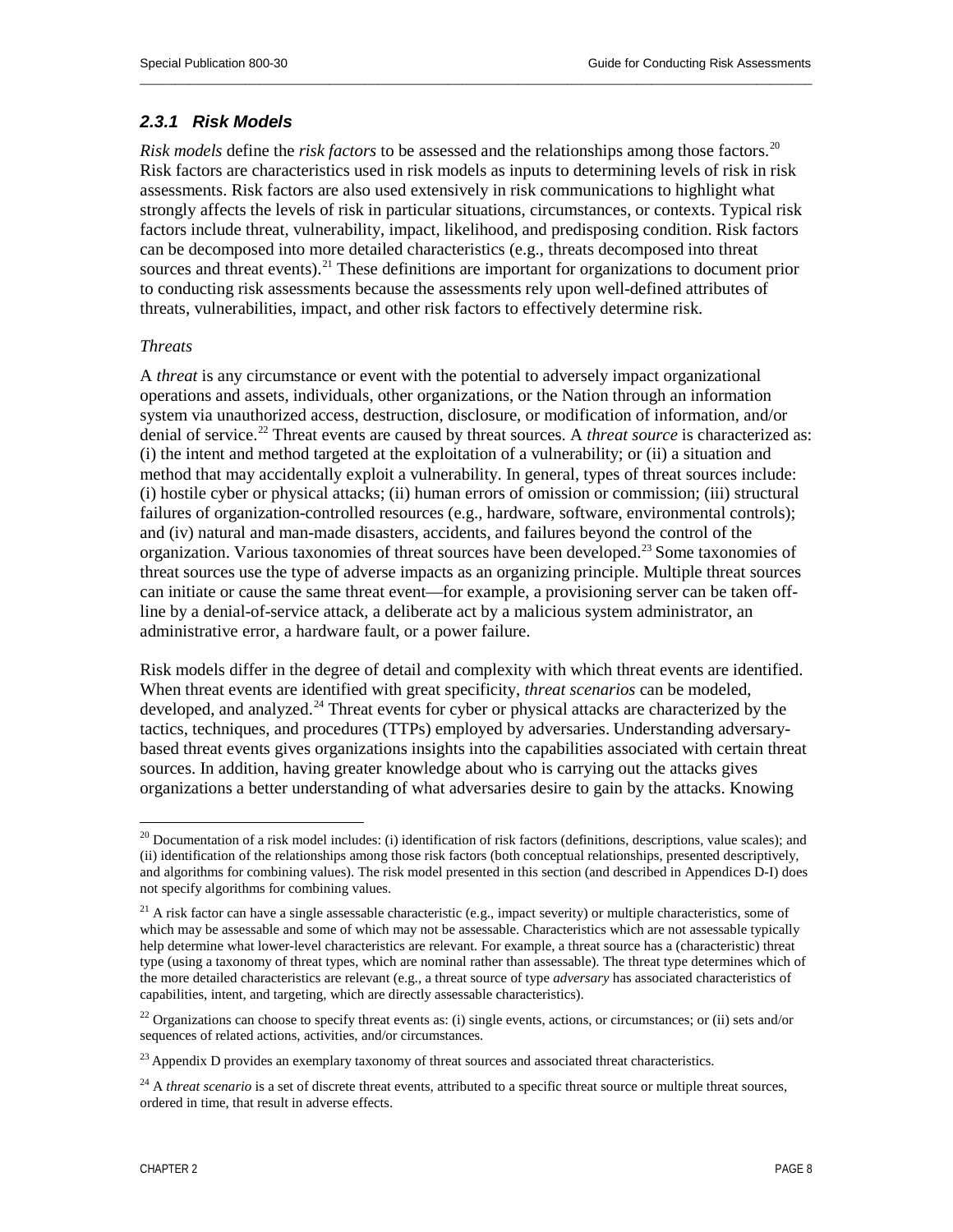the intent and targeting aspects of a potential attack helps organizations narrow the set of threat events that are most relevant to consider.

\_\_\_\_\_\_\_\_\_\_\_\_\_\_\_\_\_\_\_\_\_\_\_\_\_\_\_\_\_\_\_\_\_\_\_\_\_\_\_\_\_\_\_\_\_\_\_\_\_\_\_\_\_\_\_\_\_\_\_\_\_\_\_\_\_\_\_\_\_\_\_\_\_\_\_\_\_\_\_\_\_\_\_\_\_\_\_\_\_\_\_\_\_\_\_\_

*Threat shifting* is the response of adversaries to perceived safeguards and/or countermeasures (i.e., security controls), in which adversaries change some characteristic of their intent/targeting in order to avoid and/or overcome those safeguards/countermeasures. Threat shifting can occur in one or more domains including: (i) the time domain (e.g., a delay in an attack or illegal entry to conduct additional surveillance); (ii) the target domain (e.g., selecting a different target that is not as well protected); (iii) the resource domain (e.g., adding resources to the attack in order to reduce uncertainty or overcome safeguards and/or countermeasures); or (iv) the attack planning/attack method domain (e.g., changing the attack weapon or attack path). Threat shifting is a natural consequence of a dynamic set of interactions between threat sources and types of organizational assets targeted. With more sophisticated threat sources, it also tends to default to the path of least resistance to exploit particular vulnerabilities, and the responses are not always predictable. In addition to the safeguards and/or countermeasures implemented and the impact of a successful exploit of an organizational vulnerability, another influence on threat shifting is the benefit to the attacker. That perceived benefit on the attacker side can also influence how much and when threat shifting occurs.

#### *Vulnerabilities and Predisposing Conditions*

A *vulnerability* is a weakness in an information system, system security procedures, internal controls, or implementation that could be exploited by a threat source. [25](#page-17-0) Most information system vulnerabilities can be associated with security controls that either have not been applied (either intentionally or unintentionally), or have been applied, but retain some weakness. However, it is also important to allow for the possibility of emergent vulnerabilities that can arise naturally over time as organizational missions/business functions evolve, environments of operation change, new technologies proliferate, and new threats emerge. In the context of such change, existing security controls may become inadequate and may need to be reassessed for effectiveness. The tendency for security controls to potentially degrade in effectiveness over time reinforces the need to maintain risk assessments during the entire system development life cycle and also the importance of continuous monitoring programs to obtain ongoing situational awareness of the organizational security posture.

Vulnerabilities are not identified only within information systems. Viewing information systems in a broader context, vulnerabilities can be found in organizational governance structures (e.g., the lack of effective risk management strategies and adequate risk framing, poor intra-agency communications, inconsistent decisions about relative priorities of missions/business functions, or misalignment of enterprise architecture to support mission/business activities). Vulnerabilities can also be found in external relationships (e.g., dependencies on particular energy sources, supply chains, information technologies, and telecommunications providers), mission/business processes (e.g., poorly defined processes or processes that are not risk-aware), and enterprise/information security architectures (e.g., poor architectural decisions resulting in lack of diversity or resiliency in organizational information systems).<sup>[26](#page-17-1)</sup>

<span id="page-17-0"></span><sup>&</sup>lt;sup>25</sup> The *severity* of a vulnerability is an assessment of the relative importance of mitigating/remediating the vulnerability. The severity can be determined by the extent of the potential adverse impact if such a vulnerability is exploited by a threat source. Thus, the severity of vulnerabilities, in general, is context-dependent.

<span id="page-17-1"></span> $^{26}$  NIST Special Publication 800-39 provides guidance on vulnerabilities at all three tiers in the risk management hierarchy and the potential adverse impact that can occur if threats exploit such vulnerabilities.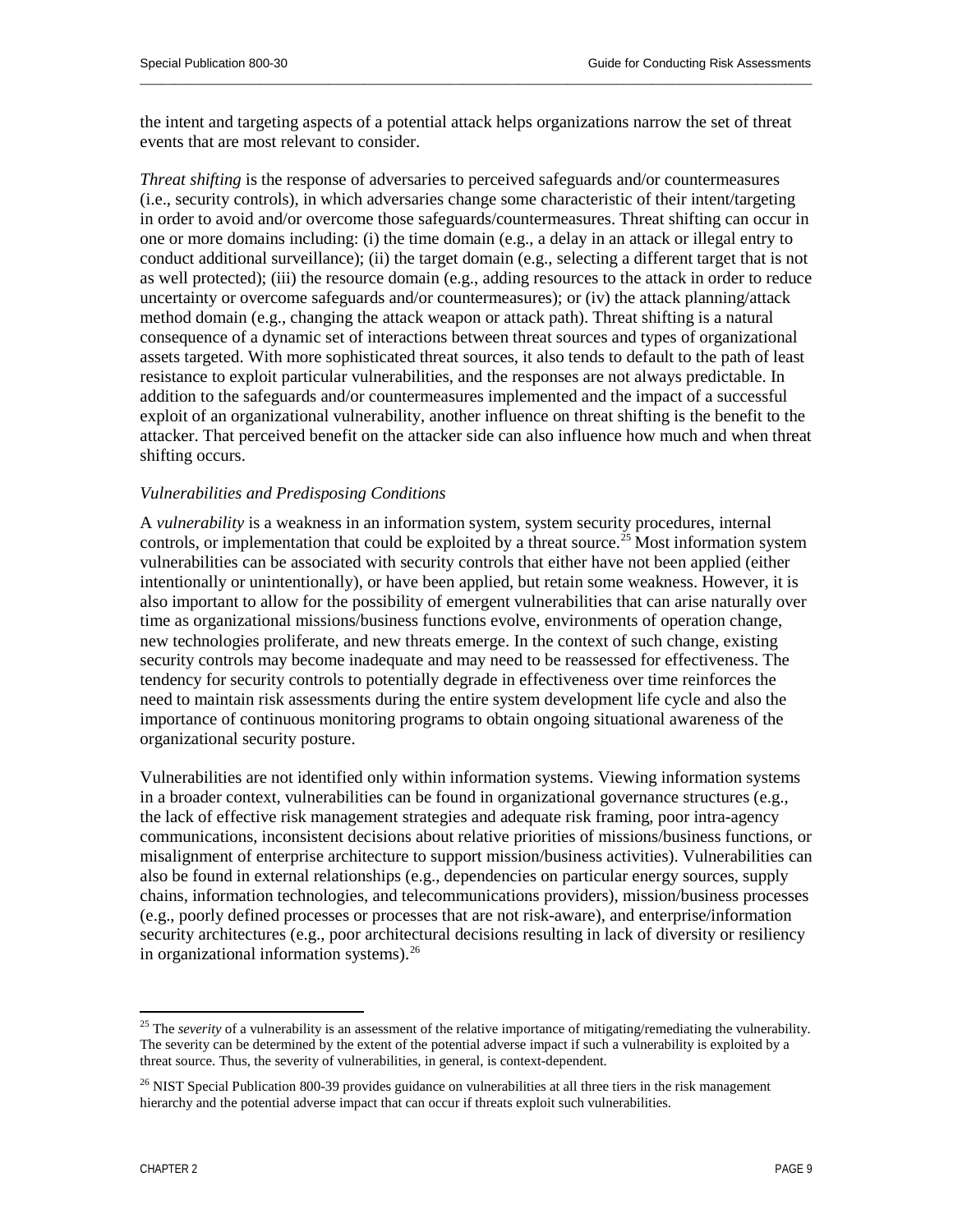In general, risks materialize as a result of a series of threat events, each of which takes advantage of one or more vulnerabilities. Organizations define *threat scenarios* to describe how the events caused by a threat source can contribute to or cause harm. Development of threat scenarios is analytically useful, since some vulnerabilities may not be exposed to exploitation unless and until other vulnerabilities have been exploited. Analysis that illuminates how a set of vulnerabilities, taken together, could be exploited by one or more threat events is therefore more useful than the analysis of individual vulnerabilities. In addition, a threat scenario tells a story, and hence is useful for risk communication as well as for analysis.

\_\_\_\_\_\_\_\_\_\_\_\_\_\_\_\_\_\_\_\_\_\_\_\_\_\_\_\_\_\_\_\_\_\_\_\_\_\_\_\_\_\_\_\_\_\_\_\_\_\_\_\_\_\_\_\_\_\_\_\_\_\_\_\_\_\_\_\_\_\_\_\_\_\_\_\_\_\_\_\_\_\_\_\_\_\_\_\_\_\_\_\_\_\_\_\_

In addition to vulnerabilities as described above, organizations also consider predisposing conditions. A *predisposing condition* is a condition that exists within an organization, a mission or business process, enterprise architecture, information system, or environment of operation, which affects (i.e., increases or decreases) the likelihood that threat events, once initiated, result in adverse impacts to organizational operations and assets, individuals, other organizations, or the Nation.<sup>[27](#page-18-0)</sup> Predisposing conditions include, for example, the location of a facility in a hurricane- or flood-prone region (increasing the likelihood of exposure to hurricanes or floods) or a stand-alone information system with no external network connectivity (decreasing the likelihood of exposure to a network-based cyber attack). Vulnerabilities resulting from predisposing conditions that cannot be easily corrected could include, for example, gaps in contingency plans, use of outdated technologies, or weaknesses/deficiencies in information system backup and failover mechanisms. In all cases, these types of vulnerabilities create a predisposition toward threat events having adverse impacts on organizations. Vulnerabilities (including those attributed to predisposing conditions) are part of the overall security posture of organizational information systems and environments of operation that can affect the likelihood of occurrence of a threat event.

## *Likelihood*

The *likelihood of occurrence* is a weighted risk factor based on an analysis of the probability that a given threat is capable of exploiting a given vulnerability (or set of vulnerabilities). The likelihood risk factor combines an estimate of the likelihood that the threat event will be initiated with an estimate of the likelihood of impact (i.e., the likelihood that the threat event results in adverse impacts). For adversarial threats, an assessment of likelihood of occurrence is typically based on: (i) adversary *intent*; (ii) adversary *capability*; and (iii) adversary *targeting*. For other than adversarial threat events, the likelihood of occurrence is estimated using historical evidence, empirical data, or other factors. Note that the likelihood that a threat event will be initiated or will occur is assessed with respect to a specific time frame (e.g., the next six months, the next year, or the period until a specified milestone is reached). If a threat event is almost certain to be initiated or occur in the (specified or implicit) time frame, the risk assessment may take into consideration the estimated frequency of the event. The likelihood of threat occurrence can also be based on the state of the organization (including for example, its core mission/business processes, enterprise architecture, information security architecture, information systems, and environments in which those systems operate)—taking into consideration predisposing conditions and the presence and effectiveness of deployed security controls to protect against unauthorized/undesirable behavior, detect and limit damage, and/or maintain or restore mission/business capabilities. The likelihood of impact addresses the probability (or possibility) that the threat event will result in an adverse impact, regardless of the magnitude of harm that can be expected.

<span id="page-18-0"></span> <sup>27</sup> The concept of predisposing condition is also related to the term *susceptibility* or *exposure.* Organizations are not susceptible to risk (or exposed to risk) if a threat cannot exploit a vulnerability to cause adverse impact. For example, organizations that do not employ database management systems are not vulnerable to the threat of SQL injections and therefore, are not susceptible to such risk.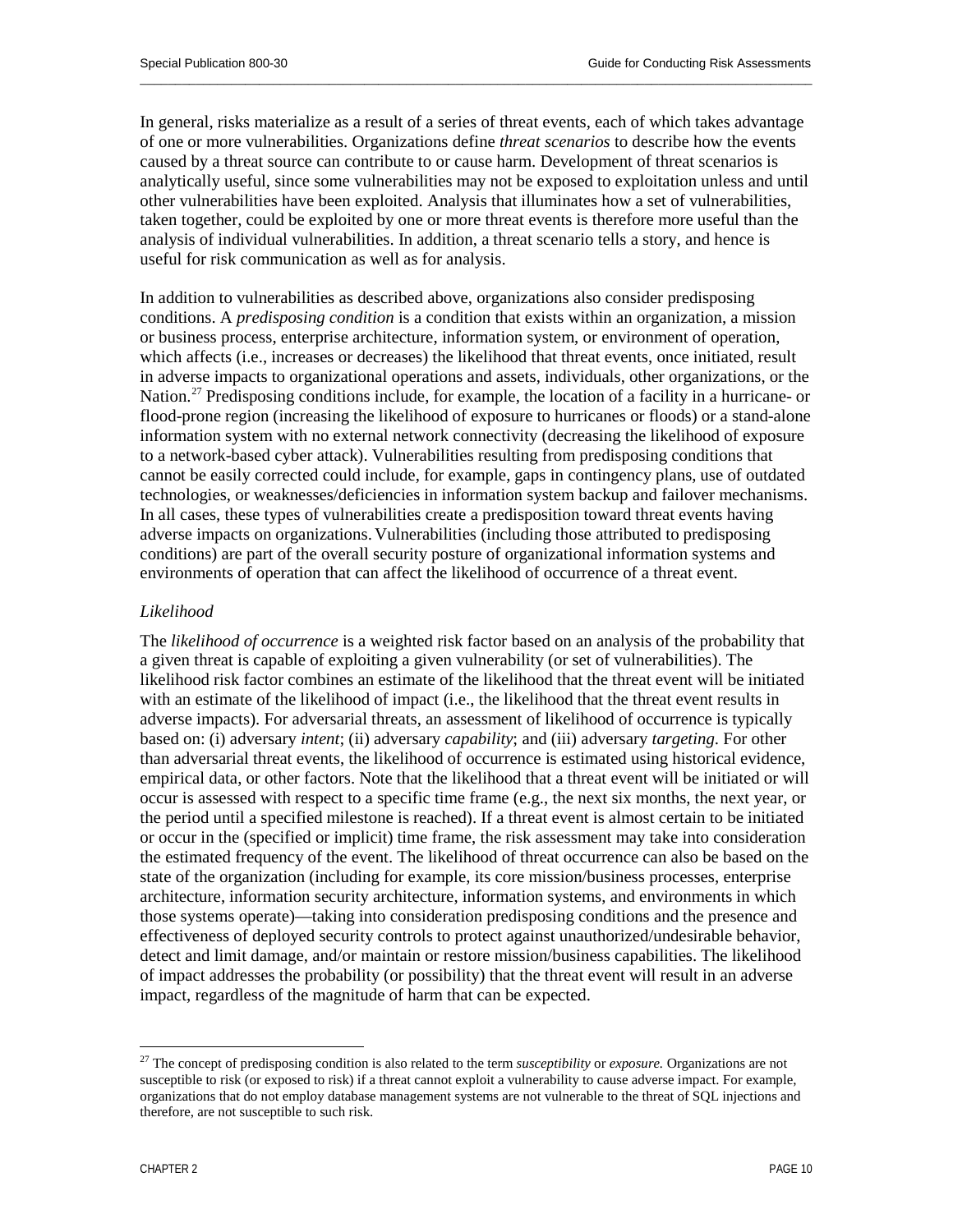Organizations typically employ a three-step process to determine the overall likelihood of threat events. First, organizations assess the likelihood that threat events will be initiated (for adversarial threat events) or will occur (for non-adversarial threat events). Second, organizations assess the likelihood that the threat events once initiated or occurring, will result in adverse impacts or harm to organizational operations and assets, individuals, other organizations, or the Nation. Finally, organizations assess the overall likelihood as a combination of likelihood of initiation/occurrence and likelihood of resulting in adverse impact.

\_\_\_\_\_\_\_\_\_\_\_\_\_\_\_\_\_\_\_\_\_\_\_\_\_\_\_\_\_\_\_\_\_\_\_\_\_\_\_\_\_\_\_\_\_\_\_\_\_\_\_\_\_\_\_\_\_\_\_\_\_\_\_\_\_\_\_\_\_\_\_\_\_\_\_\_\_\_\_\_\_\_\_\_\_\_\_\_\_\_\_\_\_\_\_\_

Threat-vulnerability pairing (i.e., establishing a one-to-one relationship between threats and vulnerabilities) may be undesirable when assessing likelihood at the mission/business function level, and in many cases, can be problematic even at the information system level due to the potentially large number of threats and vulnerabilities. This approach typically drives the level of detail in identifying threat events and vulnerabilities, rather than allowing organizations to make effective use of threat information and/or to identify threats at a level of detail that is meaningful. Depending on the level of detail in threat specification, a given threat event could exploit multiple vulnerabilities. In assessing likelihoods, organizations examine vulnerabilities that threat events could exploit and also the mission/business function susceptibility to events for which no security controls or viable implementations of security controls exist (e.g., due to functional dependencies, particularly external dependencies). In certain situations, the most effective way to reduce mission/business risk attributable to information security risk is to redesign the mission/business processes so there are viable work-arounds when information systems are compromised. Using the concept of threat scenarios described above, may help organizations overcome some of the limitations of threat-vulnerability pairing.

## *Impact*

The level of *impact* from a threat event is the magnitude of harm that can be expected to result from the consequences of unauthorized disclosure of information, unauthorized modification of information, unauthorized destruction of information, or loss of information or information system availability. Such harm can be experienced by a variety of organizational and nonorganizational stakeholders including, for example, heads of agencies, mission and business owners, information owners/stewards, mission/business process owners, information system owners, or individuals/groups in the public or private sectors relying on the organization—in essence, anyone with a vested interest in the organization's operations, assets, or individuals, including other organizations in partnership with the organization, or the Nation.<sup>[28](#page-19-0)</sup> Organizations make explicit: (i) the process used to conduct impact determinations; (ii) assumptions related to impact determinations; (iii) sources and methods for obtaining impact information; and (iv) the rationale for conclusions reached with regard to impact determinations.

Organizations may explicitly define how established priorities and values guide the identification of high-value assets and the potential adverse impacts to organizational stakeholders. If such information is not defined, priorities and values related to identifying targets of threat sources and associated organizational impacts can typically be derived from strategic planning and policies. For example, security categorization levels indicate the organizational impacts of compromising different types of information. Privacy Impact Assessments and criticality levels (when defined as part of contingency planning or Mission/Business Impact Analysis) indicate the adverse impacts of destruction, corruption, or loss of accountability for information resources to organizations.

<span id="page-19-0"></span> <sup>28</sup> The term *organizational assets* can have a very wide scope of applicability to include, for example, high-impact programs, physical plant, mission-critical information systems, personnel, equipment, or a logically related group of systems. More broadly, organizational assets represent any resource or set of resources which the organization values, including intangible assets such as image or reputation.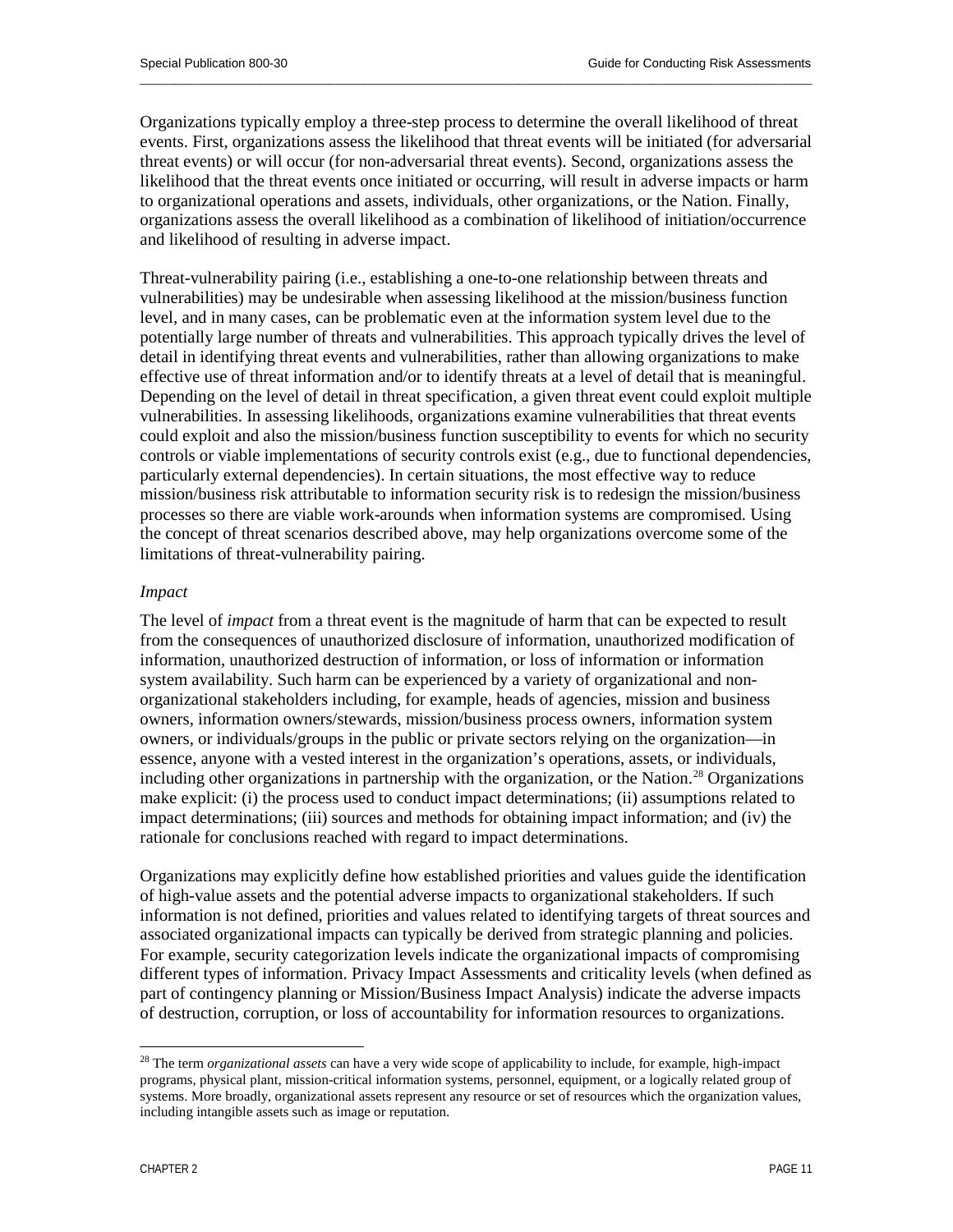Strategic plans and policies also assert or imply the relative priorities of immediate or near-term mission/business function accomplishment and long-term organizational viability (which can be undermined by the loss of reputation or by sanctions resulting from the compromise of sensitive information). Organizations can also consider the range of effects of threat events including the relative size of the set of resources affected, when making final impact determinations. Risk tolerance assumptions may state that threat events with an impact below a specific value do not warrant further analysis.

\_\_\_\_\_\_\_\_\_\_\_\_\_\_\_\_\_\_\_\_\_\_\_\_\_\_\_\_\_\_\_\_\_\_\_\_\_\_\_\_\_\_\_\_\_\_\_\_\_\_\_\_\_\_\_\_\_\_\_\_\_\_\_\_\_\_\_\_\_\_\_\_\_\_\_\_\_\_\_\_\_\_\_\_\_\_\_\_\_\_\_\_\_\_\_\_

#### *Risk*

Figure 3 illustrates an example of a risk model including the key risk factors discussed above and the relationship among the factors. Each of the risk factors is used in the risk assessment process in Chapter Three.



**FIGURE 3: GENERIC RISK MODEL WITH KEY RISK FACTORS**

As noted above, *risk* is a function of the likelihood of a threat event's occurrence and potential adverse impact should the event occur. This definition accommodates many types of adverse impacts at all tiers in the risk management hierarchy described in Special Publication 800-39 (e.g., damage to image or reputation of the organization or financial loss at Tier 1; inability to successfully execute a specific mission/business process at Tier 2; or the resources expended in responding to an information system incident at Tier 3). It also accommodates relationships among impacts (e.g., loss of current or future mission/business effectiveness due to the loss of data confidentiality; loss of confidence in critical information due to loss of data or system integrity; or unavailability or degradation of information or information systems). This broad definition also allows risk to be represented as a single value or as a vector (i.e., multiple values), in which different types of impacts are assessed separately. For purposes of risk communication, risk is generally grouped according to the types of adverse impacts (and possibly the time frames in which those impacts are likely to be experienced).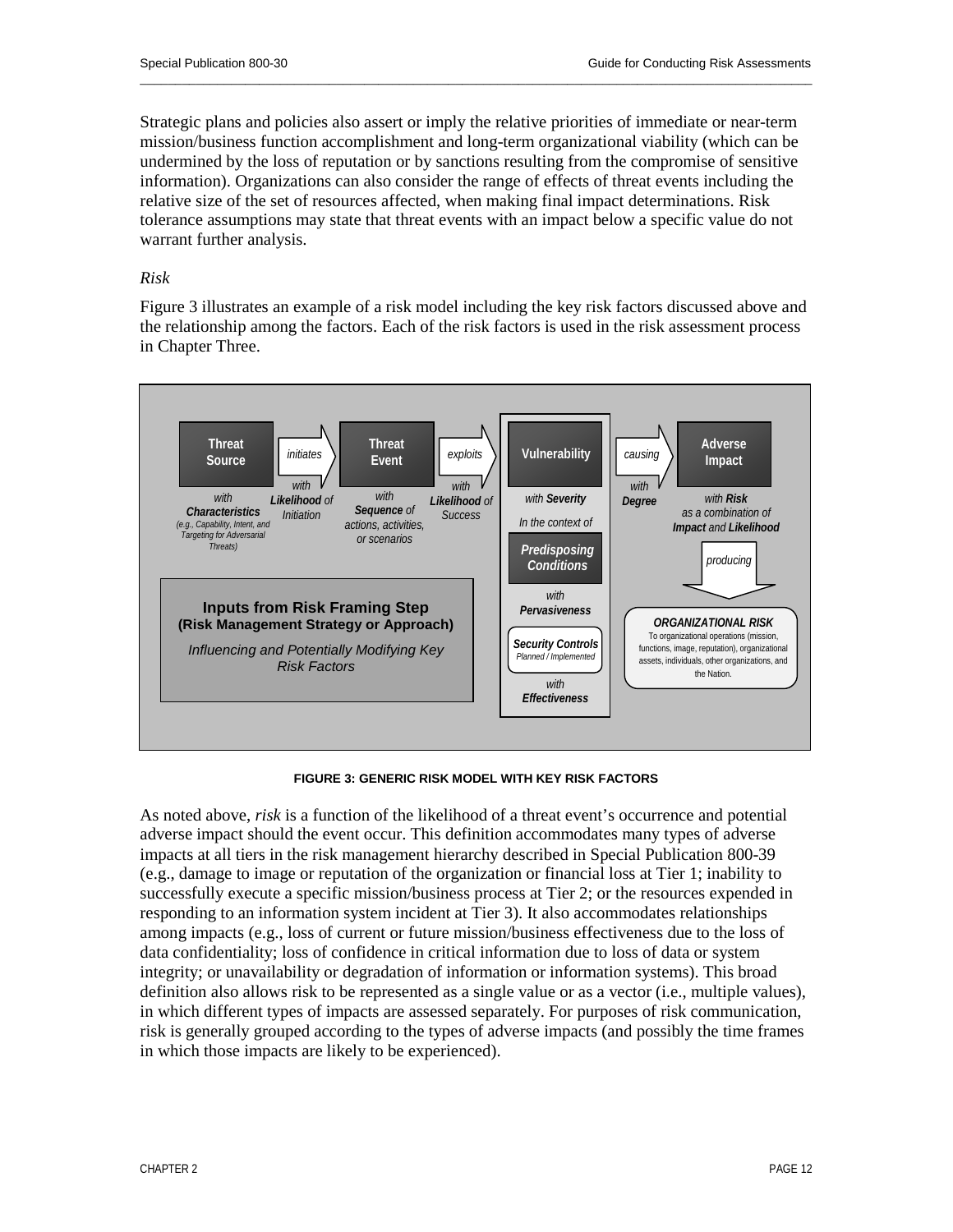## *Aggregation*

Organizations may use risk *aggregation* to roll up several discrete or lower-level risks into a more general or higher-level risk. Organizations may also use risk aggregation to efficiently manage the scope and scale of risk assessments involving multiple information systems and multiple mission/business processes with specified relationships and dependencies among those systems and processes. Risk aggregation, conducted primarily at Tiers 1 and 2 and occasionally at Tier 3, assesses the overall risk to organizational operations, assets, and individuals given the set of discrete risks. In general, for discrete risks (e.g., the risk associated with a single information system supporting a well-defined mission/business process), the worst-case impact establishes an upper bound for the overall risk to organizational operations, assets, and individuals.<sup>[29](#page-21-0)</sup> One issue for risk aggregation is that this upper bound for risk may fail to apply. For example, it may be advantageous for organizations to assess risk at the organization level when multiple risks materialize concurrently or when the same risk materializes repeatedly over a period of time. In such situations, there is the possibility that the amount of overall risk incurred is beyond the risk capacity of the organization, and therefore the overall impact to organizational operations and assets (i.e., mission/business impact) goes beyond that which was originally assessed for each specific risk.

\_\_\_\_\_\_\_\_\_\_\_\_\_\_\_\_\_\_\_\_\_\_\_\_\_\_\_\_\_\_\_\_\_\_\_\_\_\_\_\_\_\_\_\_\_\_\_\_\_\_\_\_\_\_\_\_\_\_\_\_\_\_\_\_\_\_\_\_\_\_\_\_\_\_\_\_\_\_\_\_\_\_\_\_\_\_\_\_\_\_\_\_\_\_\_\_

When aggregating risk, organizations consider the relationship among various discrete risks. For example, there may be a cause and effect relationship in that if one risk materializes, another risk is more or less likely to materialize. If there is a direct or inverse relationship among discrete risks, then the risks can be coupled (in a qualitative sense) or correlated (in a quantitative sense) either in a positive or negative manner. Risk coupling or correlation (i.e., finding relationships among risks that increase or decrease the likelihood of any specific risk materializing) can be done at Tiers 1, 2, or 3.

#### *Uncertainty*

*Uncertainty* is inherent in the evaluation of risk, due to such considerations as: (i) limitations on the extent to which the future will resemble the past; (ii) imperfect or incomplete knowledge of the threat (e.g., characteristics of adversaries including tactics, techniques, and procedures); (iii) undiscovered vulnerabilities in technologies or products; and (iv) unrecognized dependencies, which can lead to unforeseen impacts. Uncertainty about the value of specific risk factors can also be due to the step in the RMF or phase in the system development life cycle at which a risk assessment is performed. For example, at early phases in the system development life cycle, the presence and effectiveness of security controls may be unknown, while at later phases in the life cycle, the cost of evaluating control effectiveness may outweigh the benefits in terms of more fully informed decision making. Finally, uncertainty can be due to incomplete knowledge of the risks associated with other information systems, mission/ business processes, services, common infrastructures, and/or organizations. The degree of uncertainty in risk assessment results, due to these different reasons, can be communicated in the form of the results (e.g., by expressing results qualitatively, by providing ranges of values rather than single values for identified risks, or by using a visual representations of fuzzy regions rather than points).

<span id="page-21-0"></span> <sup>29</sup> Security categorizations conducted in accordance with FIPS Publication 199 provide examples of *worst-case* impact analyses (using the high water mark concept). This type of impact analysis provides an upper bound for risk when applied to discrete situations within organizations.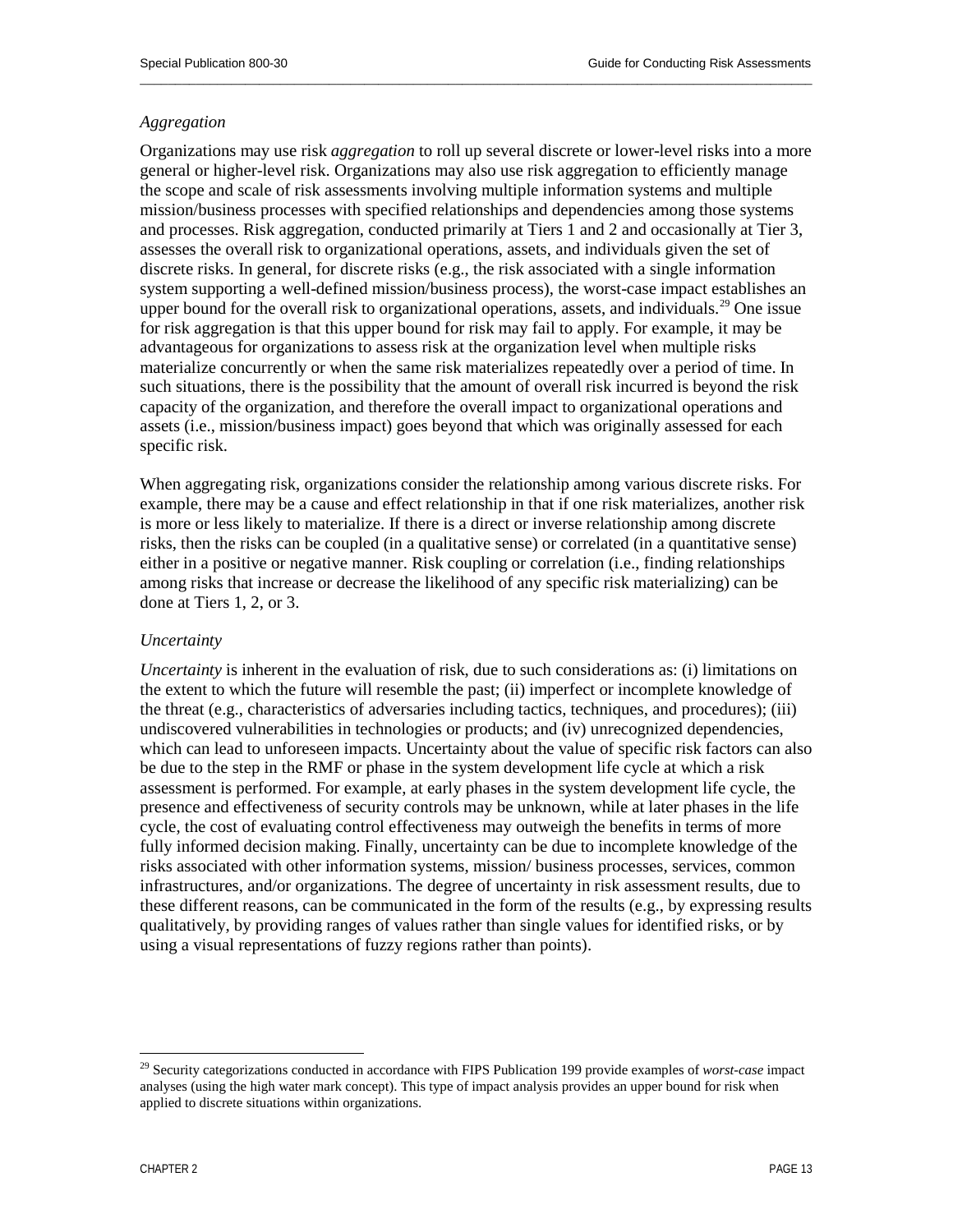# *2.3.2 Assessment Approaches*

Risk, and its contributing factors, can be assessed in a variety of ways, including quantitatively, qualitatively, or semi-quantitatively. Each risk assessment approach considered by organizations has advantages and disadvantages. A preferred approach (or situation-specific set of approaches) can be selected based on organizational culture and, in particular, attitudes toward the concepts of uncertainty and risk communication. *Quantitative* assessments typically employ a set of methods, principles, or rules for assessing risk based on the use of numbers—where the meanings and proportionality of values are maintained inside and outside the context of the assessment. This type of assessment most effectively supports cost-benefit analyses of alternative risk responses or courses of action. However, the meaning of the quantitative results may not always be clear and may require interpretation and explanation—particularly to explain the assumptions and constraints on using the results. For example, organizations may typically ask if the numbers or results obtained in the risk assessments are reliable or if the differences in the obtained values are meaningful or insignificant. Additionally, the rigor of quantification is significantly lessened when subjective determinations are buried within the quantitative assessments, or when significant uncertainty surrounds the determination of values. The benefits of quantitative assessments (in terms of the rigor, repeatability, and reproducibility of assessment results) can, in some cases, be outweighed by the costs (in terms of the expert time and effort and the possible deployment and use of tools required to make such assessments).

\_\_\_\_\_\_\_\_\_\_\_\_\_\_\_\_\_\_\_\_\_\_\_\_\_\_\_\_\_\_\_\_\_\_\_\_\_\_\_\_\_\_\_\_\_\_\_\_\_\_\_\_\_\_\_\_\_\_\_\_\_\_\_\_\_\_\_\_\_\_\_\_\_\_\_\_\_\_\_\_\_\_\_\_\_\_\_\_\_\_\_\_\_\_\_\_

In contrast to quantitative assessments, *qualitative* assessments typically employ a set of methods, principles, or rules for assessing risk based on nonnumerical categories or levels (e.g., very low, low, moderate, high, very high). This type of assessment supports communicating risk results to decision makers. However, the range of values in qualitative assessments is comparatively small in most cases, making the relative prioritization or comparison within the set of reported risks difficult. Additionally, unless each value is very clearly defined or is characterized by meaningful examples, different experts relying on their individual experiences could produce significantly different assessment results. The repeatability and reproducibility of qualitative assessments are increased by the annotation of assessed values (e.g., this value is high because of the following reasons) and by the use of tables or other well-defined functions to combine qualitative values.

Finally, *semi-quantitative* assessments typically employ a set of methods, principles, or rules for assessing risk that uses bins, scales, or representative numbers whose values and meanings are not maintained in other contexts. This type of assessment can provide the benefits of quantitative and qualitative assessments. The bins (e.g., 0-15, 16-35, 36-70, 71-85, 86-100) or scales (e.g., 1-10) translate easily into qualitative terms that support risk communications for decision makers (e.g., a score of 95 can be interpreted as very high), while also allowing relative comparisons between values in different bins or even within the same bin (e.g., the difference between risks scored 70 and 71 respectively is relatively insignificant, while the difference between risks scored 36 and 70 is relatively significant). The role of expert judgment in assigning values is more evident than in a purely quantitative approach. Moreover, if the scales or sets of bins provide sufficient granularity, relative prioritization among results is better supported than in a purely qualitative approach. As in a quantitative approach, rigor is significantly lessened when subjective determinations are buried within assessments, or when significant uncertainty surrounds a determination of value. As with the nonnumeric categories or levels used in a well-founded qualitative approach, each bin or range of values needs to be clearly defined and/or characterized by meaningful examples.

Independent of the type of value scale selected, assessments make explicit the *temporal* element of risk factors. For example, organizations can associate a specific time period with assessments of likelihood of occurrence and assessments of impact severity.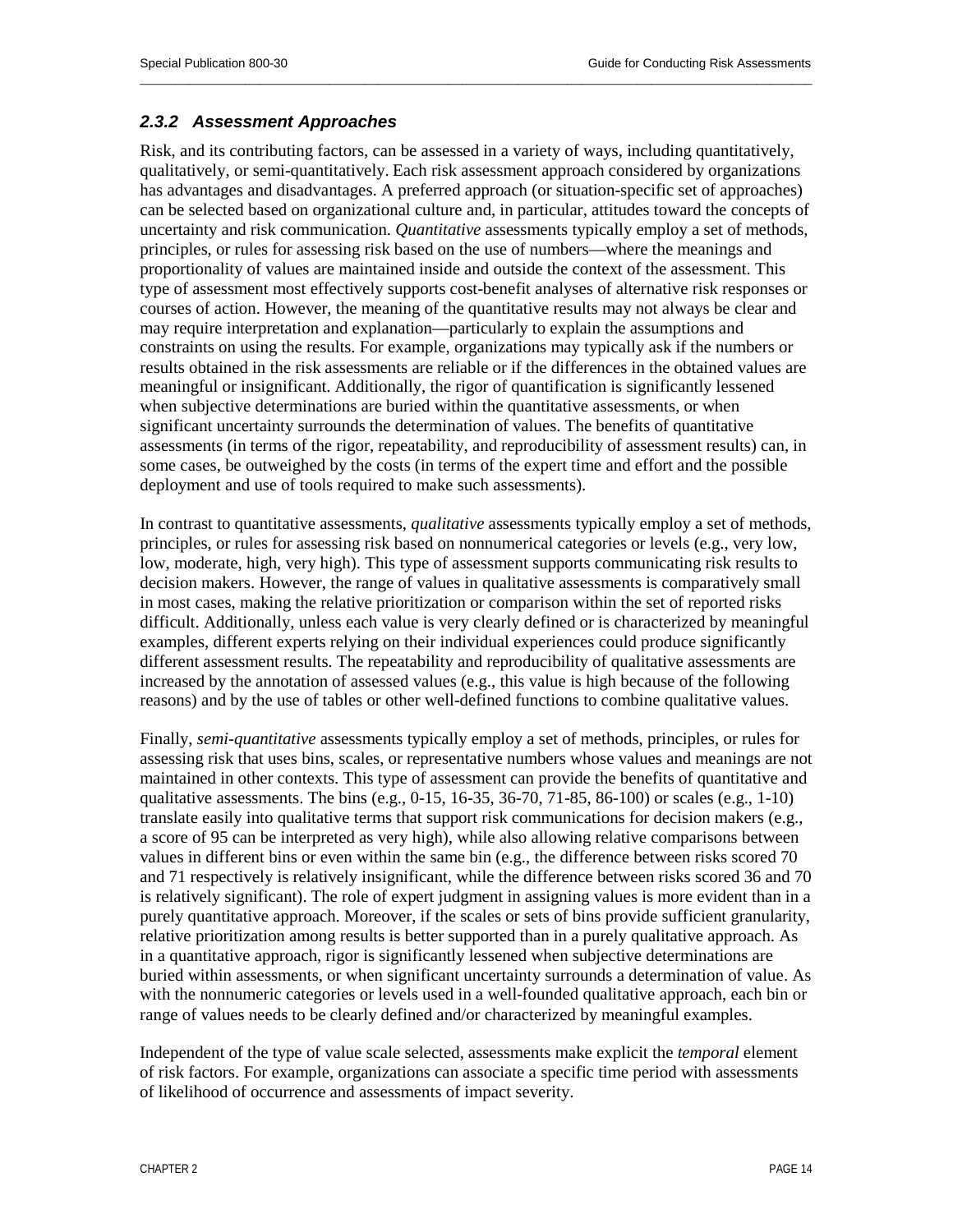# *2.3.3 Analysis Approaches*

Analysis approaches differ with respect to the orientation or starting point of the risk assessment, level of detail in the assessment, and how risks due to similar threat scenarios are treated. An analysis approach can be: (i) *threat-oriented*; (ii) *asset/impact-oriented*; or (iii) *vulnerabilityoriented*. [30](#page-23-0) A threat-oriented approach starts with the identification of threat sources and threat events, and focuses on the development of threat scenarios; vulnerabilities are identified in the context of threats, and for adversarial threats, impacts are identified based on adversary intent. An asset/impact-oriented approach starts with the identification of impacts or consequences of concern and critical assets, possibly using the results of a mission or business impact analyses $31$ and identifying threat events that could lead to and/or threat sources that could seek those impacts or consequences. A vulnerability-oriented approach starts with a set of predisposing conditions or exploitable weaknesses/deficiencies in organizational information systems or the environments in which the systems operate, and identifies threat events that could exercise those vulnerabilities together with possible consequences of vulnerabilities being exercised. Each analysis approach takes into consideration the same risk factors, and thus entails the same set of risk assessment activities, albeit in different order. Differences in the starting point of the risk assessment can potentially bias the results, causing some risks not to be identified. Therefore, identification of risks from a second orientation (e.g., complementing a threat-oriented analysis approach with an asset/impact-oriented analysis approach) can improve the rigor and effectiveness of the analysis.

\_\_\_\_\_\_\_\_\_\_\_\_\_\_\_\_\_\_\_\_\_\_\_\_\_\_\_\_\_\_\_\_\_\_\_\_\_\_\_\_\_\_\_\_\_\_\_\_\_\_\_\_\_\_\_\_\_\_\_\_\_\_\_\_\_\_\_\_\_\_\_\_\_\_\_\_\_\_\_\_\_\_\_\_\_\_\_\_\_\_\_\_\_\_\_\_

In addition to the orientation of the analysis approach, organizations can apply more rigorous analysis techniques (e.g., graph-based analyses) to provide an effective way to account for the many-to-many relationships between: (i) threat sources and threat events (i.e., a single threat event can be caused by multiple threat sources and a single threat source can cause multiple threat events); (ii) threat events and vulnerabilities (i.e., a single threat event can exploit multiple vulnerabilities and a single vulnerability can be exploited by multiple threat events); and (iii) threat events and impacts/assets (i.e., a single threat event can affect multiple assets or have multiple impacts, and a single asset can be affected by multiple threat events).<sup>[32](#page-23-2)</sup> Rigorous analysis approaches also provide a way to account for whether, in the time frame for which risks are assessed, a specific adverse impact could occur (or a specific asset could be harmed) at most once, or perhaps repeatedly, depending on the nature of the impacts and on how organizations (including mission/business processes or information systems) recover from such adverse impacts.

<span id="page-23-0"></span> $30$  Organizations have great flexibility in choosing a particular analysis approach. The specific approach taken is driven by different organizational considerations (e.g., the quality and quantity of information available with respect to threats, vulnerabilities, and impacts/assets; the specific orientation carrying the highest priority for organizations; availability of analysis tools emphasizing certain orientations; or a combination of the above).

<span id="page-23-1"></span><sup>31</sup> A *Business Impact Analysis* (BIA) identifies high-value assets and adverse impacts with respect to the loss of integrity or availability. DHS Federal Continuity Directive 2 provides guidance on BIAs at the organization and mission/business process levels of the risk management hierarchy, respectively. NIST Special Publication 800-34 provides guidance on BIAs at the information system level of the risk management hierarchy.

<span id="page-23-2"></span> $32$  For example, graph-based analysis techniques (e.g., functional dependency network analysis, attack tree analysis for adversarial threats, fault tree analysis for other types of threats) provide ways to use specific threat events to generate threat scenarios. Graph-based analysis techniques can also provide ways to account for situations in which one event can change the likelihood of occurrence for another event. Attack and fault tree analyses, in particular, can generate multiple threat scenarios that are nearly alike, for purposes of determining the levels of risk. With automated modeling and simulation, large numbers of threat scenarios (e.g., attack/fault trees, traversals of functional dependency networks) can be generated. Thus, graph-based analysis techniques include ways to restrict the analysis to define a reasonable subset of all possible threat scenarios.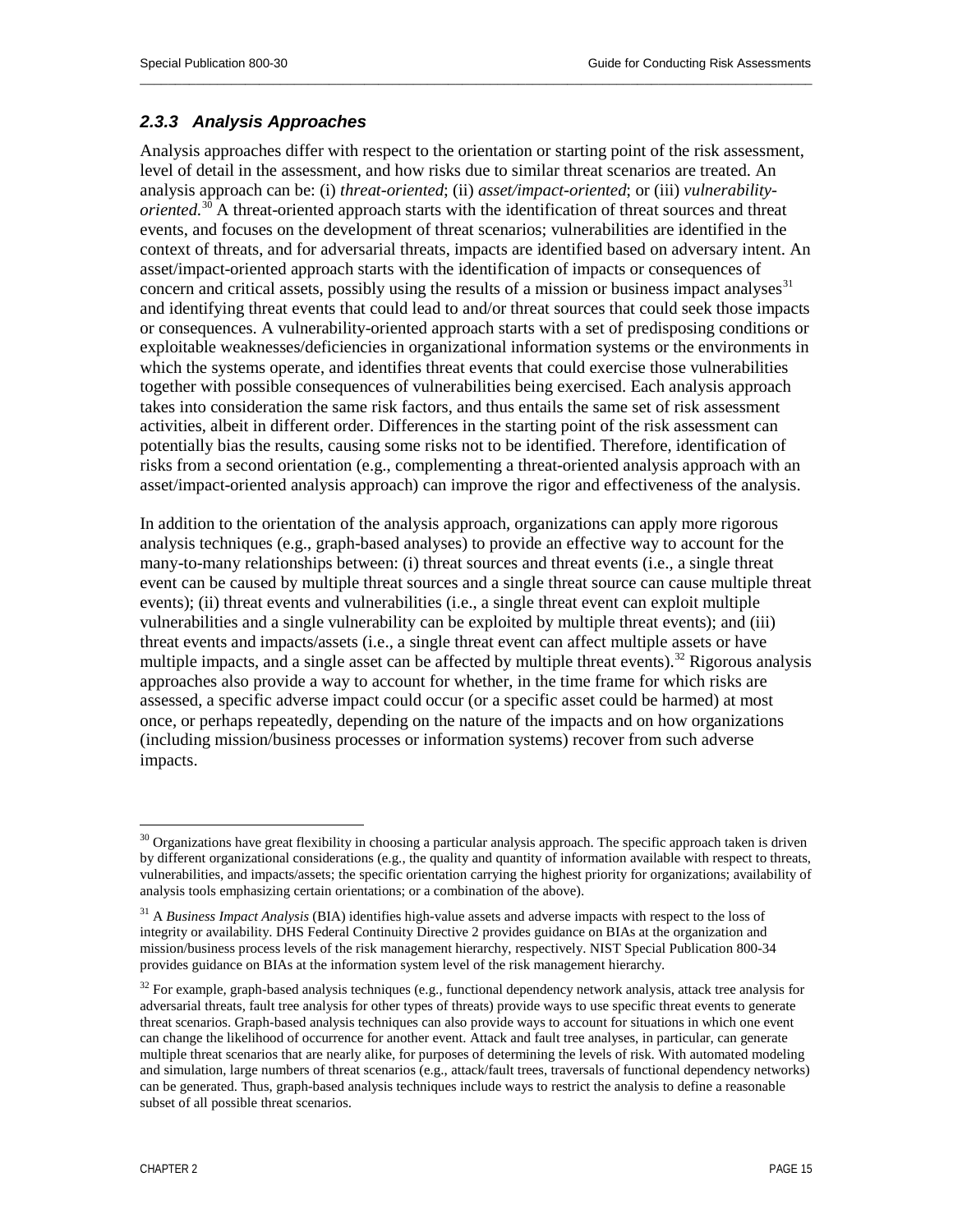#### *2.3.4 Effects of Organizational Culture on Risk Assessments*

Organizations can differ in the risk models, assessment approaches, and analysis approaches that they prefer for a variety of reasons. For example, cultural issues<sup>[33](#page-24-0)</sup> can predispose organizations to employ risk models that assume a constant value for one or more possible risk factors, so that some factors that are present in other organizations' models are not represented. Culture can also predispose organizations to employ risk models that require detailed analyses using quantitative assessments (e.g., nuclear safety). Alternately, organizations may prefer qualitative or semiquantitative assessment approaches. In addition to differences among organizations, differences can also exist within organizations. For example, organizations can use coarse or high-level risk models early in the system development life cycle to select security controls, and subsequently, more detailed models to assess risk to given missions or business functions. Organizational risk frames<sup>[34](#page-24-1)</sup> determine which risk models, assessment approaches, and analysis approaches to use under varying circumstances.

\_\_\_\_\_\_\_\_\_\_\_\_\_\_\_\_\_\_\_\_\_\_\_\_\_\_\_\_\_\_\_\_\_\_\_\_\_\_\_\_\_\_\_\_\_\_\_\_\_\_\_\_\_\_\_\_\_\_\_\_\_\_\_\_\_\_\_\_\_\_\_\_\_\_\_\_\_\_\_\_\_\_\_\_\_\_\_\_\_\_\_\_\_\_\_\_

#### **THE USE OF RISK MODELS**

A single risk model (consisting of a fixed set of factors, a fixed assessment scale for each factor, and a fixed algorithm for combining factors) cannot meet the diverse needs of the organizations in the public and private sectors that rely on Special Publication 800-30. For example, while some organizations may emphasize adversarial threats and provide detailed information about such threats, other organizations may choose instead to focus on non-adversarial threats, providing greater detail for those types of threats and lesser detail for adversarial threats. Therefore, the risk models developed by organizations with different assumptions regarding threats will involve different factors as well as different levels of detail.

Similarly, within a single organization or community of interest, different assessment scales may be appropriate for different missions/business functions, different categories of information systems, and/or for systems at different stages in the system development life cycle. For example, during an initial risk assessment performed when an information system is first being considered, the information available about threats and vulnerabilities may be nonspecific and highly uncertain. For such risk assessments, a qualitative assessment, using only a few factors, may be appropriate. By contrast, a risk assessment informed by a security controls assessment can be far more specific, and estimates can be made with greater fidelity. For such assessments, a semi-quantitative assessment using the 0-100 value scales may be more appropriate.

The expectation set forth in Special Publications 800-39 and 800-30 is that each organization or community will define a risk model appropriate to its view of risk (i.e., formulas that reflect organizational or community views of which risk factors must be considered, which factors can be combined, which factors must be further decomposed, and how assessed values should be combined algorithmically). Special Publication 800-30 does identify risk factors that are common across a wide spectrum of risk models. In addition, by defining multiple aligned value scales, this publication provides a foundation for a consistent approach to estimating information security risk across the system development life cycle, without forcing assessments early in the life cycle to be more detailed than can be justified by available information.

<span id="page-24-0"></span><sup>&</sup>lt;sup>33</sup> NIST Special Publication 800-39 describes how organizational culture affects risk management.

<span id="page-24-1"></span><sup>&</sup>lt;sup>34</sup> NIST Special Publication 800-39 defines an organization's risk frame as the set of assumptions, constraints, risk tolerances, priorities, and trade-offs that underpin the organization's risk management strategy—establishing a solid foundation for managing risk and bounding its risk-based decisions.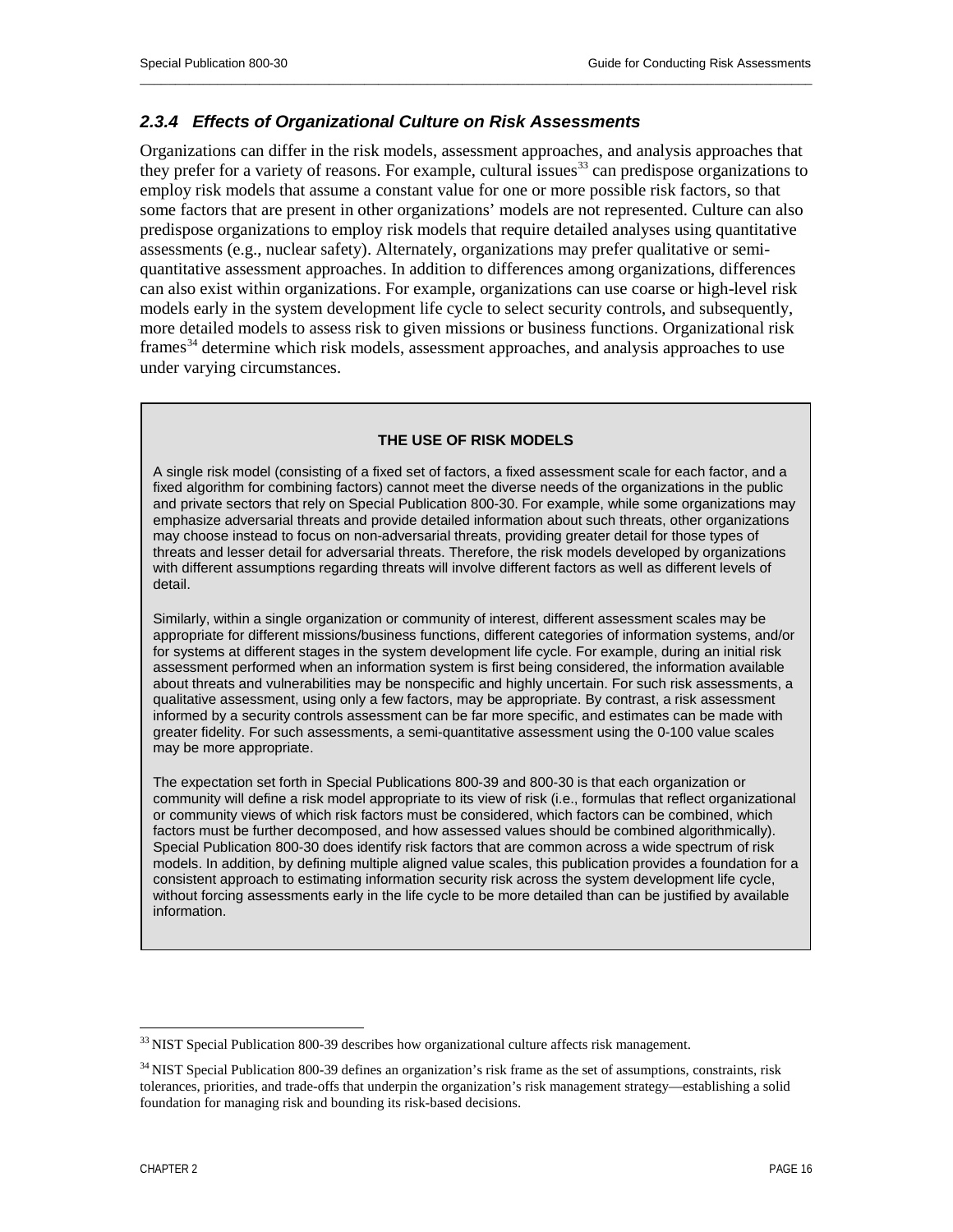# <span id="page-25-0"></span>**2.4 APPLICATION OF RISK ASSESSMENTS**

As stated previously, risk assessments can be conducted at all three tiers in the risk management hierarchy—*organization level*, *mission/business process level*, and *information system level*. Figure 4 illustrates the risk management hierarchy defined in NIST Special Publication 800-39, which provides multiple risk perspectives from the strategic level to the tactical level. Traditional risk assessments generally focus at the Tier 3 level (i.e., information system level) and as a result, tend to overlook other significant risk factors that may be more appropriately assessed at the Tier 1 or Tier 2 levels (e.g., exposure of a core mission/business function to an adversarial threat based on information system interconnections).

\_\_\_\_\_\_\_\_\_\_\_\_\_\_\_\_\_\_\_\_\_\_\_\_\_\_\_\_\_\_\_\_\_\_\_\_\_\_\_\_\_\_\_\_\_\_\_\_\_\_\_\_\_\_\_\_\_\_\_\_\_\_\_\_\_\_\_\_\_\_\_\_\_\_\_\_\_\_\_\_\_\_\_\_\_\_\_\_\_\_\_\_\_\_\_\_



**FIGURE 4: RISK MANAGEMENT HIERARCHY**

Risk assessments support risk response decisions at the different tiers of the risk management hierarchy. At Tier 1, risk assessments can affect, for example: (i) organization-wide information security programs, policies, procedures, and guidance; (ii) the types of appropriate risk responses (i.e., risk acceptance, avoidance, mitigation, sharing, or transfer); (iii) investment decisions for information technologies/systems; (iv) procurements; (v) minimum organization-wide security controls; (vi) conformance to enterprise/security architectures; and (vii) monitoring strategies and ongoing authorizations of information systems and common controls. At Tier 2, risk assessments can affect, for example: (i) enterprise architecture/security architecture design decisions; (ii) the selection of common controls; (iii) the selection of suppliers, services, and contractors to support organizational missions/business functions; (iv) the development of risk-aware mission/business processes; and (v) the interpretation of information security policies with respect to organizational information systems and environments in which those systems operate. Finally, at Tier 3, risk assessments can affect, for example: (i) design decisions (including the selection, tailoring, and supplementation of security controls and the selection of information technology products for organizational information systems); (ii) implementation decisions (including whether specific information technology products or product configurations meet security control requirements); and (iii) operational decisions (including the requisite level of monitoring activity, the frequency of ongoing information system authorizations, and system maintenance decisions).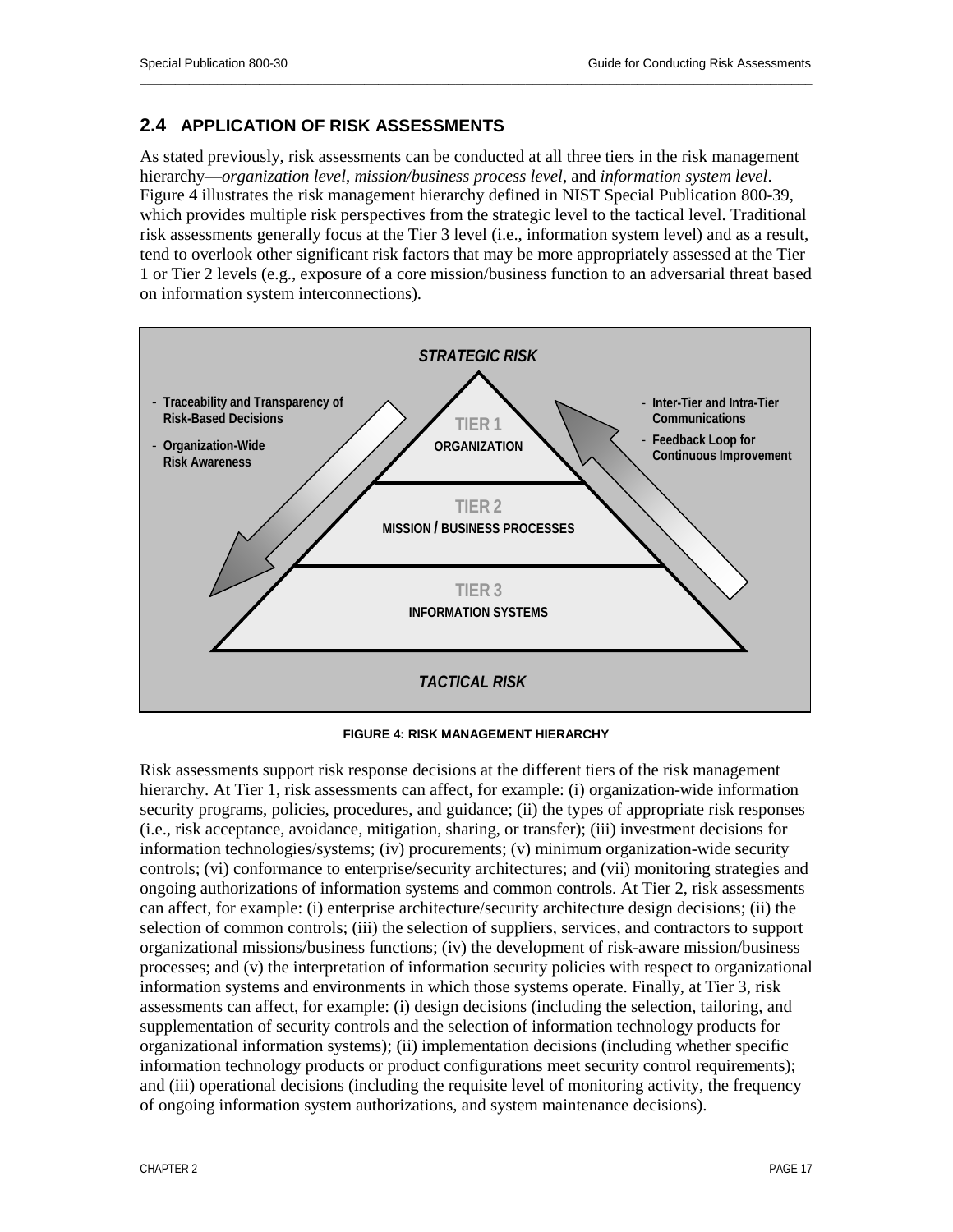Risk assessments can also inform other risk management activities across the three tiers that are not security-related. For example, at Tier 1, risk assessments can provide useful inputs to: (i) operational risk determinations (including business continuity for organizational missions and business functions); (ii) organizational risk determinations (including financial risk, compliance risk, regulatory risk, reputation risk, and cumulative acquisition risk across large-scale projects); and (iii) multiple-impact risk (including supply chain risk and risk involving partnerships). At Tier 2, risk assessments can provide the same useful inputs to operational, organizational, and multiple-impact risks, specific to mission/business processes. At Tier 3, risk assessments can inform assessments of cost, schedule, and performance risks associated with information systems, with information security experts coordinating with program managers, information system owners, and authorizing officials. This type of coordination is essential within organizations in order to eliminate silos and/or stove-piped activities that produce less than optimal or inefficient information technology and security solutions—thus affecting the ability of organizations to carry out assigned missions/business functions with maximum efficiency and cost-effectiveness.

\_\_\_\_\_\_\_\_\_\_\_\_\_\_\_\_\_\_\_\_\_\_\_\_\_\_\_\_\_\_\_\_\_\_\_\_\_\_\_\_\_\_\_\_\_\_\_\_\_\_\_\_\_\_\_\_\_\_\_\_\_\_\_\_\_\_\_\_\_\_\_\_\_\_\_\_\_\_\_\_\_\_\_\_\_\_\_\_\_\_\_\_\_\_\_\_

It is important to note that information security risk contributes to non-security risks at each tier. Thus, the results of a risk assessment at a given tier serve as inputs to, and are aligned with, non-security risk management activities at that tier.<sup>[35](#page-26-0)</sup> In addition, the results of risk assessments at lower tiers serve as inputs to risk assessments at higher tiers. Risks can arise on different time scales (e.g., the disclosure of information about current organizational operations can compromise the effectiveness of those operations immediately, while the disclosure of strategic planning information can compromise future operational capabilities). Risk response decisions can also take effect in different time frames (e.g., changes in organizational policies or investment strategies can sometimes require years to take effect, while configuration changes in an individual system can often be implemented immediately). In general, the risk management process tends to move more slowly at Tiers 1 and 2 than at Tier 3. This is due to how organizations typically respond to risks that potentially affect widespread organizational operations and assets—where such risk responses may need to address systemic or institutional issues. However, some Tier 1 decisions (e.g., newly discovered threats or vulnerabilities requiring the implementation of an organization-wide mandate for mitigation) can involve immediate action.

# *2.4.1 Risk Assessments at the Organizational Tier*

At Tier 1, risk assessments support organizational strategies, policies, guidance, and processes for managing risk. Risk assessments conducted at Tier 1 focus on organizational operations, assets, and individuals—comprehensive assessments across mission/business lines. For example, Tier 1 risk assessments may address: (i) the specific types of threats directed at organizations that may be different from other organizations and how those threats affect policy decisions; (ii) systemic weaknesses or deficiencies discovered in multiple organizational information systems capable of being exploited by adversaries; (iii) the potential adverse impact on organizations from the loss or compromise of organizational information (either intentionally or unintentionally); and (iv) the use of new information and computing technologies such as mobile and cloud and the potential effect on the ability of organizations to successfully carry out their missions/business operations while using those technologies. Organization-wide assessments of risk can be based solely on the assumptions, constraints, risk tolerances, priorities, and trade-offs established in the risk framing step (i.e., derived primarily from Tier 1 activities). However, more realistic and meaningful risk assessments are based on assessments conducted across multiple mission/business lines (i.e., derived primarily from Tier 2 activities). The ability of organizations to effectively use Tier 2 risk

<span id="page-26-0"></span><sup>&</sup>lt;sup>35</sup> In particular, risk assessment results support investment risk management. NIST Special Publication 800-65 provides guidance on integrating information security into the Capital Planning and Investment Control (CPIC) process.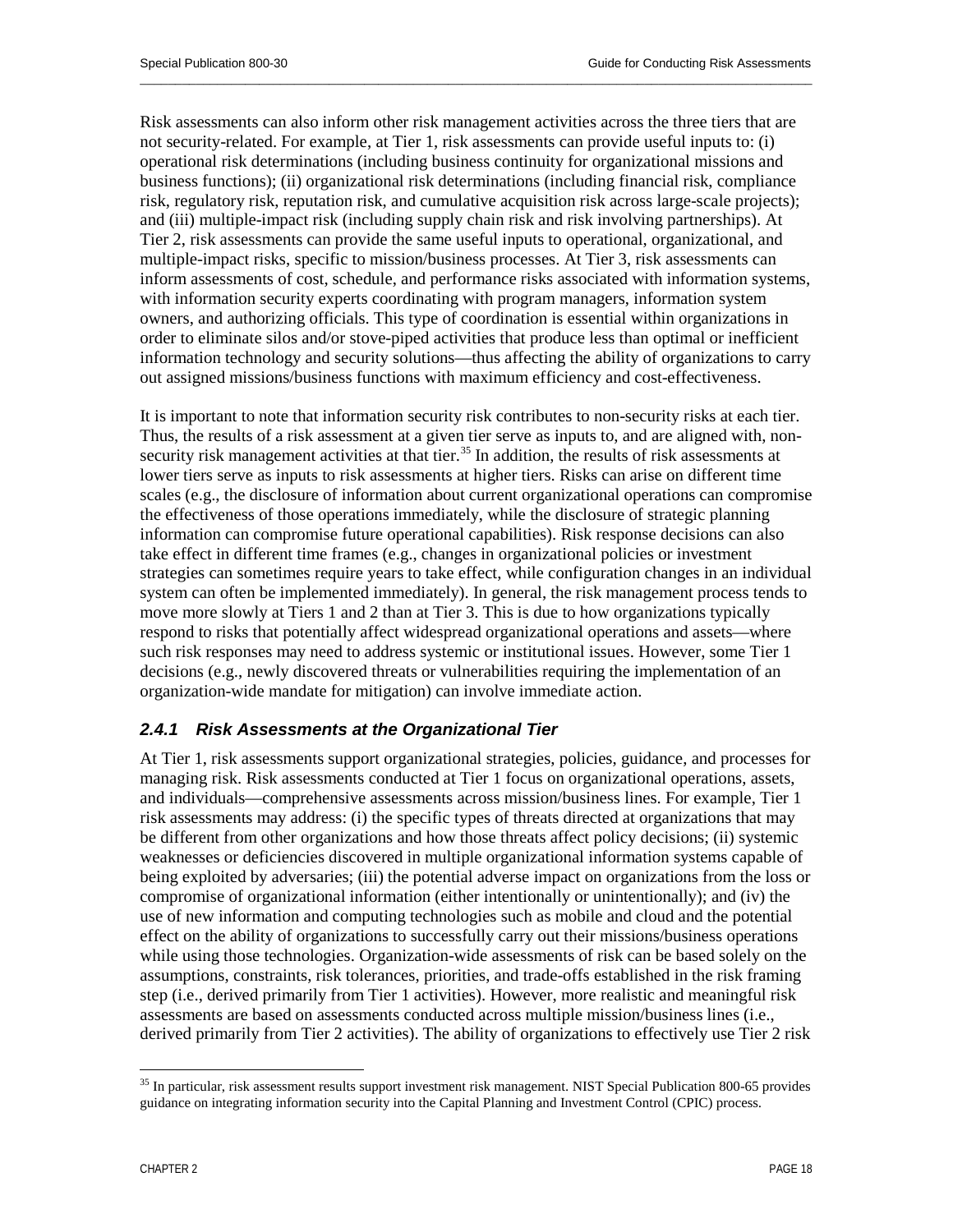assessments as inputs to Tier 1 risk assessments is shaped by such considerations as: (i) the similarity of organizational missions/business functions and mission/business processes; and (ii) the degree of autonomy that organizational entities or subcomponents have with respect to parent organizations. In decentralized organizations or organizations with varied missions/business functions and/or environments of operation, expert analysis may be needed to normalize the results from Tier 2 risk assessments. Finally, risk assessments at Tier 1 take into consideration the identification of mission-essential functions from Continuity of Operations Plans  $(COOP)^{36}$  $(COOP)^{36}$  $(COOP)^{36}$ prepared by organizations when determining the contribution of Tier 2 risks. Risk assessment results at Tier 1 are communicated to organizational entities at Tier 2 and Tier 3.

\_\_\_\_\_\_\_\_\_\_\_\_\_\_\_\_\_\_\_\_\_\_\_\_\_\_\_\_\_\_\_\_\_\_\_\_\_\_\_\_\_\_\_\_\_\_\_\_\_\_\_\_\_\_\_\_\_\_\_\_\_\_\_\_\_\_\_\_\_\_\_\_\_\_\_\_\_\_\_\_\_\_\_\_\_\_\_\_\_\_\_\_\_\_\_\_

# *2.4.2 Risk Assessments at the Mission/Business Process Tier*

At Tier 2, risk assessments support the determination of mission/business process protection and resiliency requirements, and the allocation of those requirements to the enterprise architecture as part of mission/business segments (that support mission/business processes). This allocation is accomplished through an information security architecture embedded within the enterprise architecture. Tier 2 risk assessments also inform and guide decisions on whether, how, and when to use information systems for specific mission/business processes, in particular for alternative mission/business processing in the face of compromised information systems. Risk management and associated risk assessment activities at Tier 2 are closely aligned with the development of Business Continuity Plans (BCPs). Tier 2 risk assessments focus on mission/business segments, which typically include multiple information systems, with varying degrees of criticality and/or sensitivity with regard to core organizational missions/business functions.<sup>[37](#page-27-1)</sup> Risk assessments at Tier 2 can also focus on information security architecture as a critical component of enterprise architecture to help organizations select common controls inherited by organizational information systems at Tier 3. Risk assessment results produced at Tier 2 are communicated to and shared with organizational entities at Tier 3 to help inform and guide the allocation of security controls to information systems and environments in which those systems operate. Tier 2 risk assessments also provide assessments of the security and risk posture of organizational mission/business processes, which inform assessments of organizational risks at Tier 1. Thus, risk assessment results at Tier 2 are routinely communicated to organizational entities at Tier 1 and Tier 3.

# *2.4.3 Risk Assessments at the Information System Tier*

The Tier 2 context and the system development life cycle determine the purpose and define the scope of risk assessment activities at Tier 3. While initial risk assessments (i.e., risk assessments performed for the first time, rather than updating prior risk assessments) can be performed at any phase in the system development life cycle, ideally these assessments should be performed in the Initiation phase.<sup>38</sup> In the Initiation phase, risk assessments evaluate the anticipated vulnerabilities and predisposing conditions affecting the confidentiality, integrity, and availability of information systems in the context of the planned environments of operation. Such assessments inform risk response, enabling information system owners/program managers, together with mission/business owners to make the final decisions about the security controls necessary based on the security categorization and the environment of operation. Risk assessments are also conducted at later phases in the system development life cycle, updating risk assessment results from earlier phases. These risk assessment results for as-built or as-deployed information systems typically include

<span id="page-27-0"></span> <sup>36</sup> NIST Special Publication 800-34 provides guidance on Information System Contingency Planning (ISCP).

<span id="page-27-1"></span> $37$  The criticality of information systems to organizational missions/business functions may be identified in Business Impact Analyses.

<span id="page-27-2"></span><sup>&</sup>lt;sup>38</sup> NIST Special Publication 800-64 provides guidance for security considerations in the system development life cycle.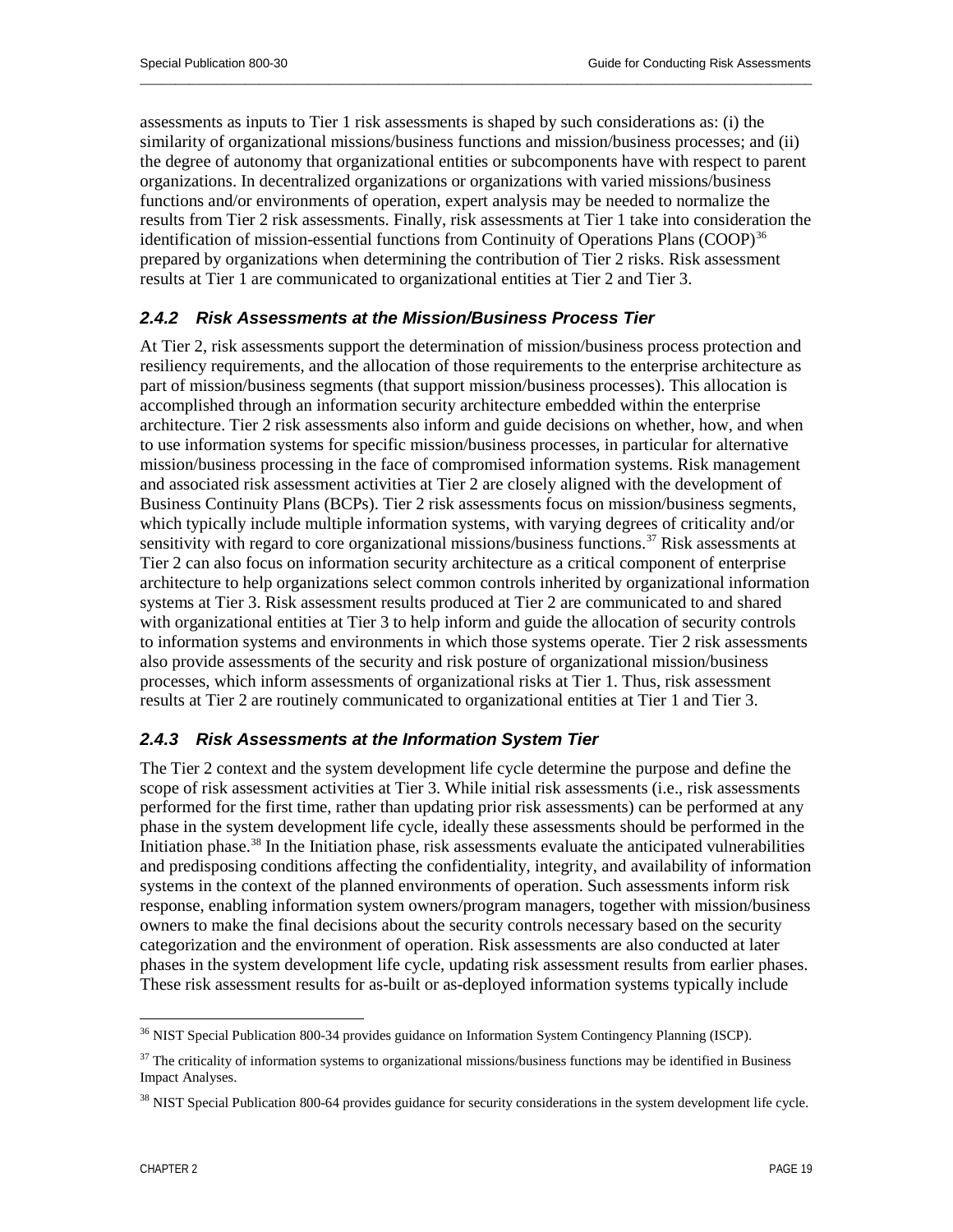descriptions of vulnerabilities in the systems, an assessment of the risks associated with each vulnerability (thereby updating the assessment of vulnerability severity), and corrective actions that can be taken to mitigate the risks. The risk assessment results also include an assessment of the overall risk to the organization and the information contained in the information systems by operating the systems as evaluated. Risk assessment results at Tier 3 are communicated to organizational entities at Tier 1 and Tier 2.

\_\_\_\_\_\_\_\_\_\_\_\_\_\_\_\_\_\_\_\_\_\_\_\_\_\_\_\_\_\_\_\_\_\_\_\_\_\_\_\_\_\_\_\_\_\_\_\_\_\_\_\_\_\_\_\_\_\_\_\_\_\_\_\_\_\_\_\_\_\_\_\_\_\_\_\_\_\_\_\_\_\_\_\_\_\_\_\_\_\_\_\_\_\_\_\_

Risk assessment activities can be integrated with the steps in the Risk Management Framework (RMF), as defined in NIST Special Publication 800-37. The RMF, in its system development life cycle approach, operates primarily at Tier 3 with some application at Tiers 1 and 2, for example, in the selection of common controls. Risk assessments can be tailored to each step in the RMF as reflected in the purpose and scope of the assessments described in Section 3.1. Risk assessments can also help determine the type of security assessments conducted during various phases of the system development life cycle, the frequency of such assessments, the level of rigor applied during the assessments, the assessment methods used, and the types/number of objects assessed. The benefit of risk assessments conducted as part of the RMF can be realized from both initial assessments and from updated assessments, as described below.

## *RMF Step 1 – Categorize*

Organizations can use initial risk assessments to make security categorization decisions consistent with the risk management strategy provided by the risk executive (function) and as a preparatory step to security control selection. Conducting initial risk assessments brings together the available information on threat sources, threat events, vulnerabilities, and predisposing conditions—thus enabling organizations to use such information to categorize information and information systems based on known and potential threats to and vulnerabilities in organizational information systems and environments in which those systems operate. [39](#page-28-0) Security categorization decisions inform the selection of initial baseline security controls. Baseline security controls serve as the starting point for organizational tailoring and supplementation activities described in the RMF Select step.

## *RMF Step 2 – Select*

Organizations can use risk assessments to inform and guide the selection of security controls for organizational information systems and environments of operation. After the initial security control baseline is selected based on the security categorization process, the risk assessment results help organizations: (i) apply appropriate tailoring guidance to adjust the controls based on specific mission/business requirements, assumptions, constraints, priorities, trade-offs, or other organization-defined conditions; and (ii) supplement the controls based on specific and credible threat information.[40](#page-28-1) Threat data from risk assessments provide critical information on adversary capabilities, intent, and targeting that may affect the decisions by organizations regarding the selection of additional security controls including the associated costs and benefits. Organizations also consider risk assessment results when selecting common controls (typically a Tier 1 and Tier 2 activity). Risk is introduced if the implementation of a common control results in a single point of failure because the control provides a security capability potentially inherited by multiple information systems. As risk assessments are updated and refined, organizations use the results to modify current security control selections based on the most recent threat and vulnerability information available.

<span id="page-28-0"></span><sup>&</sup>lt;sup>39</sup> Even when an initial risk assessment is performed prior to the existence of an information system, vulnerabilities may be present in certain technologies that will be used in the system, in common controls that will be inherited by the system, or in the environment in which the system will operate.

<span id="page-28-1"></span><sup>&</sup>lt;sup>40</sup> Supplementation will be incorporated into the tailoring process in NIST Special Publication 800-53, Revision 4.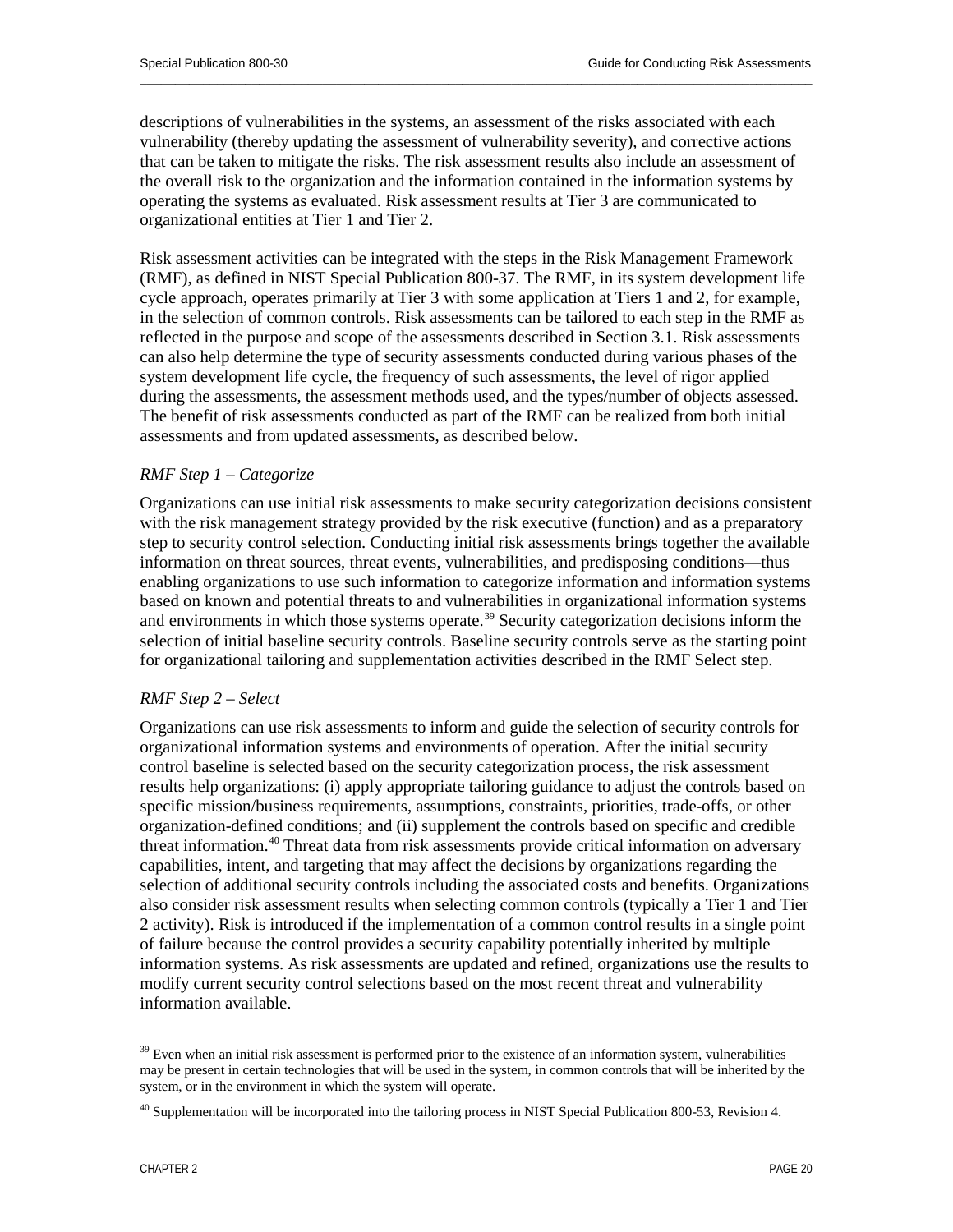## *RMF Step 3 – Implement*

Organizations can use risk assessment results to identify alternative implementations of selected security controls (e.g., considering vulnerabilities inherent in one security control implementation versus another). Some information technology products, system components, or architectural configurations may be more susceptible to certain types of threat sources; these susceptibilities are subsequently addressed during security control development and implementation. In addition, the strength of security mechanisms selected for implementation can take into consideration the threat data from risk assessments. Individual configuration settings for information technology products and system components can eliminate vulnerabilities identified during the analysis of threat events. Risk assessment results also help inform decisions regarding the cost, benefit, and risk trade-offs in using one type of technology versus another or how security controls are effectively implemented in particular operational environments (e.g., when compensating controls must be used due to the unavailability of certain technologies). As risk assessments are updated and refined, organizations use the results to help determine if current security control implementations remain effective given changes to the threat space.

\_\_\_\_\_\_\_\_\_\_\_\_\_\_\_\_\_\_\_\_\_\_\_\_\_\_\_\_\_\_\_\_\_\_\_\_\_\_\_\_\_\_\_\_\_\_\_\_\_\_\_\_\_\_\_\_\_\_\_\_\_\_\_\_\_\_\_\_\_\_\_\_\_\_\_\_\_\_\_\_\_\_\_\_\_\_\_\_\_\_\_\_\_\_\_\_

#### *RMF Step 4 – Assess*

Organizations can use the results from security control assessments to inform risk assessments. Security control assessments (documented in security assessment reports) identify vulnerabilities in organizational information systems and the environments in which those systems operate. Partial or complete failure of deployed security controls or the absence of planned controls represents potential vulnerabilities that can be exploited by threat sources. Organizations use the results from risk assessments to help determine the severity of such vulnerabilities which in turn, can guide and inform organizational risk responses (e.g., prioritizing risk response activities, establishing milestones for corrective actions).

## *RMF Step 5 – Authorize*

Organizations can use risk assessment results to provide risk-related information to authorizing officials. The risk responses carried out by organizations based on the risk assessments result in a known security posture of organizational information systems and environments of operation. Risk assessment results provide essential information to enable authorizing officials to make riskbased decisions on whether to operate those systems in the current security posture or take actions to provide additional security controls, thereby further reducing risk to organizational operations and assets, individuals, other organizations, or the Nation.

## *RMF Step 6 – Monitor*

Organizations can update risk assessments on an ongoing basis using security-related information from organizational continuous monitoring processes. [41](#page-29-0) Continuous monitoring processes evaluate: (i) the *effectiveness* of security controls; (ii) *changes* to information systems and environments of operation; and (iii) *compliance* to federal legislation, regulations, directives, policies, standards, and guidance. As risk assessments are updated and refined, organizations use the results to update the risk management strategy, thereby incorporating lessons learned into risk management processes, improving responses to risk, and building a solid foundation of threat and vulnerability information tailored to organizational missions/business functions.

<span id="page-29-0"></span><sup>&</sup>lt;sup>41</sup> NIST Special Publication 800-137 provides guidance on information security continuous monitoring for information systems and organizations.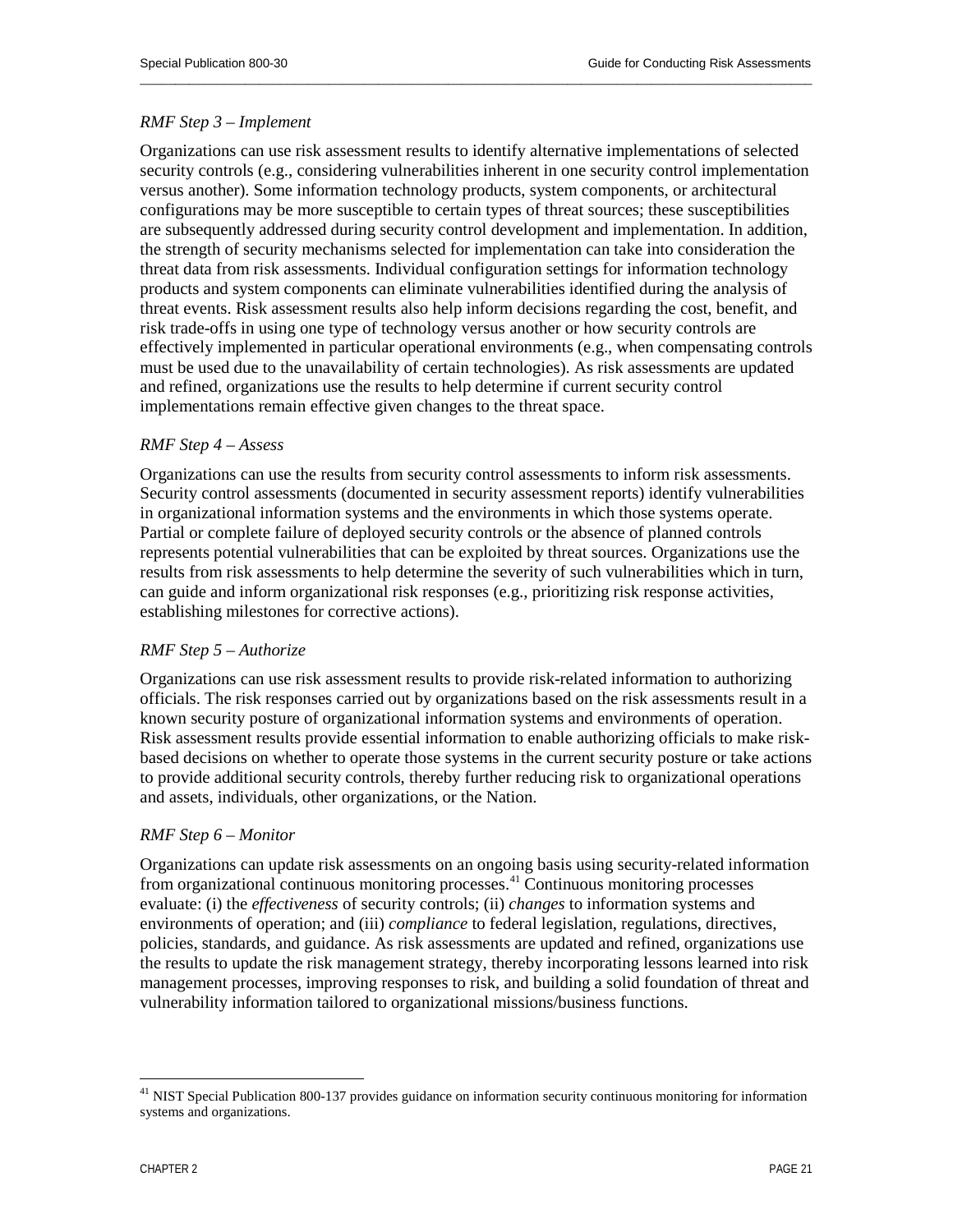## *2.4.4 Risk Communications and Information Sharing*

The risk assessment process entails ongoing communications and information sharing among stakeholders to ensure that: (i) the inputs to such assessments are as accurate as possible; (ii) intermediate assessment results can be used, for example, to support risk assessments at other tiers; and (iii) the results are meaningful and useful inputs to the risk response step in the risk management process. The manner and form in which risks are communicated are an expression of organizational culture as well as legal, regulatory, and contractual constraints. To be effective, communication of information security risks and other risk-related information produced during the risk assessment is consistent with other forms of risk communication within organizations. To maximize the benefit of risk assessments, organizations should establish policies, procedures, and implementing mechanisms to ensure that the information produced during such assessments is effectively communicated and shared across all three risk management tiers.<sup>[42](#page-30-0)</sup> To reinforce the importance of risk communication and information sharing within organizations, the input tables in Appendices D, E, F, G, H, and I (i.e., threat sources, threat events, vulnerabilities, predisposing conditions, likelihood, impact, and risk) and the recommended elements of a risk assessment report (Appendix K) provide recommendations for risk communication/sharing among the tiers.

\_\_\_\_\_\_\_\_\_\_\_\_\_\_\_\_\_\_\_\_\_\_\_\_\_\_\_\_\_\_\_\_\_\_\_\_\_\_\_\_\_\_\_\_\_\_\_\_\_\_\_\_\_\_\_\_\_\_\_\_\_\_\_\_\_\_\_\_\_\_\_\_\_\_\_\_\_\_\_\_\_\_\_\_\_\_\_\_\_\_\_\_\_\_\_\_

#### **TARGETED RISK ASSESSMENTS**

Organizations can use *targeted* risk assessments, in which the scope is narrowly defined, to produce answers to specific questions (e.g., what is the risk associated with relying on a given technology, how should prior assessments of risk be revised based on incidents that have occurred, what new risks can be identified based on knowledge about a newly discovered threat or vulnerability) or to inform specific decisions (e.g., which risks should be managed at Tier 1 rather than Tier 2 or 3). Organizations may consider assessing risk at Tier 1 and Tier 2 arising from a set of common threats and vulnerabilities applicable to a wide range of organizational information systems. Assessing risk at Tiers 1 and 2 allows organizations to reduce the number of threats and vulnerabilities considered at the individual information system level and develop common risk responses for such organization-wide risks. This approach can support the common control selection process for organizations and increase the efficiency and costeffectiveness of risk assessments across the organization.

With respect to all three tiers in the risk management hierarchy, there are *no specific requirements* with regard to: (i) the formality, rigor, or level of detail that characterizes any particular risk assessment; (ii) the methodologies, tools, and techniques used to conduct such risk assessments; or (iii) the format and content of assessment results and any associated reporting mechanisms. Organizations have *maximum flexibility* on how risk assessments are conducted, where such assessments are applied, and how the results will be used. Organizations are encouraged to use the guidance in a manner that most effectively and cost-effectively provides the information necessary to senior leaders/executives to facilitate informed risk management decisions.

<span id="page-30-0"></span><sup>&</sup>lt;sup>42</sup> NIST Special Publications 800-117 and 800-126 provide guidance on the Security Content Automation Protocol (SCAP) program. The SCAP program provides a standard, consistent way to communicate threat and vulnerability information.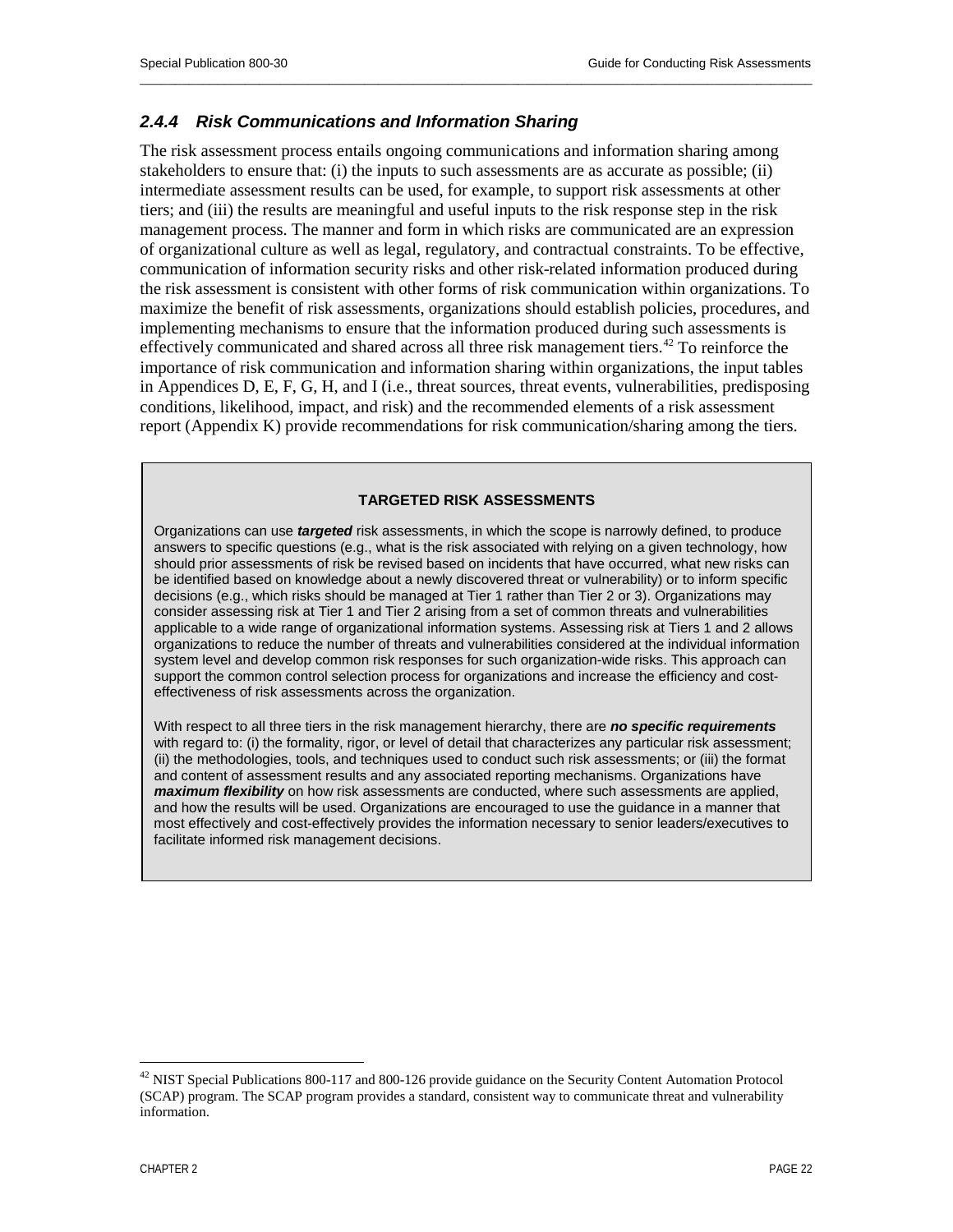# <span id="page-31-0"></span>**CHAPTER THREE**

# **THE PROCESS**

CONDUCTING RISK ASSESSMENTS WITHIN ORGANIZATIONS

his chapter describes the process of assessing information security risk including: (i) a high-level overview of the risk assessment process; (ii) the activities necessary to prepare for risk assessments; (iii) the activities necessary to conduct effective risk assessments; (iv) the activities necessary to communicate the assessment process; (ii) the activities necessary to for risk assessments; (iii) the activities necessary to conduct effective risk assessment (iv) the activities necessary information; and (v) the activities necessary to maintain the results of risk assessments on an ongoing basis. The risk assessment process<sup>[43](#page-31-1)</sup> is composed of four steps: (i) *prepare* for the assessment; (ii) *conduct* the assessment; (iii) *communicate* assessment results; and (iv) *maintain* the assessment.<sup>[44](#page-31-2)</sup> Each step is divided into a set of tasks. For each task, supplemental guidance provides additional information for organizations conducting risk assessments. Risk tables and exemplary assessment scales are listed in appropriate tasks and cross-referenced to additional, more detailed information in the supporting appendices. Figure 5 illustrates the basic steps in the risk assessment process and highlights the specific tasks for conducting the assessment.

\_\_\_\_\_\_\_\_\_\_\_\_\_\_\_\_\_\_\_\_\_\_\_\_\_\_\_\_\_\_\_\_\_\_\_\_\_\_\_\_\_\_\_\_\_\_\_\_\_\_\_\_\_\_\_\_\_\_\_\_\_\_\_\_\_\_\_\_\_\_\_\_\_\_\_\_\_\_\_\_\_\_\_\_\_\_\_\_\_\_\_\_\_\_\_\_



#### **FIGURE 5: RISK ASSESSMENT PROCESS**

<span id="page-31-1"></span><sup>&</sup>lt;sup>43</sup> The intent of the process description in Chapter Three is to provide a common expression of the essential elements of an effective risk assessment. It is not intended to limit organizational flexibility in conducting those assessments. Other procedures can be implemented if organizations choose to do so, consistent with the intent of the process description.

<span id="page-31-2"></span><sup>&</sup>lt;sup>44</sup> The four-step risk assessment process described in this publication is consistent with the general risk assessment process described in NIST Special Publication 800-39. The additional steps and tasks result from the need to provide more detailed guidance to effectively carry out the specific activities associated with risk assessments.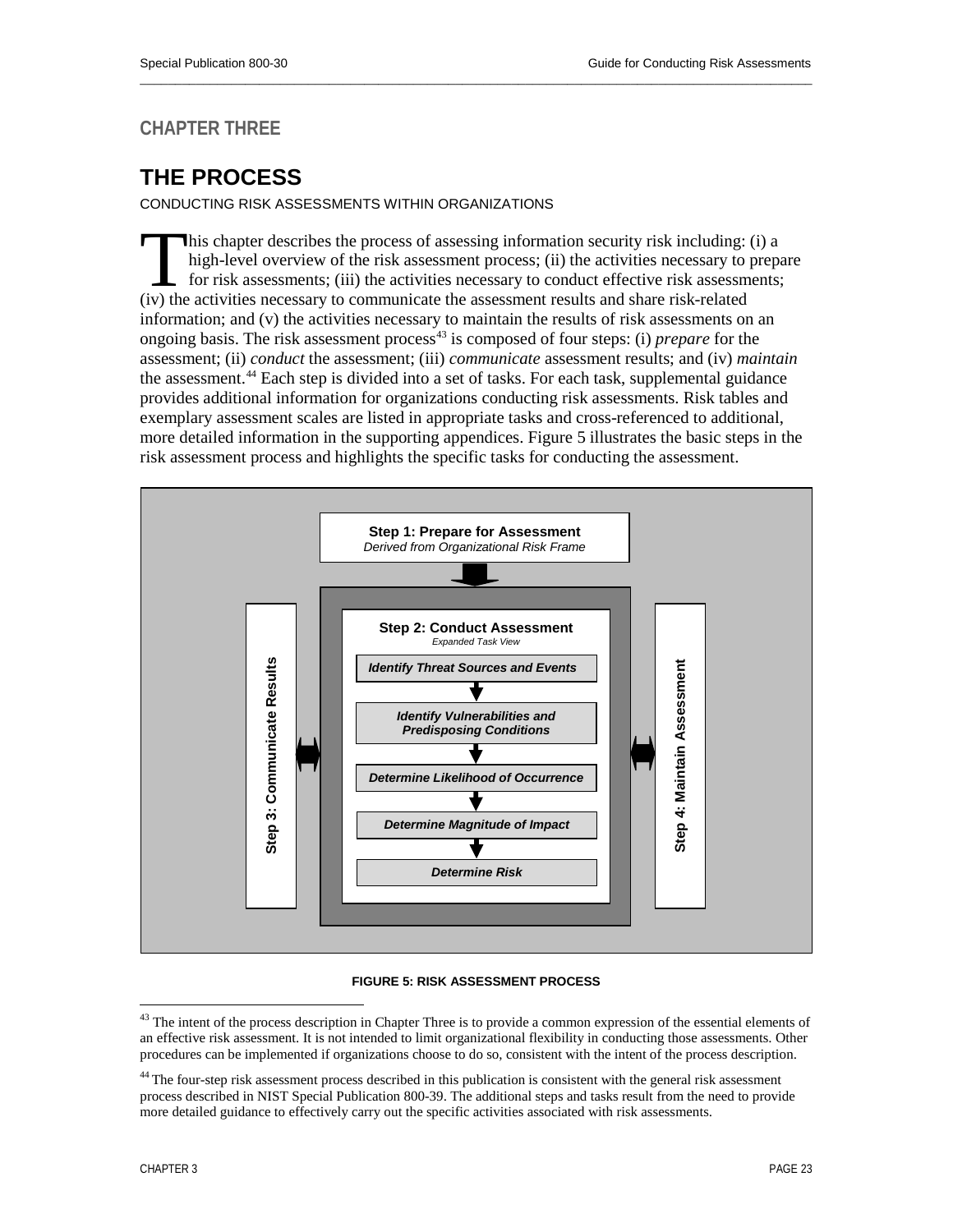## <span id="page-32-0"></span>**3.1 PREPARING FOR THE RISK ASSESSMENT**

The first step in the risk assessment process is to *prepare* for the assessment. The objective of this step is to establish a context for the risk assessment. This context is established and informed by the results from the risk framing step of the risk management process. Risk framing identifies, for example, organizational information regarding policies and requirements for conducting risk assessments, specific assessment methodologies to be employed, procedures for selecting risk factors to be considered, scope of the assessments, rigor of analyses, degree of formality, and requirements that facilitate consistent and repeatable risk determinations across the organization. Organizations use the risk management strategy to the extent practicable to obtain information to prepare for the risk assessment. Preparing for a risk assessment includes the following tasks:

\_\_\_\_\_\_\_\_\_\_\_\_\_\_\_\_\_\_\_\_\_\_\_\_\_\_\_\_\_\_\_\_\_\_\_\_\_\_\_\_\_\_\_\_\_\_\_\_\_\_\_\_\_\_\_\_\_\_\_\_\_\_\_\_\_\_\_\_\_\_\_\_\_\_\_\_\_\_\_\_\_\_\_\_\_\_\_\_\_\_\_\_\_\_\_\_

- Identify the purpose of the assessment;
- Identify the scope of the assessment;
- Identify the assumptions and constraints associated with the assessment;
- Identify the sources of information to be used as inputs to the assessment; and
- Identify the risk model and analytic approaches (i.e., assessment and analysis approaches) to be employed during the assessment.

#### **STEP 1: PREPARE FOR THE ASSESSMENT**

#### IDENTIFY PURPOSE

**TASK 1-1:** Identify the purpose of the risk assessment in terms of the information that the assessment is intended to produce and the decisions the assessment is intended to support.

**Supplemental Guidance:** The purpose of the risk assessment is explicitly stated in sufficient detail to ensure that the assessment produces the appropriate information and supports the intended decisions. Organizations can provide guidance on how to capture and present information produced during the risk assessment (e.g., using a defined organizational template). Appendix K provides an exemplary template for a risk assessment report or the preferred vehicle for risk communication. At Tier 3, risk assessments support: (i) authorization-related decisions throughout the system development life cycle; (ii) reciprocity, particularly for reuse of assessment information; (iii) risk management activities at Tier 2; and (iv) programmatic risk management activities throughout the system development life cycle. At Tier 2, risk assessments enable organizations to: (i) understand dependencies and ways in which risks are accepted, rejected, shared, transferred, or mitigated among information systems that support organizational mission/business processes; (ii) support architectural and operational decisions for organizational risk responses (e.g., reducing dependencies, limiting connectivity, enhancing or focusing monitoring, and enhancing information/system resiliency); (iii) identify trends, so that proactive risk response strategies and courses of action for mission/business processes can be defined; and (iv) support reciprocity, particularly to enable information sharing. At Tier 1, risk assessments: (i) support the risk executive (function); and (ii) serve as a key input to the risk management strategy. In addition to these common purposes, risk assessments may have a very specific purpose, to answer a specific question (e.g., What are the risk implications of a newly discovered vulnerability or class of vulnerabilities, allowing new connectivity, outsourcing a specific function, or adopting a new technology?). Risk assessment results from all tiers can be used by organizations to inform the acquisition process by helping to ensure information security requirements are clearly specified.

The purpose of the risk assessment is influenced by whether the assessment is: (i) an initial assessment; or (ii) a subsequent assessment initiated from the risk response or monitoring steps in the risk management process. For initial assessments, the purpose can include, for example: (i) establishing a baseline assessment of risk; or (ii) identifying threats and vulnerabilities, impacts to organizational operations and assets, individuals, other organizations, and the Nation, and other risk factors to be tracked over time as part of risk monitoring. For a reassessment initiated from the risk response step, the purpose can include, for example, providing a comparative analysis of alternative risk responses or answering a specific question (see discussion of *targeted risk assessments* above). Alternatively, for a reassessment initiated from the risk monitoring step, the purpose can include, for example, updating the risk assessment based on: (i) ongoing determinations of the effectiveness of security controls in organizational information systems or environments of operation; (ii) changes to information systems or environments of operation (e.g., changes to hardware, firmware, software; changes to system-specific, hybrid, or common controls; changes to mission/business processes, common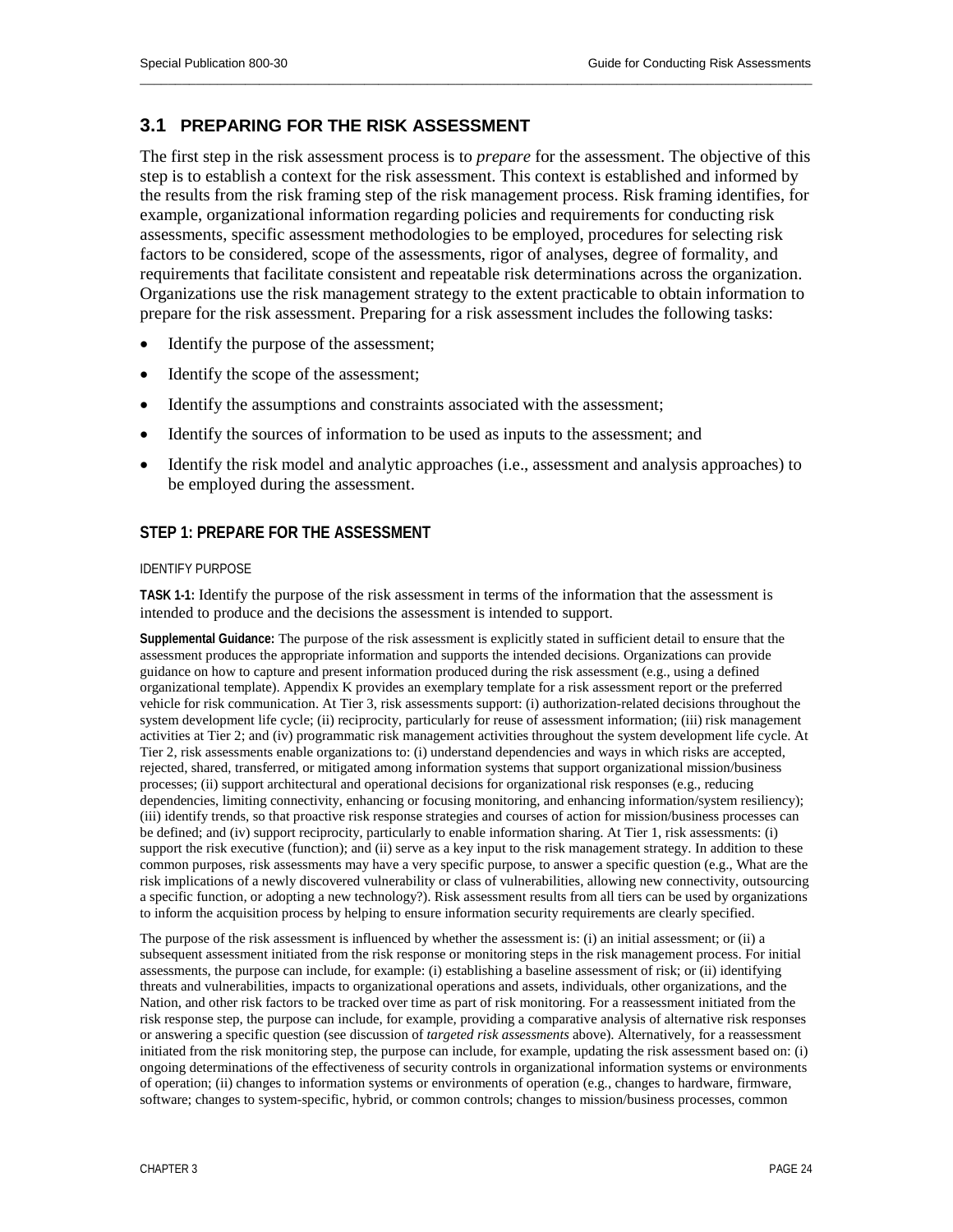infrastructure and support services, threats, vulnerabilities, or facilities); and (iii) results from compliance verification activities. Reassessments can also be initiated by organizations due to incidents that have occurred (e.g., cyber attacks compromising organizational information or information systems).

\_\_\_\_\_\_\_\_\_\_\_\_\_\_\_\_\_\_\_\_\_\_\_\_\_\_\_\_\_\_\_\_\_\_\_\_\_\_\_\_\_\_\_\_\_\_\_\_\_\_\_\_\_\_\_\_\_\_\_\_\_\_\_\_\_\_\_\_\_\_\_\_\_\_\_\_\_\_\_\_\_\_\_\_\_\_\_\_\_\_\_\_\_\_\_\_

#### IDENTIFY SCOPE

**TASK 1-2:** Identify the scope of the risk assessment in terms of organizational applicability, time frame supported, and architectural/technology considerations.

**Supplemental Guidance:** The scope of the risk assessment determines what will be considered in the assessment. Risk assessment scope affects the range of information available to make risk-based decisions and is determined by the organizational official requesting the assessment and the risk management strategy. Establishing the scope of the risk assessment helps organizations to determine: (i) what tiers are addressed in the assessment; (ii) what parts of organizations are affected by the assessment and how they are affected; (iii) what decisions the assessment results support; (iv) how long assessment results are relevant; and (v) what influences the need to update the assessment. Establishing the scope of the risk assessment helps to determine the form and content of the risk assessment report, as well as the information to be shared as a result of conducting the assessment. At Tier 3, the scope of a risk assessment can depend on the authorization boundary for the information system. Appendix K provides an example of the type of information that may be included in a risk assessment report or the preferred vehicle for risk communication.

#### *Organizational Applicability*

Organizational applicability describes which parts of the organization or suborganizations are affected by the risk assessment and the risk-based decisions resulting from the assessment (including the parts of the organization or suborganizations responsible for implementing the activities and tasks related to the decisions). For example, the risk assessment can inform decisions regarding information systems supporting a particular organizational mission/business function or mission/business process. This can include decisions regarding the selection, tailoring, or supplementation of security controls for specific information systems or the selection of common controls. Alternatively, the risk assessment can inform decisions regarding a set of closely related missions/business functions or mission/business processes. The scope of the risk assessment can include not only the missions/business functions, mission/business processes, common infrastructure, or shared services on which the organization currently depends, but also those which the organization might use under specific operational conditions.

#### *Effectiveness Time Frame*

Organizations determine how long the results of particular risk assessments can be used to legitimately inform riskbased decisions. The time frame is usually related to the purpose of the assessment. For example, a risk assessment to inform Tier 1 policy-related decisions needs to be relevant for an extended period of time since the governance process for policy changes can be time-consuming in many organizations. A risk assessment conducted to inform a Tier 3 decision on the use of a compensating security control for an information system may be relevant only until the next release of the information technology product providing the required security capability. Organizations determine the useful life of risk assessment results and under what conditions the current assessment results become ineffective or irrelevant. Risk monitoring can be used to help determine the effectiveness of time frames for risk assessments. In addition to risk assessment results, organizations also consider the currency/timeliness (i.e., latency or age) of all types of information/data used in assessing risk. This is of particular concern in information reuse and evaluating the validity of assessment results.

#### *Architectural/Technology Considerations*

Organizations use architectural and technology considerations to clarify the scope of the risk assessment. For example, at Tier 3, the scope of the risk assessment can be an organizational information system in its environment of operations. This entails placing the information system in its architectural context, so that vulnerabilities in inherited controls can be taken into consideration. Alternately, the scope of the assessment can be limited solely to the information system, without consideration of inherited vulnerabilities. At Tier 2, the scope of the risk assessment can be defined in terms of the mission/business segment architecture (e.g., including all systems, services, and infrastructures that support a specific mission/function). For a targeted risk assessment at any tier, the specific question to be answered can restrict the scope to a specific technology.

#### IDENTIFY ASSUMPTIONS AND CONSTRAINTS

**TASK 1-3:** Identify the specific assumptions and constraints under which the risk assessment is conducted.

**Supplemental Guidance:** As part of the risk framing step in the risk management process, organizations make explicit the specific assumptions, constraints, risk tolerance, and priorities/trade-offs used within organizations to make investment and operational decisions. This information guides and informs organizational risk assessments. When an organizational risk management strategy cannot be cited, risk assessments identify and document assumptions and constraints. Assumptions and constraints identified by organizations during the risk framing step and included as part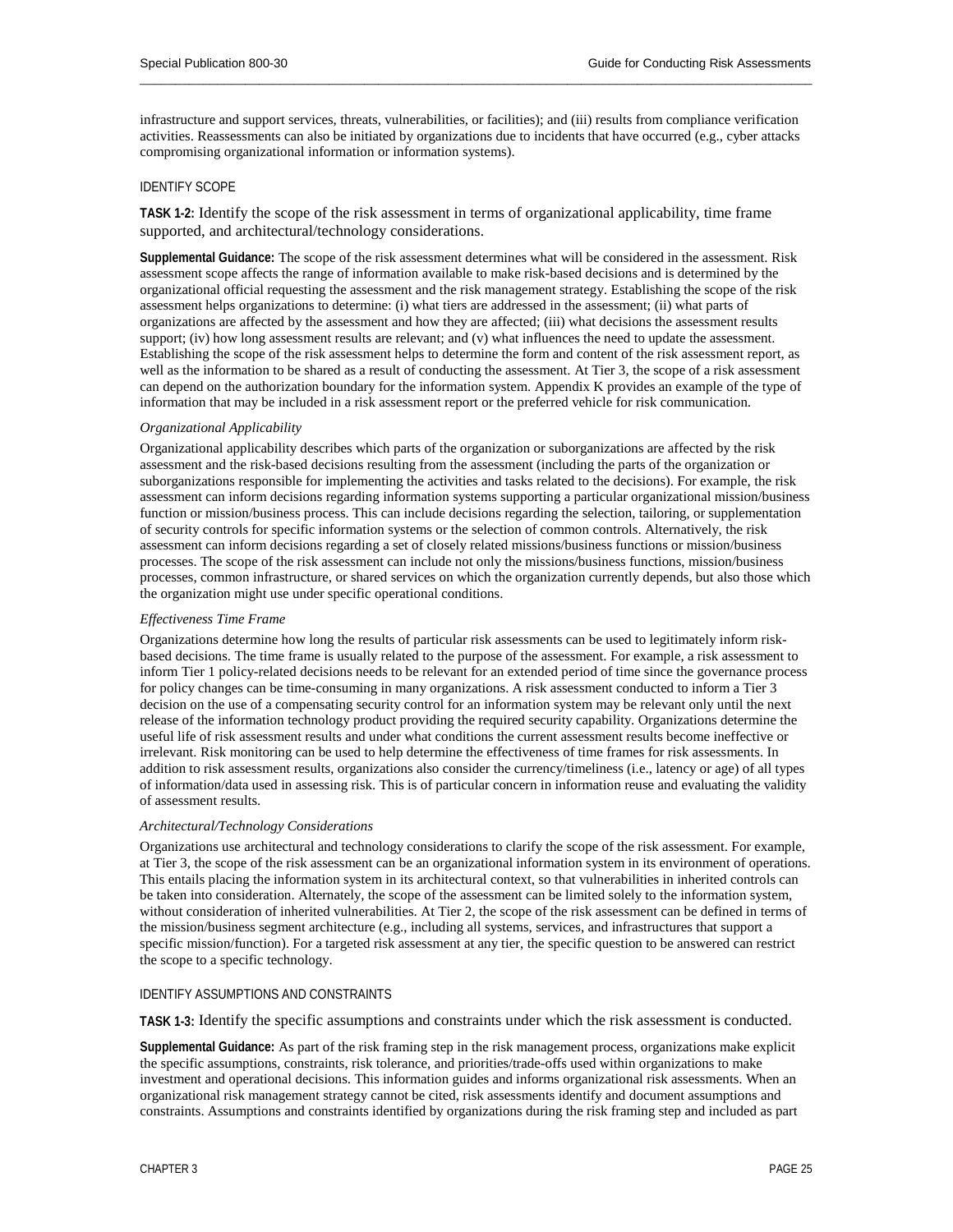of the organizational risk management strategy need not be repeated in each individual risk assessment. By making assumptions and constraints explicit, there is greater clarity in the risk model selected for the risk assessment, increased reproducibility/repeatability of assessment results, and an increased opportunity for reciprocity among organizations. Organizations identify assumptions in key areas relevant to the risk assessment including, for example: (i) threat sources; (ii) threat events; (iii) vulnerabilities and predisposing conditions; (iv) potential impacts; (v) assessment and analysis approaches; and (vi) which missions/business functions are primary. Organizations also identify constraints in key areas relevant to the risk assessment including, for example: (i) resources available for the assessment; (ii) skills and expertise required for the assessment; and (iii) operational considerations related to mission/business activities. For example, organizational assumptions about how threats and impacts should be assessed can range from using worstcase projections to using best-case projections or anything in between those endpoints. Finally, organizations consider the uncertainty with regard to assumptions made or other information used in the risk assessment. Uncertainty in assumptions can affect organizational risk tolerance. For example, assumptions based on a lack of specific or credible information may reduce an organization's risk tolerance because of the uncertainty influencing the assumptions. The following sections provide some representative examples of areas where assumptions/constraints for risk assessments may be identified.

\_\_\_\_\_\_\_\_\_\_\_\_\_\_\_\_\_\_\_\_\_\_\_\_\_\_\_\_\_\_\_\_\_\_\_\_\_\_\_\_\_\_\_\_\_\_\_\_\_\_\_\_\_\_\_\_\_\_\_\_\_\_\_\_\_\_\_\_\_\_\_\_\_\_\_\_\_\_\_\_\_\_\_\_\_\_\_\_\_\_\_\_\_\_\_\_

#### *Threat Sources*

Organizations determine which types of threat sources are to be considered during risk assessments. Organizations make explicit the process used to identify threats and any assumptions related to the threat identification process. If such information is identified during the risk framing step and included as part of the organizational risk management strategy, the information need not be repeated in each individual risk assessment. Risk assessments can address all types of threat sources, a single broad threat source (e.g., adversarial), or a specific threat source (e.g., trusted insider). Table D-2 provides a sample taxonomy of threat sources that can be considered by organizations in identifying assumptions for risk assessments. Organizational assumptions about threat sources to consider inform Task 2-1.

#### *Threat Events*

Organizations determine which type of threat events are to be considered during risk assessments and the level of detail needed to describe such events. Descriptions of threat events can be expressed in highly general terms (e.g., phishing, distributed denial-of-service), in more descriptive terms using tactics, techniques, and procedures, or in highly specific terms (e.g., the names of specific information systems, technologies, organizations, roles, or locations). In addition, organizations consider: (i) what representative set of threat events can serve as a starting point for the identification of the specific threat events in the risk assessment; and (ii) what degree of confirmation is needed for threat events to be considered relevant for purposes of the risk assessment. For example, organizations may consider only those threat events that have been observed (either internally or by organizations that are peers/partners) or all possible threat events. Table E-2 and Table E-3 provide representative examples of adversarial and non-adversarial threat events at a level of detail that can be used for risk assessments at all tiers. Greater detail can be found in multiple sources (e.g., Common Attack Pattern Enumeration and Classification [CAPEC]). Organizational assumptions about threat events to consider and level of detail, inform Task 2-2.

#### *Vulnerabilities and Predisposing Conditions*

Organizations determine the types of vulnerabilities that are to be considered during risk assessments and the level of detail provided in the vulnerability descriptions. Organizations make explicit the process used to identify vulnerabilities and any assumptions related to the vulnerability identification process. If such information is identified during the risk framing step and included as part of the organizational risk management strategy, the information need not be repeated in each individual risk assessment. Vulnerabilities can be associated with organizational information systems (e.g., hardware, software, firmware, internal controls, and security procedures) or the environments in which those systems operate (e.g., organizational governance, external relationships, mission/business processes, enterprise architectures, information security architectures). Organizations also determine the types of predisposing conditions that are to be considered during risk assessments including, for example, architectures and technologies employed, environments of operation, and personnel. Table F-4 provides representative examples of such predisposing conditions. Organizational assumptions about vulnerabilities and predisposing conditions to consider and level of detail, inform Task 2-3.

#### *Likelihood*

Organizations make explicit the process used to conduct likelihood determinations and any assumptions related to the likelihood determination process. If such information is identified during the risk framing step and included as part of the organizational risk management strategy, the information need not be repeated in each individual risk assessment. Organizational assumptions about how to determine likelihood inform Task 2-4.

#### *Impacts*

Organizations determine potential adverse impacts in terms of organizational operations (i.e., missions, functions, image, and reputation), organizational assets, individuals, other organizations, and the Nation. Organizations make explicit the process used to conduct impact determinations and any assumptions related to the impact determination process. If such information is identified during the risk framing step and included as part of the organizational risk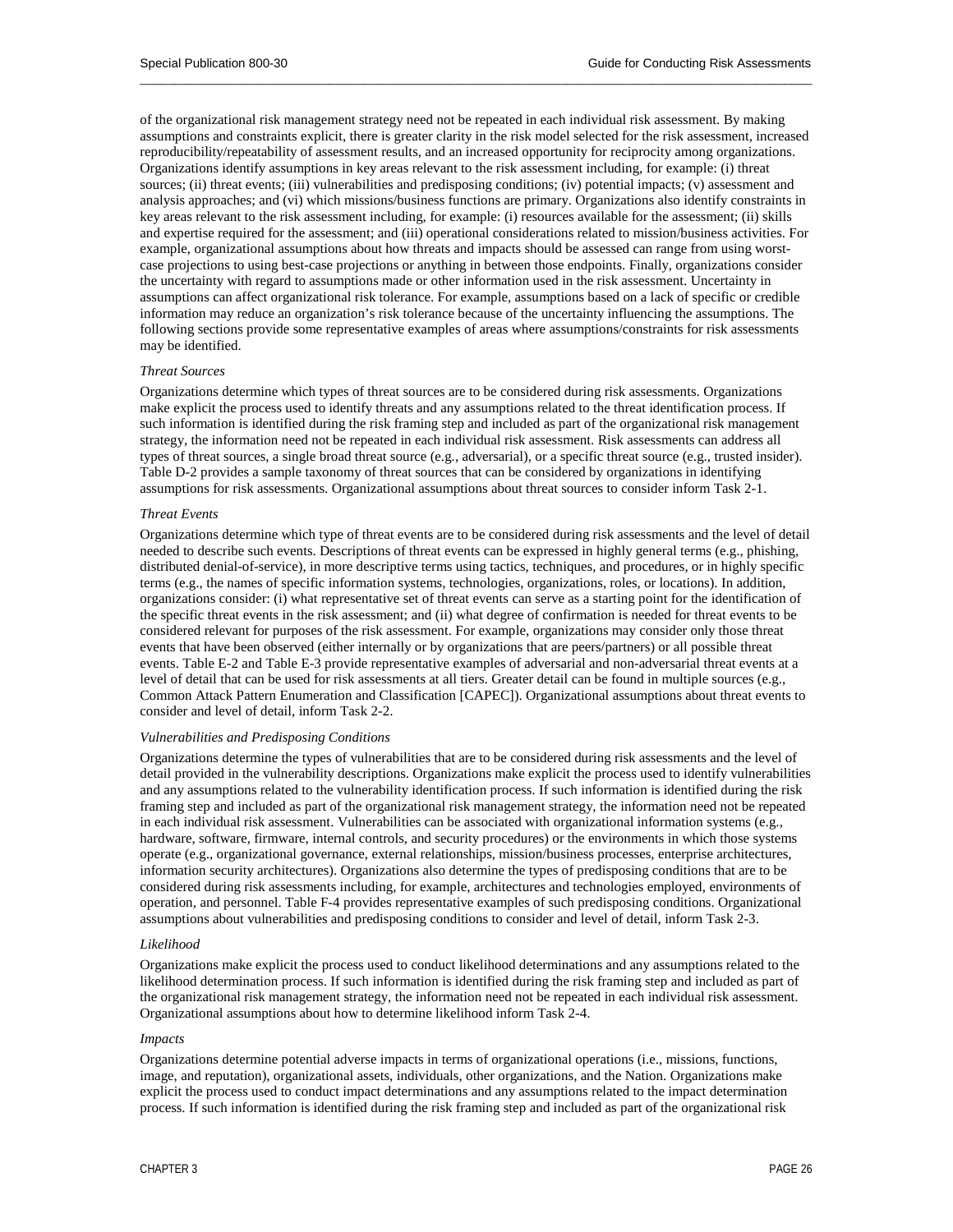management strategy, the information need not be repeated in each individual risk assessment. Organizations address impacts at a level of detail that includes, for example, specific mission/business processes or information resources (e.g., information, personnel, equipment, funds, and information technology). Organizations may include information from Business Impact Analyses with regard to providing impact information for risk assessments. Table H-2 provides representative examples of types of impacts (i.e., harm) that can be considered by organizations. Organizational assumptions about how to determine impacts and at what level of detail, inform Task 2-5.

\_\_\_\_\_\_\_\_\_\_\_\_\_\_\_\_\_\_\_\_\_\_\_\_\_\_\_\_\_\_\_\_\_\_\_\_\_\_\_\_\_\_\_\_\_\_\_\_\_\_\_\_\_\_\_\_\_\_\_\_\_\_\_\_\_\_\_\_\_\_\_\_\_\_\_\_\_\_\_\_\_\_\_\_\_\_\_\_\_\_\_\_\_\_\_\_

#### *Risk Tolerance and Uncertainty*

Organizations determine the levels and types of risk that are acceptable. Risk tolerance is determined as part of the organizational risk management strategy to ensure consistency across the organization. Organizations also provide guidance on how to identify reasons for uncertainty when risk factors are assessed, since uncertainty in one or more factors will propagate to the resulting evaluation of level of risk, and how to compensate for incomplete, imperfect, or assumption-dependent estimates. Consideration of uncertainty is especially important when organizations consider advanced persistent threats (APT) since assessments of the likelihood of threat event occurrence can have a great degree of uncertainty. To compensate, organizations can take a variety of approaches to determine likelihood, ranging from assuming the worst-case likelihood (certain to happen sometime in the foreseeable future) to assuming that if an event has not been observed, it is unlikely to happen. Organizations also determine what levels of risk (combination of likelihood and impact) indicate that no further analysis of any risk factors is needed.

#### *Analytic Approach*

Risk assessments include both assessment approaches (i.e., quantitative, qualitative, semi-quantitative) and analysis approaches (i.e., threat-oriented, asset/impact-oriented, vulnerability-oriented). Together, the assessment and analysis approaches form the *analytic approach* for the risk assessment. Organizations determine the level of detail and in what form, threats are analyzed including the level of granularity to describe threat events or threat scenarios. Different analysis approaches can lead to different levels of detail in characterizing adverse events for which likelihoods are determined. For example, an adverse event could be characterized in several ways (with increasing levels of detail): (i) a threat event (for which the likelihood is determined by taking the maximum overall threat sources); (ii) a pairing of a threat event and a threat source; or (iii) a detailed threat scenario/attack tree. In general, organizations can be expected to require more detail for highly critical missions/business functions, common infrastructures, or shared services on which multiple missions or business functions depend (as common points of failure), and information systems with high criticality or sensitivity. Mission/business owners may amplify this guidance for risk *hot spots* (information systems, services, or critical infrastructure components of particular concern) in mission/business segments.

#### IDENTIFY INFORMATION SOURCES

**TASK 1-4:** Identify the sources of descriptive, threat, vulnerability, and impact information to be used in the risk assessment.

**Supplemental Guidance:** Descriptive information enables organizations to be able to determine the relevance of threat and vulnerability information. At Tier 1, descriptive information can include, for example, the type of risk management and information security governance structures in place within organizations and how the organization identifies and prioritizes critical missions/business functions. At Tier 2, descriptive information can include, for example, information about: (i) organizational mission/business processes, functional management processes, and information flows; (ii) enterprise architecture, information security architecture, and the technical/process flow architectures of the systems, common infrastructures, and shared services that fall within the scope of the risk assessment; and (iii) the external environments in which organizations operate including, for example, the relationships and dependencies with external providers. Such information is typically found in architectural documentation (particularly documentation of high-level operational views), business continuity plans, and risk assessment reports for organizational information systems, common infrastructures, and shared services that fall within the scope of the risk assessment. At Tier 3, descriptive information can include, for example, information about: (i) the design of and technologies used in organizational information systems; (ii) the environment in which the systems operate; (iii) connectivity to and dependency on other information systems; and (iv) dependencies on common infrastructures or shared services. Such information is found in system documentation, contingency plans, and risk assessment reports for other information systems, infrastructures, and services.

Sources of information as described in Tables D-1, E-1, F-1, H-1, and I-1 can be either internal or external to organizations. Internal sources of information that can provide insights into both threats and vulnerabilities can include, for example, risk assessment reports, incident reports, security logs, trouble tickets, and monitoring results. Note that internally, information from risk assessment reports at one tier can serve as input to risk assessments at other tiers. Mission/business owners are encouraged to identify not only common infrastructure and/or support services they depend on, but also those they might use under specific operational circumstances. External sources of threat information can include cross-community organizations (e.g., US Computer Emergency Readiness Team [US-CERT], sector partners (e.g., Defense Industrial Base [DIB] using the DoD-Defense Industrial Base Collaborative Information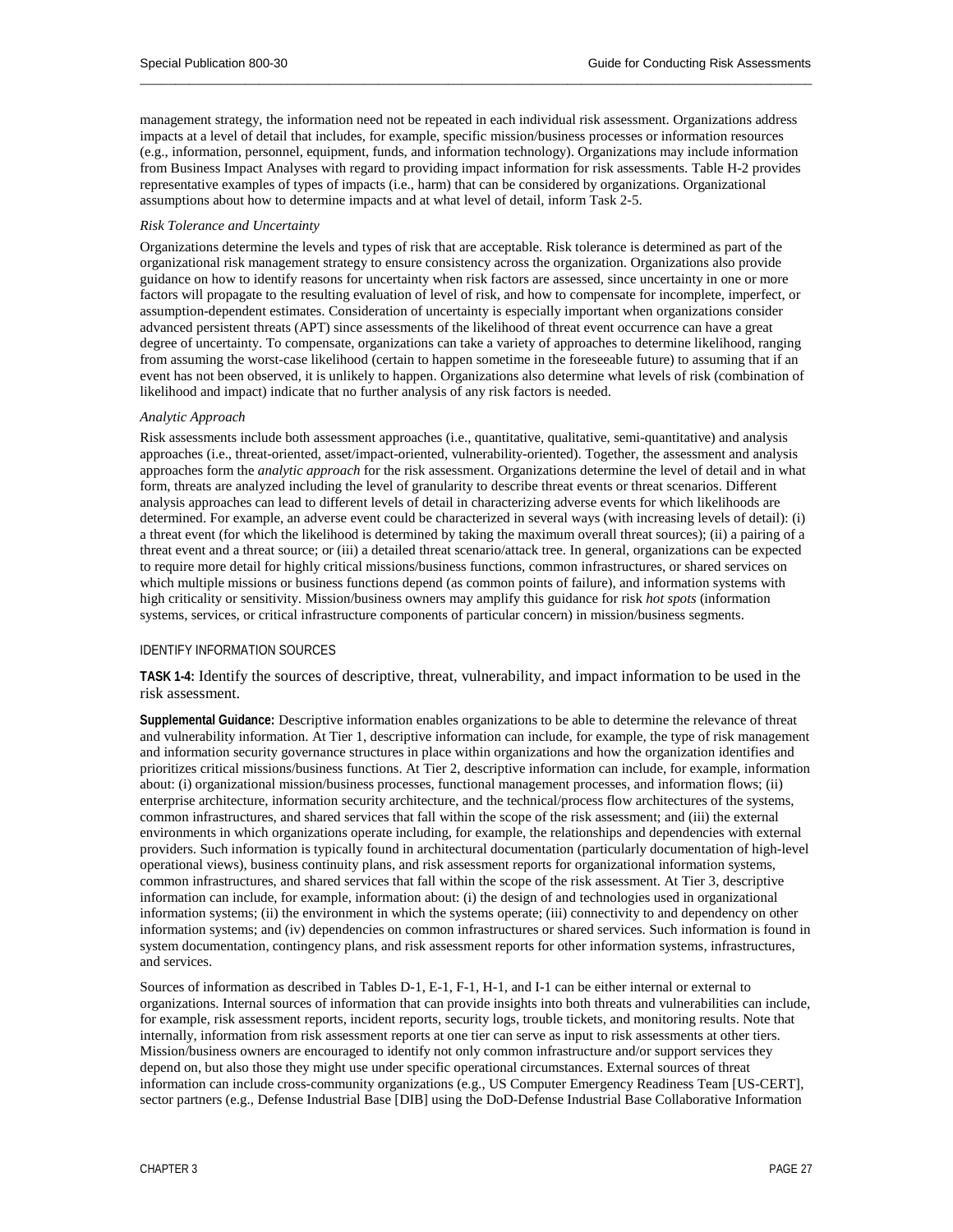Sharing Environment [DCISE], Information Sharing and Analysis Centers [ISACs] for critical infrastructure sectors), research and nongovernmental organizations (e.g. Carnegie Mellon University, Software Engineering Institute-CERT), and security service providers). Organizations using external sources, consider the timeliness, specificity, and relevance of threat information. Similar to sources of threat information, sources of vulnerability information can also be either internal or external to organizations (see Table F-1). Internal sources can include, for example, vulnerability assessment reports. External sources of vulnerability information are similar to the sources identified above for threat information. As described in Table F-1, information about predisposing conditions can be found in a variety of sources including, for example, descriptions of information systems, environments of operation, shared services, common infrastructures, and enterprise architecture. As described in Table H-1, sources of impact information can include, for example, mission/business impact analyses, information system component inventories, and security categorizations. Security categorization constitutes a determination of the potential impacts should certain events occur which jeopardize the information and information systems needed by the organization to accomplish its assigned missions, protect its assets, fulfill its legal responsibilities, maintain its day-to-day functions, and protect individuals. Security categories are to be used in conjunction with vulnerability and threat information in assessing the risk to organizational operations and assets, individuals, other organizations, and the Nation. Security categories constitute an initial summary of impact in terms of failures to meet the security objectives of confidentiality, integrity, and availability, and are informed by the types of harm presented in Table H-2.

\_\_\_\_\_\_\_\_\_\_\_\_\_\_\_\_\_\_\_\_\_\_\_\_\_\_\_\_\_\_\_\_\_\_\_\_\_\_\_\_\_\_\_\_\_\_\_\_\_\_\_\_\_\_\_\_\_\_\_\_\_\_\_\_\_\_\_\_\_\_\_\_\_\_\_\_\_\_\_\_\_\_\_\_\_\_\_\_\_\_\_\_\_\_\_\_

#### IDENTIFY RISK MODEL AND ANALYTIC APPROACH

**TASK 1-5:** Identify the risk model and analytic approach to be used in the risk assessment.

**Supplemental Guidance:** Organizations define one or more risk models for use in conducting risk assessments (see Section 2.3.1) and identify which model is to be used for the risk assessment. To facilitate reciprocity of assessment results, organization-specific risk models include, or can be translated into, the risk factors (i.e., threat, vulnerability, impact, likelihood, and predisposing condition) defined in the appendices. Organizations also identify the specific analytic approach to be used for the risk assessment including the assessment approach (i.e., quantitative, qualitative, semi-quantitative) and the analysis approach (i.e., threat-oriented, asset/impact-oriented, vulnerability-oriented). For each assessable risk factor, the appendices include three assessment scales (one qualitative and two semi-quantitative scales) with correspondingly different representations. Organizations typically define (or select and tailor from the appendices) the assessment scales to be used in their risk assessments, annotating with organizationally-meaningful examples for specific values and defining break points between bins for semi-quantitative approaches. In addition, mission/business owners can provide further annotations with mission/business-specific examples. Organizations can identify different assessment scales to be used in different circumstances. For example, for low-impact information systems, organizations could use qualitative values, while for moderate- and high-impact systems, the most granular semi-quantitative values (0-100) could be used. As discussed in Special Publication 800-39, Task 1-1, Risk Assumptions, organizations vary in the relative weights applied to risk factors. Therefore, this guideline does not specify algorithms for combining semi-quantitative values. Organization-specific risk models include algorithms (e.g., formulas, tables, rules) for combining risk factors. If an organization-specific risk model is not provided in the risk management strategy as part of the risk framing step, then part of this task is to specify the algorithms for combining values. Algorithms for combining risk factors reflect organizational risk tolerance (see the supplemental guidance to Task 2-4 for examples). Organization-specific risk models are refined as part of preparation for a risk assessment by: (i) identifying the risk model and the rationale for using it (when multiple organization-specific risk models are provided); (ii) providing additional examples for values of risk factors; and (iii) identifying any assessment-specific algorithms (e.g., algorithms specific to the use of an attack graph analysis technique). In the absence of pre-existing organizationspecific risk models or analytic approaches defined in the organizational risk management strategy, the risk model and analytic approaches to be used in the risk assessment are defined and documented in this task.

### *Summary of Key Activities – Preparing for Risk Assessments*

- Identify the *purpose* of the risk assessment.
- Identify the *scope* of the risk assessment.
- Identify the *assumptions* and *constraints* under which the risk assessment is conducted.
- Identify *sources* of threat, vulnerability, and impact information to be used in the risk assessment (see Tables D-1, E-1, F-1, H-1, and I-1 as tailored by the organization).
- Define or refine the *risk model*, *assessment approach*, and *analysis approach* to be used in the risk assessment.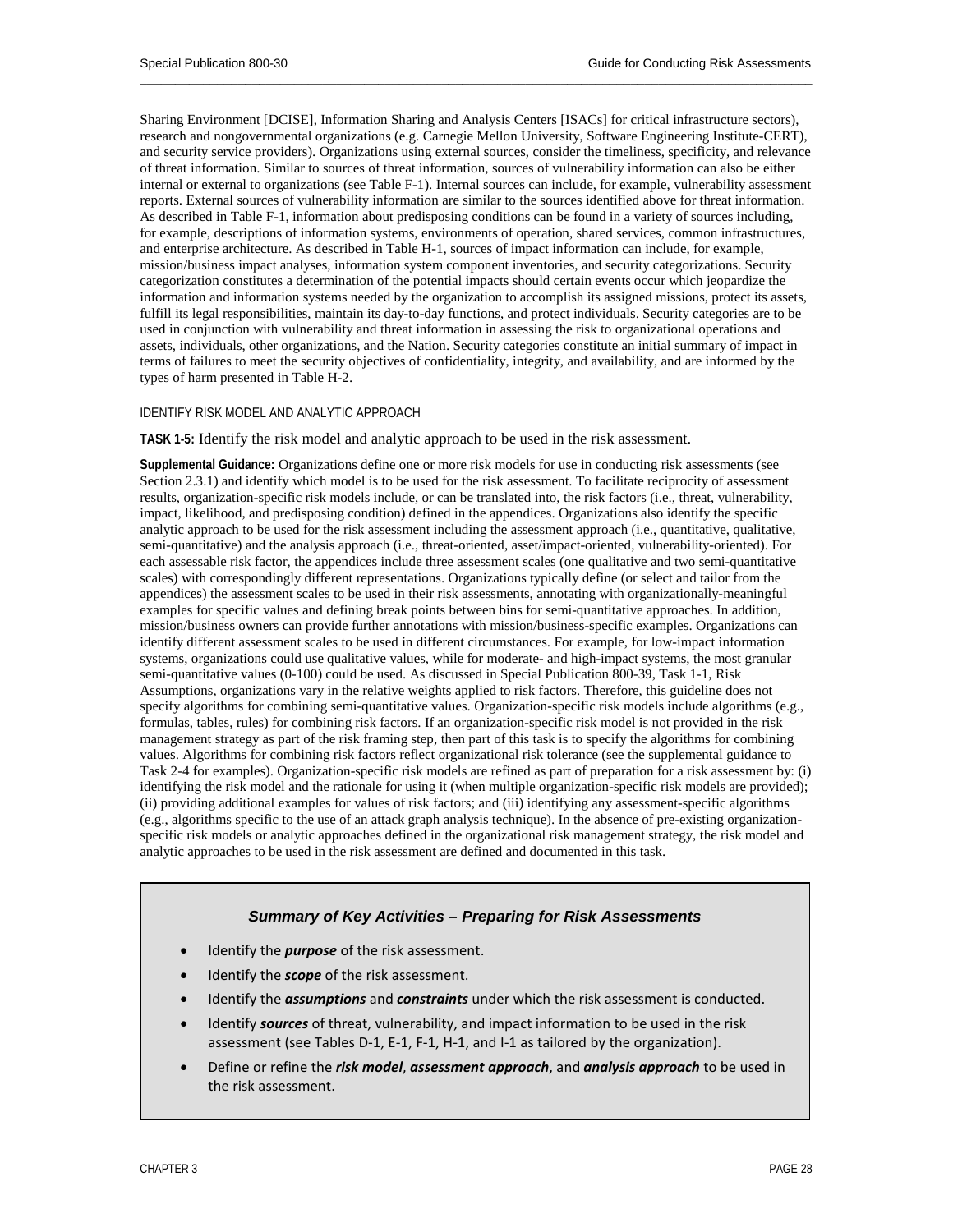### **3.2 CONDUCTING THE RISK ASSESSMENT**

The second step in the risk assessment process is to *conduct* the assessment. The objective of this step is to produce a list of information security risks that can be prioritized by risk level and used to inform risk response decisions. To accomplish this objective, organizations analyze threats and vulnerabilities, impacts and likelihood, and the uncertainty associated with the risk assessment process. This step also includes the gathering of essential information as a part of each task and is conducted in accordance with the assessment context established in the Prepare step of the risk assessment process. The expectation for risk assessments is to adequately cover the entire threat space in accordance with the specific definitions, guidance, and direction established during the Prepare step. However, in practice, adequate coverage within available resources may dictate generalizing threat sources, threat events, and vulnerabilities to ensure full coverage and assessing specific, detailed sources, events, and vulnerabilities only as necessary to accomplish risk assessment objectives. Conducting risk assessments includes the following specific tasks:

\_\_\_\_\_\_\_\_\_\_\_\_\_\_\_\_\_\_\_\_\_\_\_\_\_\_\_\_\_\_\_\_\_\_\_\_\_\_\_\_\_\_\_\_\_\_\_\_\_\_\_\_\_\_\_\_\_\_\_\_\_\_\_\_\_\_\_\_\_\_\_\_\_\_\_\_\_\_\_\_\_\_\_\_\_\_\_\_\_\_\_\_\_\_\_\_

- Identify threat sources that are relevant to organizations;
- Identify threat events that could be produced by those sources;
- Identify vulnerabilities within organizations that could be exploited by threat sources through specific threat events and the predisposing conditions that could affect successful exploitation;
- Determine the likelihood that the identified threat sources would initiate specific threat events and the likelihood that the threat events would be successful;
- Determine the adverse impacts to organizational operations and assets, individuals, other organizations, and the Nation resulting from the exploitation of vulnerabilities by threat sources (through specific threat events); and
- Determine information security risks as a combination of likelihood of threat exploitation of vulnerabilities and the impact of such exploitation, including any uncertainties associated with the risk determinations.

The specific tasks are presented in a sequential manner for clarity. However, in practice, some iteration among the tasks is both necessary and expected.<sup>[45](#page-37-0)</sup> Depending on the purpose of the risk assessment, organizations may find reordering the tasks advantageous.<sup>[46](#page-37-1)</sup> Whatever adjustments organizations make to the tasks described below, risk assessments should meet the stated purpose, scope, assumptions, and constraints established by the organizations initiating the assessments. To assist organizations in executing the individual tasks in the risk assessment process, a set of templates is provided in Appendices D through I. These appendices provide useful information for organizations in assessing risk and can also be used to record assessment results produced during essential calculations and analyses. The templates are exemplary and can be tailored by organizations in accordance with specific organizational mission/business requirements. The use of the templates is not required in order to conduct risk assessments.

<span id="page-37-0"></span><sup>&</sup>lt;sup>45</sup> For example, as vulnerabilities are identified, additional threat events might be identified by asking how the newly identified vulnerabilities could be exploited. If organizations identify vulnerabilities first and then define threat events, there may be some events that do not map cleanly to vulnerabilities but do map to predisposing conditions.

<span id="page-37-1"></span><sup>&</sup>lt;sup>46</sup> For example, the risk assessment could start with an identification of mission/business impacts at Tiers 1 and 2 using common techniques such as Mission Impact Analyses, Business Impact Analyses, Mission/Business Thread Analyses, or Business Continuity Analyses. The results of such analyses could enable risk assessors to focus attention on, and perform more detailed analysis of, potential threats to critical information systems, databases, communications links, or other assets.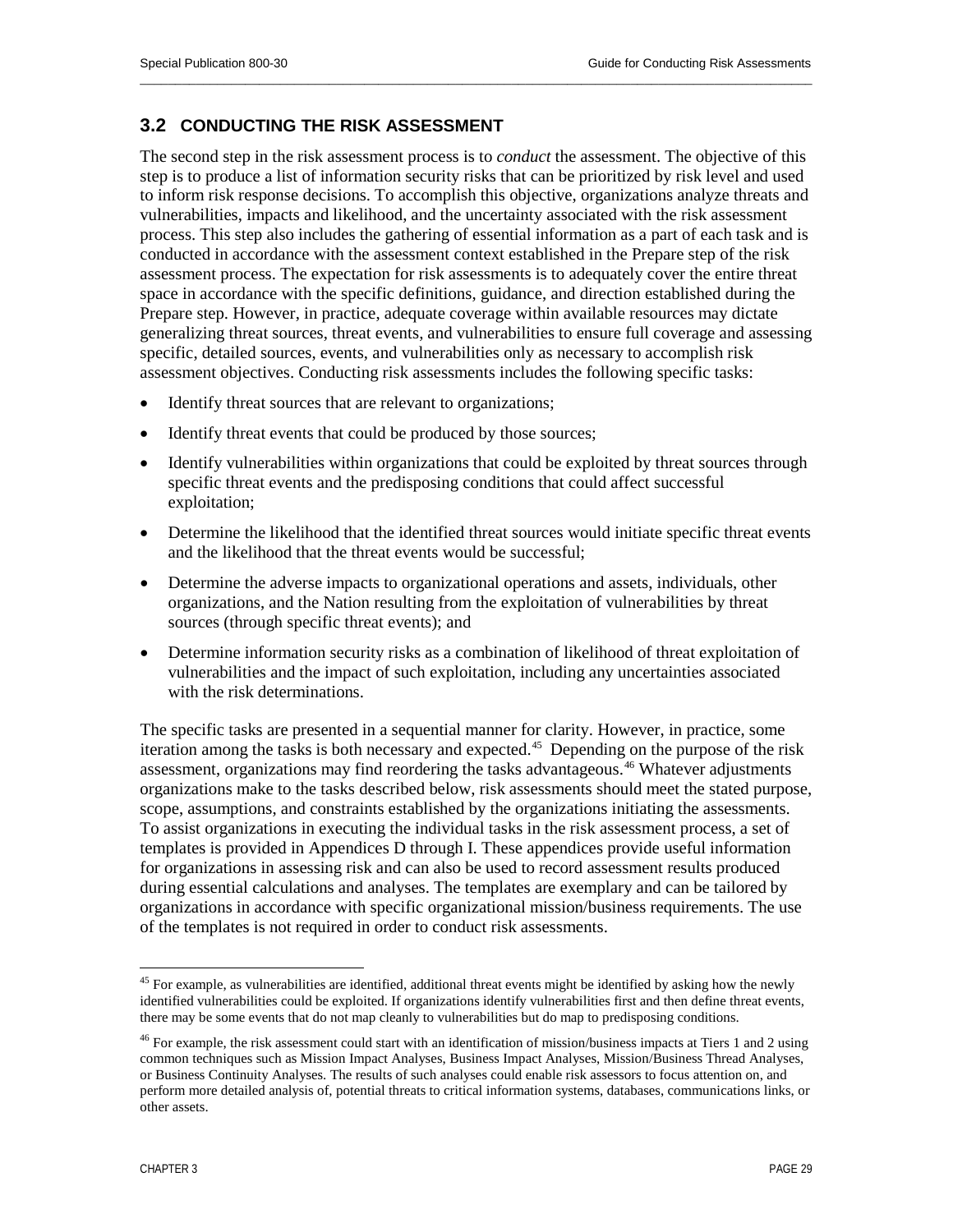### **STEP 2: CONDUCT THE ASSESSMENT**

#### IDENTIFY THREAT SOURCES

**TASK 2-1:** Identify and characterize threat sources of concern, including capability, intent, and targeting characteristics for adversarial threats and range of effects for non-adversarial threats.

\_\_\_\_\_\_\_\_\_\_\_\_\_\_\_\_\_\_\_\_\_\_\_\_\_\_\_\_\_\_\_\_\_\_\_\_\_\_\_\_\_\_\_\_\_\_\_\_\_\_\_\_\_\_\_\_\_\_\_\_\_\_\_\_\_\_\_\_\_\_\_\_\_\_\_\_\_\_\_\_\_\_\_\_\_\_\_\_\_\_\_\_\_\_\_\_

**Supplemental Guidance:** Organizations identify threat sources of concern and determine the characteristics associated with those threat sources. For adversarial threat sources, assess the capabilities, intentions, and targeting associated with the threat sources. For non-adversarial threat sources, assess the potential range of effects from the threat sources. The risk management strategy and the results of the Prepare step provide organizational direction and guidance for conducting threat source identification and characterization including, for example: (i) sources for obtaining threat information; (ii) threat sources to consider (by type/name); (iii) threat taxonomy to be used; and (iv) the process for identifying which threat sources are of concern for the risk assessment. As identified in Task 1-3, organizations make explicit any assumptions concerning threat sources including decisions regarding the identification of threat sources when specific and credible threat information is unavailable. Organizations can also view adversarial threat sources from a broad-based perspective, considering the time such threat sources may have to exploit identified organizational vulnerabilities, the scale of the attack, and the potential use of multiple attack vectors. The identification and characterization of Advanced Persistent Threats (APTs) can involve considerable uncertainty. Organizations annotate such threat sources with appropriate rationale and references (and providing classifications as necessary).

Appendix D provides a set of exemplary tables for use in identifying threat sources:

- Table D-1 provides a set of exemplary inputs to the threat source identification task;
- Table D-2 provides an exemplary taxonomy that can be used to identify and characterize threat sources;
- Tables D-3, D-4, and D-5 provide exemplary assessment scales to assess the risk factors (i.e., characteristics) of adversarial threat sources with regard to capability, intent, and targeting;
- Table D-6 provides an exemplary assessment scale for assessing the ranges of effects from threat events initiated by non-adversarial threat sources; and
- Tables D-7 and D-8 provide templates for summarizing and documenting the results of threat source identification and characterization.

If a particular type of threat source is outside the scope of the risk assessment or not relevant to the organization, the information in Tables D-7 and D-8 can be truncated accordingly. The information produced in Task 2-1 provides threat source inputs to the risk tables in Appendix I.

### *Summary of Key Activities – Task 2-1*

- Identify threat source inputs (see **Table D-1**, as tailored by the organization).
- Identify threat sources (see **Table D-2**, as tailored by the organization).
- Determine if threat sources are relevant to the organization and in scope (see **Table D-1**, as tailored by the organization).
- Create or update the assessment of threat sources (see **Table D-7** for adversarial threat sources and **Table D-8** for non-adversarial threat sources, as tailored by the organization).
	- For relevant adversarial threat sources:
		- Assess adversary capability (see **Table D-3**, as tailored by the organization).
		- Assess adversary intent (see **Table D-4**, as tailored by the organization).
		- Assess adversary targeting (see Table D-5, as tailored by the organization).
	- For relevant non-adversarial threat sources:
		- Assess the range of effects from threat sources (see **Table D-6**, as tailored by the organization).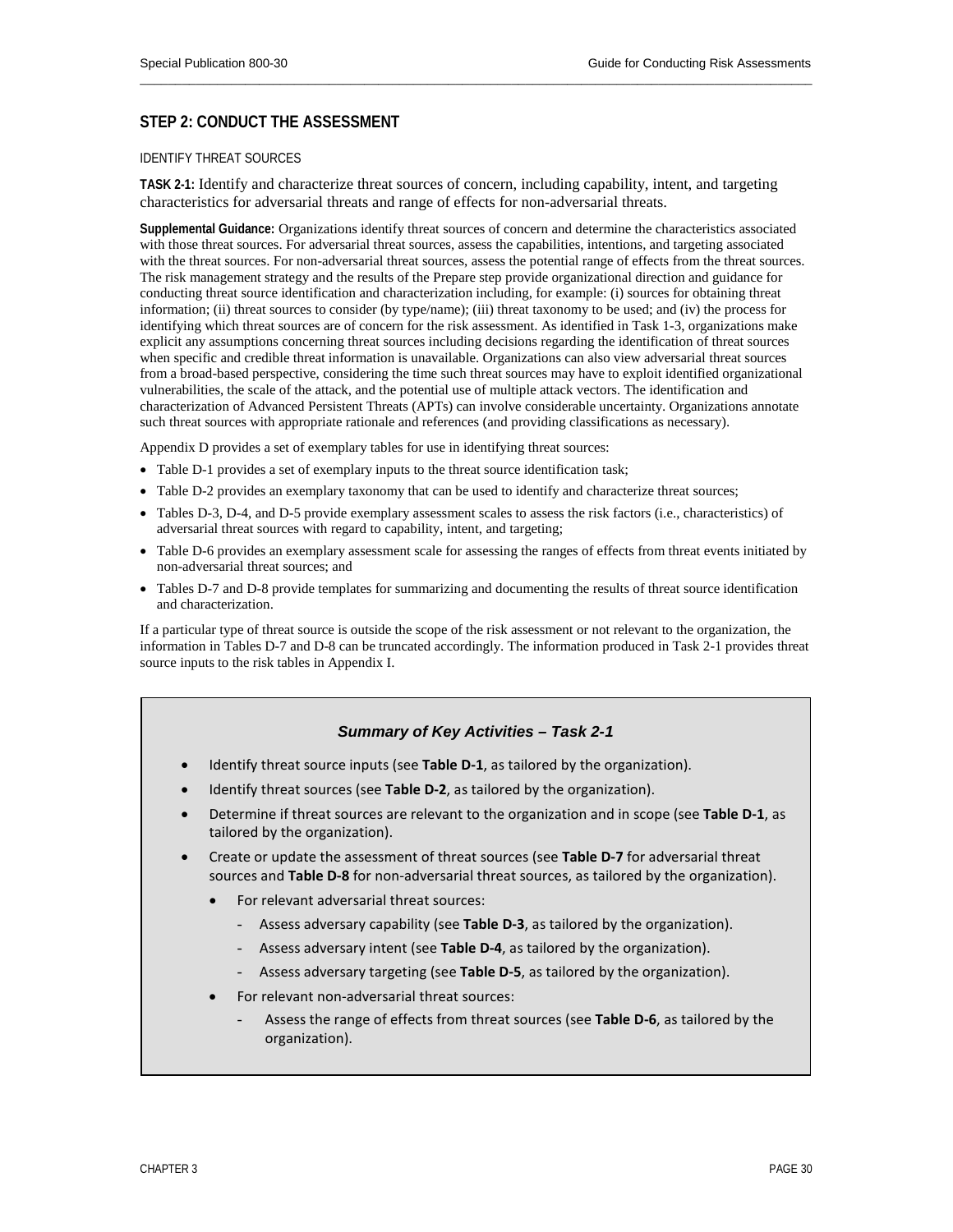### IDENTIFY THREAT EVENTS

**TASK 2-2:** Identify potential threat events, relevance of the events, and the threat sources that could initiate the events.

\_\_\_\_\_\_\_\_\_\_\_\_\_\_\_\_\_\_\_\_\_\_\_\_\_\_\_\_\_\_\_\_\_\_\_\_\_\_\_\_\_\_\_\_\_\_\_\_\_\_\_\_\_\_\_\_\_\_\_\_\_\_\_\_\_\_\_\_\_\_\_\_\_\_\_\_\_\_\_\_\_\_\_\_\_\_\_\_\_\_\_\_\_\_\_\_

**Supplemental Guidance:** Threat events are characterized by the threat sources that could initiate the events, and for adversarial events, the TTPs used to carry out attacks. Organizations define these threat events with sufficient detail to accomplish the purpose of the risk assessment. At Tier 1, threat events that could affect the organizational level are of particular interest. At Tier 2, threat events that cross or span information system boundaries, exploit functional dependencies or connectivity among systems, or affect mission/business owners, are of particular interest. At Tier 3, threat events that can be described in terms of specific information systems, technologies, or environments of operation are of particular interest. Multiple threat sources can initiate a single threat event. Conversely, a single threat source can potentially initiate any of multiple threat events. Therefore, there can be a many-to-many relationship among threat events and threat sources that can potentially increase the complexity of the risk assessment. To enable effective use and communication of risk assessment results, organizations tailor the general descriptions of threat events in Tables E-2 and E-3 to identify how each event could potentially harm organizational operations (including mission, functions, image, or reputation) and assets, individuals, other organizations, or the Nation. For each threat event identified, organizations determine the relevance of the event. Table E-4 provides a range of values for relevance of threat events. The values selected by organizations have a direct linkage to organizational risk tolerance. The more risk averse, the greater the range of values considered. Organizations accepting greater risk or having a greater risk tolerance are more likely to require substantive evidence before giving serious consideration to threat events. If a threat event is deemed to be irrelevant, no further consideration is given. For relevant threat events, organizations identify all potential threat sources that could initiate the events. For use in Task 2-4, organizations can identify each pairing of threat source and threat event separately since the likelihood of threat initiation and success could be different for each pairing. Alternatively, organizations can identify the set of all possible threat sources that could potentially initiate a threat event.

Appendix E provides a set of exemplary tables for use in identifying threat events:

- Table E-1 provides a set of exemplary inputs to the threat event identification task;
- Table E-2 provides representative examples of adversarial threat events expressed as TTPs;
- Table E-3 provides representative examples of non-adversarial threat events;
- Table E-4 provides exemplary values for the relevance of threat events to organizations; and
- Table E-5 provides a template for summarizing and documenting the results of threat event identification.

The information produced in Task 2-2 provides threat event inputs to the risk tables in Appendix I.

### *Summary of Key Activities – Task 2-2*

- Identify threat event inputs (see **Table E-1**, as tailored by the organization).
- Identify threat events (see **Table E-2** for adversarial threat events and **Table E-3** for nonadversarial threat events, as tailored by the organization); create or update **Table E-5**.
- Identify threat sources that could initiate the threat events (see **Table D-7** and **Table D-8**, as tailored by the organization); update **Table E-5**.
- Assess the relevance of threat events to the organization (see **Table E-4**, as tailored by the organization); update **Table E-5**.
- Update Columns 1-6 in **Table I-5** for adversarial risk (see **Table E-5** and **Table D-7**); or update Columns 1-4 in **Table I-7** for non-adversarial risk (see **Table E-5** and **Table D-8**).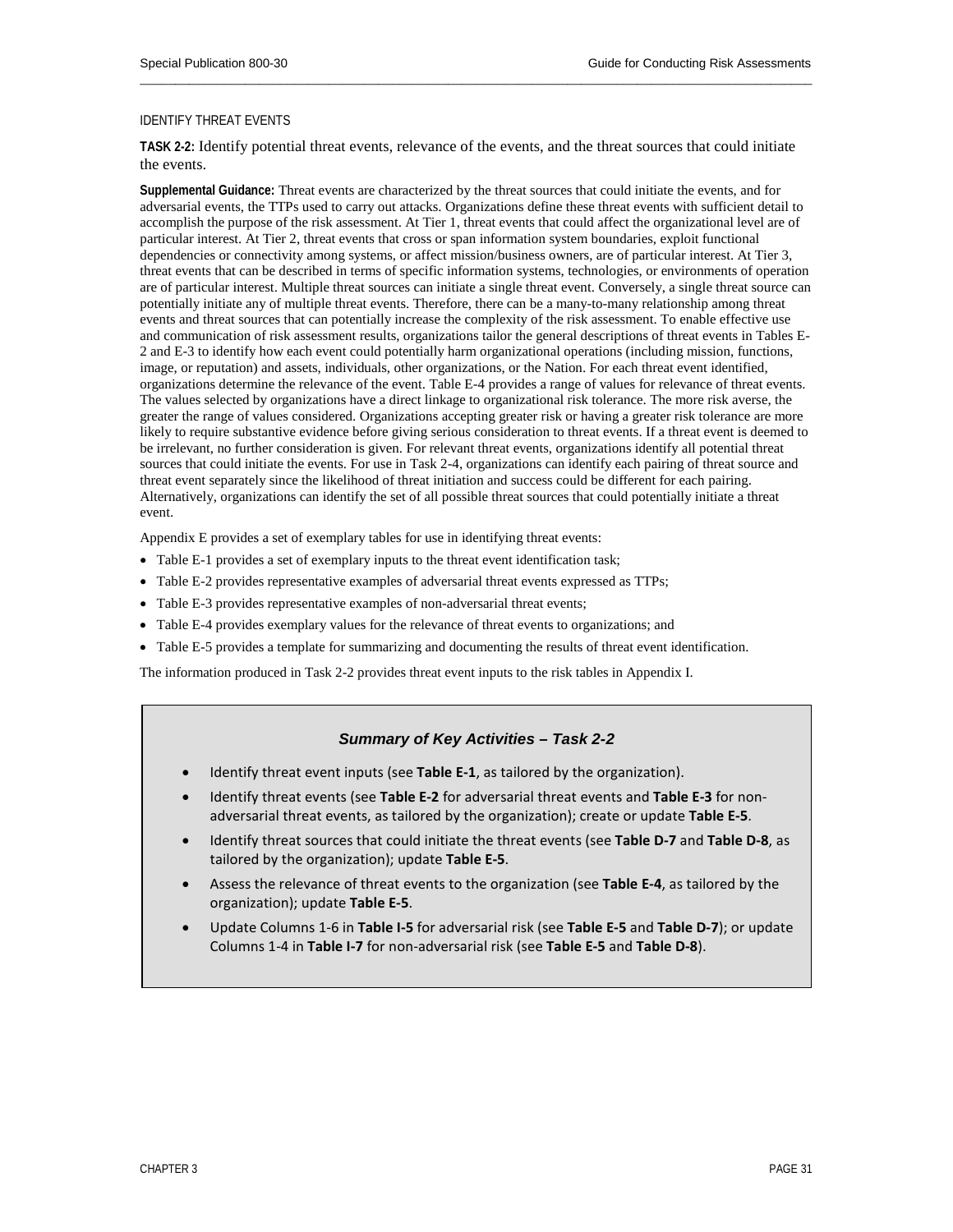#### IDENTIFY VULNERABILITIES AND PREDISPOSING CONDITIONS

**TASK 2-3:** Identify vulnerabilities and predisposing conditions that affect the likelihood that threat events of concern result in adverse impacts.

\_\_\_\_\_\_\_\_\_\_\_\_\_\_\_\_\_\_\_\_\_\_\_\_\_\_\_\_\_\_\_\_\_\_\_\_\_\_\_\_\_\_\_\_\_\_\_\_\_\_\_\_\_\_\_\_\_\_\_\_\_\_\_\_\_\_\_\_\_\_\_\_\_\_\_\_\_\_\_\_\_\_\_\_\_\_\_\_\_\_\_\_\_\_\_\_

**Supplemental Guidance:** The primary purpose of vulnerability assessments is to understand the nature and degree to which organizations, mission/business processes, and information systems are vulnerable to threat sources identified in Task 2-1 and the threat events identified in Task 2-2 that can be initiated by those threat sources. Vulnerabilities at Tier 1 can be pervasive across organizations and can have wide-ranging adverse impacts if exploited by threat events. For example, organizational failure to consider supply chain activities can result in organizations acquiring subverted components that adversaries could exploit to disrupt organizational missions/business functions or to obtain sensitive organizational information. Vulnerabilities at Tier 2 can be described in terms of organizational mission/business processes, enterprise architecture, the use of multiple information systems, or common infrastructures/shared services. At Tier 2, vulnerabilities typically cross or span information system boundaries. Vulnerabilities at Tier 3 can be described in terms of the information technologies employed within organizational information systems, the environments in which those systems operate, and/or the lack of or weaknesses in system-specific security controls. There is potentially a many-to-many relationship between threat events and vulnerabilities. Multiple threat events can exploit a single vulnerability, and conversely, multiple vulnerabilities can be exploited by a single threat event. The severity of a vulnerability is an assessment of the relative importance of mitigating such a vulnerability. Initially, the extent to which mitigation is unplanned can serve as a surrogate for vulnerability severity. Once the risks associated with a particular vulnerability have been assessed, the impact severity and exposure of the vulnerability given the security controls implemented and other vulnerabilities can be taken into consideration in assessing vulnerability severity. Assessments of vulnerability severity support risk response. Vulnerabilities can be identified at varying degrees of granularity and specificity. The level of detail provided in any particular vulnerability assessment is consistent with the purpose of the risk assessment and the type of inputs needed to support follow-on likelihood and impact determinations.

Due to the ever-increasing size and complexity of organizations, mission/business processes, and the information systems supporting those processes, the number of vulnerabilities tends to be large and can increase the overall complexity of the analysis. Therefore, organizations have the option of using the vulnerability identification task to understand the general nature of the vulnerabilities (including scope, number, and type) relevant to the assessment (see Task 1-3) and performing a cataloging of specific vulnerabilities as necessary to do so. Organizations determine which vulnerabilities are relevant to which threat events in order to reduce the space of potential risks to be assessed. In addition to identifying vulnerabilities, organizations also identify any predisposing conditions which may affect susceptibility to certain vulnerabilities. Predisposing conditions that exist within organizations (including mission/business processes, information systems, and environments of operation) can contribute to (i.e., increase or decrease) the likelihood that one or more threat events, once initiated by threat sources, result in adverse impacts to organizational operations, organizational assets, individuals, other organizations, or the Nation. Organizations determine which predisposing conditions are relevant to which threat events in order to reduce the space of potential risks to be assessed. Organizations assess the pervasiveness of predisposing conditions to support determination of the tier(s) at which risk response could be most effective.

Appendix F provides a set of exemplary tables for use in identifying vulnerabilities and predisposing conditions:

- Table F-1 provides a set of exemplary inputs to the vulnerability and predisposing condition identification task;
- Table F-2 provides an exemplary assessment scale for assessing the severity of identified vulnerabilities;
- Table F-3 provides a template for summarizing/documenting the results of vulnerability identification;
- Table F-4 provides an exemplary taxonomy that can be used to identify and characterize predisposing conditions;
- Table F-5 provides an exemplary assessment scale for assessing the pervasiveness of predisposing conditions; and
- Table F-6 provides a template for summarizing/documenting the results of identifying predisposing conditions.

The information produced in Task 2-3 provides vulnerability and predisposing condition inputs to the risk tables in Appendix I.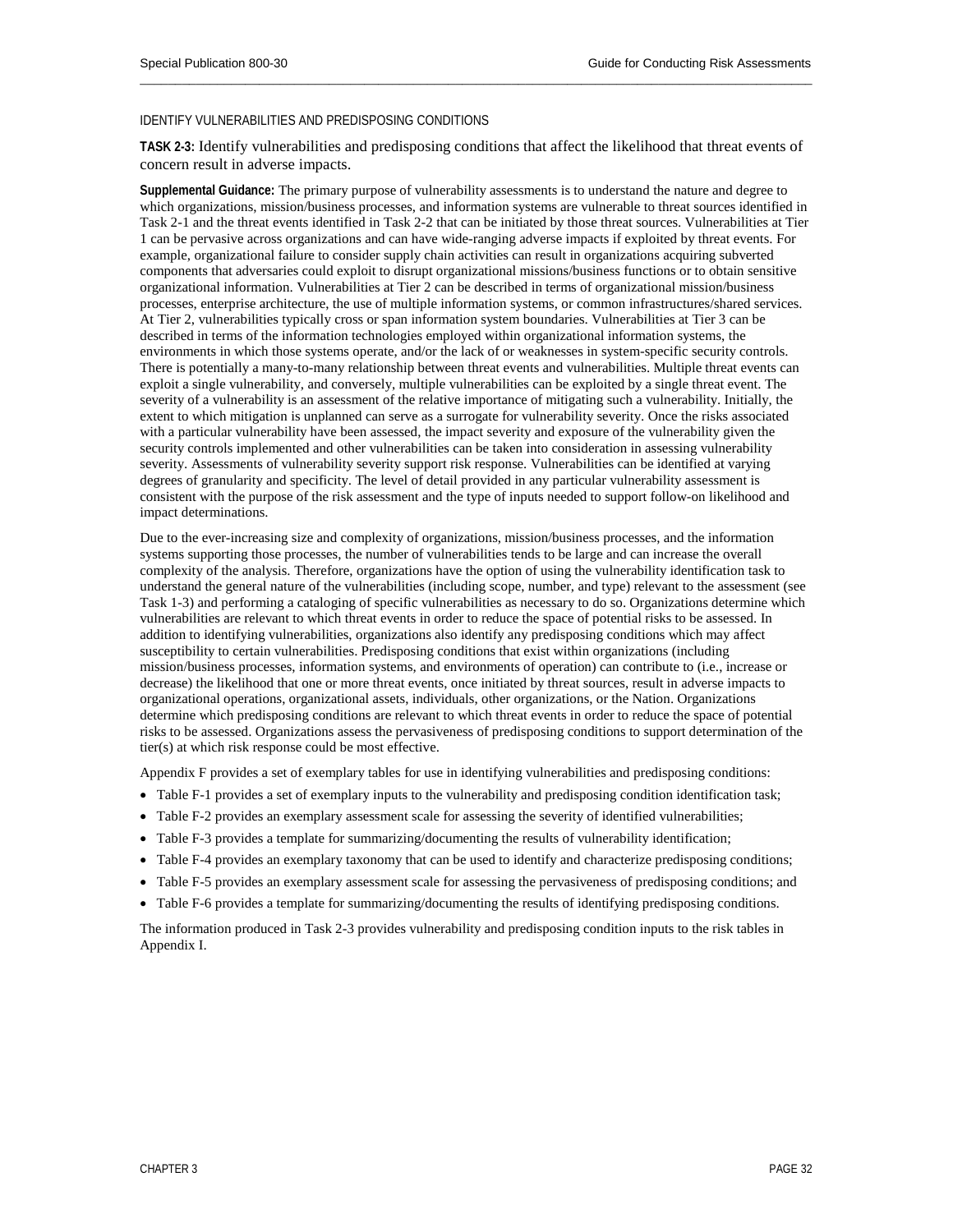### *Summary of Key Activities – Task 2-3*

\_\_\_\_\_\_\_\_\_\_\_\_\_\_\_\_\_\_\_\_\_\_\_\_\_\_\_\_\_\_\_\_\_\_\_\_\_\_\_\_\_\_\_\_\_\_\_\_\_\_\_\_\_\_\_\_\_\_\_\_\_\_\_\_\_\_\_\_\_\_\_\_\_\_\_\_\_\_\_\_\_\_\_\_\_\_\_\_\_\_\_\_\_\_\_\_

- Identify vulnerability and predisposing condition inputs (see **Table F-1**, as tailored by the organization).
- Identify vulnerabilities using organization-defined information sources; create or update **Table F-3**.
- Assess the severity of identified vulnerabilities (see **Table F-2**, as tailored by the organization); update **Table F-3**.
- Identify predisposing conditions (see **Table F-4**, as tailored by the organization); create or update **Table F-6**.
- Assess the pervasiveness of predisposing conditions (see **Table F-5**, as tailored by the organization); update **Table F-6**.
- Update Column 8 in **Table I-5** for adversarial risk; or update Column 6 in **Table I-7** for nonadversarial risk (see **Table F-3** and **Table F-6**).
- Update Column 9 in **Table I-5** for adversarial risk; or update Column 7 in **Table I-7** for nonadversarial risk (see **Table F-2** and **Table F-5**).

#### DETERMINE LIKELIHOOD

**TASK 2-4:** Determine the likelihood that threat events of concern result in adverse impacts, considering: (i) the characteristics of the threat sources that could initiate the events; (ii) the vulnerabilities/predisposing conditions identified; and (iii) the organizational susceptibility reflecting the safeguards/countermeasures planned or implemented to impede such events.

**Supplemental Guidance:** Organizations employ a three-step process to determine the overall likelihood of threat events. First, organizations assess the likelihood that threat events will be initiated (for adversarial threat events) or will occur (for non-adversarial threat events). Second, organizations assess the likelihood that threat events once initiated or occurring, will result in adverse impacts to organizational operations and assets, individuals, other organizations, or the Nation. Finally, organizations assess the overall likelihood as a combination of likelihood of initiation/occurrence and likelihood of resulting in adverse impact.

Organizations assess the likelihood of threat event initiation by taking into consideration the characteristics of the threat sources of concern including capability, intent, and targeting (see Task 2-1 and Appendix D). If threat events require more capability than adversaries possess (and adversaries are cognizant of this fact), then the adversaries are not expected to initiate the events. If adversaries do not expect to achieve intended objectives by executing threat events, then the adversaries are not expected to initiate the events. And finally, if adversaries are not actively targeting specific organizations or their missions/business functions, adversaries are not expected to initiate threat events. Organizations use the assessment scale in Table G-2 and provide a rationale for the assessment allowing explicit consideration of deterrence and threat shifting. Organizations can assess the likelihood of threat event occurrence (non-adversarial) using Table G-3 and provide a similar rationale for the assessment.

Organizations assess the likelihood that threat events result in adverse impacts by taking into consideration the set of identified vulnerabilities and predisposing conditions (see Task 2-3 and Appendix F). For threat events initiated by adversaries, organizations consider characteristics of associated threat sources. For non-adversarial threat events, organizations take into account the anticipated severity and duration of the event (as included in the description of the event). Organizations use the assessment scale in Table G-4 and provide a rationale for the assessment allowing explicit consideration as stated above. Threat events for which no vulnerabilities or predisposing conditions are identified, have a very low likelihood of resulting in adverse impacts. Such threat events can be highlighted and moved to the end of the table (or to a separate table), so that they can be tracked for consideration in follow-on risk assessments. However, no further consideration during the current assessment is warranted.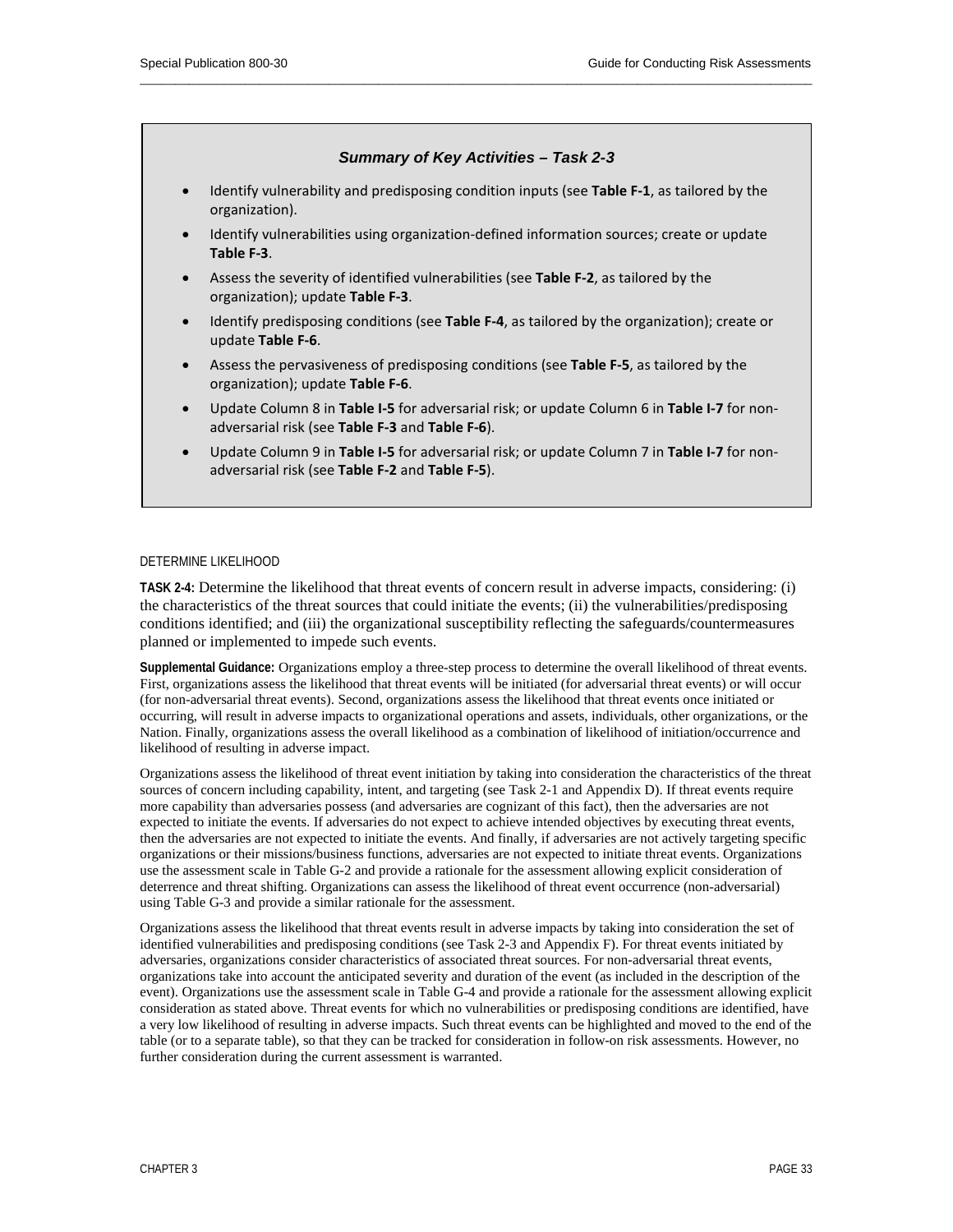The *overall likelihood* of a threat event is a combination of: (i) the likelihood that the event will occur (e.g., due to human error or natural disaster) or be initiated by an adversary; and (ii) the likelihood that the initiation/occurrence will result in adverse impacts. Organizations assess the overall likelihood of threat events by using inputs from Tables G-2, G-3, and G-4. Any specific algorithm or rule for combining the determined likelihood values depends on: (i) general organizational attitudes toward risk, including overall risk tolerance and tolerance for uncertainty; (ii) specific tolerances toward uncertainty in different risk factors; and (iii) organizational weighting of risk factors. For example, organizations could use any of the following rules (or could define a different rule): (i) use the maximum of the two likelihood values; (ii) use the minimum of the two likelihood values; (iii) consider likelihood of initiation/occurrence only, assuming that if threat events are initiated or occur, the events will result in adverse impacts; (iv) consider likelihood of impact only, assuming that if threat events could result in adverse impacts, adversaries will initiate the events; or (v) take a weighted average of the two likelihood values. Organizations make explicit the rules used.

\_\_\_\_\_\_\_\_\_\_\_\_\_\_\_\_\_\_\_\_\_\_\_\_\_\_\_\_\_\_\_\_\_\_\_\_\_\_\_\_\_\_\_\_\_\_\_\_\_\_\_\_\_\_\_\_\_\_\_\_\_\_\_\_\_\_\_\_\_\_\_\_\_\_\_\_\_\_\_\_\_\_\_\_\_\_\_\_\_\_\_\_\_\_\_\_

Appendix G provides a set of exemplary tables for use in determining likelihood of threat events:

- Table G-1 provides a set of exemplary inputs to the likelihood determination task;
- Table G-2 provides an exemplary assessment scale for assessing the likelihood of initiation for adversarial threat events;
- Table G-3 provides an exemplary assessment scale for assessing the likelihood of non-adversarial threat events occurring;
- Table G-4 provides an exemplary assessment scale for assessing the likelihood of threat events having adverse impacts if the events are initiated (adversarial) or occur (non-adversarial); and
- Table G-5 provides an exemplary assessment scale for assessing the overall likelihood of threat events (i.e., a combination of the likelihood of initiation/occurrence and the likelihood of impact).

The information produced in Task 2-4 provides threat event likelihood inputs to the risk tables in Appendix I.

### *Summary of Key Activities – Task 2-4*

- Identify likelihood determination inputs (see **Table G-1**, as tailored by the organization).
- Identify likelihood determination factors using organization-defined information sources (e.g., threat source characteristics, vulnerabilities, predisposing conditions).
- Assess the likelihood of threat event initiation for adversarial threats and the likelihood of threat event occurrence for non-adversarial threats (see **Table G-2** and **Table G-3**, as tailored by the organization).
- Assess the likelihood of threat events resulting in adverse impacts, given likelihood of initiation or occurrence (see **Table G-4**, as tailored by the organization).
- Assess the overall likelihood of threat event initiation/occurrence and likelihood of threat events resulting in adverse impacts (see **Table G-5**, as tailored by the organization).
- Update Columns 7, 10, and 11 in **Table I-5** for adversarial risk (see **Table G-2**, **Table G-4**, and **Table G-5**); or update Columns 5, 8, and 9 in **Table I-7** for non-adversarial risk (see **Table G-3**, **Table G-4**, and **Table G-5**).

#### DETERMINE IMPACT

**TASK 2-5:** Determine the adverse impacts from threat events of concern considering: (i) the characteristics of the threat sources that could initiate the events; (ii) the vulnerabilities/predisposing conditions identified; and (iii) the susceptibility reflecting the safeguards/countermeasures planned or implemented to impede such events.

**Supplemental Guidance:** Organizations describe adverse impacts in terms of the potential harm caused to organizational operations and assets, individuals, other organizations, or the Nation. Where the threat event occurs and whether the effects of the event are contained or spread, influences the severity of the impact. Assessing impact can involve identifying assets or potential targets of threat sources, including information resources (e.g., information, data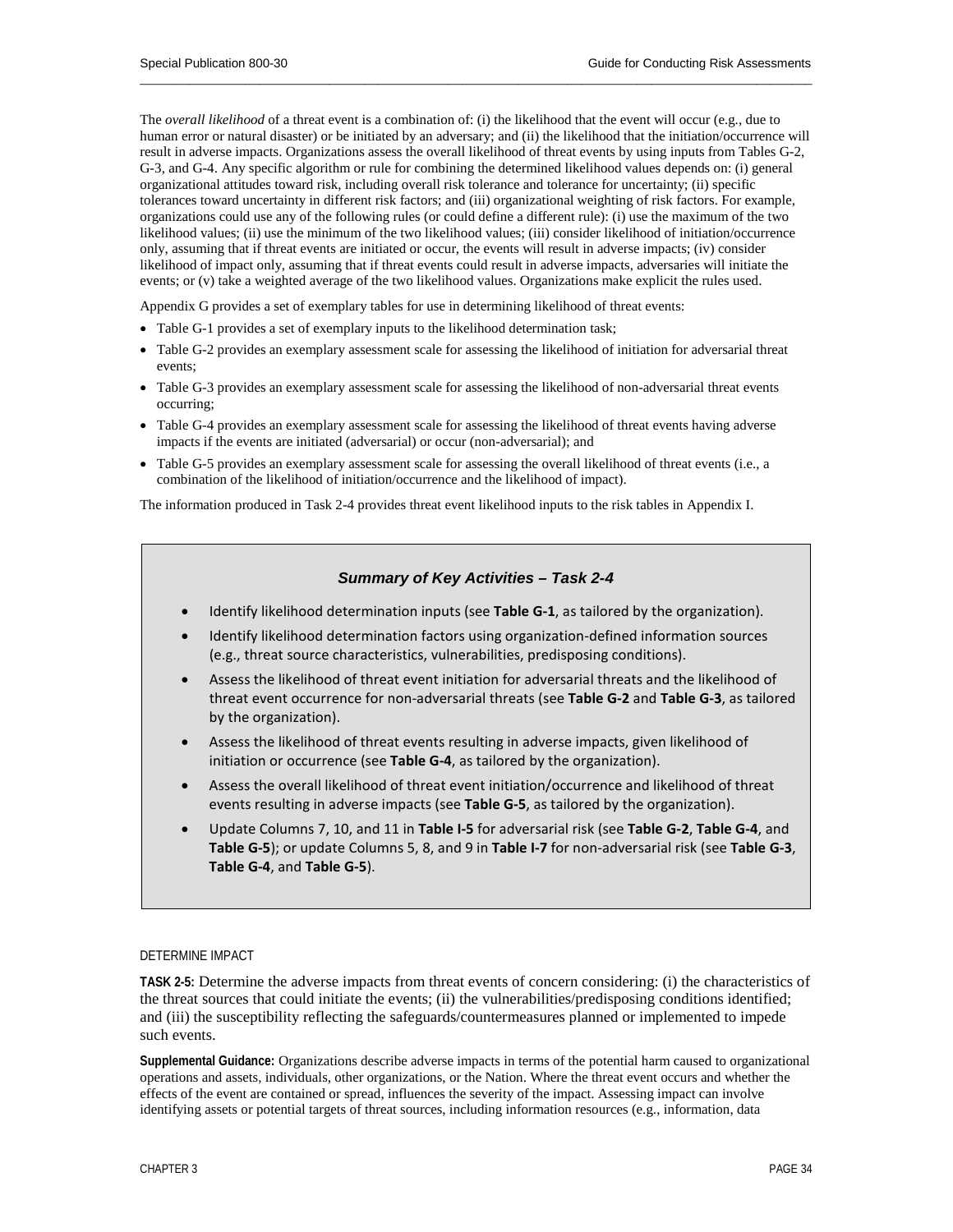repositories, information systems, applications, information technologies, communications links), people, and physical resources (e.g., buildings, power supplies), which could be affected by threat events. Organizational impacts are defined and prioritized at Tiers 1 and 2, and communicated to Tier 3 as part of risk framing. At Tier 3, impacts are associated with information system capabilities (e.g., processing, display, communications, storage, and retrieval) and resources (e.g., databases, services, components) that could be compromised.

\_\_\_\_\_\_\_\_\_\_\_\_\_\_\_\_\_\_\_\_\_\_\_\_\_\_\_\_\_\_\_\_\_\_\_\_\_\_\_\_\_\_\_\_\_\_\_\_\_\_\_\_\_\_\_\_\_\_\_\_\_\_\_\_\_\_\_\_\_\_\_\_\_\_\_\_\_\_\_\_\_\_\_\_\_\_\_\_\_\_\_\_\_\_\_\_

Appendix H provides a set of exemplary tables for use in determining adverse impacts:

- Table H-1 provides a set of exemplary inputs to the impact determination task;
- Table H-2 provides representative examples of adverse impacts to organizations focusing on harm to organizational operations and assets, individuals, other organizations, and the Nation;
- Table H-3 provides an exemplary assessment scale for assessing the impact of threat events; and
- Table H-4 provides a template for summarizing/documenting adverse impacts.

The information produced in Task 2-5 provides adverse impact inputs to the risk tables in Appendix I.

### *Summary of Key Activities – Task 2-5*

- Identify impact determination inputs (see **Table H-1** as tailored by the organization).
- Identify impact determination factors using organization-defined information sources.
- Identify adverse impacts and affected assets (see **Table H-2**, as tailored by the organization); create or update **Table H-4**.
- Assess the maximum impact associated with the affected assets (see **Table H-3**, as tailored by the organization); update **Table H-4**.
- Update Column 12 in **Table I-5** for adversarial risk; or update Column 10 in **Table I-7** for nonadversarial risk.

#### DETERMINE RISK

**TASK 2-6:** Determine the risk to the organization from threat events of concern considering: (i) the impact that would result from the events; and (ii) the likelihood of the events occurring.

**Supplemental Guidance:** Organizations assess the risks from threat events as a combination of likelihood and impact. The level of risk associated with identified threat events represents a determination of the degree to which organizations are threatened by such events. Organizations make explicit the uncertainty in the risk determinations, including, for example, organizational assumptions and subjective judgments/decisions. Organizations can order the list of threat events of concern by the level of risk determined during the risk assessment—with the greatest attention going to high-risk events. Organizations can further prioritize risks at the same level or with similar scores (see Appendix J). Each risk corresponds to a specific threat event with a level of impact if that event occurs. In general, the risk level is typically not higher than the impact level, and likelihood can serve to reduce risk below that impact level. However, when addressing organization-wide risk management issues with a large number of missions/business functions, mission/business processes, and supporting information systems, impact as an upper bound on risk may not hold. For example, when multiple risks materialize, even if each risk is at the moderate level, the set of those moderate-level risks could aggregate to a higher level of risk for organizations. To address situations where harm occurs multiple times, organizations can define a threat event as multiple occurrences of harm and an impact level associated with the cumulative degree of harm. During the execution of Tasks 2-1 through 2-5, organizations capture key information related to uncertainties in risk assessments. These uncertainties arise from sources such as missing information, subjective determinations, and assumptions made. The effectiveness of risk assessment results is in part determined by the ability of decision makers to be able to determine the continued applicability of assumptions made as part of the assessment. Information related to uncertainty is compiled and presented in a manner that readily supports informed risk management decisions.

Appendix I provides a set of exemplary tables for use in determining risk:

- Table I-1 provides a set of exemplary inputs to the risk and uncertainty determination task;
- Tables I-2 and I-3 provide exemplary assessment scales for assessing levels of risk;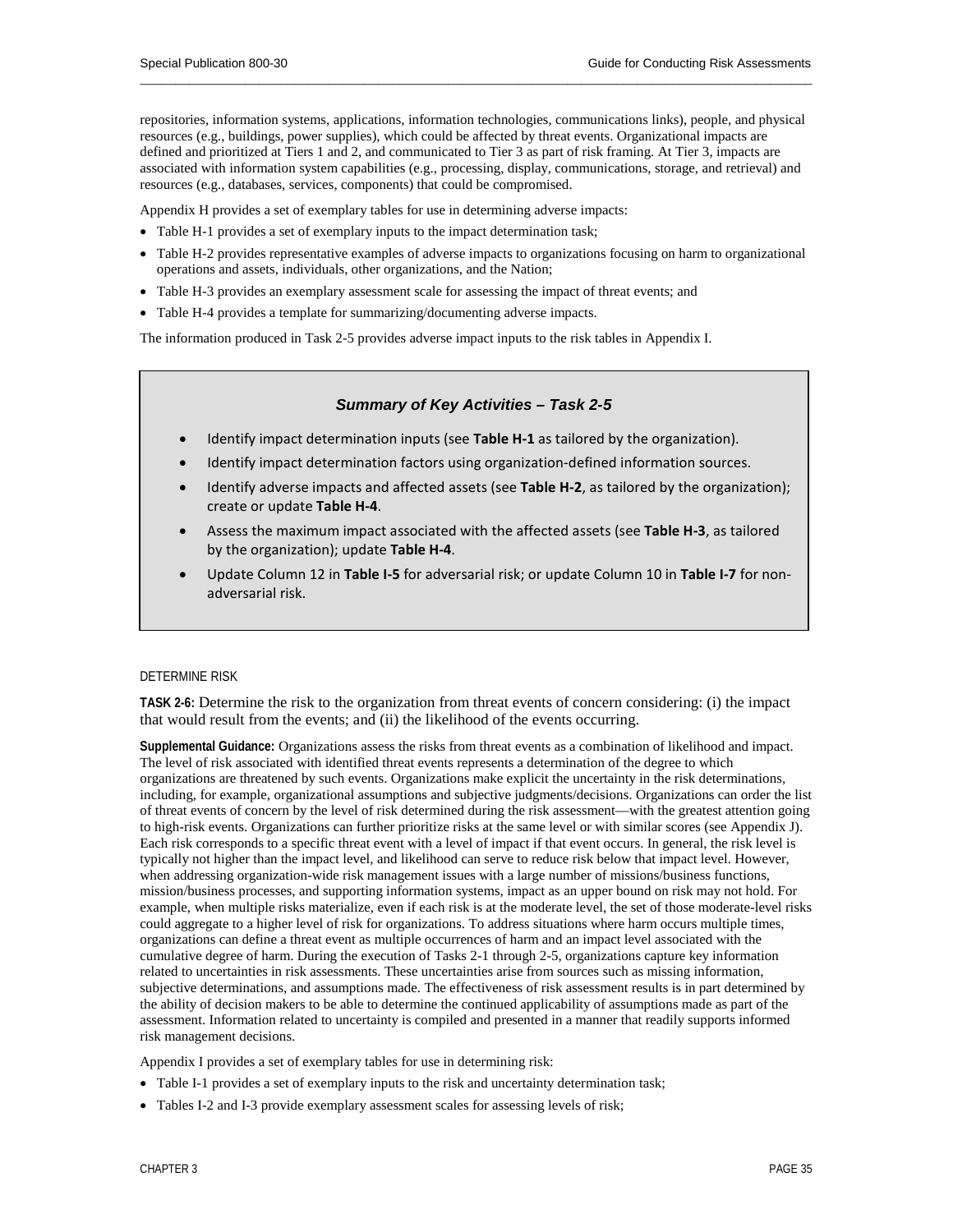• Tables I-4 and I-6 provide descriptions of column headings for key data elements used in risk determinations for adversarial and non-adversarial threat events, respectively; and

\_\_\_\_\_\_\_\_\_\_\_\_\_\_\_\_\_\_\_\_\_\_\_\_\_\_\_\_\_\_\_\_\_\_\_\_\_\_\_\_\_\_\_\_\_\_\_\_\_\_\_\_\_\_\_\_\_\_\_\_\_\_\_\_\_\_\_\_\_\_\_\_\_\_\_\_\_\_\_\_\_\_\_\_\_\_\_\_\_\_\_\_\_\_\_\_

• Tables I-5 and I-7 provide templates for summarizing/documenting key data elements used in risk determinations for adversarial and non-adversarial threat events, respectively.

The information produced in Task 2-6 provides risk inputs to the risk tables in Appendix I.

# *Summary of Key Activities – Task 2-6* • Identify risk and uncertainty determination inputs (see **Table I-1**, as tailored by the organization). • Determine risk (see **Table I-2** and **Table I-3**, as tailored by the organization); update Column 13 in **Table I-5** for adversarial risk and Column 11 in **Table I-7** for non-adversarial risk.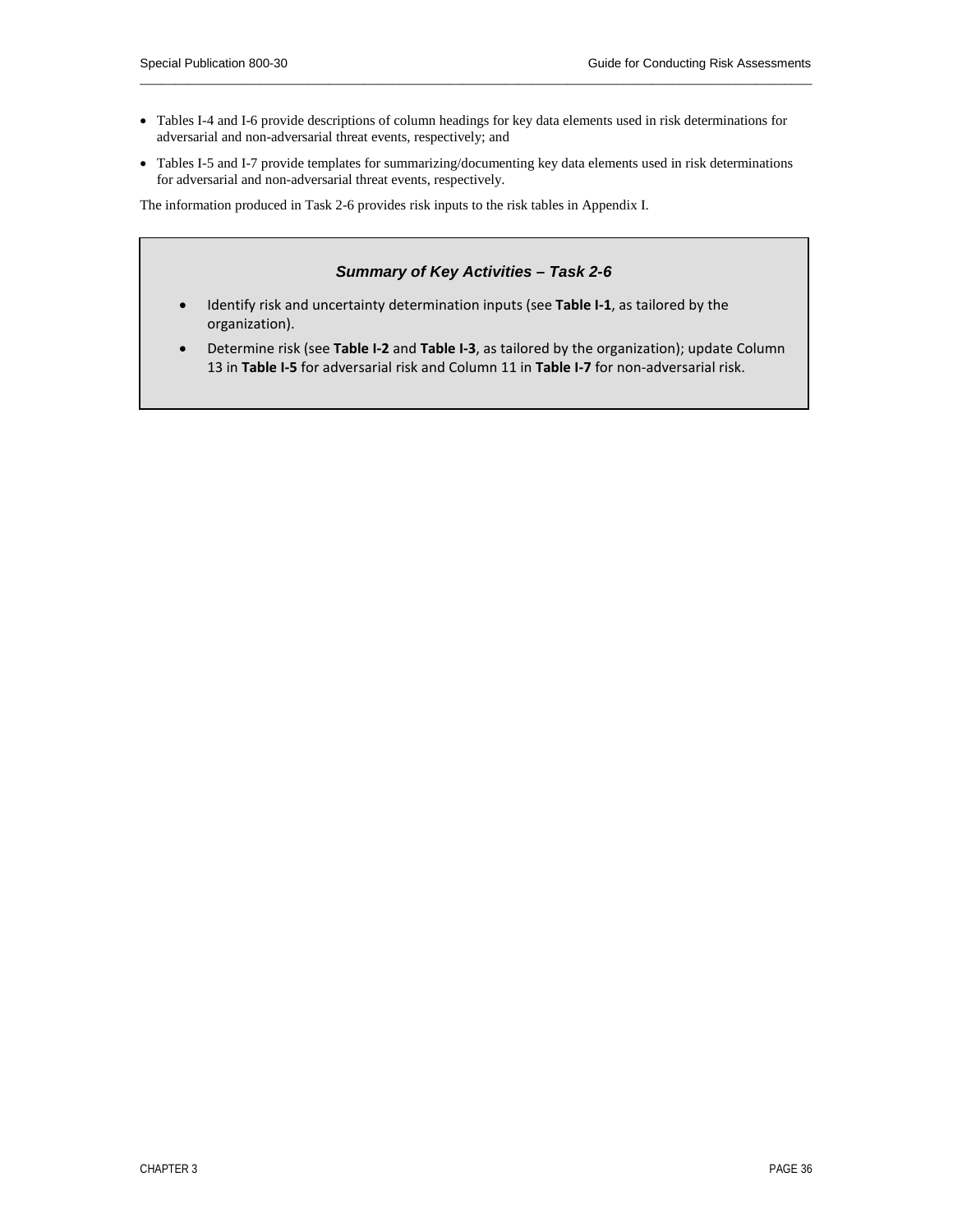### **3.3 COMMUNICATING AND SHARING RISK ASSESSMENT INFORMATION**

The third step in the risk assessment process is to *communicate* the assessment results and *share* risk-related information.<sup>[47](#page-45-0)</sup> The objective of this step is to ensure that decision makers across the organization have the appropriate risk-related information needed to inform and guide risk decisions. Communicating and sharing information consists of the following specific tasks:

\_\_\_\_\_\_\_\_\_\_\_\_\_\_\_\_\_\_\_\_\_\_\_\_\_\_\_\_\_\_\_\_\_\_\_\_\_\_\_\_\_\_\_\_\_\_\_\_\_\_\_\_\_\_\_\_\_\_\_\_\_\_\_\_\_\_\_\_\_\_\_\_\_\_\_\_\_\_\_\_\_\_\_\_\_\_\_\_\_\_\_\_\_\_\_\_

- Communicate the risk assessment results; and
- Share information developed in the execution of the risk assessment, to support other risk management activities.

### **STEP 3: COMMUNICATE AND SHARE RISK ASSESSMENT RESULTS**

### COMMUNICATE RISK ASSESSMENT RESULTS

**TASK 3-1:** Communicate risk assessment results to organizational decision makers to support risk responses.

**Supplemental Guidance:** Organizations can communicate risk assessment results in a variety of ways (e.g., executive briefings, risk assessment reports, dashboards). Such risk communications can be formal or informal with the content and format determined by organizations initiating and conducting the assessments. Organizations provide guidance on specific risk communication and reporting requirements, included as part of preparing for the risk assessment (if not provided in the risk management strategy as part of the risk framing task). Organizations prioritize risks at the same level or with similar scores (see Appendix J). Appendix K provides an example of type of information that may be included in a risk assessment report or the preferred vehicle for risk communication.

#### SHARE RISK-RELATED INFORMATION

**TASK 3-2:** Share risk-related information produced during the risk assessment with appropriate organizational personnel.

**Supplemental Guidance:** Organizations share source information and intermediate results and provide guidance on sharing risk-related information. Information sharing occurs primarily within organizations, via reports and briefings, and by updating risk-related data repositories with supporting evidence for the risk assessment results. Information sharing is also supported by documenting the sources of information, analytical processes, and intermediate results (e.g., the completed tables in Appendices D-I), so that risk assessments can be easily maintained. Information sharing may also occur with other organizations.

### *Summary of Key Activities – Communicating and Sharing Information*

- Determine the appropriate method (e.g., executive briefing, risk assessment report, or dashboard) to communicate risk assessment results.
- Communicate risk assessment *results* to designated organizational stakeholders.
- Share the *risk assessment results* and supporting evidence in accordance with organizational policies and guidance.

<span id="page-45-0"></span><sup>&</sup>lt;sup>47</sup> The risk assessment process entails ongoing communications and information sharing between those personnel performing assessment activities, subject matter experts, and key organizational stakeholders (e.g., mission/business owners, risk executive [function], chief information security officers, information system owners/program managers). This communication and information sharing ensures that: (i) the inputs to risk assessments are as accurate as possible; (ii) intermediate results can be used (e.g., to support risk assessments at other tiers); and (iii) results are meaningful and useful inputs to risk response.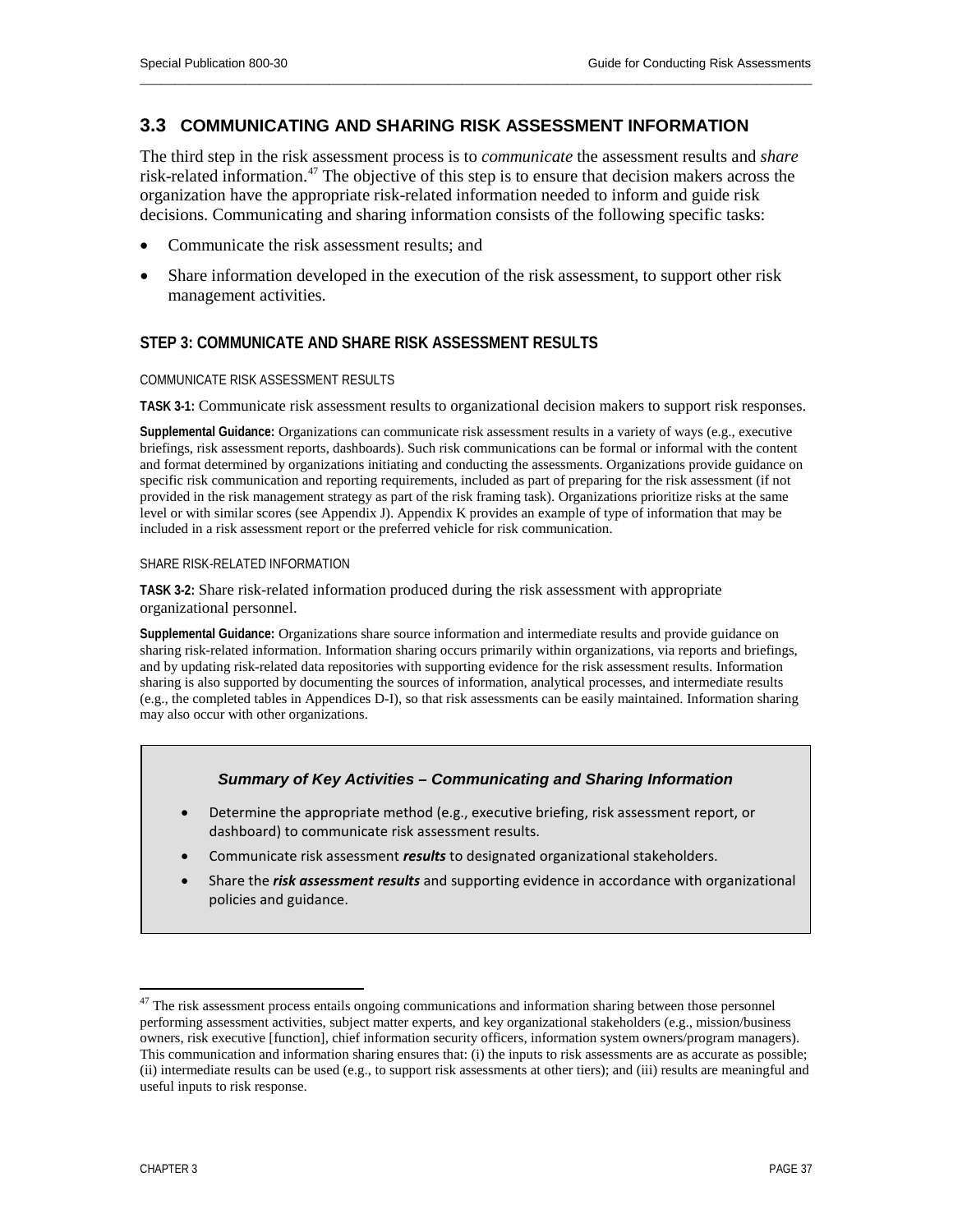### **3.4 MAINTAINING THE RISK ASSESSMENT**

The fourth step in the risk assessment process is to *maintain* the assessment. The objective of this step is to keep current, the specific knowledge of the risk organizations incur. The results of risk assessments inform risk management decisions and guide risk responses. To support the ongoing review of risk management decisions (e.g., acquisition decisions, authorization decisions for information systems and common controls, connection decisions), organizations maintain risk assessments to incorporate any changes detected through risk monitoring.<sup>[48](#page-46-0)</sup> Risk monitoring provides organizations with the means to, on an ongoing basis: (i) determine the *effectiveness* of risk responses; (ii) identify risk-impacting *changes* to organizational information systems and the environments in which those systems operate;<sup>[49](#page-46-1)</sup> and (iii) verify *compliance*.<sup>[50](#page-46-2)</sup> Maintaining risk assessments includes the following specific tasks:

\_\_\_\_\_\_\_\_\_\_\_\_\_\_\_\_\_\_\_\_\_\_\_\_\_\_\_\_\_\_\_\_\_\_\_\_\_\_\_\_\_\_\_\_\_\_\_\_\_\_\_\_\_\_\_\_\_\_\_\_\_\_\_\_\_\_\_\_\_\_\_\_\_\_\_\_\_\_\_\_\_\_\_\_\_\_\_\_\_\_\_\_\_\_\_\_

- Monitor risk factors identified in risk assessments on an ongoing basis and understanding subsequent changes to those factors; and
- Update the components of risk assessments reflecting the monitoring activities carried out by organizations.

### **STEP 4: MAINTAIN THE ASSESSMENT**

### MONITOR RISK FACTORS

**TASK 4-1:** Conduct ongoing monitoring of the risk factors that contribute to changes in risk to organizational operations and assets, individuals, other organizations, or the Nation.

**Supplemental Guidance:** Organizations monitor risk factors of importance on an ongoing basis to ensure that the information needed to make credible, risk-based decisions continues to be available over time. Monitoring risk factors (e.g., threat sources and threat events, vulnerabilities and predisposing conditions, capabilities and intent of adversaries, targeting of organizational operations, assets, or individuals) can provide critical information on changing conditions that could potentially affect the ability of organizations to conduct core missions and business functions. Information derived from the ongoing monitoring of risk factors can be used to refresh risk assessments at whatever frequency deemed appropriate. Organizations can also attempt to capture changes in the effectiveness of risk response measures in order to maintain the currency of risk assessments. The objective is to maintain an ongoing situational awareness of the organizational governance structures and activities, mission/business processes, information systems, and environments of operation, and thereby all of the risk factors that may affect the risk being incurred by organizations. Therefore, in applying the risk assessment context or risk frame (i.e., scope, purpose, assumptions, constraints, risk tolerances, priorities, and trade-offs), organizations consider the part risk factors play in the risk response plan executed. For example, it is expected to be quite common for the security posture of information systems (that is, the risk factors measured within those systems) to reflect only a part of the organizational risk response, with response actions at the organization level or mission/business process level providing a significant portion of that response. In

<span id="page-46-0"></span><sup>&</sup>lt;sup>48</sup> Risk monitoring, the fourth step in the risk management process, is described in NIST Special Publication 800-39. The step in the risk assessment process to maintain the assessment results over time overlaps to some degree with the risk monitoring step in the risk management process and the continuous monitoring step in the RMF. This overlap reinforces the important concept that many of the activities in the risk management process are complementary and mutually reinforcing. For example, the continuous monitoring step in the RMF can be used to monitor the ongoing effectiveness of deployed security controls with the results used to inform and guide a more extensive organizational risk monitoring process. At the organization level, risk monitoring may include monitoring key risk factors that are necessary to conduct subsequent risk assessments. Organizations use the risk management strategy to convey key requirements for maintaining risk assessments including, for example, risk factors to monitor and the frequency of such monitoring.

<span id="page-46-1"></span><sup>&</sup>lt;sup>49</sup> NIST Special Publication 800-137 provides guidance on the ongoing monitoring of organizational information systems and environments of operation.

<span id="page-46-2"></span><sup>&</sup>lt;sup>50</sup> Compliance verification ensures that organizations have implemented required risk response measures and that information security requirements derived from and traceable to organizational missions/business functions, federal legislation, directives, regulations, policies, and standards/guidelines are satisfied.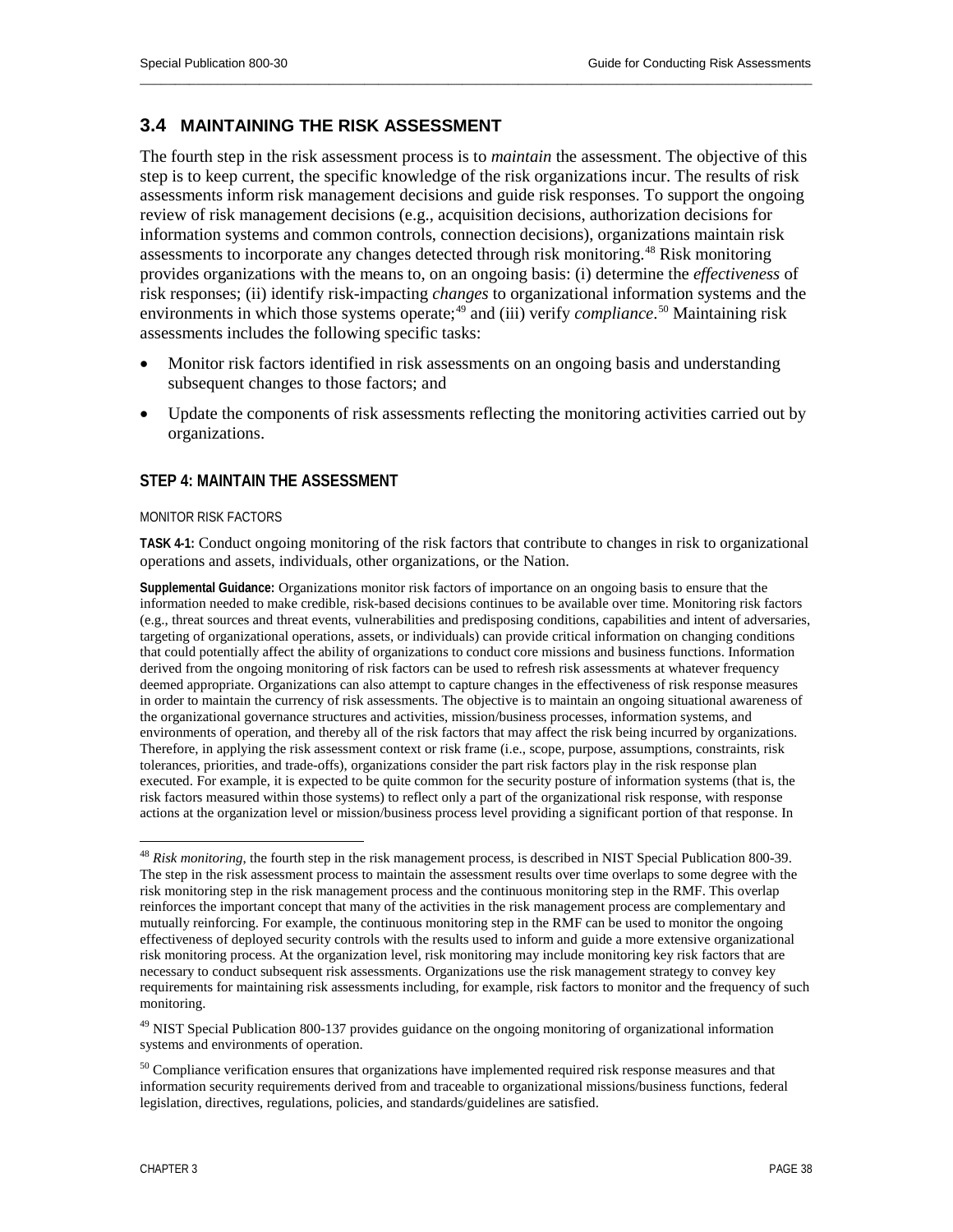such situations, monitoring only the security posture of information systems would likely not provide sufficient information to determine the overall risk being incurred by organizations. Highly capable, well-resourced, and purposedriven threat sources can be expected to defeat commonly available protection mechanisms (e.g., by bypassing or tampering with such mechanisms). Thus, process-level risk response measures such as reengineering mission/business processes, wise use of information technology, or the use of alternate execution processes, in the event of compromised information systems, can be major elements of organizational risk response plans.

\_\_\_\_\_\_\_\_\_\_\_\_\_\_\_\_\_\_\_\_\_\_\_\_\_\_\_\_\_\_\_\_\_\_\_\_\_\_\_\_\_\_\_\_\_\_\_\_\_\_\_\_\_\_\_\_\_\_\_\_\_\_\_\_\_\_\_\_\_\_\_\_\_\_\_\_\_\_\_\_\_\_\_\_\_\_\_\_\_\_\_\_\_\_\_\_

### UPDATE RISK ASSESSMENT

**TASK 4-2:** Update existing risk assessment using the results from ongoing monitoring of risk factors.

**Supplemental Guidance:** Organizations determine the frequency and the circumstances under which risk assessments are updated. Such determinations can include, for example, the current level of risk to and/or the importance of, core organizational missions/business functions. If significant changes (as defined by organizational policies, direction, or guidance) have occurred since the risk assessment was conducted, organizations can revisit the purpose, scope, assumptions, and constraints of the assessment to determine whether all tasks in the risk assessment process need to be repeated. Otherwise, the updates constitute subsequent risk assessments, identifying and assessing only how selected risk factors have changed, for example: (i) the identification of new threat events, vulnerabilities, predisposing conditions, undesirable consequences and/or affected assets; and (ii) the assessments of threat source characteristics (e.g., capability, intent, targeting, range of effects), likelihoods, and impacts. Organizations communicate the results of subsequent risk assessments to entities across all risk management tiers to ensure that responsible organizational officials have access to critical information needed to make ongoing risk-based decisions.

### *Summary of Key Activities – Maintaining Risk Assessments*

- Identify key **risk factors** that have been identified for ongoing monitoring.
- Identify the **frequency** of risk factor monitoring activities and the **circumstances** under which the risk assessment needs to be updated.
- Reconfirm the **purpose**, **scope**, and **assumptions** of the risk assessment.
- Conduct the appropriate risk assessment **tasks**, as needed.
- Communicate the subsequent risk assessment **results** to specified organizational personnel.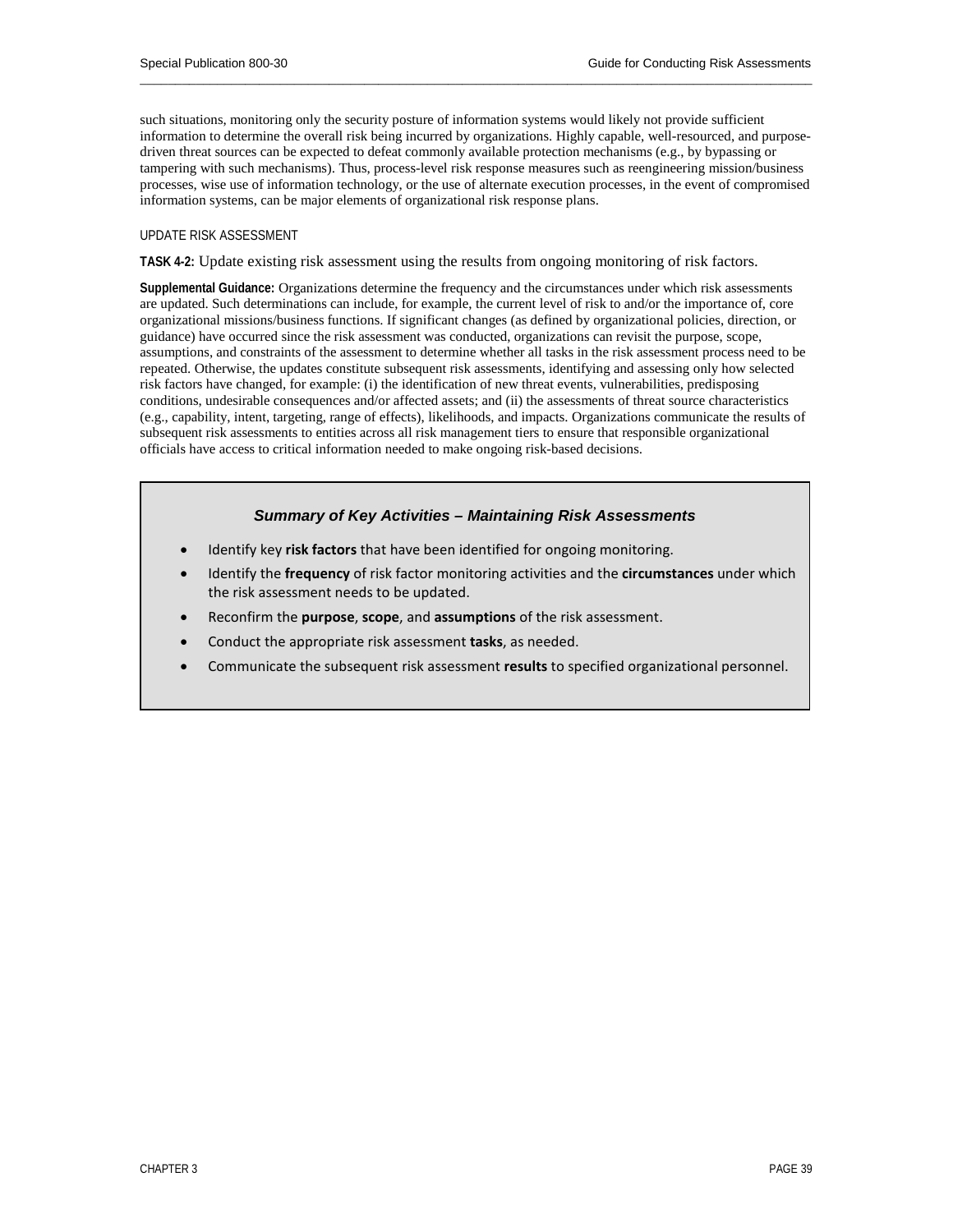### **APPENDIX A**

# **REFERENCES**

LAWS, POLICIES, DIRECTIVES, INSTRUCTIONS, STANDARDS, AND GUIDELINES

### **LEGISLATION**

\_\_\_\_\_\_\_\_\_\_\_\_\_\_\_\_\_\_\_\_\_\_\_\_\_\_\_\_\_\_\_\_\_\_\_\_\_\_\_\_\_\_\_\_\_\_\_\_\_\_\_\_\_\_\_\_\_\_\_\_\_\_\_\_\_\_\_\_\_\_\_\_\_\_\_\_\_\_\_\_\_\_\_\_\_\_\_\_\_\_\_\_\_\_\_\_

- 1. E-Government Act [includes FISMA] (P.L. 107-347), December 2002.
- 2. Federal Information Security Management Act (P.L. 107-347, Title III), December 2002.

### **POLICIES, DIRECTIVES, INSTRUCTIONS**

- 1. Office of Management and Budget, Circular A-130, Appendix III, Transmittal Memorandum #4, *Management of Federal Information Resources*, November 2000.
- 2. Committee on National Security Systems Instruction (CNSSI) No. 4009, *National Information Assurance (IA) Glossary*, April 2010.
- 3. Committee on National Security Systems Instruction (CNSSI) No. 1253, *Security Categorization and Control Selection for National Security Systems*, March 2012.
- 4. Department of Homeland Security Federal Continuity Directive 2 (FCD 2), *Federal Executive Branch Mission Essential Function and Primary Mission Essential Function Identification and Submission Process*, February 2008.

### **STANDARDS**

- 1. National Institute of Standards and Technology Federal Information Processing Standards Publication 199, *Standards for Security Categorization of Federal Information and Information Systems*, February 2004.
- 2. National Institute of Standards and Technology Federal Information Processing Standards Publication 200, *Minimum Security Requirements for Federal Information and Information Systems*, March 2006.
- 3. ISO/IEC 31000:2009, *Risk management – Principles and guidelines*.
- 4. ISO/IEC 30101:2009, *Risk management – Risk assessment techniques*.
- 5. ISO/IEC Guide 73, *Risk management – Vocabulary*.
- 6. ISO/IEC 27005:2011, *Information technology – Security techniques – Information security risk management*.

### **GUIDELINES**

- 1. National Institute of Standards and Technology Special Publication 800-18, Revision 1, *Guide for Developing Security Plans for Federal Information Systems*, February 2006.
- 2. National Institute of Standards and Technology Special Publication 800-34, Revision 1, *Contingency Planning Guide for Federal Information Systems*, May 2010.
- 3. National Institute of Standards and Technology Special Publication 800-37, Revision 1, *Guide for Applying the Risk Management Framework to Federal Information Systems: A Security Life Cycle Approach*, February 2010.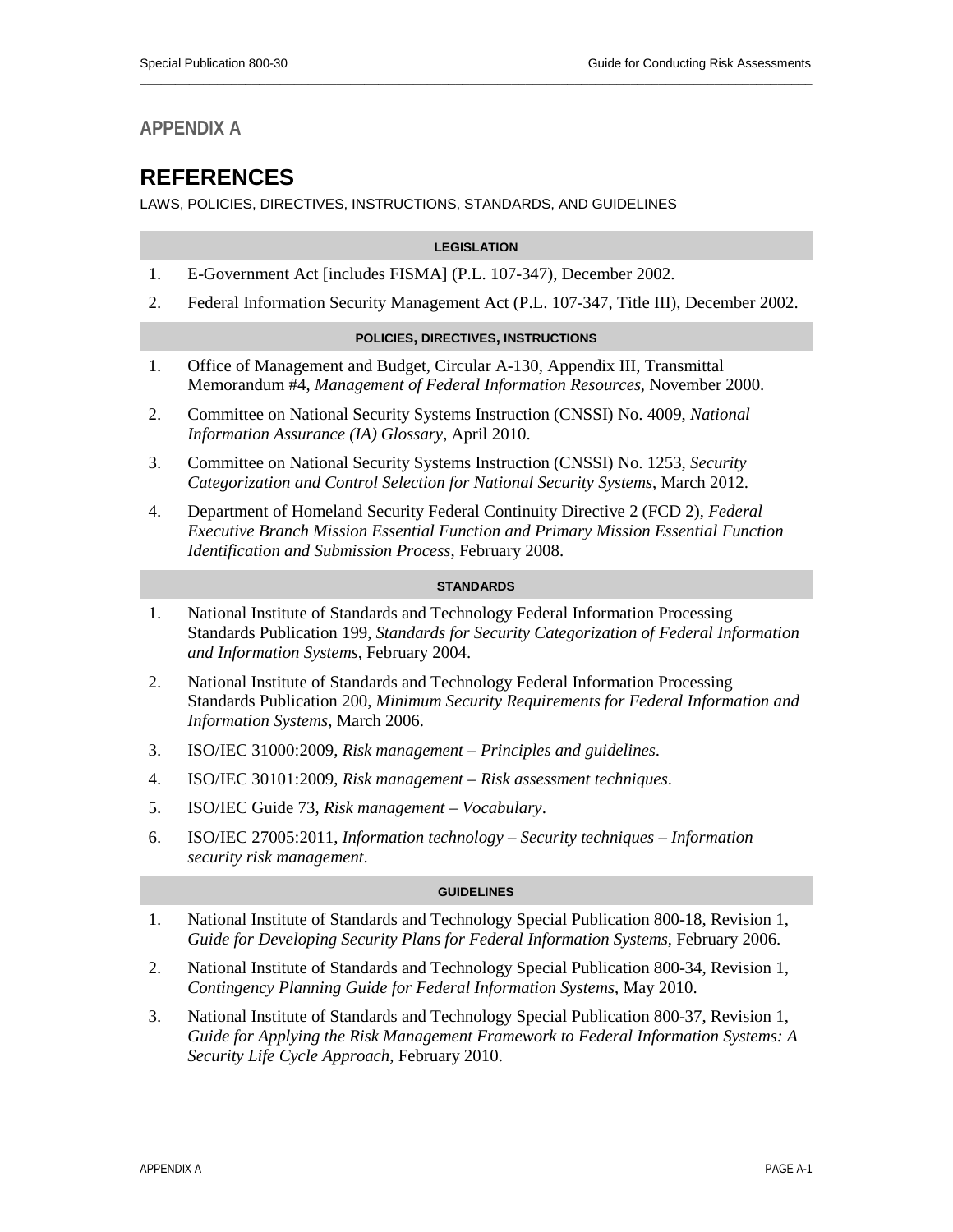4. National Institute of Standards and Technology Special Publication 800-39, *Managing Information Security Risk: Organization, Mission, and Information System View*, March 2011.

- 5. National Institute of Standards and Technology Special Publication 800-53, Revision 3, *Recommended Security Controls for Federal Information Systems and Organizations*, August 2009.
- 6. National Institute of Standards and Technology Special Publication 800-53A, Revision 1, *Guide for Assessing the Security Controls in Federal Information Systems and Organizations: Building Effective Security Assessment Plans*, June 2010.
- 7. National Institute of Standards and Technology Special Publication 800-59, *Guideline for Identifying an Information System as a National Security System*, August 2003.
- 8. National Institute of Standards and Technology Special Publication 800-60, Revision 1, *Guide for Mapping Types of Information and Information Systems to Security Categories*, August 2008.
- 9. National Institute of Standards and Technology Special Publication 800-64, Revision 2, *Security Considerations in the System Development Life Cycle*, October 2008.
- 10. National Institute of Standards and Technology Special Publication 800-65, *Integrating IT Security into the Capital Planning and Investment Control Process*, January 2005.
- 11. National Institute of Standards and Technology Special Publication 800-70, Revision 2, *National Checklist Program for IT Products--Guidelines for Checklist Users and Developers*, February 2011.
- 12. National Institute of Standards and Technology Special Publication 800-117, Version 1.0, *Guide to Adopting and Using the Security Content Automation Protocol (SCAP)*, July 2010.
- 13. National Institute of Standards and Technology Special Publication 800-126, *The Technical Specification for the Security Content Automation Protocol (SCAP): SCAP Version 1.0*, November 2009.
- 14. National Institute of Standards and Technology Special Publication 800-137, *Information Security Continuous Monitoring for Federal Information Systems and Organizations*, September 2011.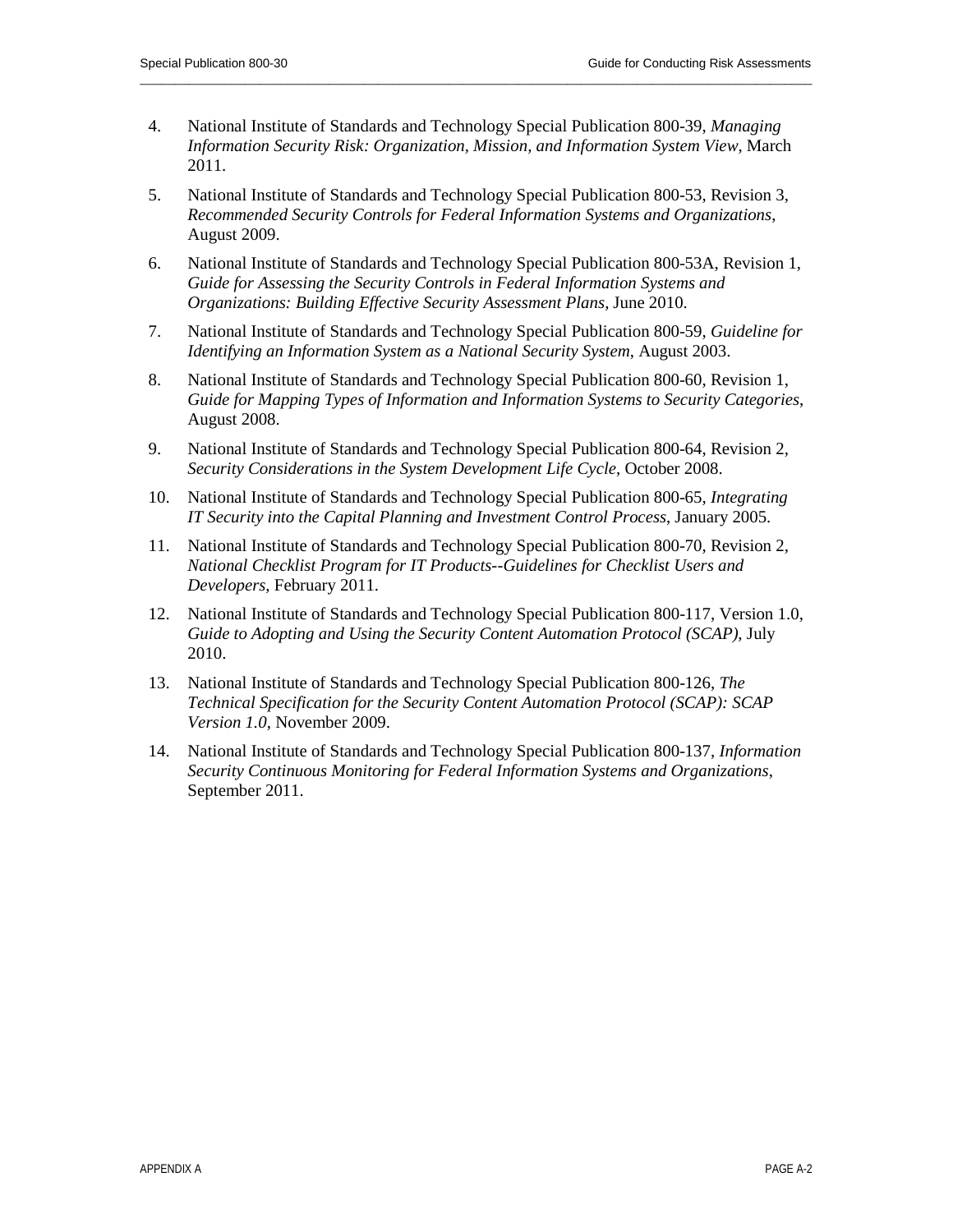### **APPENDIX B**

# **GLOSSARY**

COMMON TERMS AND DEFINITIONS

his appendix provides definitions for security terminology used within Special Publication 800-30. The terms in the glossary are consistent with the terms used in the suite of FISMA-related security standards and guidelines developed by NIST. Unless otherwise his appendix provides definitions for security terminology used within Special Publication 800-30. The terms in the glossary are consistent with the terms used in the suite of FISMA-related security standards and guideline CNSSI No. 4009, *National Information Assurance (IA) Glossary*.

| <b>Adequate Security</b><br>[OMB Circular A-130, Appendix III] | Security commensurate with the risk and magnitude of<br>harm resulting from the loss, misuse, or unauthorized<br>access to or modification of information.                                                                                                                                                                                                                                                                                                                                                                                                                                                                                                                                                                                                                                                                                                                  |
|----------------------------------------------------------------|-----------------------------------------------------------------------------------------------------------------------------------------------------------------------------------------------------------------------------------------------------------------------------------------------------------------------------------------------------------------------------------------------------------------------------------------------------------------------------------------------------------------------------------------------------------------------------------------------------------------------------------------------------------------------------------------------------------------------------------------------------------------------------------------------------------------------------------------------------------------------------|
| <b>Advanced Persistent Threat</b><br>[NIST SP 800-39]          | An adversary with sophisticated levels of expertise and<br>significant resources, allowing it through the use of<br>multiple different attack vectors (e.g., cyber, physical,<br>and deception), to generate opportunities to achieve its<br>objectives which are typically to establish and extend its<br>presence within the information technology infrastructure<br>of organizations for purposes of continually exfiltrating<br>information and/or to undermine or impede critical<br>aspects of a mission, program, or organization, or place<br>itself in a position to do so in the future; moreover, the<br>advanced persistent threat pursues its objectives<br>repeatedly over an extended period of time, adapting to a<br>defender's efforts to resist it, and with determination to<br>maintain the level of interaction needed to execute its<br>objectives. |
| Adversary<br>[DHS Risk Lexicon]                                | Individual, group, organization, or government that<br>conducts or has the intent to conduct detrimental<br>activities.                                                                                                                                                                                                                                                                                                                                                                                                                                                                                                                                                                                                                                                                                                                                                     |
| Agency                                                         | See Executive Agency.                                                                                                                                                                                                                                                                                                                                                                                                                                                                                                                                                                                                                                                                                                                                                                                                                                                       |
| Analysis Approach                                              | The approach used to define the orientation or starting<br>point of the risk assessment, the level of detail in the<br>assessment, and how risks due to similar threat scenarios<br>are treated.                                                                                                                                                                                                                                                                                                                                                                                                                                                                                                                                                                                                                                                                            |
| Assessment                                                     | See Security Control Assessment or Risk Assessment.                                                                                                                                                                                                                                                                                                                                                                                                                                                                                                                                                                                                                                                                                                                                                                                                                         |
| <b>Assessment Approach</b>                                     | The approach used to assess risk and its contributing risk<br>factors, including quantitatively, qualitatively, or semi-<br>quantitatively.                                                                                                                                                                                                                                                                                                                                                                                                                                                                                                                                                                                                                                                                                                                                 |
| Assessor                                                       | See Security Control Assessor or Risk Assessor.                                                                                                                                                                                                                                                                                                                                                                                                                                                                                                                                                                                                                                                                                                                                                                                                                             |
| Attack<br>[CNSSI No. 4009]                                     | Any kind of malicious activity that attempts to collect,<br>disrupt, deny, degrade, or destroy information system<br>resources or the information itself.                                                                                                                                                                                                                                                                                                                                                                                                                                                                                                                                                                                                                                                                                                                   |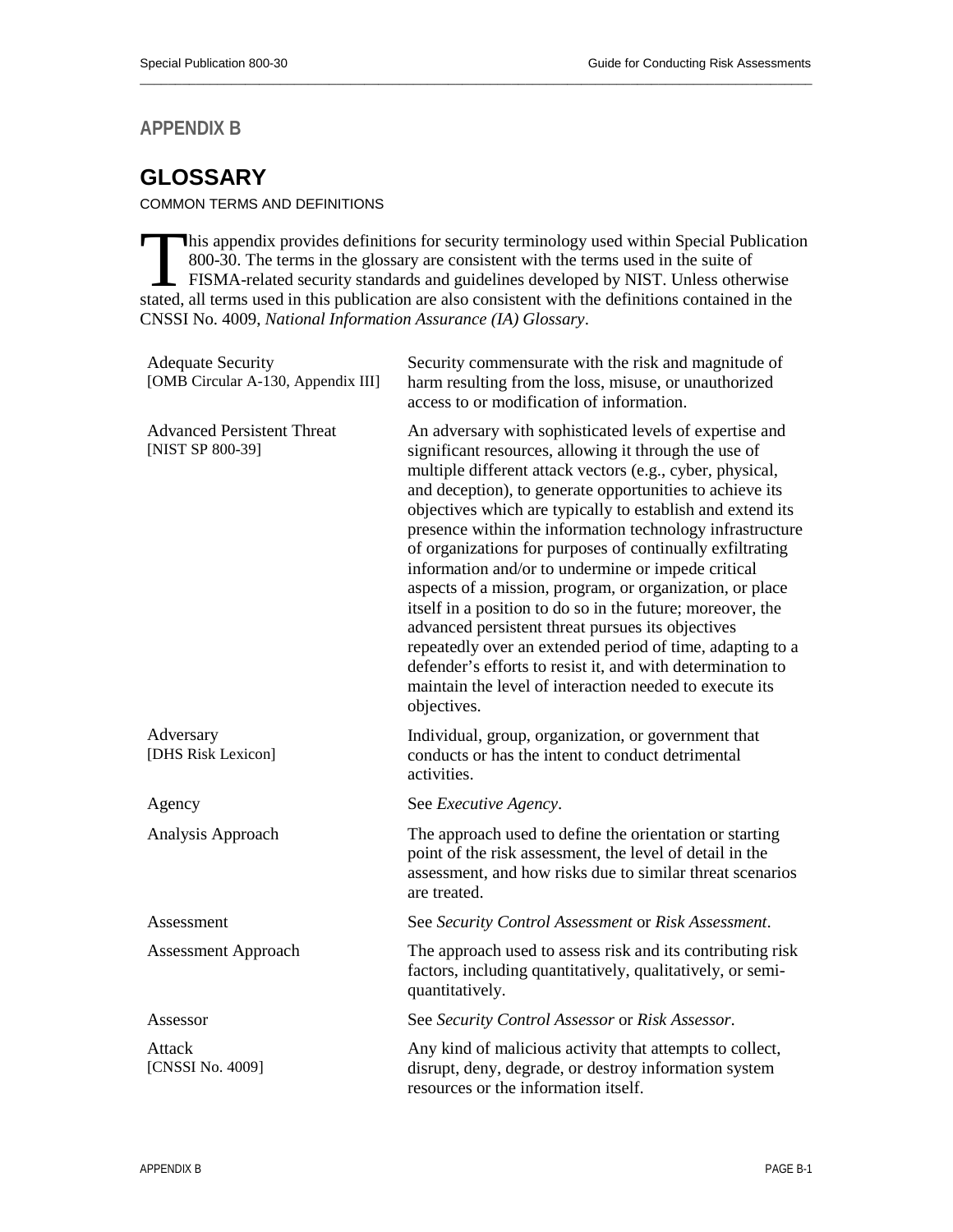| Authentication<br>[FIPS 200]                      | Verifying the identity of a user, process, or device, often<br>as a prerequisite to allowing access to resources in an<br>information system.                                                                                                                                                                                                                                                                        |
|---------------------------------------------------|----------------------------------------------------------------------------------------------------------------------------------------------------------------------------------------------------------------------------------------------------------------------------------------------------------------------------------------------------------------------------------------------------------------------|
| Authenticity<br>[CNSSI No. 4009]                  | The property of being genuine and being able to be<br>verified and trusted; confidence in the validity of a<br>transmission, a message, or message originator. See<br>Authentication.                                                                                                                                                                                                                                |
| Authorization<br>(to operate)<br>[CNSSI No. 4009] | The official management decision given by a senior<br>organizational official to authorize operation of an<br>information system and to explicitly accept the risk to<br>organizational operations (including mission, functions,<br>image, or reputation), organizational assets, individuals,<br>other organizations, and the Nation based on the<br>implementation of an agreed-upon set of security<br>controls. |
| <b>Authorization Boundary</b><br>[CNSSI No. 4009] | All components of an information system to be<br>authorized for operation by an authorizing official and<br>excludes separately authorized systems, to which the<br>information system is connected.                                                                                                                                                                                                                 |
| <b>Authorizing Official</b><br>[CNSSI No. 4009]   | Senior (federal) official or executive with the authority to<br>formally assume responsibility for operating an<br>information system at an acceptable level of risk to<br>organizational operations (including mission, functions,<br>image, or reputation), organizational assets, individuals,<br>other organizations, and the Nation.                                                                            |
| Availability<br>[44 U.S.C., Sec. 3542]            | Ensuring timely and reliable access to and use of<br>information.                                                                                                                                                                                                                                                                                                                                                    |
| <b>Chief Information Officer</b>                  | Agency official responsible for:                                                                                                                                                                                                                                                                                                                                                                                     |
| [PL 104-106, Sec. 5125(b)]                        | (i) Providing advice and other assistance to the head of<br>the executive agency and other senior management<br>personnel of the agency to ensure that information<br>technology is acquired and information resources are<br>managed in a manner that is consistent with laws,<br>Executive Orders, directives, policies, regulations, and<br>priorities established by the head of the agency;                     |
|                                                   | (ii) Developing, maintaining, and facilitating the<br>implementation of a sound and integrated information<br>technology architecture for the agency; and                                                                                                                                                                                                                                                            |
|                                                   | (iii) Promoting the effective and efficient design and<br>operation of all major information resources management<br>processes for the agency, including improvements to<br>work processes of the agency.                                                                                                                                                                                                            |
| Chief Information Security Officer                | See Senior Agency Information Security Officer.                                                                                                                                                                                                                                                                                                                                                                      |
| Common Control<br>[NIST SP 800-37]                | A security control that is inherited by one or more<br>organizational information systems. See Security Control<br>Inheritance.                                                                                                                                                                                                                                                                                      |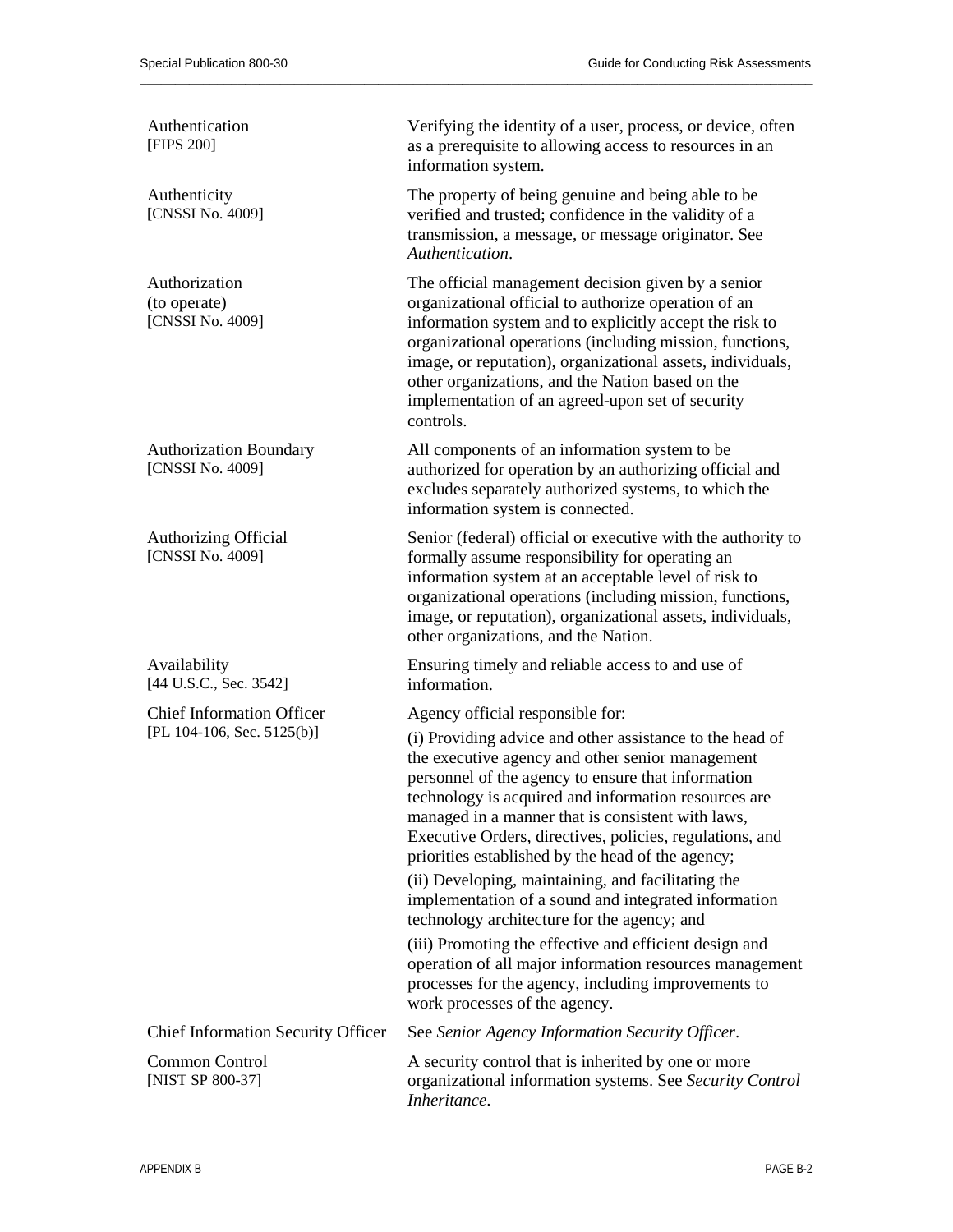| <b>Common Control Provider</b><br>[CNSSI No. 4009]       | An organizational official responsible for the<br>development, implementation, assessment, and<br>monitoring of common controls (i.e., security controls<br>inherited by information systems).                                                                                                           |
|----------------------------------------------------------|----------------------------------------------------------------------------------------------------------------------------------------------------------------------------------------------------------------------------------------------------------------------------------------------------------|
| <b>Compensating Security Control</b><br>[CNSSI No. 4009] | A management, operational, and/or technical control (i.e.,<br>safeguard or countermeasure) employed by an<br>organization in lieu of a recommended security control in<br>the low, moderate, or high baselines that provides<br>equivalent or comparable protection for an information<br>system.        |
| Confidentiality<br>[44 U.S.C., Sec. 3542]                | Preserving authorized restrictions on information access<br>and disclosure, including means for protecting personal<br>privacy and proprietary information.                                                                                                                                              |
| Course of Action<br>[NIST SP 800-39]                     | A time-phased or situation-dependent combination of risk<br>response measures. See Risk Response.                                                                                                                                                                                                        |
| <b>Critical Infrastructure</b>                           | System and assets, whether physical or virtual, so vital to<br>the United States that the incapacity or destruction of<br>such systems and assets would have a debilitating impact<br>on security, national economic security, national public<br>health or safety, or any combination of those matters. |
| <b>Critical Infrastructure Sectors</b><br>$[HSPD-7]$     | Information technology; telecommunications; chemical;<br>transportation systems, including mass transit, aviation,<br>maritime, ground/surface, and rail and pipeline systems;<br>emergency services; and postal and shipping.                                                                           |
| Criticality<br>[NIST SP 800-60]                          | A measure of the degree to which an organization<br>depends on the information or information system for the<br>success of a mission or of a business function.                                                                                                                                          |
| <b>Cyber Attack</b><br>[CNSSI No. 4009]                  | An attack, via cyberspace, targeting an enterprise's use of<br>cyberspace for the purpose of disrupting, disabling,<br>destroying, or maliciously controlling a computing<br>environment/infrastructure; or destroying the integrity of<br>the data or stealing controlled information.                  |
| <b>Cyber Security</b><br>[CNSSI No. 4009]                | The ability to protect or defend the use of cyberspace<br>from cyber attacks.                                                                                                                                                                                                                            |
| Cyberspace<br>[CNSSI No. 4009]                           | A global domain within the information environment<br>consisting of the interdependent network of information<br>systems infrastructures including the Internet,<br>telecommunications networks, computer systems, and<br>embedded processors and controllers.                                           |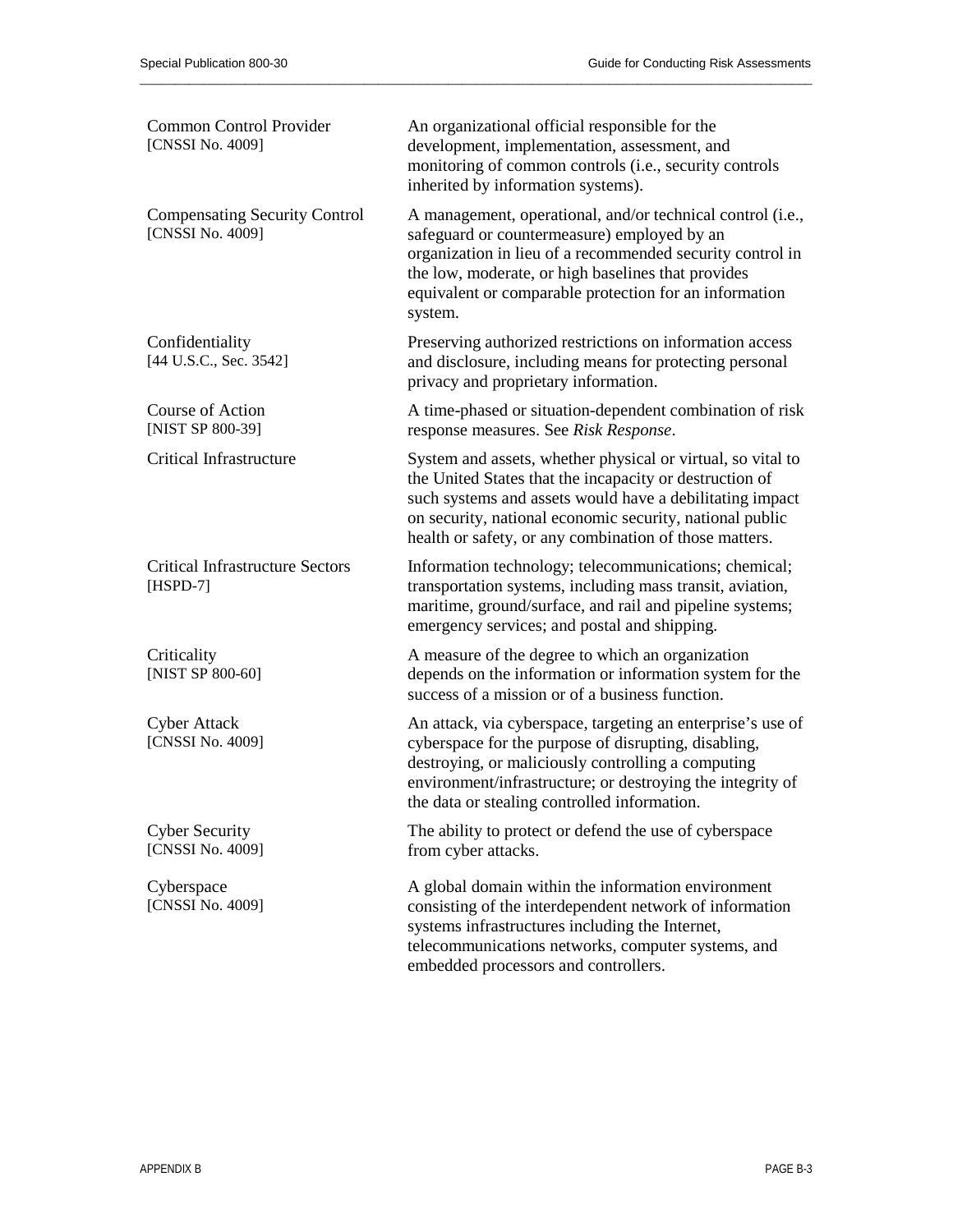| Defense-in-Breadth<br>[CNSSI No. 4009]                      | A planned, systematic set of multidisciplinary activities<br>that seek to identify, manage, and reduce risk of<br>exploitable vulnerabilities at every stage of the system,<br>network, or subcomponent life cycle (system, network, or<br>product design and development; manufacturing;<br>packaging; assembly; system integration; distribution;<br>operations; maintenance; and retirement).                                                                                                                                                                                         |
|-------------------------------------------------------------|------------------------------------------------------------------------------------------------------------------------------------------------------------------------------------------------------------------------------------------------------------------------------------------------------------------------------------------------------------------------------------------------------------------------------------------------------------------------------------------------------------------------------------------------------------------------------------------|
| Defense-in-Depth<br>[CNSSI No. 4009]                        | Information security strategy integrating people,<br>technology, and operations capabilities to establish<br>variable barriers across multiple layers and missions of<br>the organization.                                                                                                                                                                                                                                                                                                                                                                                               |
| Enterprise<br>[CNSSI No. 4009]                              | An organization with a defined mission/goal and a<br>defined boundary, using information systems to execute<br>that mission, and with responsibility for managing its<br>own risks and performance. An enterprise may consist of<br>all or some of the following business aspects: acquisition,<br>program management, financial management (e.g.,<br>budgets), human resources, security, and information<br>systems, information and mission management. See<br>Organization.                                                                                                          |
| <b>Enterprise Architecture</b><br>[CNSSI No. 4009]          | The description of an enterprise's entire set of<br>information systems: how they are configured, how they<br>are integrated, how they interface to the external<br>environment at the enterprise's boundary, how they are<br>operated to support the enterprise mission, and how they<br>contribute to the enterprise's overall security posture.                                                                                                                                                                                                                                       |
| <b>Environment of Operation</b>                             | The physical, technical, and organizational setting in<br>which an information system operates, including but not<br>limited to: missions/business functions; mission/business<br>processes; threat space; vulnerabilities; enterprise and<br>information security architectures; personnel; facilities;<br>supply chain relationships; information technologies;<br>organizational governance and culture; acquisition and<br>procurement processes; organizational policies and<br>procedures; organizational assumptions, constraints, risk<br>tolerance, and priorities/trade-offs). |
| <b>Executive Agency</b><br>$[41 \text{ U.S.C., Sec. } 403]$ | An executive department specified in 5 U.S.C., Sec. 101;<br>a military department specified in 5 U.S.C., Sec. 102; an<br>independent establishment as defined in 5 U.S.C., Sec.<br>104(1); and a wholly owned Government corporation<br>fully subject to the provisions of 31 U.S.C., Chapter 91.                                                                                                                                                                                                                                                                                        |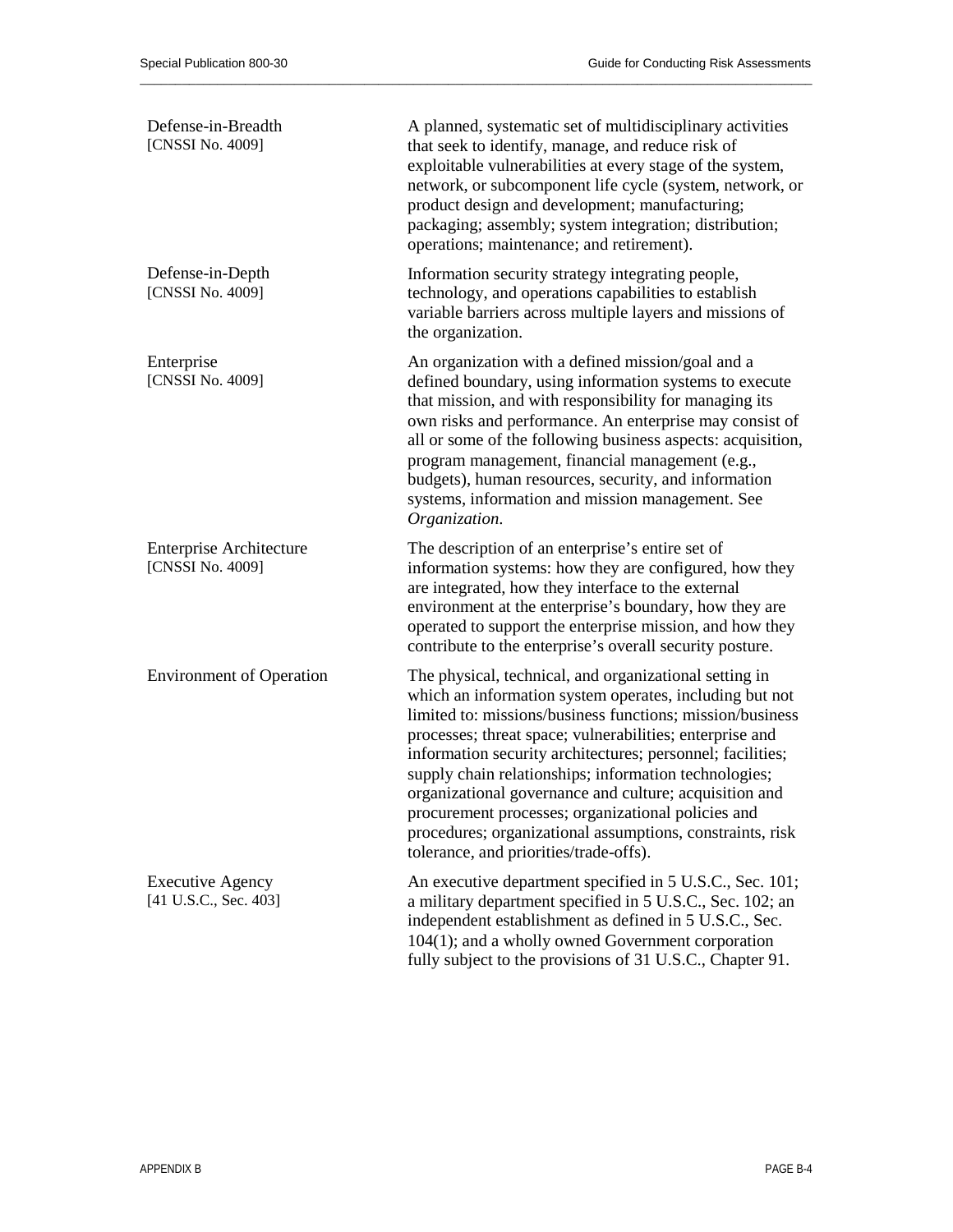| <b>Fault Tree Analysis</b>                                      | A top-down, deductive failure analysis in which an<br>undesired state of a system (top event) is analyzed using<br>Boolean logic to combine a series of lower-level events.<br>An analytical approach whereby an undesired state of a<br>system is specified and the system is then analyzed in the<br>context of its environment of operation to find all realistic                                                                |
|-----------------------------------------------------------------|-------------------------------------------------------------------------------------------------------------------------------------------------------------------------------------------------------------------------------------------------------------------------------------------------------------------------------------------------------------------------------------------------------------------------------------|
| <b>Federal Agency</b>                                           | ways in which the undesired event (top event) can occur.<br>See <i>Executive Agency</i> .                                                                                                                                                                                                                                                                                                                                           |
| <b>Federal Information</b><br>System<br>[40 U.S.C., Sec. 11331] | An information system used or operated by an executive<br>agency, by a contractor of an executive agency, or by<br>another organization on behalf of an executive agency.                                                                                                                                                                                                                                                           |
| <b>Hybrid Security Control</b><br>[NIST SP 800-53]              | A security control that is implemented in an information<br>system in part as a common control and in part as a<br>system-specific control. See Common Control and<br>System-Specific Security Control.                                                                                                                                                                                                                             |
| <b>Impact Level</b><br>[CNSSI No. 4009]                         | The magnitude of harm that can be expected to result<br>from the consequences of unauthorized disclosure of<br>information, unauthorized modification of information,<br>unauthorized destruction of information, or loss of<br>information or information system availability.                                                                                                                                                     |
| <b>Impact Value</b><br>[CNSSI No. 1253]                         | The assessed potential impact resulting from a<br>compromise of the confidentiality, integrity, or<br>availability of an information type, expressed as a value<br>of low, moderate, or high.                                                                                                                                                                                                                                       |
| <b>Industrial Control System</b><br>[NIST SP 800-39]            | An information system used to control industrial<br>processes such as manufacturing, product handling,<br>production, and distribution. Industrial control systems<br>include supervisory control and data acquisition systems<br>used to control geographically dispersed assets, as well as<br>distributed control systems and smaller control systems<br>using programmable logic controllers to control localized<br>processes. |
| Information<br>[CNSSI No. 4009]                                 | Any communication or representation of knowledge such<br>as facts, data, or opinions in any medium or form,<br>including textual, numerical, graphic, cartographic,<br>narrative, or audiovisual.                                                                                                                                                                                                                                   |
| [FIPS 199]                                                      | An instance of an information type.                                                                                                                                                                                                                                                                                                                                                                                                 |
| <b>Information Owner</b><br>[CNSSI No. 4009]                    | Official with statutory or operational authority for<br>specified information and responsibility for establishing<br>the controls for its generation, classification, collection,<br>processing, dissemination, and disposal. See Information<br>Steward.                                                                                                                                                                           |
| <b>Information Resources</b><br>[44 U.S.C., Sec. 3502]          | Information and related resources, such as personnel,<br>equipment, funds, and information technology.                                                                                                                                                                                                                                                                                                                              |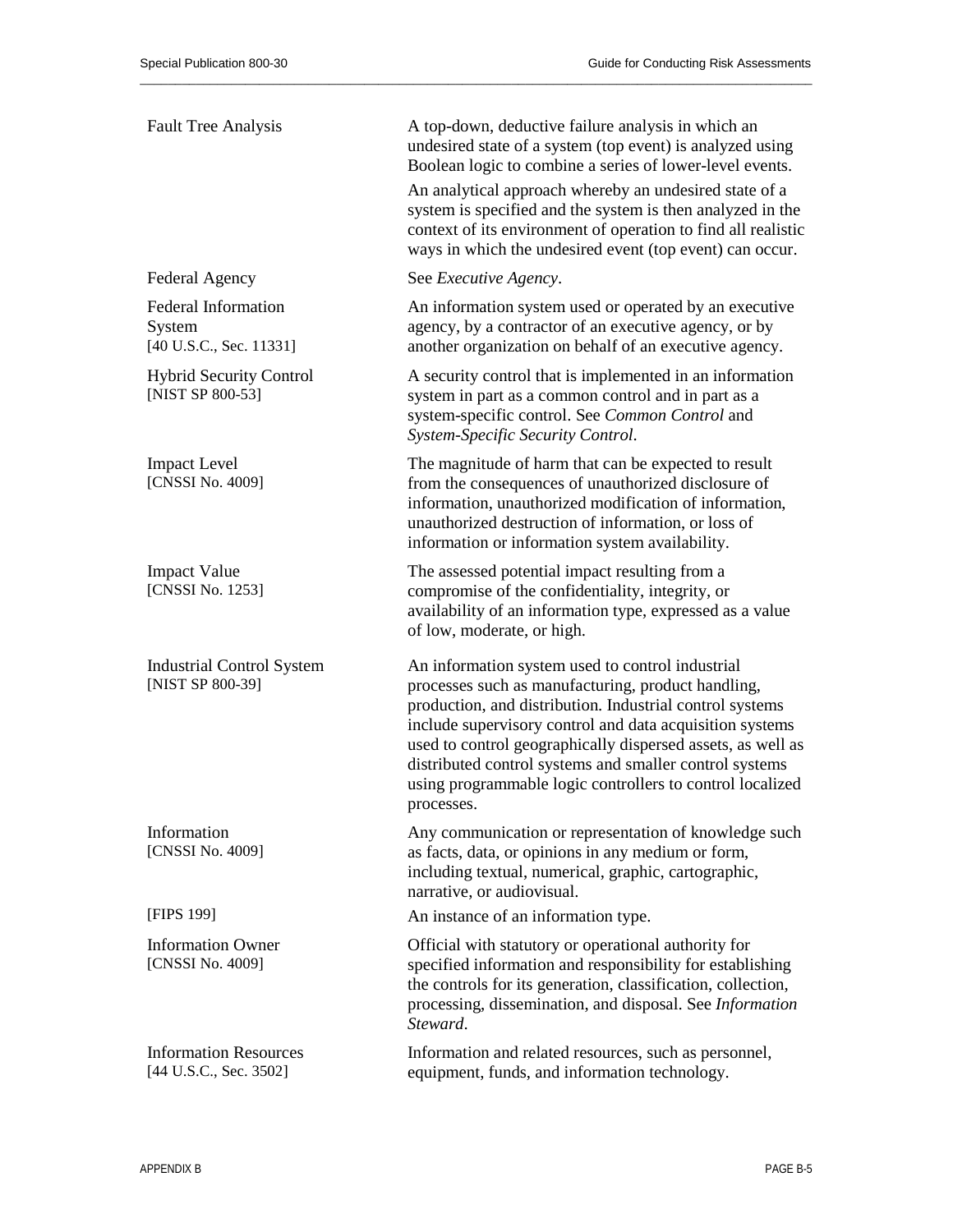| <b>Information Security</b><br>[44 U.S.C., Sec. 3542]        | The protection of information and information systems<br>from unauthorized access, use, disclosure, disruption,<br>modification, or destruction in order to provide<br>confidentiality, integrity, and availability.                                                                                                                         |
|--------------------------------------------------------------|----------------------------------------------------------------------------------------------------------------------------------------------------------------------------------------------------------------------------------------------------------------------------------------------------------------------------------------------|
| <b>Information Security Architecture</b><br>[NIST SP 800-39] | A description of the structure and behavior for an<br>enterprise's security processes, information security<br>systems, personnel and organizational sub-units, showing<br>their alignment with the enterprise's mission and strategic<br>plans.                                                                                             |
| <b>Information Security Program Plan</b><br>[NIST SP 800-53] | Formal document that provides an overview of the<br>security requirements for an organization-wide<br>information security program and describes the program<br>management controls and common controls in place or<br>planned for meeting those requirements.                                                                               |
| <b>Information Security Risk</b>                             | The risk to organizational operations (including mission,<br>functions, image, reputation), organizational assets,<br>individuals, other organizations, and the Nation due to the<br>potential for unauthorized access, use, disclosure,<br>disruption, modification, or destruction of information<br>and/or information systems. See Risk. |
| <b>Information Steward</b><br>[CNSSI No. 4009]               | An agency official with statutory or operational authority<br>for specified information and responsibility for<br>establishing the controls for its generation, collection,<br>processing, dissemination, and disposal.                                                                                                                      |
| <b>Information System</b><br>[44 U.S.C., Sec. 3502]          | A discrete set of information resources organized for the<br>collection, processing, maintenance, use, sharing,<br>dissemination, or disposition of information.                                                                                                                                                                             |
| <b>Information System Boundary</b>                           | See Authorization Boundary.                                                                                                                                                                                                                                                                                                                  |
| <b>Information System Owner</b><br>(or Program Manager)      | Official responsible for the overall procurement,<br>development, integration, modification, or operation and<br>maintenance of an information system.                                                                                                                                                                                       |
| <b>Information System Resilience</b>                         | The ability of an information system to continue to<br>operate while under attack, even if in a degraded or<br>debilitated state, and to rapidly recover operational<br>capabilities for essential functions after a successful<br>attack.                                                                                                   |
| <b>Information System</b><br>Security Officer                | Individual assigned responsibility by the senior agency<br>information security officer, authorizing official,<br>management official, or information system owner for<br>maintaining the appropriate operational security posture<br>for an information system or program.                                                                  |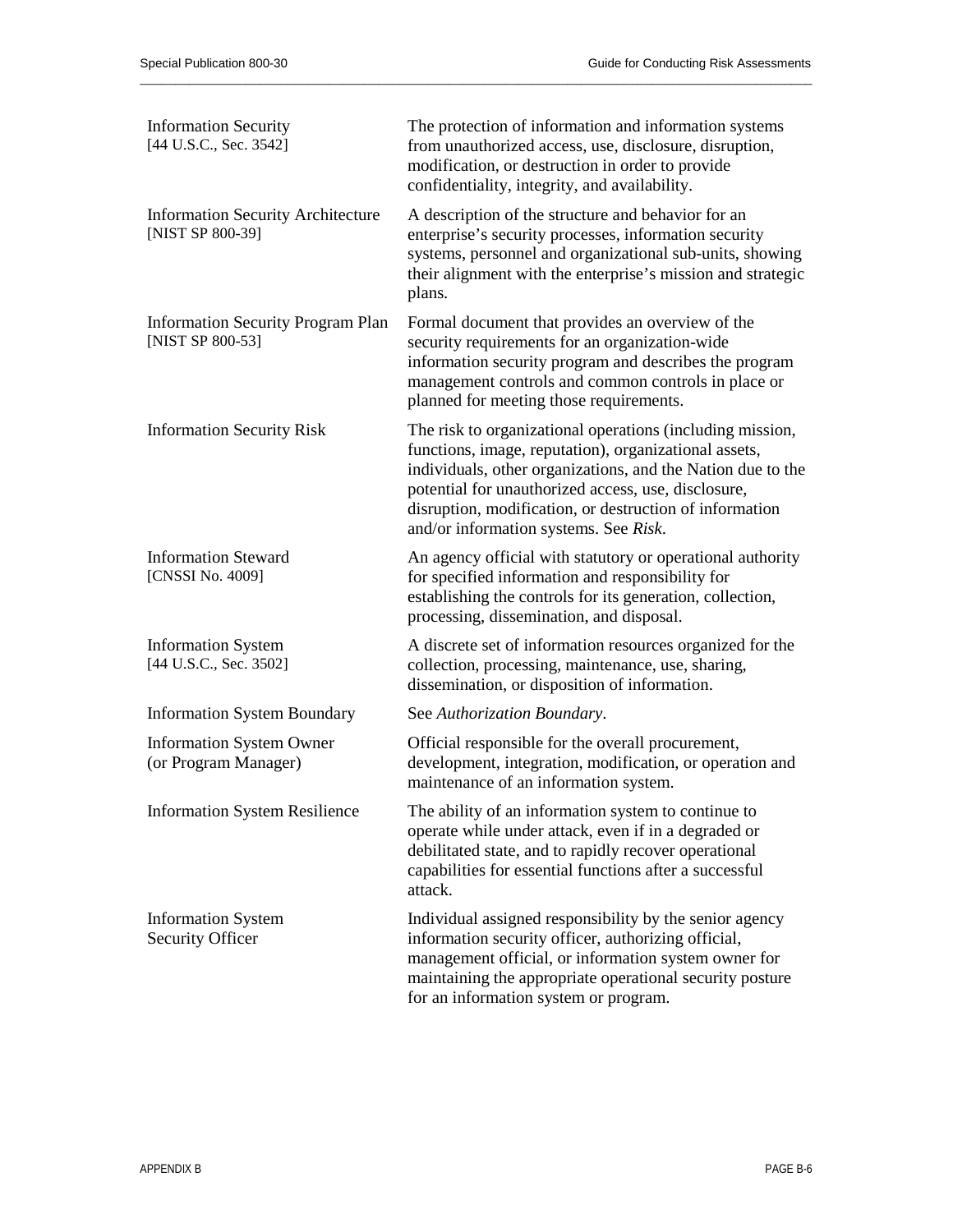| <b>Information System-Related</b><br><b>Security Risk</b> | Risk that arises through the loss of confidentiality,<br>integrity, or availability of information or information<br>systems considering impacts to organizational operations<br>and assets, individuals, other organizations, and the<br>Nation. A subset of Information Security Risk. See Risk.                                                                                                                                                                                                                                                                                                                                                                                                                                                                                                                                                                                                                 |
|-----------------------------------------------------------|--------------------------------------------------------------------------------------------------------------------------------------------------------------------------------------------------------------------------------------------------------------------------------------------------------------------------------------------------------------------------------------------------------------------------------------------------------------------------------------------------------------------------------------------------------------------------------------------------------------------------------------------------------------------------------------------------------------------------------------------------------------------------------------------------------------------------------------------------------------------------------------------------------------------|
| <b>Information Technology</b><br>[40 U.S.C., Sec. 1401]   | Any equipment or interconnected system or subsystem of<br>equipment that is used in the automatic acquisition,<br>storage, manipulation, management, movement, control,<br>display, switching, interchange, transmission, or<br>reception of data or information by the executive agency.<br>For purposes of the preceding sentence, equipment is<br>used by an executive agency if the equipment is used by<br>the executive agency directly or is used by a contractor<br>under a contract with the executive agency which: (i)<br>requires the use of such equipment; or (ii) requires the<br>use, to a significant extent, of such equipment in the<br>performance of a service or the furnishing of a product.<br>The term information technology includes computers,<br>ancillary equipment, software, firmware, and similar<br>procedures, services (including support services), and<br>related resources. |
| <b>Information Type</b><br>[FIPS 199]                     | A specific category of information (e.g., privacy,<br>medical, proprietary, financial, investigative, contractor<br>sensitive, security management) defined by an<br>organization or in some instances, by a specific law,<br>Executive Order, directive, policy, or regulation.                                                                                                                                                                                                                                                                                                                                                                                                                                                                                                                                                                                                                                   |
| Integrity<br>[44 U.S.C., Sec. 3542]                       | Guarding against improper information modification or<br>destruction, and includes ensuring information non-<br>repudiation and authenticity.                                                                                                                                                                                                                                                                                                                                                                                                                                                                                                                                                                                                                                                                                                                                                                      |
| Likelihood of Occurrence<br>[CNSSI No. 4009, adapted]     | A weighted factor based on a subjective analysis of the<br>probability that a given threat is capable of exploiting a<br>given vulnerability or a set of vulnerabilities.                                                                                                                                                                                                                                                                                                                                                                                                                                                                                                                                                                                                                                                                                                                                          |
| <b>Management Controls</b><br>[FIPS 200]                  | The security controls (i.e., safeguards or<br>countermeasures) for an information system that focus on<br>the management of risk and the management of<br>information system security.                                                                                                                                                                                                                                                                                                                                                                                                                                                                                                                                                                                                                                                                                                                             |
| Mission/Business Segment                                  | Elements of organizations describing mission areas,<br>common/shared business services, and organization-wide<br>services. Mission/business segments can be identified<br>with one or more information systems which collectively<br>support a mission/business process.                                                                                                                                                                                                                                                                                                                                                                                                                                                                                                                                                                                                                                           |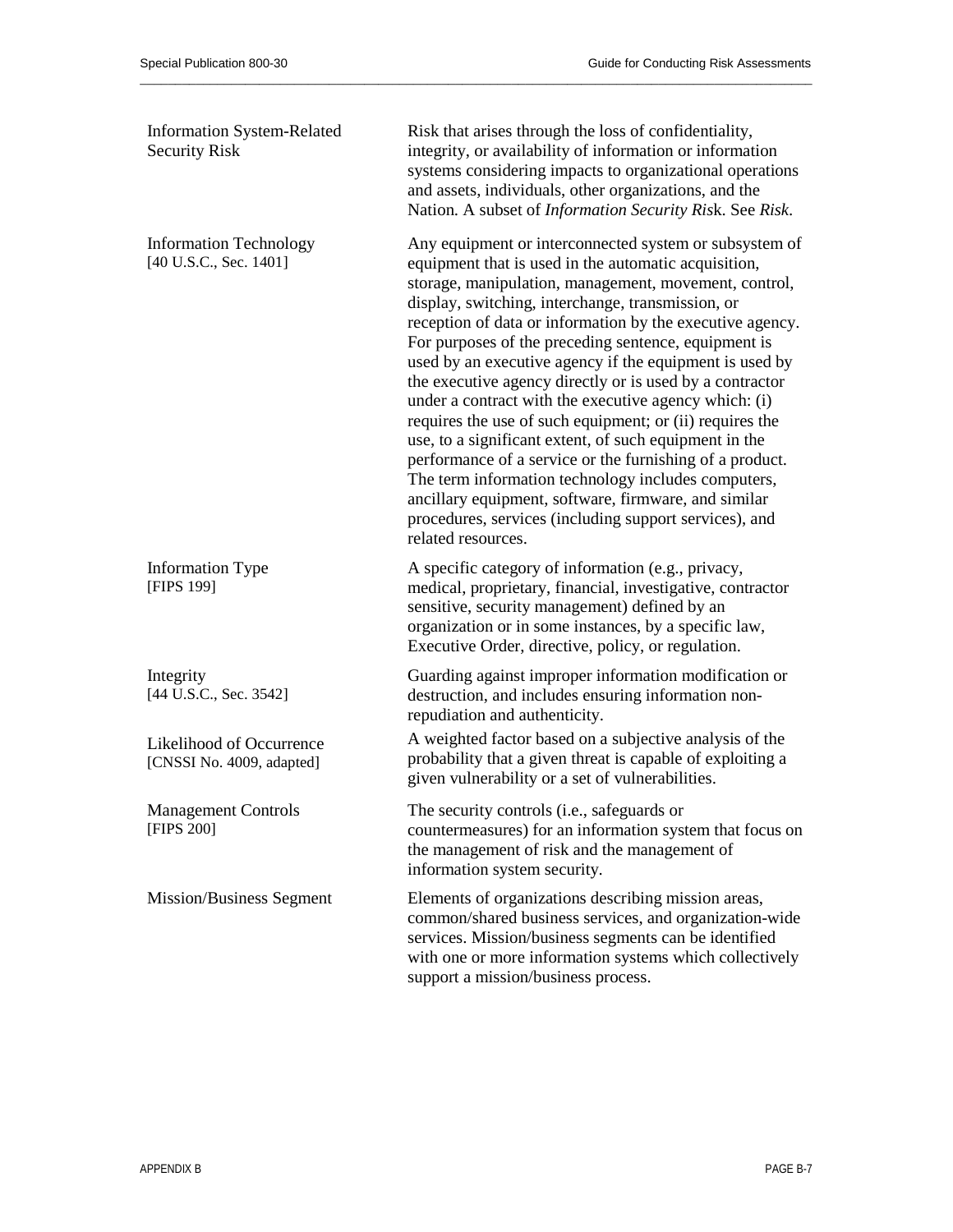| <b>National Security System</b><br>[44 U.S.C., Sec. 3542]  | Any information system (including any<br>telecommunications system) used or operated by an<br>agency or by a contractor of an agency, or other<br>organization on behalf of an agency (i) the function,<br>operation, or use of which involves intelligence activities;<br>involves cryptologic activities related to national security;<br>involves command and control of military forces;<br>involves equipment that is an integral part of a weapon or<br>weapons system; or is critical to the direct fulfillment of<br>military or intelligence missions (excluding a system that<br>is to be used for routine administrative and business<br>applications, for example, payroll, finance, logistics, and<br>personnel management applications); or (ii) is protected<br>at all times by procedures established for information that<br>have been specifically authorized under criteria<br>established by an Executive Order or an Act of Congress<br>to be kept classified in the interest of national defense or<br>foreign policy. |
|------------------------------------------------------------|----------------------------------------------------------------------------------------------------------------------------------------------------------------------------------------------------------------------------------------------------------------------------------------------------------------------------------------------------------------------------------------------------------------------------------------------------------------------------------------------------------------------------------------------------------------------------------------------------------------------------------------------------------------------------------------------------------------------------------------------------------------------------------------------------------------------------------------------------------------------------------------------------------------------------------------------------------------------------------------------------------------------------------------------|
| <b>Operational Controls</b><br>[FIPS 200]                  | The security controls (i.e., safeguards or<br>countermeasures) for an information system that are<br>primarily implemented and executed by people (as<br>opposed to systems).                                                                                                                                                                                                                                                                                                                                                                                                                                                                                                                                                                                                                                                                                                                                                                                                                                                                |
| Organization<br>[FIPS 200, Adapted]                        | An entity of any size, complexity, or positioning within<br>an organizational structure (e.g., a federal agency or, as<br>appropriate, any of its operational elements). See<br>Enterprise.                                                                                                                                                                                                                                                                                                                                                                                                                                                                                                                                                                                                                                                                                                                                                                                                                                                  |
| Plan of Action and<br>Milestones<br>[OMB Memorandum 02-01] | A document that identifies tasks needing to be<br>accomplished. It details resources required to accomplish<br>the elements of the plan, any milestones in meeting the<br>tasks, and scheduled completion dates for the milestones.                                                                                                                                                                                                                                                                                                                                                                                                                                                                                                                                                                                                                                                                                                                                                                                                          |
| Predisposing Condition                                     | A condition that exists within an organization, a<br>mission/business process, enterprise architecture, or<br>information system including its environment of<br>operation, which contributes to (i.e., increases or<br>decreases) the likelihood that one or more threat events,<br>once initiated, will result in undesirable consequences or<br>adverse impact to organizational operations and assets,<br>individuals, other organizations, or the Nation.                                                                                                                                                                                                                                                                                                                                                                                                                                                                                                                                                                               |
| <b>Qualitative Assessment</b><br>[DHS Risk Lexicon]        | Use of a set of methods, principles, or rules for assessing<br>risk based on nonnumerical categories or levels.                                                                                                                                                                                                                                                                                                                                                                                                                                                                                                                                                                                                                                                                                                                                                                                                                                                                                                                              |
| <b>Quantitative Assessment</b><br>[DHS Risk Lexicon]       | Use of a set of methods, principles, or rules for assessing<br>risks based on the use of numbers where the meanings<br>and proportionality of values are maintained inside and<br>outside the context of the assessment.                                                                                                                                                                                                                                                                                                                                                                                                                                                                                                                                                                                                                                                                                                                                                                                                                     |
| Repeatability                                              | The ability to repeat an assessment in the future, in a<br>manner that is consistent with, and hence comparable to,<br>prior assessments.                                                                                                                                                                                                                                                                                                                                                                                                                                                                                                                                                                                                                                                                                                                                                                                                                                                                                                    |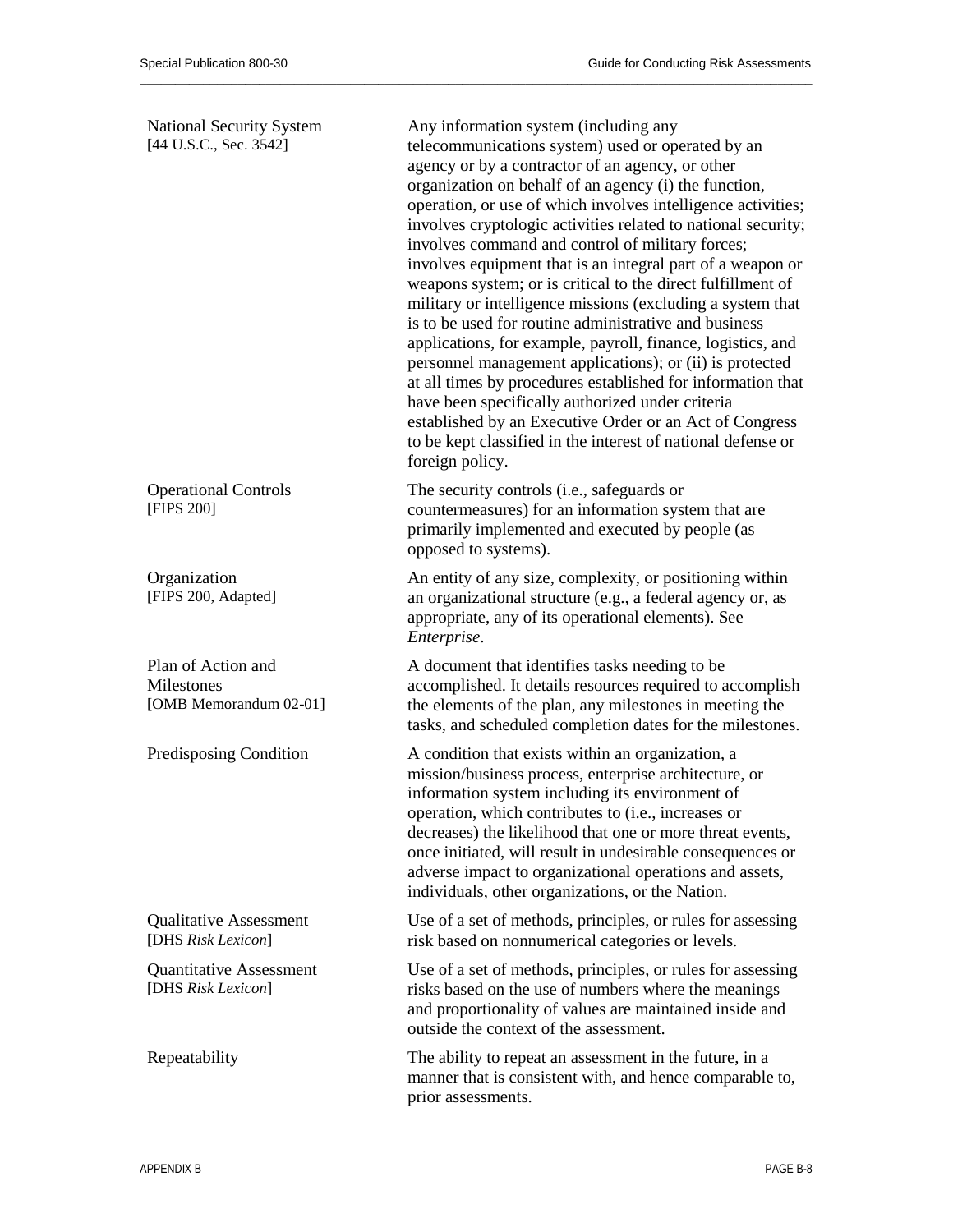| Reproducibility                                      | The ability of different experts to produce the same<br>results from the same data.                                                                                                                                                                                                                                                                                                                                                                                                                                                                                                                                                                                     |
|------------------------------------------------------|-------------------------------------------------------------------------------------------------------------------------------------------------------------------------------------------------------------------------------------------------------------------------------------------------------------------------------------------------------------------------------------------------------------------------------------------------------------------------------------------------------------------------------------------------------------------------------------------------------------------------------------------------------------------------|
| <b>Residual Risk</b><br>[CNSSI No. 4009]             | Portion of risk remaining after security measures have<br>been applied.                                                                                                                                                                                                                                                                                                                                                                                                                                                                                                                                                                                                 |
| Risk<br>[CNSSI No. 4009]                             | A measure of the extent to which an entity is threatened<br>by a potential circumstance or event, and typically a<br>function of: (i) the adverse impacts that would arise if the<br>circumstance or event occurs; and (ii) the likelihood of<br>occurrence. See Information System-Related Security<br>Risk.                                                                                                                                                                                                                                                                                                                                                           |
| <b>Risk Assessment</b><br>[NIST SP 800-39]           | The process of identifying, estimating, and prioritizing<br>risks to organizational operations (including mission,<br>functions, image, reputation), organizational assets,<br>individuals, other organizations, and the Nation, resulting<br>from the operation of an information system.<br>Part of risk management, incorporates threat and                                                                                                                                                                                                                                                                                                                          |
|                                                      | vulnerability analyses, and considers mitigations<br>provided by security controls planned or in place.<br>Synonymous with risk analysis.                                                                                                                                                                                                                                                                                                                                                                                                                                                                                                                               |
| <b>Risk Assessment Methodology</b>                   | A risk assessment process, together with a risk model,<br>assessment approach, and analysis approach.                                                                                                                                                                                                                                                                                                                                                                                                                                                                                                                                                                   |
| <b>Risk Assessment Report</b>                        | The report which contains the results of performing a risk<br>assessment or the formal output from the process of<br>assessing risk.                                                                                                                                                                                                                                                                                                                                                                                                                                                                                                                                    |
| <b>Risk Assessor</b>                                 |                                                                                                                                                                                                                                                                                                                                                                                                                                                                                                                                                                                                                                                                         |
|                                                      | The individual, group, or organization responsible for<br>conducting a risk assessment.                                                                                                                                                                                                                                                                                                                                                                                                                                                                                                                                                                                 |
| <b>Risk Executive (Function)</b><br>[CNSSI No. 4009] | An individual or group within an organization that helps<br>to ensure that: (i) security risk-related considerations for<br>individual information systems, to include the<br>authorization decisions for those systems, are viewed<br>from an organization-wide perspective with regard to the<br>overall strategic goals and objectives of the organization<br>in carrying out its missions and business functions; and<br>(ii) managing risk from individual information systems is<br>consistent across the organization, reflects organizational<br>risk tolerance, and is considered along with other<br>organizational risks affecting mission/business success. |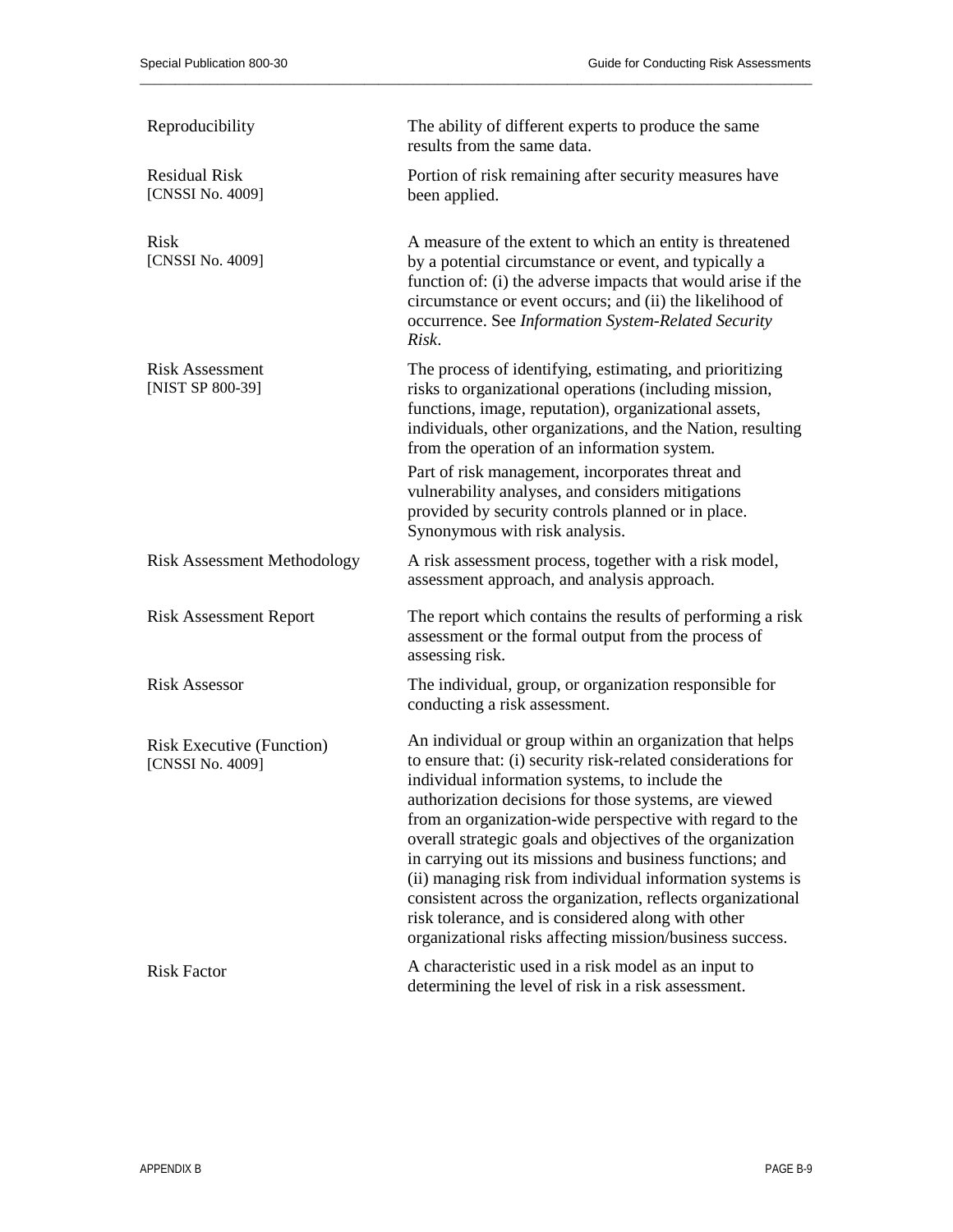| <b>Risk Management</b><br>[NIST SP 800-39]<br>[CNSSI No. 4009, adapted]             | The program and supporting processes to manage<br>information security risk to organizational operations<br>(including mission, functions, image, reputation),<br>organizational assets, individuals, other organizations,<br>and the Nation, and includes: (i) establishing the context<br>for risk-related activities; (ii) assessing risk; (iii)<br>responding to risk once determined; and (iv) monitoring<br>risk over time. |
|-------------------------------------------------------------------------------------|-----------------------------------------------------------------------------------------------------------------------------------------------------------------------------------------------------------------------------------------------------------------------------------------------------------------------------------------------------------------------------------------------------------------------------------|
| <b>Risk Mitigation</b><br>[CNSSI No. 4009]                                          | Prioritizing, evaluating, and implementing the<br>appropriate risk-reducing controls/countermeasures<br>recommended from the risk management process. A<br>subset of Risk Response.                                                                                                                                                                                                                                               |
| <b>Risk Model</b>                                                                   | A key component of a risk assessment methodology (in<br>addition to assessment approach and analysis approach)<br>that defines key terms and assessable risk factors.                                                                                                                                                                                                                                                             |
| <b>Risk Monitoring</b><br>[NIST SP 800-39]                                          | Maintaining ongoing awareness of an organization's risk<br>environment, risk management program, and associated<br>activities to support risk decisions.                                                                                                                                                                                                                                                                          |
| <b>Risk Response</b><br>[NIST SP 800-39]                                            | Accepting, avoiding, mitigating, sharing, or transferring<br>risk to organizational operations (i.e., mission, functions,<br>image, or reputation), organizational assets, individuals,<br>other organizations, or the Nation. See Course of Action.                                                                                                                                                                              |
| <b>Risk Response Measure</b><br>[NIST SP 800-39]                                    | A specific action taken to respond to an identified risk.                                                                                                                                                                                                                                                                                                                                                                         |
| <b>Root Cause Analysis</b>                                                          | A principle-based, systems approach for the identification<br>of underlying causes associated with a particular set of<br>risks.                                                                                                                                                                                                                                                                                                  |
| Security Authorization<br>(to Operate)                                              | See Authorization (to operate).                                                                                                                                                                                                                                                                                                                                                                                                   |
| Security Categorization                                                             | The process of determining the security category for<br>information or an information system. Security<br>categorization methodologies are described in CNSSI<br>No.1253 for national security systems and in FIPS 199<br>for other than national security systems.                                                                                                                                                               |
| <b>Security Control Assessment</b><br>[NIST SP 800-39]<br>[CNSSI No. 4009, Adapted] | The testing and/or evaluation of the management,<br>operational, and technical security controls to determine<br>the extent to which the controls are implemented<br>correctly, operating as intended, and producing the<br>desired outcome with respect to meeting the security<br>requirements for an information system or organization.                                                                                       |
| <b>Security Control Assessor</b>                                                    | The individual, group, or organization responsible for<br>conducting a security control assessment.                                                                                                                                                                                                                                                                                                                               |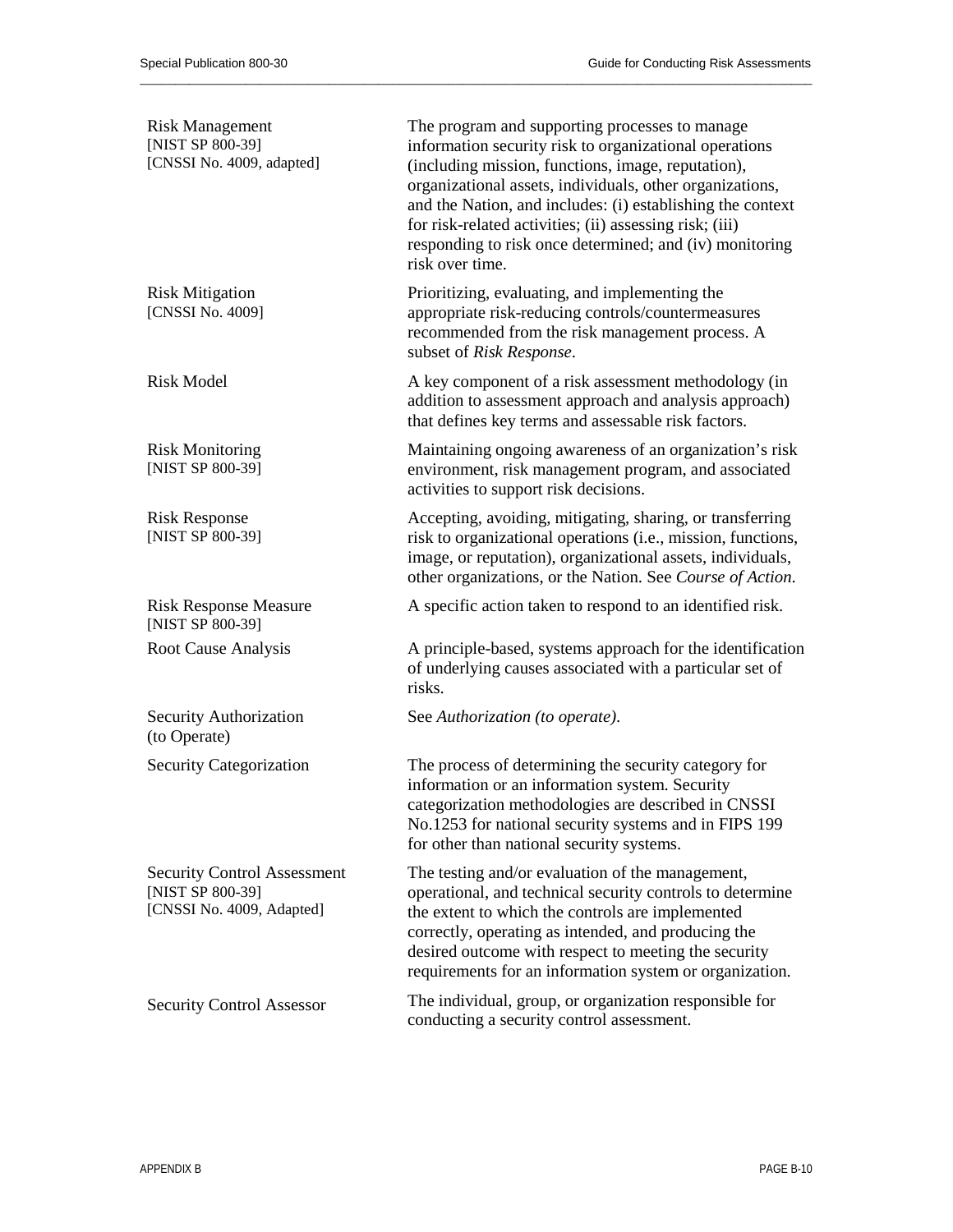| <b>Security Control Baseline</b><br>[CNSSI No. 4009]             | The set of minimum security controls defined for a low-<br>impact, moderate-impact, or high-impact information<br>system.                                                                                                                                                                                                                                                                                                    |
|------------------------------------------------------------------|------------------------------------------------------------------------------------------------------------------------------------------------------------------------------------------------------------------------------------------------------------------------------------------------------------------------------------------------------------------------------------------------------------------------------|
| [CNSSI No. 1253]                                                 | A set of information security controls that has been<br>established through information security strategic<br>planning activities to address one or more specified<br>security categorizations; this set of security controls is<br>intended to be the initial security control set selected for a<br>specific system once that system's security categorization<br>is determined.                                           |
| <b>Security Control Enhancement</b><br>[NIST SP 800-39, adapted] | Statement of security capability to: (i) build in additional,<br>but related, functionality to a basic security control;<br>and/or (ii) increase the strength of a basic control.                                                                                                                                                                                                                                            |
| <b>Security Control Inheritance</b><br>[CNSSI No. 4009]          | A situation in which an information system or application<br>receives protection from security controls (or portions of<br>security controls) that are developed, implemented,<br>assessed, authorized, and monitored by entities other than<br>those responsible for the system or application; entities<br>either internal or external to the organization where the<br>system or application resides. See Common Control. |
| <b>Security Controls</b><br>[FIPS 199, CNSSI No. 4009]           | The management, operational, and technical controls<br>(i.e., safeguards or countermeasures) prescribed for an<br>information system to protect the confidentiality,<br>integrity, and availability of the system and its<br>information.                                                                                                                                                                                    |
| <b>Security Impact Analysis</b><br>[NIST SP 800-37]              | The analysis conducted by an organizational official to<br>determine the extent to which changes to the information<br>system have affected the security state of the system.                                                                                                                                                                                                                                                |
| Security Objective<br>[FIPS 199]                                 | Confidentiality, integrity, or availability.                                                                                                                                                                                                                                                                                                                                                                                 |
| <b>Security Plan</b><br>[NIST SP 800-18]                         | Formal document that provides an overview of the<br>security requirements for an information system or an<br>information security program and describes the security<br>controls in place or planned for meeting those<br>requirements.                                                                                                                                                                                      |
|                                                                  | See System Security Plan or Information Security<br>Program Plan.                                                                                                                                                                                                                                                                                                                                                            |
| <b>Security Policy</b><br>[CNSSI No. 4009]                       | A set of criteria for the provision of security services.                                                                                                                                                                                                                                                                                                                                                                    |
| <b>Security Posture</b><br>[CNSSI No. 4009]                      | The security status of an enterprise's networks,<br>information, and systems based on information assurance<br>resources (e.g., people, hardware, software, policies) and<br>capabilities in place to manage the defense of the<br>enterprise and to react as the situation changes.                                                                                                                                         |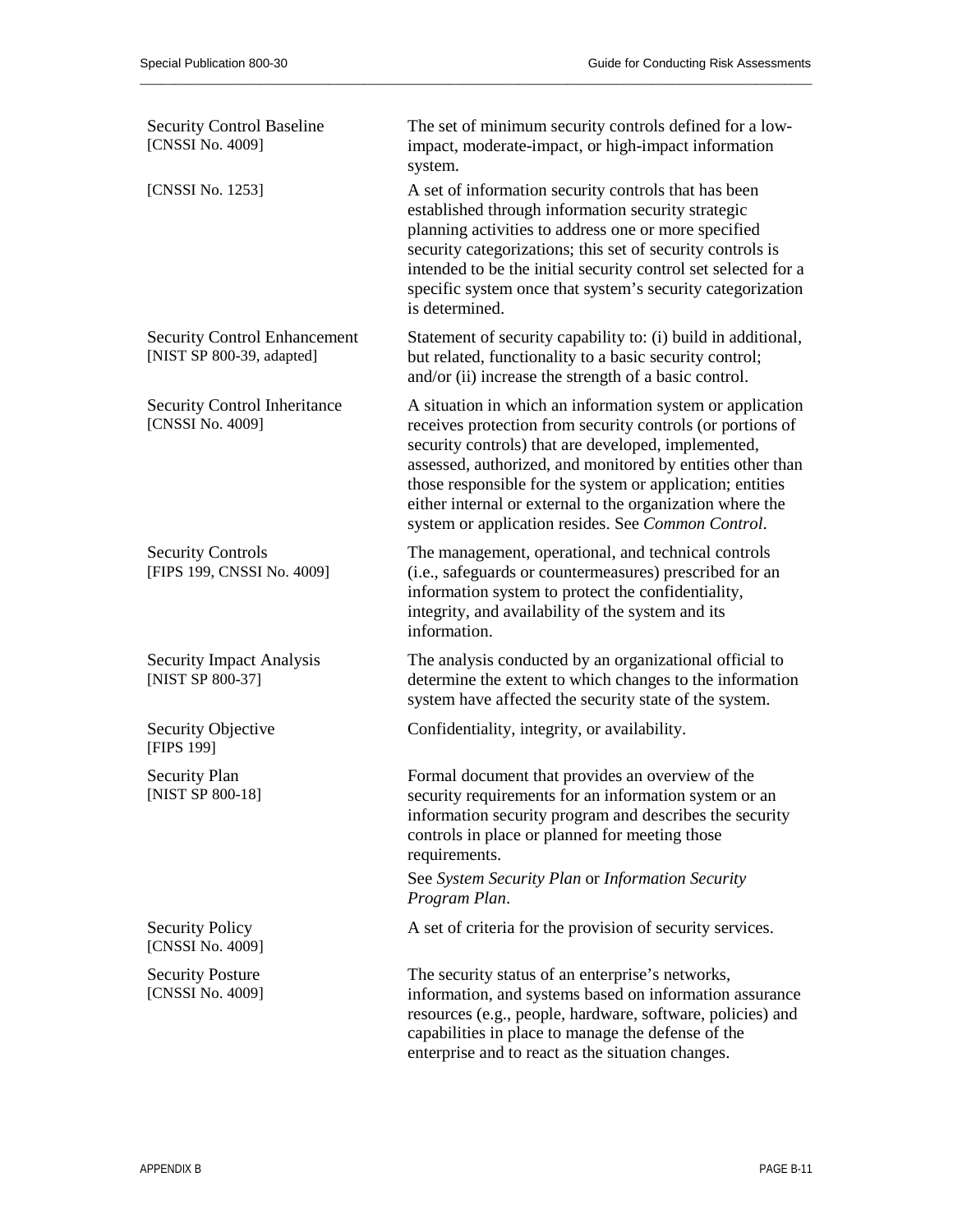| <b>Security Requirements</b><br>[FIPS 200]                                              | Requirements levied on an information system that are<br>derived from applicable laws, Executive Orders,<br>directives, policies, standards, instructions, regulations,<br>procedures, or organizational mission/business case needs<br>to ensure the confidentiality, integrity, and availability of<br>the information being processed, stored, or transmitted. |
|-----------------------------------------------------------------------------------------|-------------------------------------------------------------------------------------------------------------------------------------------------------------------------------------------------------------------------------------------------------------------------------------------------------------------------------------------------------------------|
| Semi-Quantitative Assessment<br>[Department of Homeland Security<br>(DHS) Risk Lexicon] | Use of a set of methods, principles, or rules for assessing<br>risk based on bins, scales, or representative numbers<br>whose values and meanings are not maintained in other<br>contexts.                                                                                                                                                                        |
| Senior Agency<br><b>Information Security</b><br>Officer<br>[44 U.S.C., Sec. 3544]       | Official responsible for carrying out the Chief<br>Information Officer responsibilities under FISMA and<br>serving as the Chief Information Officer's primary liaison<br>to the agency's authorizing officials, information system<br>owners, and information system security officers.                                                                           |
|                                                                                         | [Note: Organizations subordinate to federal agencies may use the term<br>Senior Information Security Officer or Chief Information Security<br>Officer to denote individuals filling positions with similar<br>responsibilities to Senior Agency Information Security Officers.]                                                                                   |
| Senior Information Security<br>Officer                                                  | See Senior Agency Information Security Officer.                                                                                                                                                                                                                                                                                                                   |
| Sensitivity<br>[NIST SP 800-60]                                                         | A measure of the importance assigned to information by<br>its owner, for the purpose of denoting its need for<br>protection.                                                                                                                                                                                                                                      |
| Subsystem<br>[NIST SP 800-39]                                                           | A major subdivision or component of an information<br>system consisting of information, information<br>technology, and personnel that performs one or more<br>specific functions.                                                                                                                                                                                 |
| Supplementation (Security<br>Controls)<br>[NIST SP 800-39]                              | The process of adding security controls or control<br>enhancements to a security control baseline from NIST<br>Special Publication 800-53 or CNSSI No. 1253 in order<br>to adequately meet the organization's risk management<br>needs.                                                                                                                           |
| System                                                                                  | See Information System.                                                                                                                                                                                                                                                                                                                                           |
| <b>System Security Plan</b><br>[NIST SP 800-18]                                         | Formal document that provides an overview of the<br>security requirements for an information system and<br>describes the security controls in place or planned for<br>meeting those requirements.                                                                                                                                                                 |
| <b>System-Specific Security Control</b><br>[NIST SP 800-37]                             | A security control for an information system that has not<br>been designated as a common control or the portion of a<br>hybrid control that is to be implemented within an<br>information system.                                                                                                                                                                 |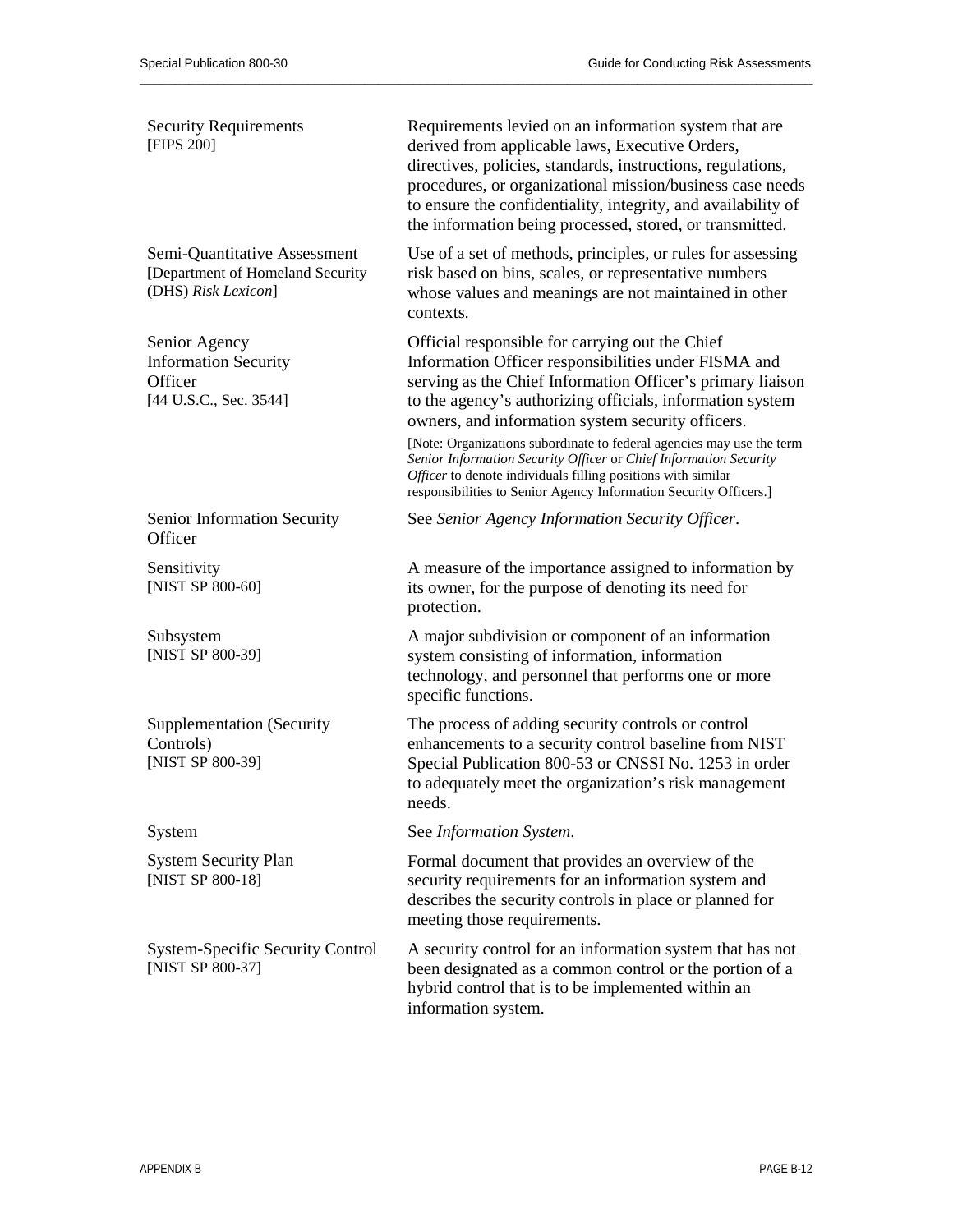| Tailoring<br>[NIST SP 800-53, CNSSI No. 4009]                 | The process by which a security control baseline is<br>modified based on: (i) the application of scoping<br>guidance; (ii) the specification of compensating security<br>controls, if needed; and (iii) the specification of<br>organization-defined parameters in the security controls<br>via explicit assignment and selection statements.                                       |
|---------------------------------------------------------------|-------------------------------------------------------------------------------------------------------------------------------------------------------------------------------------------------------------------------------------------------------------------------------------------------------------------------------------------------------------------------------------|
| <b>Tailored Security Control Baseline</b><br>[NIST SP 800-39] | A set of security controls resulting from the application<br>of tailoring guidance to the security control baseline. See<br>Tailoring.                                                                                                                                                                                                                                              |
| <b>Technical Controls</b><br>[FIPS 200]                       | Security controls (i.e., safeguards or countermeasures) for<br>an information system that are primarily implemented<br>and executed by the information system through<br>mechanisms contained in the hardware, software, or<br>firmware components of the system.                                                                                                                   |
| Threat<br>[CNSSI No.4009]                                     | Any circumstance or event with the potential to adversely<br>impact organizational operations (including mission,<br>functions, image, or reputation), organizational assets,<br>individuals, other organizations, or the Nation through an<br>information system via unauthorized access, destruction,<br>disclosure, or modification of information, and/or denial<br>of service. |
| <b>Threat Assessment</b><br>[CNSSI No. 4009]                  | Process of formally evaluating the degree of threat to an<br>information system or enterprise and describing the<br>nature of the threat.                                                                                                                                                                                                                                           |
| <b>Threat Event</b>                                           | An event or situation that has the potential for causing<br>undesirable consequences or impact.                                                                                                                                                                                                                                                                                     |
| <b>Threat Scenario</b>                                        | A set of discrete threat events, associated with a specific<br>threat source or multiple threat sources, partially ordered<br>in time. Synonym for Threat Campaign.                                                                                                                                                                                                                 |
| <b>Threat Shifting</b>                                        | Response from adversaries to perceived safeguards<br>and/or countermeasures (i.e., security controls), in which<br>the adversaries change some characteristic of their intent<br>to do harm in order to avoid and/or overcome those<br>safeguards/countermeasures.                                                                                                                  |
| <b>Threat Source</b><br>[CNSSI No. 4009]                      | The intent and method targeted at the intentional<br>exploitation of a vulnerability or a situation and method<br>that may accidentally exploit a vulnerability.                                                                                                                                                                                                                    |
| Vulnerability<br>[CNSSI No. 4009]                             | Weakness in an information system, system security<br>procedures, internal controls, or implementation that<br>could be exploited by a threat source.                                                                                                                                                                                                                               |
| <b>Vulnerability Assessment</b><br>[CNSSI No. 4009]           | Systematic examination of an information system or<br>product to determine the adequacy of security measures,<br>identify security deficiencies, provide data from which to<br>predict the effectiveness of proposed security measures,<br>and confirm the adequacy of such measures after<br>implementation.                                                                       |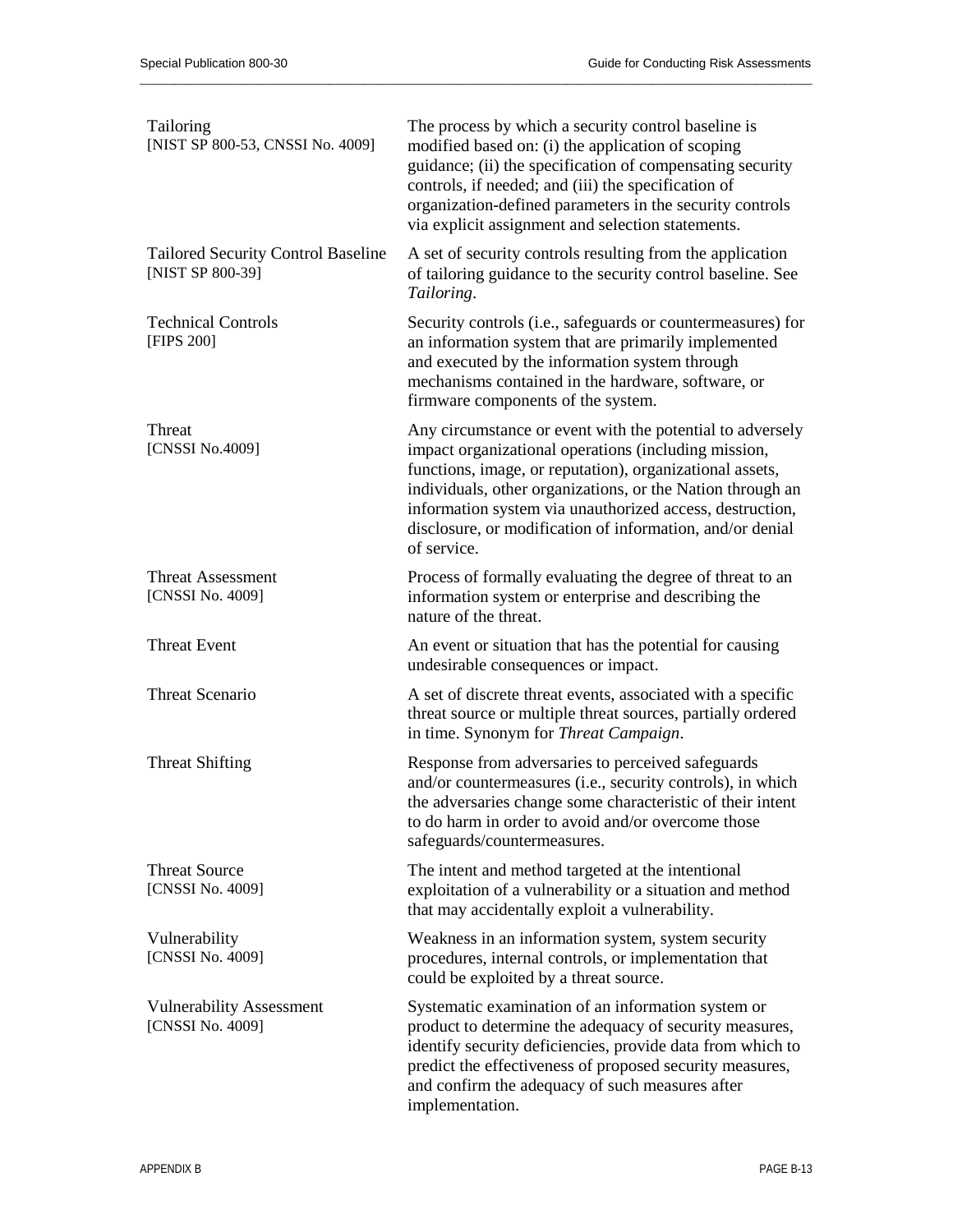# **APPENDIX C**

# **ACRONYMS**

COMMON ABBREVIATIONS

| <b>APT</b>    | <b>Advanced Persistent Threat</b>                |
|---------------|--------------------------------------------------|
| <b>BCP</b>    | <b>Business Continuity Plan</b>                  |
| <b>BIA</b>    | <b>Business Impact Analysis</b>                  |
| <b>CNSS</b>   | <b>Committee on National Security Systems</b>    |
| <b>COOP</b>   | <b>Continuity of Operations</b>                  |
| DoD           | Department of Defense                            |
| <b>DHS</b>    | Department of Homeland Security                  |
| <b>DNI</b>    | Director of National Intelligence                |
| EA            | <b>Enterprise Architecture</b>                   |
| <b>FIPS</b>   | <b>Federal Information Processing Standards</b>  |
| <b>FISMA</b>  | Federal Information Security Management Act      |
| <b>ICS</b>    | <b>Industrial Control System</b>                 |
| <b>IEC</b>    | <b>International Electrotechnical Commission</b> |
| <b>ISO</b>    | International Organization for Standardization   |
| IT            | <b>Information Technology</b>                    |
| <b>JTF</b>    | <b>Joint Task Force</b>                          |
| <b>NIST</b>   | National Institute of Standards and Technology   |
| <b>NOFORN</b> | Not Releasable to Foreign Nationals              |
| <b>ODNI</b>   | Office of the Director of National Intelligence  |
| <b>OMB</b>    | Office of Management and Budget                  |
| <b>RAR</b>    | <b>Risk Assessment Report</b>                    |
| <b>RMF</b>    | <b>Risk Management Framework</b>                 |
| <b>SCAP</b>   | <b>Security Content Automation Protocol</b>      |
| <b>SP</b>     | <b>Special Publication</b>                       |
| <b>TTP</b>    | Tactic Technique Procedure                       |
| U.S.C.        | <b>United States Code</b>                        |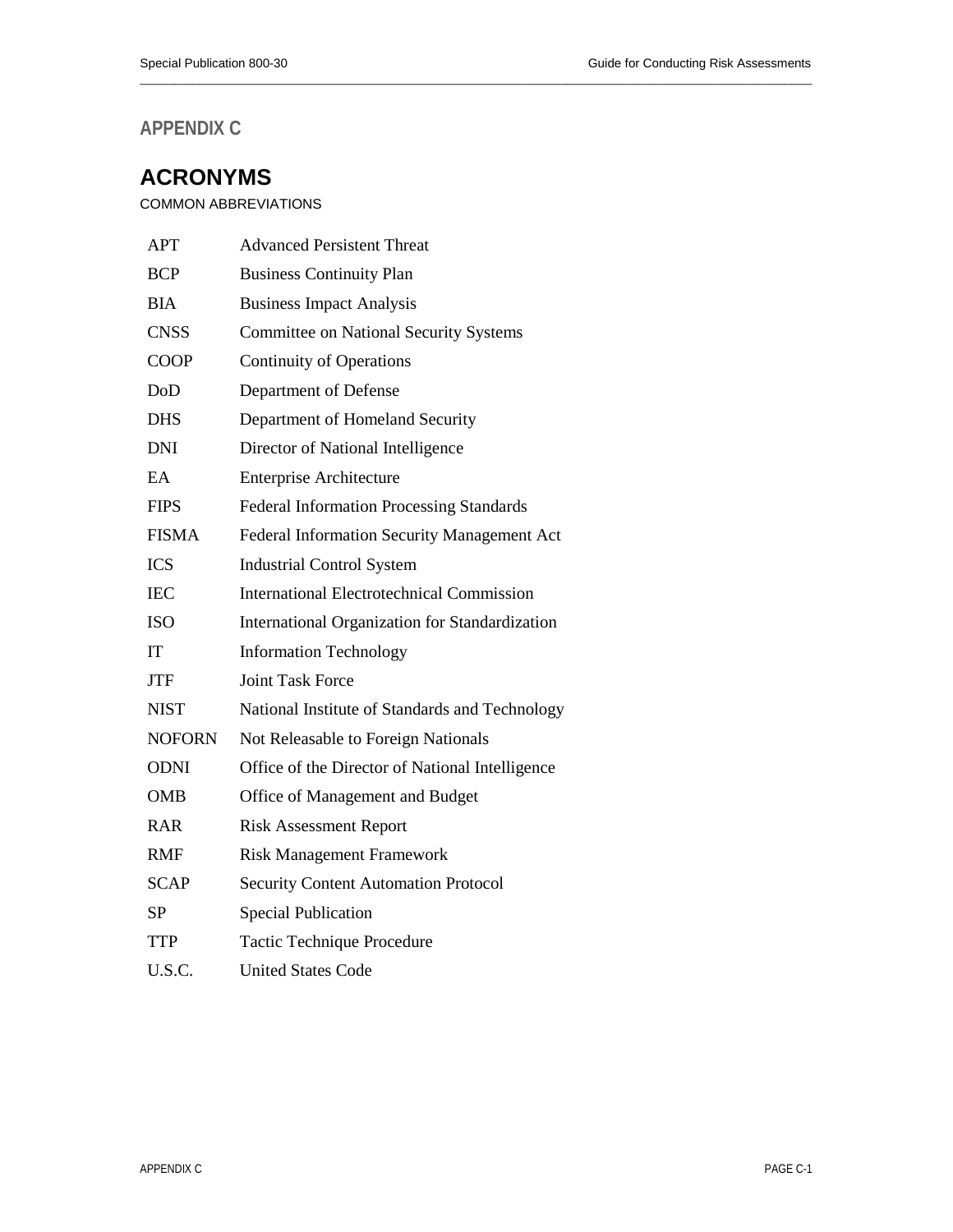### **APPENDIX D**

# **THREAT SOURCES**

TAXONOMY OF THREATS SOURCES CAPABLE OF INITIATING THREAT EVENTS

his appendix provides: (i) a description of potentially useful inputs to the *threat source* identification task; (ii) an exemplary taxonomy of threat sources by type, description, and risk factors (i.e., characteristics) used to assess the likelihood and/or impact of such threat his appendix provides: (i) a description of potentially useful inputs to the *threat source* identification task; (ii) an exemplary taxonomy of threat sources by type, description, and risk factors (i.e., characteristics) those risk factors; and (iv) templates for summarizing and documenting the results of the threat source identification Task 2-1. The taxonomy and assessment scales in this appendix can be used by organizations as a starting point with appropriate tailoring to adjust for organization-specific conditions. Tables D-7 and D-8, outputs from Task 2-1, provide relevant inputs to the risk tables in Appendix I.

\_\_\_\_\_\_\_\_\_\_\_\_\_\_\_\_\_\_\_\_\_\_\_\_\_\_\_\_\_\_\_\_\_\_\_\_\_\_\_\_\_\_\_\_\_\_\_\_\_\_\_\_\_\_\_\_\_\_\_\_\_\_\_\_\_\_\_\_\_\_\_\_\_\_\_\_\_\_\_\_\_\_\_\_\_\_\_\_\_\_\_\_\_\_\_\_

| <b>Description</b>                                                                                                                                                                                                                                                                                                                                                                                                                                                                                                                                                                                                                                                                                                                                                                                                                                                                                                                                                                                                                                                             |                          | <b>Provided To</b>            |                                               |  |  |
|--------------------------------------------------------------------------------------------------------------------------------------------------------------------------------------------------------------------------------------------------------------------------------------------------------------------------------------------------------------------------------------------------------------------------------------------------------------------------------------------------------------------------------------------------------------------------------------------------------------------------------------------------------------------------------------------------------------------------------------------------------------------------------------------------------------------------------------------------------------------------------------------------------------------------------------------------------------------------------------------------------------------------------------------------------------------------------|--------------------------|-------------------------------|-----------------------------------------------|--|--|
|                                                                                                                                                                                                                                                                                                                                                                                                                                                                                                                                                                                                                                                                                                                                                                                                                                                                                                                                                                                                                                                                                |                          | Tier 2                        | Tier <sub>3</sub>                             |  |  |
| From Tier 1: (Organization level)<br>- Sources of threat information deemed to be credible (e.g., open source and/or classified threat<br>reports, previous risk/threat assessments). (Section 3.1, Task 1-4)<br>- Threat source information and quidance specific to Tier 1 (e.g., threats related to organizational<br>governance, core missions/business functions, management/operational policies, procedures, and<br>structures, external mission/business relationships).<br>Taxonomy of threat sources, annotated by the organization, if necessary. (Table D-2)<br>$\overline{\phantom{0}}$<br>Characterization of adversarial and non-adversarial threat sources.<br>$\overline{\phantom{0}}$<br>- Assessment scales for assessing adversary capability, intent, and targeting, annotated by the<br>organization, if necessary. (Table D-3, Table D-4, Table D-5)<br>- Assessment scale for assessing the range of effects, annotated by the organization, if necessary.<br>(Table D-6)<br>- Threat sources identified in previous risk assessments, if appropriate. | N <sub>0</sub>           | Yes                           | <b>Yes</b><br>if not<br>provided by<br>Tier 2 |  |  |
| From Tier 2: (Mission/business process level)<br>Threat source information and quidance specific to Tier 2 (e.g., threats related to mission/business<br>processes, EA segments, common infrastructure, support services, common controls, and external<br>dependencies).<br>- Mission/business process-specific characterization of adversarial and non-adversarial threat<br>sources.                                                                                                                                                                                                                                                                                                                                                                                                                                                                                                                                                                                                                                                                                        | Yes<br>via<br><b>RAR</b> | Yes<br>via<br>peer<br>sharing | Yes                                           |  |  |
| From Tier 3: (Information system level)<br>- Threat source information and quidance specific to Tier 3 (e.g., threats related to information<br>systems, information technologies, information system components, applications, networks,<br>environments of operation).<br>- Information system-specific characterization of adversarial and non-adversarial threat sources.                                                                                                                                                                                                                                                                                                                                                                                                                                                                                                                                                                                                                                                                                                  | Yes<br>via<br><b>RAR</b> | Yes<br>via<br><b>RAR</b>      | Yes<br>via<br>peer<br>sharing                 |  |  |

### **TABLE D-1: INPUTS – THREAT SOURCE IDENTIFICATION**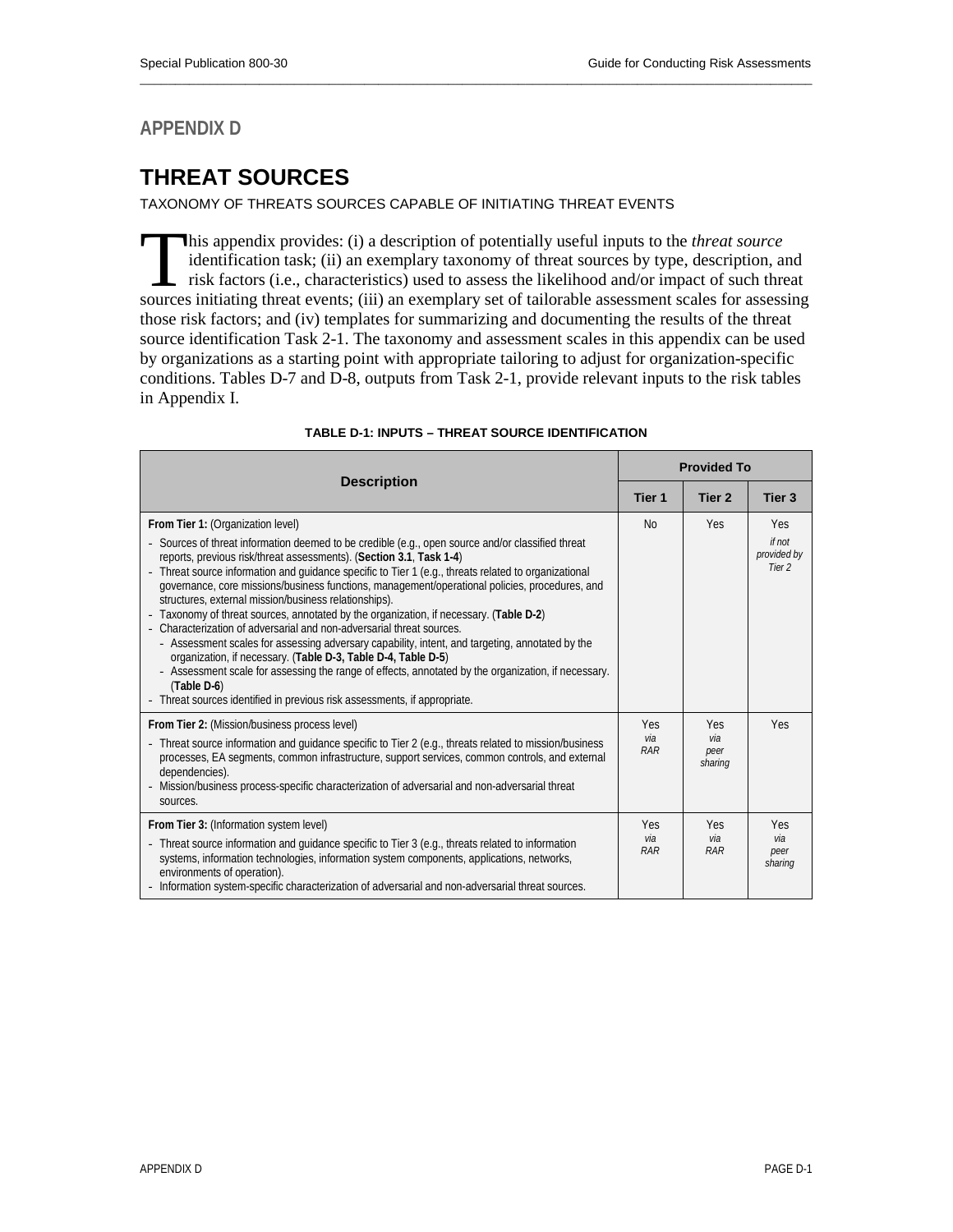| <b>Type of Threat Source</b>                                                                                                                                                                                                                                                                                                                          | <b>Description</b>                                                                                                                                                                                                                                                                                                                                                                                                                                                                                                                                                                                                     | <b>Characteristics</b>        |
|-------------------------------------------------------------------------------------------------------------------------------------------------------------------------------------------------------------------------------------------------------------------------------------------------------------------------------------------------------|------------------------------------------------------------------------------------------------------------------------------------------------------------------------------------------------------------------------------------------------------------------------------------------------------------------------------------------------------------------------------------------------------------------------------------------------------------------------------------------------------------------------------------------------------------------------------------------------------------------------|-------------------------------|
| ADVERSARIAL<br>- Individual<br>- Outsider<br>- Insider<br>- Trusted Insider<br>- Privileged Insider<br>- Group<br>- Ad hoc<br>- Established<br>- Organization<br>- Competitor<br>- Supplier<br>- Partner<br>- Customer<br>- Nation-State                                                                                                              | Individuals, groups, organizations, or states that seek to<br>exploit the organization's dependence on cyber<br>resources (i.e., information in electronic form, information<br>and communications technologies, and the<br>communications and information-handling capabilities<br>provided by those technologies).                                                                                                                                                                                                                                                                                                   | Capability, Intent, Targeting |
| <b>ACCIDENTAL</b><br>- User<br>- Privileged User/Administrator                                                                                                                                                                                                                                                                                        | Erroneous actions taken by individuals in the course of<br>executing their everyday responsibilities.                                                                                                                                                                                                                                                                                                                                                                                                                                                                                                                  | Range of effects              |
| STRUCTURAL<br>- Information Technology (IT) Equipment<br>- Storage<br>- Processing<br>- Communications<br>- Display<br>- Sensor<br>- Controller<br>- Environmental Controls<br>- Temperature/Humidity Controls<br>- Power Supply<br>Software<br>- Operating System<br>- Networking<br>- General-Purpose Application<br>- Mission-Specific Application | Failures of equipment, environmental controls, or<br>software due to aging, resource depletion, or other<br>circumstances which exceed expected operating<br>parameters.                                                                                                                                                                                                                                                                                                                                                                                                                                               | Range of effects              |
| ENVIRONMENTAL<br>- Natural or man-made disaster<br>- Fire<br>- Flood/Tsunami<br>- Windstorm/Tornado<br>- Hurricane<br>- Earthquake<br>- Bombing<br>- Overrun<br>- Unusual Natural Event (e.g., sunspots)<br>- Infrastructure Failure/Outage<br>- Telecommunications<br>- Electrical Power                                                             | Natural disasters and failures of critical infrastructures on<br>which the organization depends, but which are outside<br>the control of the organization.<br>Note: Natural and man-made disasters can also be<br>characterized in terms of their severity and/or duration.<br>However, because the threat source and the threat event<br>are strongly identified, severity and duration can be<br>included in the description of the threat event (e.g.,<br>Category 5 hurricane causes extensive damage to the<br>facilities housing mission-critical systems, making those<br>systems unavailable for three weeks). | Range of effects              |

### **TABLE D-2: TAXONOMY OF THREAT SOURCES**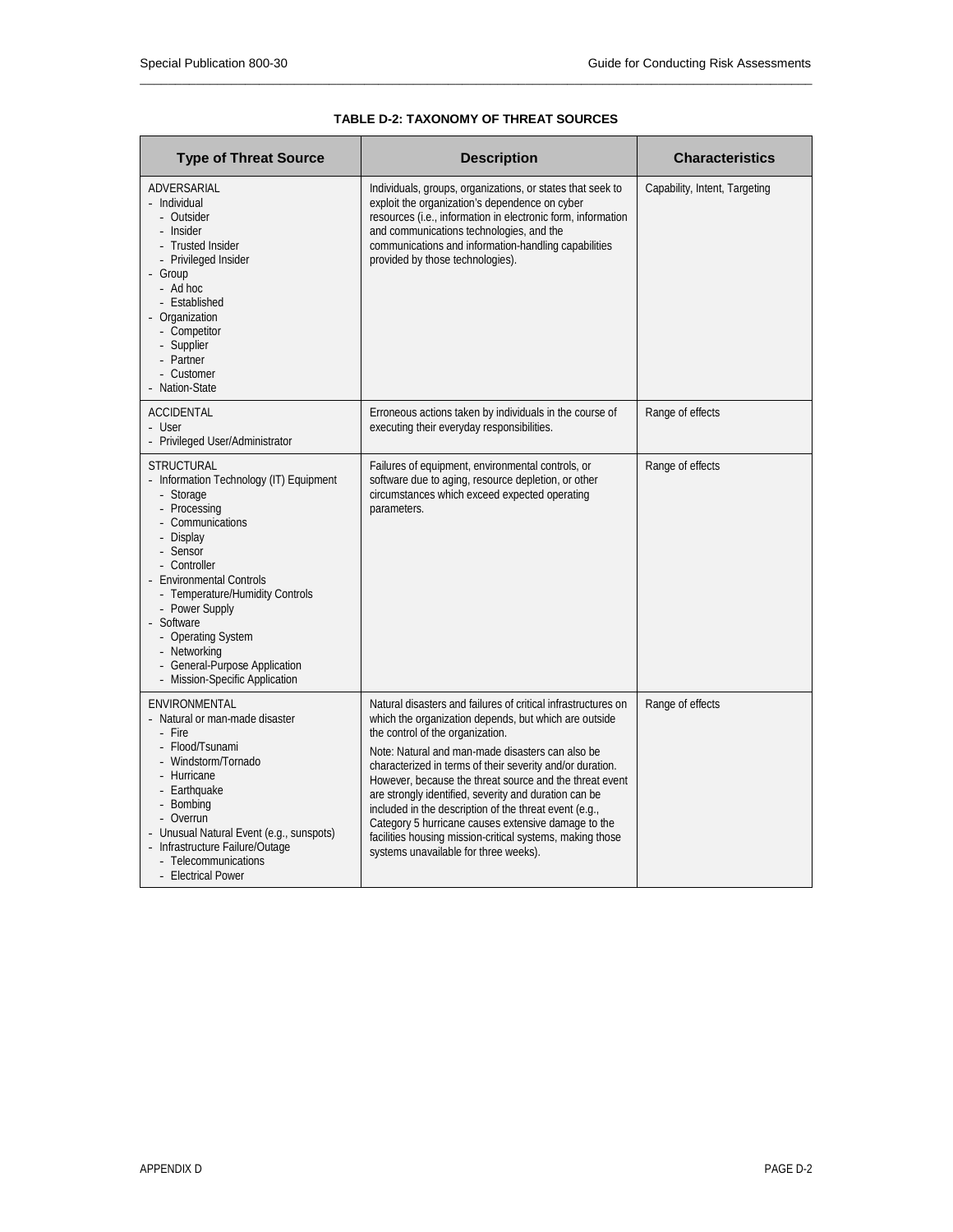| Qualitative<br><b>Values</b> | Semi-Quantitative<br><b>Values</b> |                | <b>Description</b>                                                                                                                                                                   |
|------------------------------|------------------------------------|----------------|--------------------------------------------------------------------------------------------------------------------------------------------------------------------------------------|
| Very High                    | 96-100                             | 10             | The adversary has a very sophisticated level of expertise, is well-resourced, and can generate<br>opportunities to support multiple successful, continuous, and coordinated attacks. |
| High                         | 80-95                              | 8              | The adversary has a sophisticated level of expertise, with significant resources and opportunities<br>to support multiple successful coordinated attacks.                            |
| Moderate                     | 21-79                              | 5              | The adversary has moderate resources, expertise, and opportunities to support multiple successful<br>attacks.                                                                        |
| Low                          | $5-20$                             | $\mathfrak{D}$ | The adversary has limited resources, expertise, and opportunities to support a successful attack.                                                                                    |
| Very Low                     | $0 - 4$                            | $\Omega$       | The adversary has very limited resources, expertise, and opportunities to support a successful<br>attack.                                                                            |

### **TABLE D-3: ASSESSMENT SCALE – CHARACTERISTICS OF ADVERSARY CAPABILITY**

\_\_\_\_\_\_\_\_\_\_\_\_\_\_\_\_\_\_\_\_\_\_\_\_\_\_\_\_\_\_\_\_\_\_\_\_\_\_\_\_\_\_\_\_\_\_\_\_\_\_\_\_\_\_\_\_\_\_\_\_\_\_\_\_\_\_\_\_\_\_\_\_\_\_\_\_\_\_\_\_\_\_\_\_\_\_\_\_\_\_\_\_\_\_\_\_

### **TABLE D-4: ASSESSMENT SCALE – CHARACTERISTICS OF ADVERSARY INTENT**

| Qualitative<br><b>Values</b> | Semi-Quantitative<br><b>Values</b> |                | <b>Description</b>                                                                                                                                                                                                                                                                                                                                                                                                                                                                                                   |
|------------------------------|------------------------------------|----------------|----------------------------------------------------------------------------------------------------------------------------------------------------------------------------------------------------------------------------------------------------------------------------------------------------------------------------------------------------------------------------------------------------------------------------------------------------------------------------------------------------------------------|
| Very High                    | $96 - 100$                         | 10             | The adversary seeks to undermine, severely impede, or destroy a core mission or business<br>function, program, or enterprise by exploiting a presence in the organization's information systems<br>or infrastructure. The adversary is concerned about disclosure of tradecraft only to the extent that it<br>would impede its ability to complete stated goals.                                                                                                                                                     |
| <b>High</b>                  | 80-95                              | 8              | The adversary seeks to undermine/impede critical aspects of a core mission or business function,<br>program, or enterprise, or place itself in a position to do so in the future, by maintaining a presence<br>in the organization's information systems or infrastructure. The adversary is very concerned about<br>minimizing attack detection/disclosure of tradecraft, particularly while preparing for future attacks.                                                                                          |
| Moderate                     | 21-79                              | 5              | The adversary seeks to obtain or modify specific critical or sensitive information or usurp/disrupt<br>the organization's cyber resources by establishing a foothold in the organization's information<br>systems or infrastructure. The adversary is concerned about minimizing attack detection/disclosure<br>of tradecraft, particularly when carrying out attacks over long time periods. The adversary is willing<br>to impede aspects of the organization's missions/business functions to achieve these ends. |
| Low                          | $5-20$                             | $\mathfrak{D}$ | The adversary actively seeks to obtain critical or sensitive information or to usurp/disrupt the<br>organization's cyber resources, and does so without concern about attack detection/disclosure of<br>tradecraft.                                                                                                                                                                                                                                                                                                  |
| Very Low                     | $0 - 4$                            |                | The adversary seeks to usurp, disrupt, or deface the organization's cyber resources, and does so<br>without concern about attack detection/disclosure of tradecraft.                                                                                                                                                                                                                                                                                                                                                 |

#### **TABLE D-5: ASSESSMENT SCALE – CHARACTERISTICS OF ADVERSARY TARGETING**

| Qualitative<br><b>Values</b> | Semi-Quantitative<br><b>Values</b> |              | <b>Description</b>                                                                                                                                                                                                                                                                                                                                                                                          |
|------------------------------|------------------------------------|--------------|-------------------------------------------------------------------------------------------------------------------------------------------------------------------------------------------------------------------------------------------------------------------------------------------------------------------------------------------------------------------------------------------------------------|
| Very High                    | $96 - 100$                         | 10           | The adversary analyzes information obtained via reconnaissance and attacks to target persistently<br>a specific organization, enterprise, program, mission or business function, focusing on specific<br>high-value or mission-critical information, resources, supply flows, or functions; specific employees<br>or positions; supporting infrastructure providers/suppliers; or partnering organizations. |
| High                         | 80-95                              | 8            | The adversary analyzes information obtained via reconnaissance to target persistently a specific<br>organization, enterprise, program, mission or business function, focusing on specific high-value or<br>mission-critical information, resources, supply flows, or functions, specific employees supporting<br>those functions, or key positions.                                                         |
| Moderate                     | 21-79                              | 5            | The adversary analyzes publicly available information to target persistently specific high-value<br>organizations (and key positions, such as Chief Information Officer), programs, or information.                                                                                                                                                                                                         |
| Low                          | $5-20$                             |              | The adversary uses publicly available information to target a class of high-value organizations or<br>information, and seeks targets of opportunity within that class.                                                                                                                                                                                                                                      |
| Very Low                     | $0 - 4$                            | <sup>0</sup> | The adversary may or may not target any specific organizations or classes of organizations.                                                                                                                                                                                                                                                                                                                 |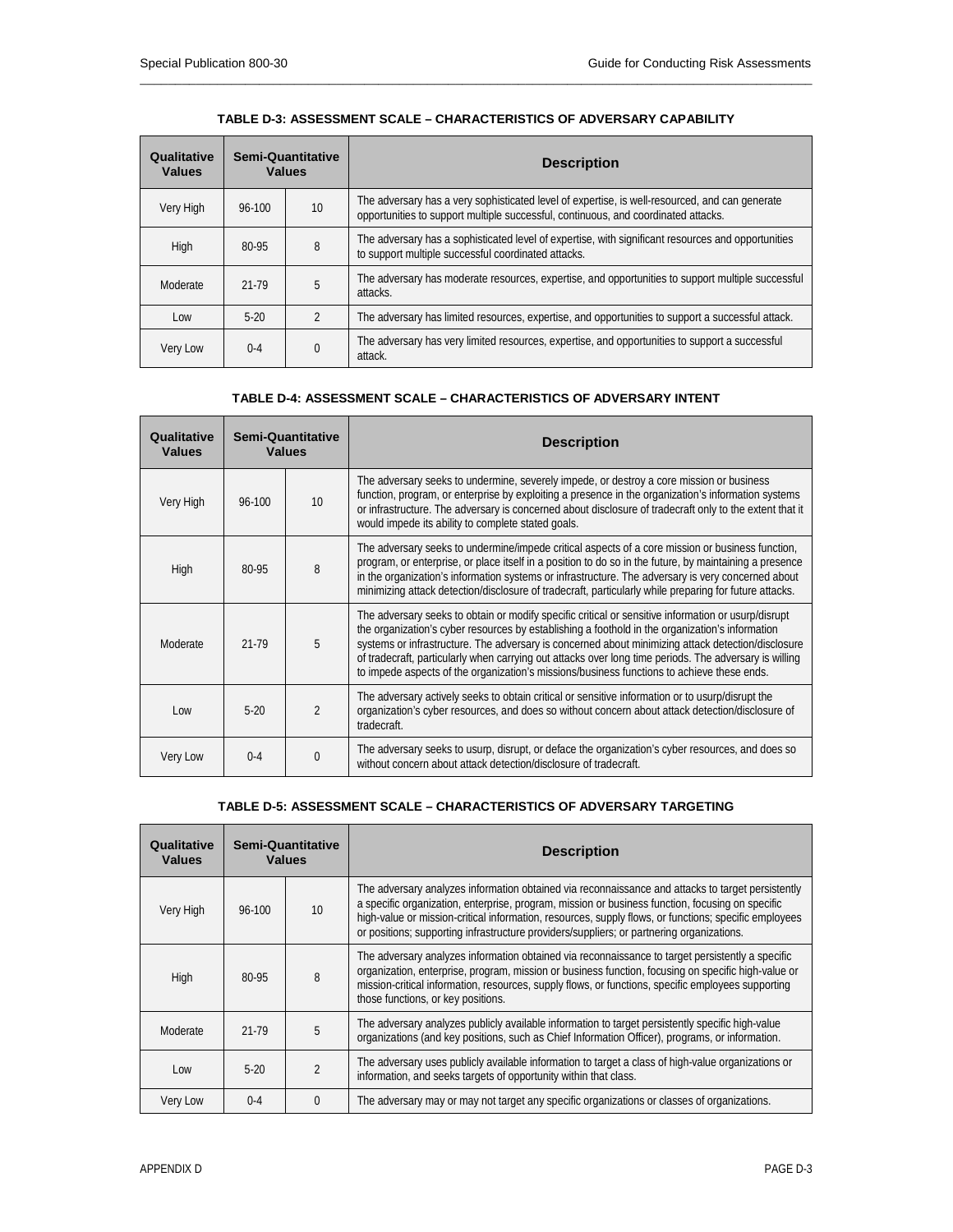<u> Tanzania de la provincia de la provincia de la provincia de la provincia de la provincia de la provincia de la </u>

| Qualitative<br><b>Values</b> | Semi-Quantitative<br><b>Values</b> |    | <b>Description</b>                                                                                                                                                                                                                                                                                                                                        |
|------------------------------|------------------------------------|----|-----------------------------------------------------------------------------------------------------------------------------------------------------------------------------------------------------------------------------------------------------------------------------------------------------------------------------------------------------------|
| Very High                    | $96 - 100$                         | 10 | The effects of the error, accident, or act of nature are sweeping, involving almost all of the cyber<br>resources of the [Tier 3: information systems; Tier 2: mission/business processes or EA segments,<br>common infrastructure, or support services; Tier 1: organization/governance structure].                                                      |
| High                         | 80-95                              | 8  | The effects of the error, accident, or act of nature are extensive, involving most of the cyber<br>resources of the [Tier 3: information systems; Tier 2: mission/business processes or EA segments,<br>common infrastructure, or support services; Tier 1: organization/governance structure], including<br>many critical resources.                     |
| Moderate                     | $21 - 79$                          | 5  | The effects of the error, accident, or act of nature are wide-ranging, involving a significant portion<br>of the cyber resources of the [Tier 3: information systems; Tier 2: mission/business processes or<br>EA segments, common infrastructure, or support services; Tier 1: organization/governance<br>structure], including some critical resources. |
| Low                          | $5-20$                             |    | The effects of the error, accident, or act of nature are limited, involving some of the cyber<br>resources of the [Tier 3: information systems; Tier 2: mission/business processes or EA segments,<br>common infrastructure, or support services; Tier 1: organization/governance structure], but<br>involving no critical resources.                     |
| Very Low                     | $0 - 4$                            |    | The effects of the error, accident, or act of nature are minimal, involving few if any of the cyber<br>resources of the [Tier 3: information systems; Tier 2: mission/business processes or EA segments,<br>common infrastructure, or support services; Tier 1: organization/governance structure], and<br>involving no critical resources.               |

### **TABLE D-6: ASSESSMENT SCALE – RANGE OF EFFECTS FOR NON-ADVERSARIAL THREAT SOURCES**

┱

\_\_\_\_\_\_\_\_\_\_\_\_\_\_\_\_\_\_\_\_\_\_\_\_\_\_\_\_\_\_\_\_\_\_\_\_\_\_\_\_\_\_\_\_\_\_\_\_\_\_\_\_\_\_\_\_\_\_\_\_\_\_\_\_\_\_\_\_\_\_\_\_\_\_\_\_\_\_\_\_\_\_\_\_\_\_\_\_\_\_\_\_\_\_\_\_

### **TABLE D-7: TEMPLATE – IDENTIFICATION OF ADVERSARIAL THREAT SOURCES**

| <b>Identifier</b>        | <b>Threat Source</b><br>Source of Information        |          | Capability                                  | Intent                                      | <b>Targeting</b>                            |
|--------------------------|------------------------------------------------------|----------|---------------------------------------------|---------------------------------------------|---------------------------------------------|
| Organization<br>-defined | Table D-2 and Task 1-4<br>0ľ<br>Organization-defined | Yes / No | Table D-3<br>or<br>Organization<br>-defined | Table D-4<br>or<br>Organization<br>-defined | Table D-5<br>or<br>Organization<br>-defined |

### **TABLE D-8: TEMPLATE – IDENTIFICATION OF NON-ADVERSARIAL THREAT SOURCES**

| <b>Identifier</b>        | <b>Threat Source</b><br><b>Source of Information</b> |          | <b>Range of Effects</b>                 |
|--------------------------|------------------------------------------------------|----------|-----------------------------------------|
| Organization<br>-defined | Table D-2 and Task 1-4<br>or<br>Organization-defined | Yes / No | Table D-6<br>or<br>Organization-defined |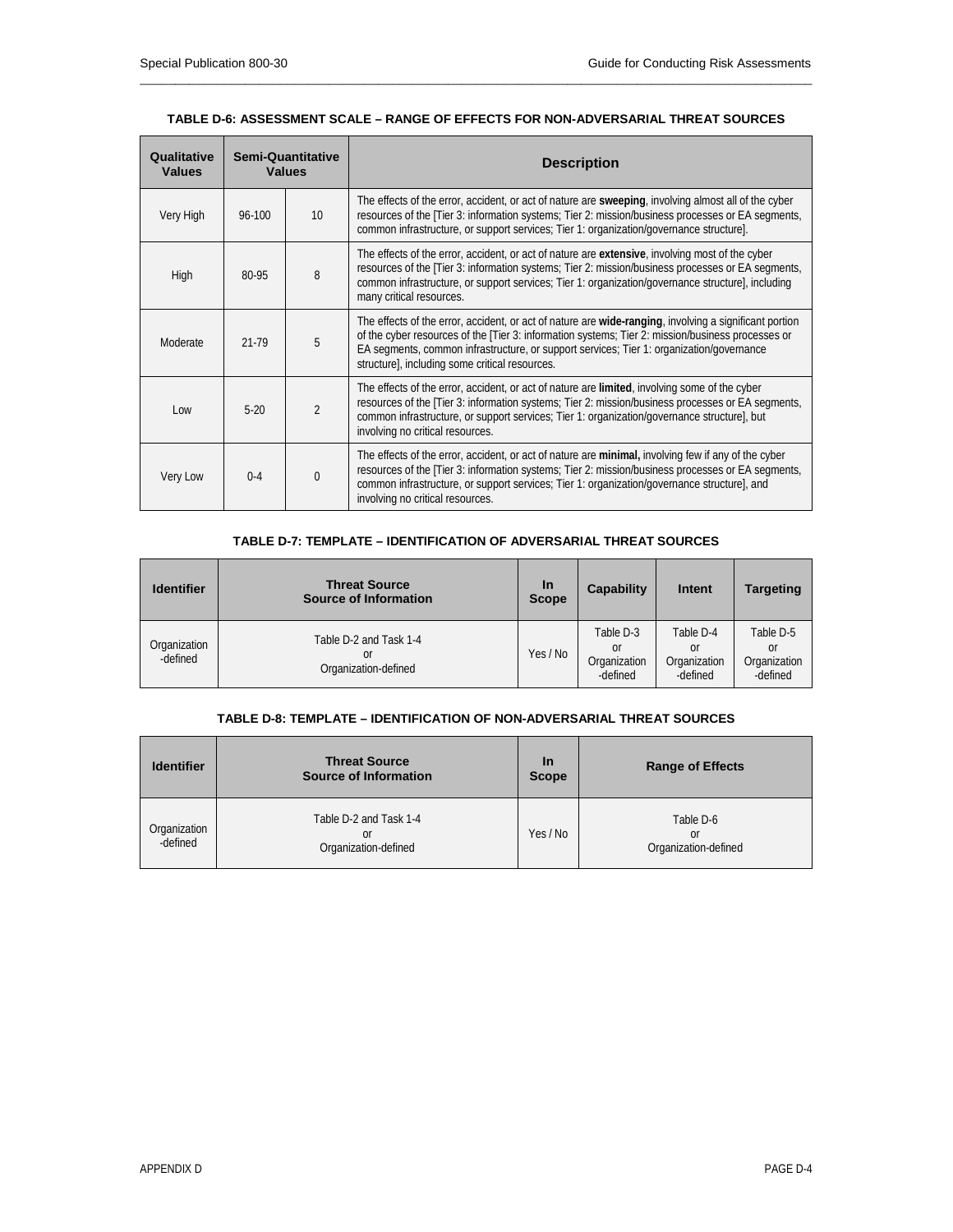## **APPENDIX E**

# **THREAT EVENTS**

REPRESENTATIVE THREAT EVENTS INITIATED BY THREAT SOURCES

his appendix provides: (i) a description of potentially useful inputs to the *threat event* identification task; (ii) representative examples of adversarial threat events expressed as tactics, techniques, and procedures (TTPs) and non-adversarial threat events; (iii) an This appendix provides: (i) a description of potentially useful inputs to the *threat events* identification task; (ii) representative examples of adversarial threat events expressed tactics, techniques, and procedures (TT summarizing and documenting the results of the threat identification Task 2-2. Organizations can eliminate certain threat events from further consideration if no adversary with the necessary capability has been identified.<sup>51</sup> Organizations can also modify the threat events provided to describe specific TTPs with sufficient detail<sup>[52](#page-68-1)</sup> and at the appropriate classification level.<sup>53</sup> Organizations can use the representative threat events and predicated/expected values for the relevance of those events as a starting point with tailoring to adjust for any organization-specific conditions. Table E-5, an output from Task 2-2, provides relevant inputs to the risk tables in Appendix I.

\_\_\_\_\_\_\_\_\_\_\_\_\_\_\_\_\_\_\_\_\_\_\_\_\_\_\_\_\_\_\_\_\_\_\_\_\_\_\_\_\_\_\_\_\_\_\_\_\_\_\_\_\_\_\_\_\_\_\_\_\_\_\_\_\_\_\_\_\_\_\_\_\_\_\_\_\_\_\_\_\_\_\_\_\_\_\_\_\_\_\_\_\_\_\_\_

|                                                                                                                                                                                                                                                                                                                                                                                                                                                                                                                                                                                                                                                                                                                                                                                                                                                                                                                                                     |                          | <b>Provided To</b>            |                                               |  |  |
|-----------------------------------------------------------------------------------------------------------------------------------------------------------------------------------------------------------------------------------------------------------------------------------------------------------------------------------------------------------------------------------------------------------------------------------------------------------------------------------------------------------------------------------------------------------------------------------------------------------------------------------------------------------------------------------------------------------------------------------------------------------------------------------------------------------------------------------------------------------------------------------------------------------------------------------------------------|--------------------------|-------------------------------|-----------------------------------------------|--|--|
| <b>Description</b>                                                                                                                                                                                                                                                                                                                                                                                                                                                                                                                                                                                                                                                                                                                                                                                                                                                                                                                                  | Tier 1                   | Tier <sub>2</sub>             | Tier 3                                        |  |  |
| From Tier 1: (Organization level)<br>- Sources of threat information deemed to be credible (e.g., open source and/or classified threat<br>reports, previous risk/threat assessments. (Section 3.1, Task 1-4.)<br>Threat event information and quidance specific to Tier 1 (e.g., threats related to organizational<br>$\overline{\phantom{a}}$<br>governance, core missions/business functions, external mission/business relationships,<br>management/operational policies, procedures, and structures).<br>Exemplary adversarial threat events, annotated by the organization, if necessary. (Table E-2)<br>Exemplary non-adversarial threat events, annotated by the organization, if necessary. (Table E-3)<br>Assessment scale for assessing the relevance of threat events, annotated by the organization, if<br>necessary. (Table E-4)<br>Threat events identified in previous risk assessments, if appropriate.<br>$\overline{\phantom{a}}$ | N <sub>0</sub>           | <b>Yes</b>                    | <b>Yes</b><br>If not<br>provided<br>by Tier 2 |  |  |
| From Tier 2: (Mission/business process level)<br>Threat event information and guidance specific to Tier 2 (e.g., threats related to mission/business<br>$\overline{\phantom{a}}$<br>processes, EA segments, common infrastructure, support services, common controls, and external<br>dependencies).<br>Mission/business process-specific characterization of adversarial and non-adversarial threat events.                                                                                                                                                                                                                                                                                                                                                                                                                                                                                                                                        | Yes<br>Via<br><b>RAR</b> | Yes<br>Via<br>Peer<br>Sharing | <b>Yes</b>                                    |  |  |
| From Tier 3: (Information system level)<br>Threat event information and quidance specific to Tier 3 (e.g., threats related to information systems,<br>$\overline{\phantom{m}}$<br>information technologies, information system components, applications, networks, environments of<br>operation).<br>Information system-specific characterization of adversarial and non-adversarial threat events.<br>- Incident reports.                                                                                                                                                                                                                                                                                                                                                                                                                                                                                                                          | Yes<br>Via<br><b>RAR</b> | Yes<br>Via<br><b>RAR</b>      | Yes<br>Via<br>Peer<br>Sharing                 |  |  |

### **TABLE E-1: INPUTS – THREAT EVENT IDENTIFICATION**

<span id="page-68-0"></span> 51 Each entry in Table E-2 implicitly assumes a level of adversary capability, intent, and targeting. Depending on the results of threat source identification, some entries could be determined to be irrelevant, while other entries could be combined. In addition, some entries could be rewritten in terms of an organization's enterprise architecture.

<span id="page-68-1"></span> $52$  The level of detail of TTPs is established as part of the organizational risk frame. The level of detail in Table E-2 is intended to support risk assessments at all three tiers, and to be tailorable to include additional details, as necessary. More detailed descriptions of threat events that exploit software, for example, can be found in the Common Attack Pattern Enumeration and Classification (CAPEC) site a[t http://capec.mitre.org.](http://capec.mitre.org/)

<span id="page-68-2"></span><sup>53</sup> The threat events in Table E-2 are provided at the *unclassified* level. Additional threat events at the *classified* level are available from selected federal agencies to individuals with appropriate security clearances and need to know.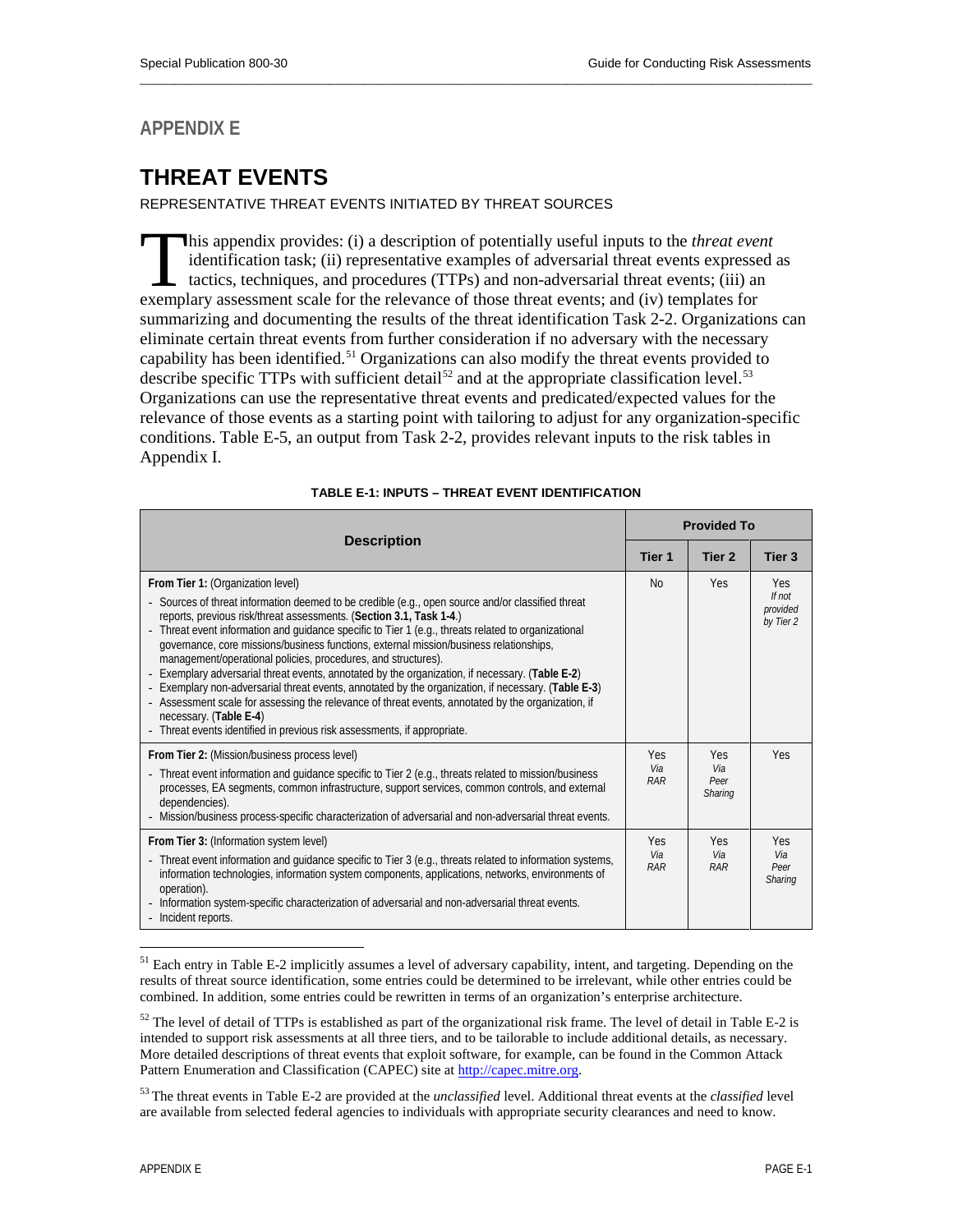| <b>Threat Events</b><br>(Characterized by TTPs)                                                       | <b>Description</b>                                                                                                                                                                                                                                                                                                                                                |
|-------------------------------------------------------------------------------------------------------|-------------------------------------------------------------------------------------------------------------------------------------------------------------------------------------------------------------------------------------------------------------------------------------------------------------------------------------------------------------------|
|                                                                                                       | Perform reconnaissance and gather information.                                                                                                                                                                                                                                                                                                                    |
| Perform perimeter network reconnaissance/scanning.                                                    | Adversary uses commercial or free software to scan organizational perimeters to<br>obtain a better understanding of the information technology infrastructure and<br>improve the ability to launch successful attacks.                                                                                                                                            |
| Perform network sniffing of exposed networks.                                                         | Adversary with access to exposed wired or wireless data channels used to transmit<br>information, uses network sniffing to identify components, resources, and<br>protections.                                                                                                                                                                                    |
| Gather information using open source discovery of<br>organizational information.                      | Adversary mines publically accessible information to gather information about<br>organizational information systems, business processes, users or personnel, or<br>external relationships that the adversary can subsequently employ in support of an<br>attack.                                                                                                  |
| Perform reconnaissance and surveillance of targeted<br>organizations.                                 | Adversary uses various means (e.g., scanning, physical observation) over time to<br>examine and assess organizations and ascertain points of vulnerability.                                                                                                                                                                                                       |
| Perform malware-directed internal reconnaissance.                                                     | Adversary uses malware installed inside the organizational perimeter to identify<br>targets of opportunity. Because the scanning, probing, or observation does not cross<br>the perimeter, it is not detected by externally placed intrusion detection systems.                                                                                                   |
|                                                                                                       | Craft or create attack tools.                                                                                                                                                                                                                                                                                                                                     |
| Craft phishing attacks.                                                                               | Adversary counterfeits communications from a legitimate/trustworthy source to<br>acquire sensitive information such as usernames, passwords, or SSNs. Typical<br>attacks occur via email, instant messaging, or comparable means; commonly<br>directing users to websites that appear to be legitimate sites, while actually stealing<br>the entered information. |
| Craft spear phishing attacks.                                                                         | Adversary employs phishing attacks targeted at high value targets (e.g., senior<br>leaders/executives).                                                                                                                                                                                                                                                           |
| Craft attacks specifically based on deployed information<br>technology environment.                   | Adversary develops attacks (e.g., crafts targeted malware) that take advantage of<br>adversary knowledge of the organizational information technology environment.                                                                                                                                                                                                |
| Create counterfeit/spoof website.                                                                     | Adversary creates duplicates of legitimate websites; when users visit a counterfeit<br>site, the site can gather information or download malware.                                                                                                                                                                                                                 |
| Craft counterfeit certificates.                                                                       | Adversary counterfeits or compromises a certificate authority, so that malware or<br>connections will appear legitimate.                                                                                                                                                                                                                                          |
| Create and operate false front organizations to inject<br>malicious components into the supply chain. | Adversary creates false front organizations with the appearance of legitimate<br>suppliers in the critical life-cycle path that then inject corrupted/malicious information<br>system components into the organizational supply chain.                                                                                                                            |
|                                                                                                       | Deliver/insert/install malicious capabilities.                                                                                                                                                                                                                                                                                                                    |
| Deliver known malware to internal organizational<br>information systems (e.g., virus via email).      | Adversary uses common delivery mechanisms (e.g., email) to install/insert known<br>malware (e. g., malware whose existence is known) into organizational information<br>systems.                                                                                                                                                                                  |
| Deliver modified malware to internal organizational<br>information systems.                           | Adversary uses more sophisticated delivery mechanisms than email (e.g., web<br>traffic, instant messaging, FTP) to deliver malware and possibly modifications of<br>known malware to gain access to internal organizational information systems.                                                                                                                  |
| Deliver targeted malware for control of internal systems<br>and exfiltration of data.                 | Adversary installs malware that is specifically designed to take control of internal<br>organizational information systems, identify sensitive information, exfiltrate the<br>information back to adversary, and conceal these actions.                                                                                                                           |
| Deliver malware by providing removable media.                                                         | Adversary places removable media (e.g., flash drives) containing malware in<br>locations external to organizational physical perimeters but where employees are<br>likely to find the media (e.g., facilities parking lots, exhibits at conferences attended<br>by employees) and use it on organizational information systems.                                   |

# **TABLE E-2: REPRESENTATIVE EXAMPLES – ADVERSARIAL THREAT EVENTS[54](#page-69-0)**

<span id="page-69-0"></span> <sup>54</sup> While not restricted to the APT as a threat source, the threat events in Table E-2 generally follow the flow of an APT campaign. Within each stage in a campaign, similar events are listed in order of adversary capability.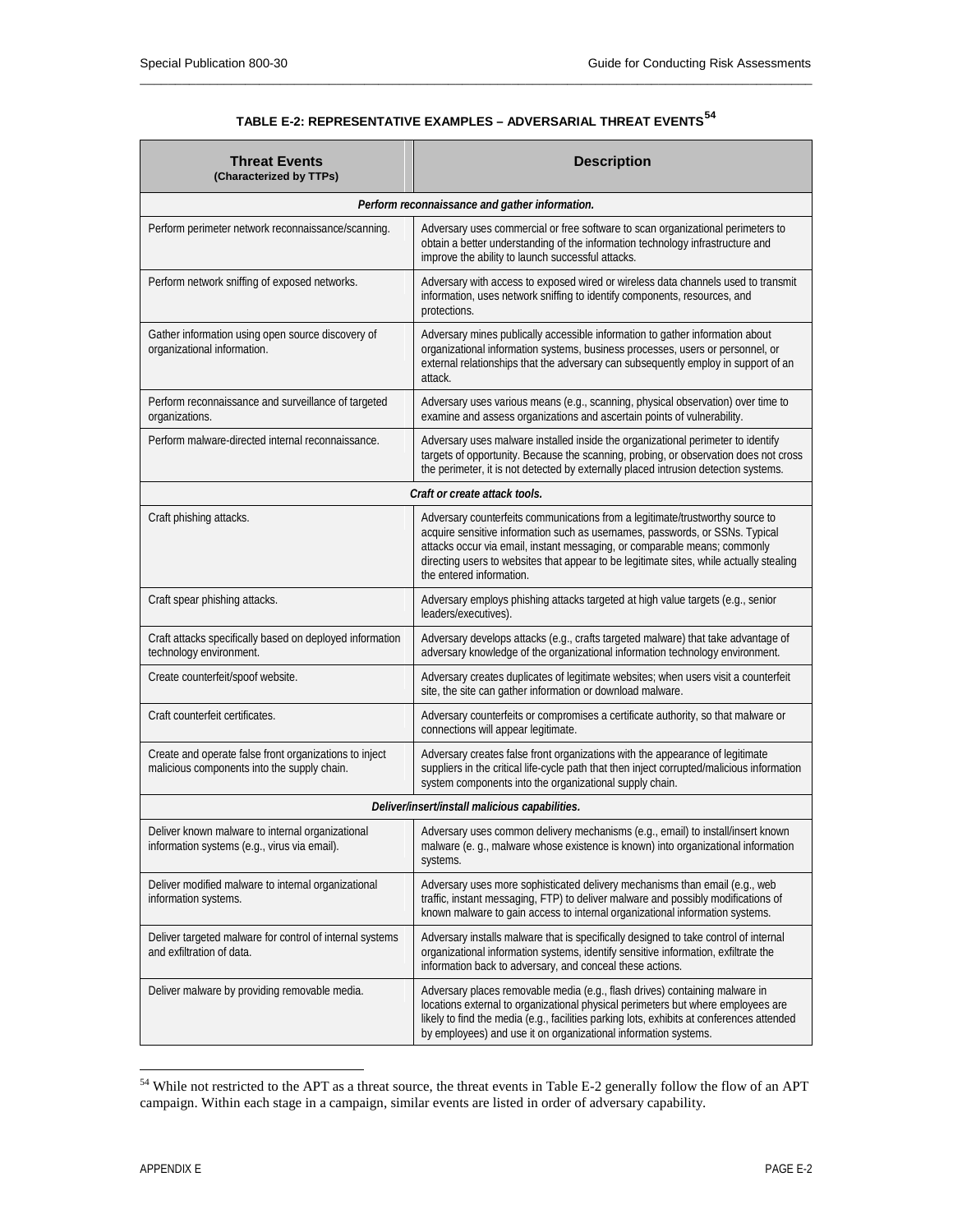| <b>Threat Events</b><br>(Characterized by TTPs)                                                                 | <b>Description</b>                                                                                                                                                                                                                                                                                                                                                                                              |
|-----------------------------------------------------------------------------------------------------------------|-----------------------------------------------------------------------------------------------------------------------------------------------------------------------------------------------------------------------------------------------------------------------------------------------------------------------------------------------------------------------------------------------------------------|
| Insert untargeted malware into downloadable software<br>and/or into commercial information technology products. | Adversary corrupts or inserts malware into common freeware, shareware or<br>commercial information technology products. Adversary is not targeting specific<br>organizations, simply looking for entry points into internal organizational information<br>systems. Note that this is particularly a concern for mobile applications.                                                                            |
| Insert targeted malware into organizational information<br>systems and information system components.           | Adversary inserts malware into organizational information systems and information<br>system components (e.g., commercial information technology products), specifically<br>targeted to the hardware, software, and firmware used by organizations (based on<br>knowledge gained via reconnaissance).                                                                                                            |
| Insert specialized malware into organizational<br>information systems based on system configurations.           | Adversary inserts specialized, non-detectable, malware into organizational<br>information systems based on system configurations, specifically targeting critical<br>information system components based on reconnaissance and placement within<br>organizational information systems.                                                                                                                          |
| Insert counterfeit or tampered hardware into the supply<br>chain.                                               | Adversary intercepts hardware from legitimate suppliers. Adversary modifies the<br>hardware or replaces it with faulty or otherwise modified hardware.                                                                                                                                                                                                                                                          |
| Insert tampered critical components into organizational<br>systems.                                             | Adversary replaces, though supply chain, subverted insider, or some combination<br>thereof, critical information system components with modified or corrupted<br>components.                                                                                                                                                                                                                                    |
| Install general-purpose sniffers on organization-<br>controlled information systems or networks.                | Adversary installs sniffing software onto internal organizational information systems<br>or networks.                                                                                                                                                                                                                                                                                                           |
| Install persistent and targeted sniffers on organizational<br>information systems and networks.                 | Adversary places within internal organizational information systems or networks<br>software designed to (over a continuous period of time) collect (sniff) network traffic.                                                                                                                                                                                                                                     |
| Insert malicious scanning devices (e.g., wireless<br>sniffers) inside facilities.                               | Adversary uses postal service or other commercial delivery services to deliver to<br>organizational mailrooms a device that is able to scan wireless communications<br>accessible from within the mailrooms and then wirelessly transmit information back<br>to adversary.                                                                                                                                      |
| Insert subverted individuals into organizations.                                                                | Adversary places individuals within organizations who are willing and able to carry<br>out actions to cause harm to organizational missions/business functions.                                                                                                                                                                                                                                                 |
| Insert subverted individuals into privileged positions in<br>organizations.                                     | Adversary places individuals in privileged positions within organizations who are<br>willing and able to carry out actions to cause harm to organizational<br>missions/business functions. Adversary may target privileged functions to gain<br>access to sensitive information (e.g., user accounts, system files, etc.) and may<br>leverage access to one privileged capability to get to another capability. |
| Exploit and compromise.                                                                                         |                                                                                                                                                                                                                                                                                                                                                                                                                 |
| Exploit physical access of authorized staff to gain<br>access to organizational facilities.                     | Adversary follows ("tailgates") authorized individuals into secure/controlled locations<br>with the goal of gaining access to facilities, circumventing physical security checks.                                                                                                                                                                                                                               |
| Exploit poorly configured or unauthorized information<br>systems exposed to the Internet.                       | Adversary gains access through the Internet to information systems that are not<br>authorized for Internet connectivity or that do not meet organizational configuration<br>requirements.                                                                                                                                                                                                                       |
| Exploit split tunneling.                                                                                        | Adversary takes advantage of external organizational or personal information<br>systems (e.g., laptop computers at remote locations) that are simultaneously<br>connected securely to organizational information systems or networks and to<br>nonsecure remote connections.                                                                                                                                    |
| Exploit multi-tenancy in a cloud environment.                                                                   | Adversary, with processes running in an organizationally-used cloud environment,<br>takes advantage of multi-tenancy to observe behavior of organizational processes,<br>acquire organizational information, or interfere with the timely or correct functioning<br>of organizational processes.                                                                                                                |
| Exploit known vulnerabilities in mobile systems (e.g.,<br>laptops, PDAs, smart phones).                         | Adversary takes advantage of fact that transportable information systems are<br>outside physical protection of organizations and logical protection of corporate<br>firewalls, and compromises the systems based on known vulnerabilities to gather<br>information from those systems.                                                                                                                          |
| Exploit recently discovered vulnerabilities.                                                                    | Adversary exploits recently discovered vulnerabilities in organizational information<br>systems in an attempt to compromise the systems before mitigation measures are<br>available or in place.                                                                                                                                                                                                                |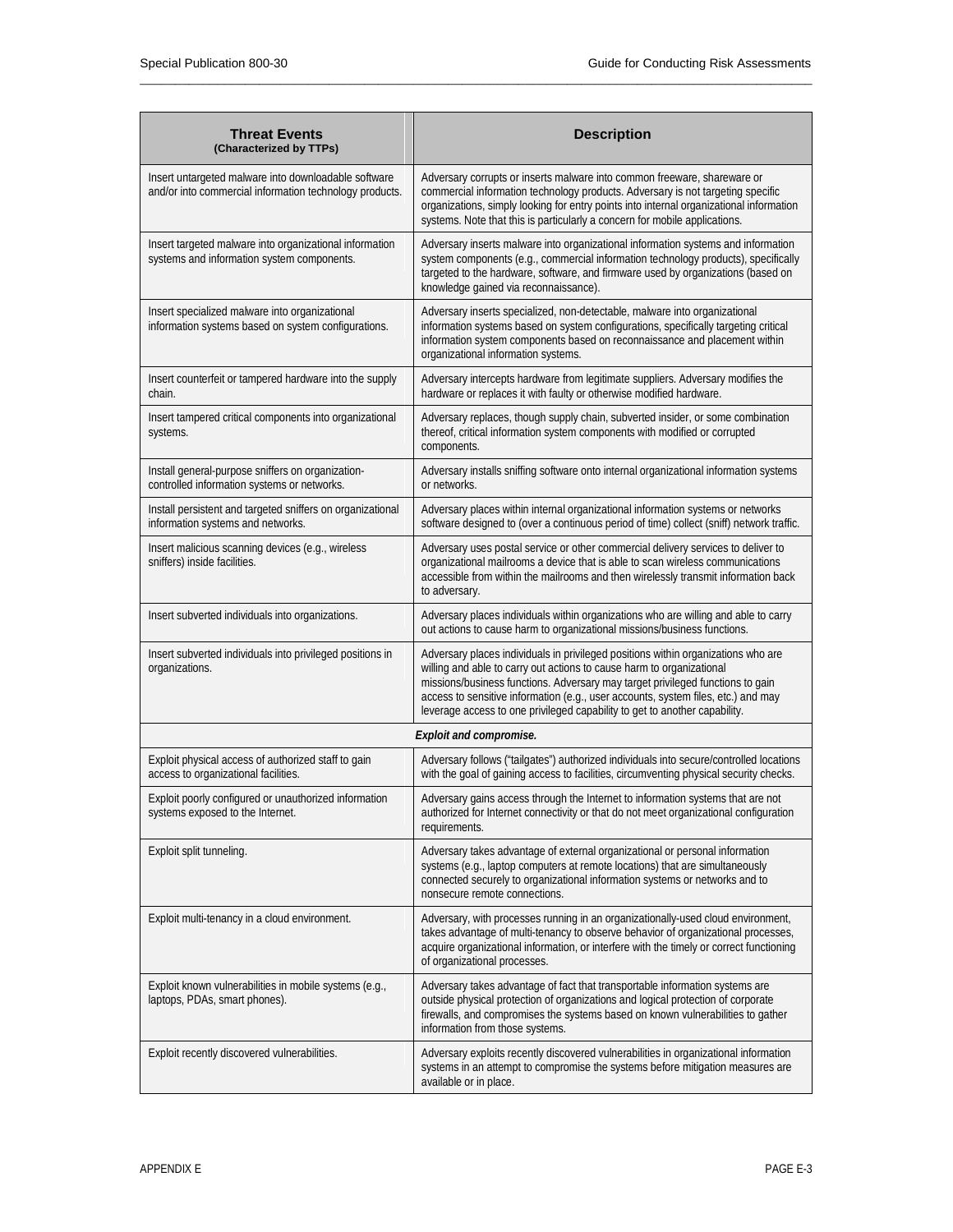| <b>Threat Events</b><br>(Characterized by TTPs)                                                                                          | <b>Description</b>                                                                                                                                                                                                                                          |
|------------------------------------------------------------------------------------------------------------------------------------------|-------------------------------------------------------------------------------------------------------------------------------------------------------------------------------------------------------------------------------------------------------------|
| Exploit vulnerabilities on internal organizational<br>information systems.                                                               | Adversary searches for known vulnerabilities in organizational internal information<br>systems and exploits those vulnerabilities.                                                                                                                          |
| Exploit vulnerabilities using zero-day attacks.                                                                                          | Adversary employs attacks that exploit as yet unpublicized vulnerabilities. Zero-day<br>attacks are based on adversary insight into the information systems and applications<br>used by organizations as well as adversary reconnaissance of organizations. |
| Exploit vulnerabilities in information systems timed with<br>organizational mission/business operations tempo.                           | Adversary launches attacks on organizations in a time and manner consistent with<br>organizational needs to conduct mission/business operations.                                                                                                            |
| Exploit insecure or incomplete data deletion in multi-<br>tenant environment.                                                            | Adversary obtains unauthorized information due to insecure or incomplete data<br>deletion in a multi-tenant environment (e.g., in a cloud computing environment).                                                                                           |
| Violate isolation in multi-tenant environment.                                                                                           | Adversary circumvents or defeats isolation mechanisms in a multi-tenant<br>environment (e.g., in a cloud computing environment) to observe, corrupt, or deny<br>service to hosted services and information/data.                                            |
| Compromise critical information systems via physical<br>access.                                                                          | Adversary obtains physical access to organizational information systems and makes<br>modifications.                                                                                                                                                         |
| Compromise information systems or devices used<br>externally and reintroduced into the enterprise.                                       | Adversary installs malware on information systems or devices while the<br>systems/devices are external to organizations for purposes of subsequently infecting<br>organizations when reconnected.                                                           |
| Compromise software of organizational critical<br>information systems.                                                                   | Adversary inserts malware or otherwise corrupts critical internal organizational<br>information systems.                                                                                                                                                    |
| Compromise organizational information systems to<br>facilitate exfiltration of data/information.                                         | Adversary implants malware into internal organizational information systems, where<br>the malware over time can identify and then exfiltrate valuable information.                                                                                          |
| Compromise mission-critical information.                                                                                                 | Adversary compromises the integrity of mission-critical information, thus preventing<br>or impeding ability of organizations to which information is supplied, from carrying<br>out operations.                                                             |
| Compromise design, manufacture, and/or distribution of<br>information system components (including hardware,<br>software, and firmware). | Adversary compromises the design, manufacture, and/or distribution of critical<br>information system components at selected suppliers.                                                                                                                      |
| Conduct an attack (i.e., direct/coordinate attack tools or activities).                                                                  |                                                                                                                                                                                                                                                             |
| Conduct communications interception attacks.                                                                                             | Adversary takes advantage of communications that are either unencrypted or use<br>weak encryption (e.g., encryption containing publically known flaws), targets those<br>communications, and gains access to transmitted information and channels.          |
| Conduct wireless jamming attacks.                                                                                                        | Adversary takes measures to interfere with wireless communications so as to<br>impede or prevent communications from reaching intended recipients.                                                                                                          |
| Conduct attacks using unauthorized ports, protocols and<br>services.                                                                     | Adversary conducts attacks using ports, protocols, and services for ingress and<br>egress that are not authorized for use by organizations.                                                                                                                 |
| Conduct attacks leveraging traffic/data movement<br>allowed across perimeter.                                                            | Adversary makes use of permitted information flows (e.g., email communication,<br>removable storage) to compromise internal information systems, which allows<br>adversary to obtain and exfiltrate sensitive information through perimeters.               |
| Conduct simple Denial of Service (DoS) attack.                                                                                           | Adversary attempts to make an Internet-accessible resource unavailable to intended<br>users, or prevent the resource from functioning efficiently or at all, temporarily or<br>indefinitely.                                                                |
| Conduct Distributed Denial of Service (DDoS) attacks.                                                                                    | Adversary uses multiple compromised information systems to attack a single target,<br>thereby causing denial of service for users of the targeted information systems.                                                                                      |
| Conduct targeted Denial of Service (DoS) attacks.                                                                                        | Adversary targets DoS attacks to critical information systems, components, or<br>supporting infrastructures, based on adversary knowledge of dependencies.                                                                                                  |
| Conduct physical attacks on organizational facilities.                                                                                   | Adversary conducts a physical attack on organizational facilities (e.g., sets a fire).                                                                                                                                                                      |
| Conduct physical attacks on infrastructures supporting<br>organizational facilities.                                                     | Adversary conducts a physical attack on one or more infrastructures supporting<br>organizational facilities (e.g., breaks a water main, cuts a power line).                                                                                                 |
| Conduct cyber-physical attacks on organizational<br>facilities.                                                                          | Adversary conducts a cyber-physical attack on organizational facilities (e.g.,<br>remotely changes HVAC settings).                                                                                                                                          |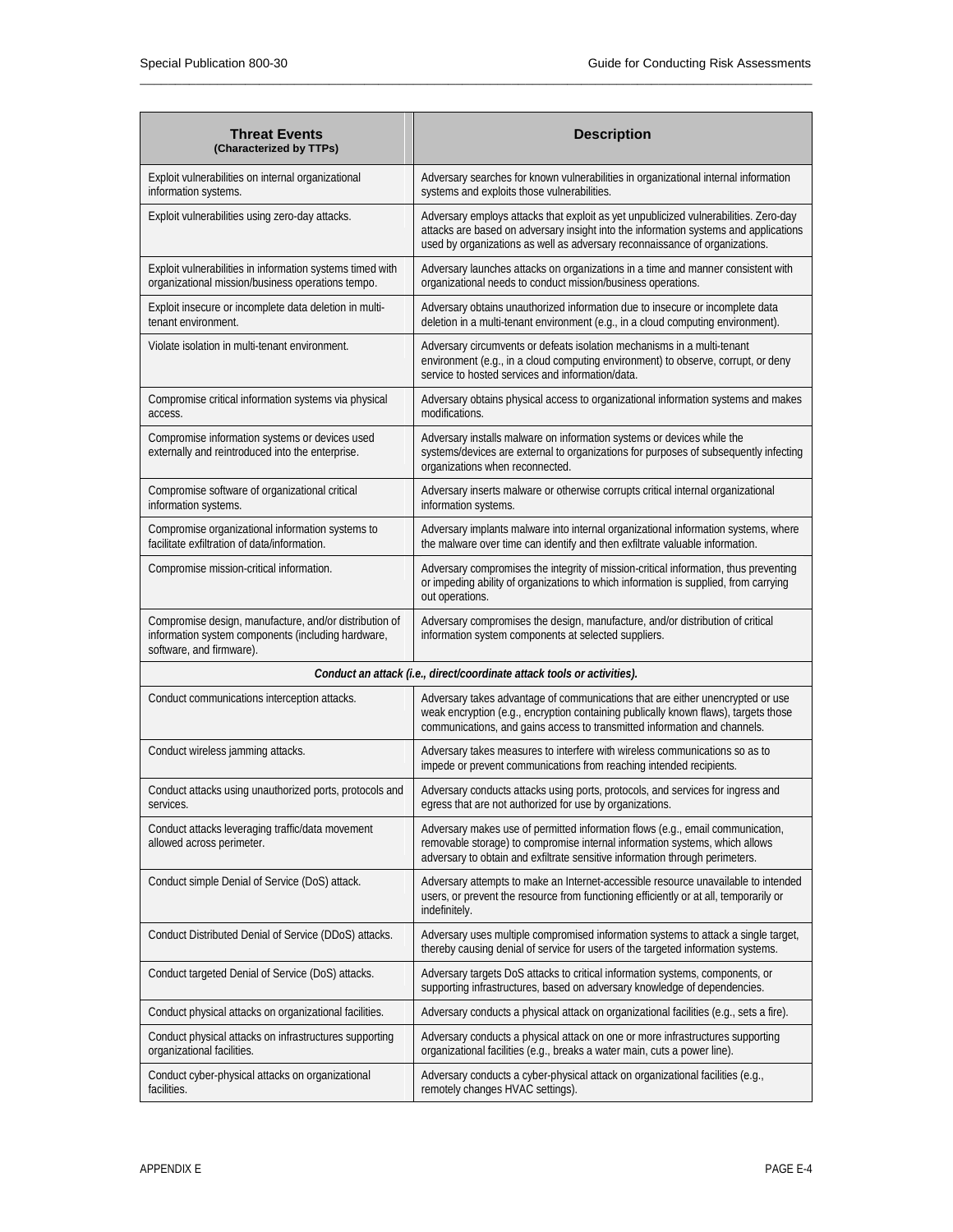| <b>Threat Events</b><br>(Characterized by TTPs)                                                                                            | <b>Description</b>                                                                                                                                                                                                                                                                                                                                                                                                                                                                                      |  |  |  |
|--------------------------------------------------------------------------------------------------------------------------------------------|---------------------------------------------------------------------------------------------------------------------------------------------------------------------------------------------------------------------------------------------------------------------------------------------------------------------------------------------------------------------------------------------------------------------------------------------------------------------------------------------------------|--|--|--|
| Conduct data scavenging attacks in a cloud<br>environment.                                                                                 | Adversary obtains data used and then deleted by organizational processes running<br>in a cloud environment.                                                                                                                                                                                                                                                                                                                                                                                             |  |  |  |
| Conduct brute force login attempts/password quessing<br>attacks.                                                                           | Adversary attempts to gain access to organizational information systems by random<br>or systematic guessing of passwords, possibly supported by password cracking<br>utilities.                                                                                                                                                                                                                                                                                                                         |  |  |  |
| Conduct nontargeted zero-day attacks.                                                                                                      | Adversary employs attacks that exploit as yet unpublicized vulnerabilities. Attacks<br>are not based on any adversary insights into specific vulnerabilities of organizations.                                                                                                                                                                                                                                                                                                                          |  |  |  |
| Conduct externally-based session hijacking.                                                                                                | Adversary takes control of (hijacks) already established, legitimate information<br>system sessions between organizations and external entities (e.g., users connecting<br>from off-site locations).                                                                                                                                                                                                                                                                                                    |  |  |  |
| Conduct internally-based session hijacking.                                                                                                | Adversary places an entity within organizations in order to gain access to<br>organizational information systems or networks for the express purpose of taking<br>control (hijacking) an already established, legitimate session either between<br>organizations and external entities (e.g., users connecting from remote locations) or<br>between two locations within internal networks.                                                                                                             |  |  |  |
| Conduct externally-based network traffic modification<br>(man in the middle) attacks.                                                      | Adversary, operating outside organizational systems, intercepts/eavesdrops on<br>sessions between organizational and external systems. Adversary then relays<br>messages between organizational and external systems, making them believe that<br>they are talking directly to each other over a private connection, when in fact the<br>entire communication is controlled by the adversary. Such attacks are of particular<br>concern for organizational use of community, hybrid, and public clouds. |  |  |  |
| Conduct internally-based network traffic modification<br>(man in the middle) attacks.                                                      | Adversary operating within the organizational infrastructure intercepts and corrupts<br>data sessions.                                                                                                                                                                                                                                                                                                                                                                                                  |  |  |  |
| Conduct outsider-based social engineering to obtain<br>information.                                                                        | Externally placed adversary takes actions (e.g., using email, phone) with the intent<br>of persuading or otherwise tricking individuals within organizations into revealing<br>critical/sensitive information (e.g., personally identifiable information).                                                                                                                                                                                                                                              |  |  |  |
| Conduct insider-based social engineering to obtain<br>information.                                                                         | Internally placed adversary takes actions (e.g., using email, phone) so that<br>individuals within organizations reveal critical/sensitive information (e.g., mission<br>information).                                                                                                                                                                                                                                                                                                                  |  |  |  |
| Conduct attacks targeting and compromising personal<br>devices of critical employees.                                                      | Adversary targets key organizational employees by placing malware on their<br>personally owned information systems and devices (e.g., laptop/notebook<br>computers, personal digital assistants, smart phones). The intent is to take<br>advantage of any instances where employees use personal information systems or<br>devices to handle critical/sensitive information.                                                                                                                            |  |  |  |
| Conduct supply chain attacks targeting and exploiting<br>critical hardware, software, or firmware.                                         | Adversary targets and compromises the operation of software (e.g., through<br>malware injections), firmware, and hardware that performs critical functions for<br>organizations. This is largely accomplished as supply chain attacks on both<br>commercial off-the-shelf and custom information systems and components.                                                                                                                                                                                |  |  |  |
| Achieve results (i.e., cause adverse impacts, obtain information)                                                                          |                                                                                                                                                                                                                                                                                                                                                                                                                                                                                                         |  |  |  |
| Obtain sensitive information through network sniffing of<br>external networks.                                                             | Adversary with access to exposed wired or wireless data channels that<br>organizations (or organizational personnel) use to transmit information (e.g., kiosks,<br>public wireless networks) intercepts communications.                                                                                                                                                                                                                                                                                 |  |  |  |
| Obtain sensitive information via exfiltration.                                                                                             | Adversary directs malware on organizational systems to locate and surreptitiously<br>transmit sensitive information.                                                                                                                                                                                                                                                                                                                                                                                    |  |  |  |
| Cause degradation or denial of attacker-selected<br>services or capabilities.                                                              | Adversary directs malware on organizational systems to impair the correct and<br>timely support of organizational mission/business functions.                                                                                                                                                                                                                                                                                                                                                           |  |  |  |
| Cause deterioration/destruction of critical information<br>system components and functions.                                                | Adversary destroys or causes deterioration of critical information system<br>components to impede or eliminate organizational ability to carry out missions or<br>business functions. Detection of this action is not a concern.                                                                                                                                                                                                                                                                        |  |  |  |
| Cause integrity loss by creating, deleting, and/or<br>modifying data on publicly accessible information<br>systems (e.g., web defacement). | Adversary vandalizes, or otherwise makes unauthorized changes to, organizational<br>websites or data on websites.                                                                                                                                                                                                                                                                                                                                                                                       |  |  |  |
| Cause integrity loss by polluting or corrupting critical<br>data.                                                                          | Adversary implants corrupted and incorrect data in critical data, resulting in<br>suboptimal actions or loss of confidence in organizational data/services.                                                                                                                                                                                                                                                                                                                                             |  |  |  |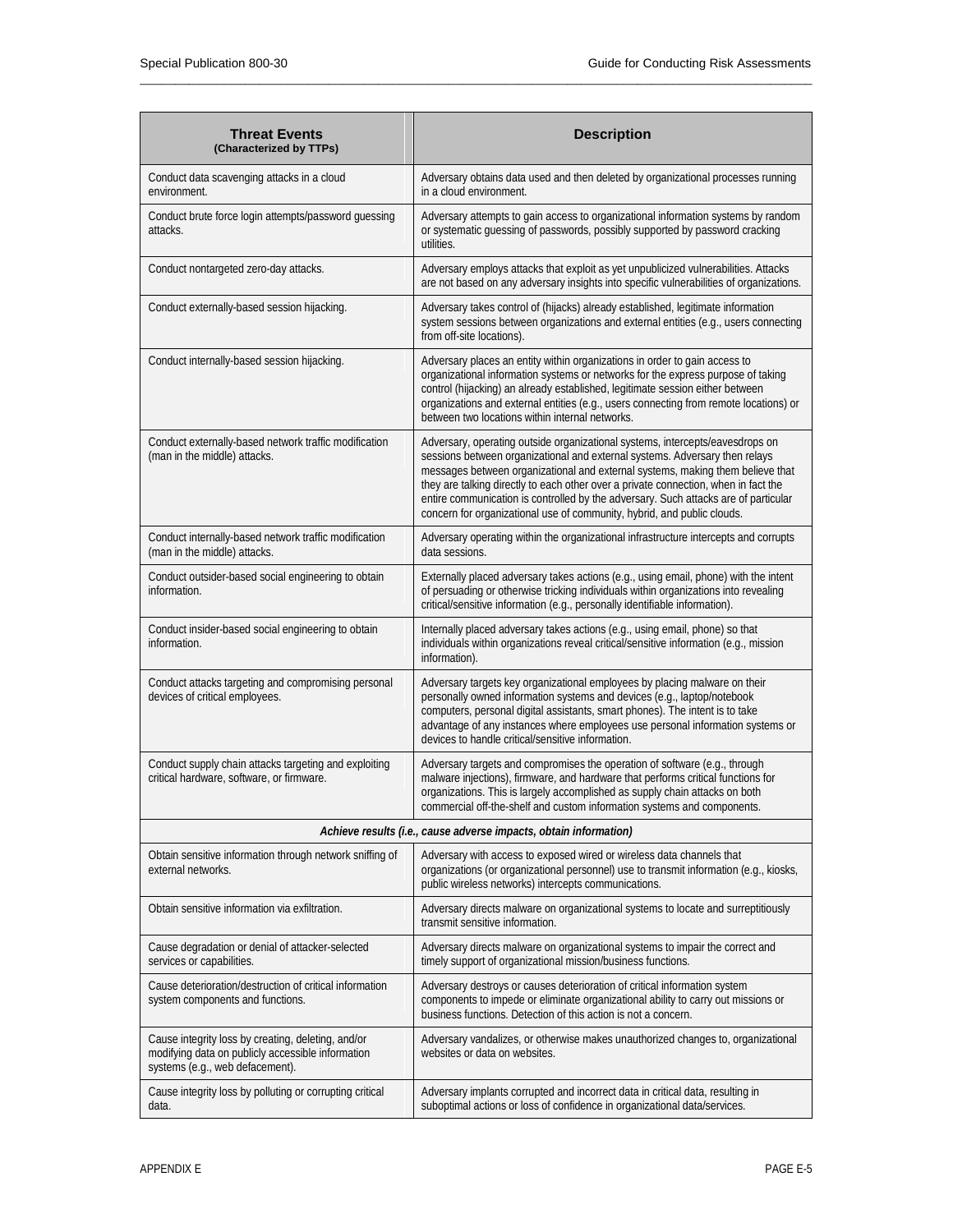| <b>Threat Events</b><br>(Characterized by TTPs)                                                                                           | <b>Description</b>                                                                                                                                                                                                                                                                                                                                                                                                              |  |
|-------------------------------------------------------------------------------------------------------------------------------------------|---------------------------------------------------------------------------------------------------------------------------------------------------------------------------------------------------------------------------------------------------------------------------------------------------------------------------------------------------------------------------------------------------------------------------------|--|
| Cause integrity loss by injecting false but believable data<br>into organizational information systems.                                   | Adversary injects false but believable data into organizational information systems,<br>resulting in suboptimal actions or loss of confidence in organizational data/services.                                                                                                                                                                                                                                                  |  |
| Cause disclosure of critical and/or sensitive information<br>by authorized users.                                                         | Adversary induces (e.g., via social engineering) authorized users to inadvertently<br>expose, disclose, or mishandle critical/sensitive information.                                                                                                                                                                                                                                                                            |  |
| Cause unauthorized disclosure and/or unavailability by<br>spilling sensitive information.                                                 | Adversary contaminates organizational information systems (including devices and<br>networks) by causing them to handle information of a classification/sensitivity for<br>which they have not been authorized. The information is exposed to individuals who<br>are not authorized access to such information, and the information system, device,<br>or network is unavailable while the spill is investigated and mitigated. |  |
| Obtain information by externally located interception of<br>wireless network traffic.                                                     | Adversary intercepts organizational communications over wireless networks.<br>Examples include targeting public wireless access or hotel networking connections,<br>and drive-by subversion of home or organizational wireless routers.                                                                                                                                                                                         |  |
| Obtain unauthorized access.                                                                                                               | Adversary with authorized access to organizational information systems, gains<br>access to resources that exceeds authorization.                                                                                                                                                                                                                                                                                                |  |
| Obtain sensitive data/information from publicly<br>accessible information systems.                                                        | Adversary scans or mines information on publically accessible servers and web<br>pages of organizations with the intent of finding sensitive information.                                                                                                                                                                                                                                                                       |  |
| Obtain information by opportunistically stealing or<br>scavenging information systems/components.                                         | Adversary steals information systems or components (e. g., laptop computers or<br>data storage media) that are left unattended outside of the physical perimeters of<br>organizations, or scavenges discarded components.                                                                                                                                                                                                       |  |
|                                                                                                                                           | Maintain a presence or set of capabilities.                                                                                                                                                                                                                                                                                                                                                                                     |  |
| Obfuscate adversary actions.                                                                                                              | Adversary takes actions to inhibit the effectiveness of the intrusion detection<br>systems or auditing capabilities within organizations.                                                                                                                                                                                                                                                                                       |  |
| Adapt cyber attacks based on detailed surveillance.                                                                                       | Adversary adapts behavior in response to surveillance and organizational security<br>measures.                                                                                                                                                                                                                                                                                                                                  |  |
|                                                                                                                                           | Coordinate a campaign.                                                                                                                                                                                                                                                                                                                                                                                                          |  |
| Coordinate a campaign of multi-staged attacks (e.g.,<br>hopping).                                                                         | Adversary moves the source of malicious commands or actions from one<br>compromised information system to another, making analysis difficult.                                                                                                                                                                                                                                                                                   |  |
| Coordinate a campaign that combines internal and<br>external attacks across multiple information systems and<br>information technologies. | Adversary combines attacks that require both physical presence within<br>organizational facilities and cyber methods to achieve success. Physical attack<br>steps may be as simple as convincing maintenance personnel to leave doors or<br>cabinets open.                                                                                                                                                                      |  |
| Coordinate campaigns across multiple organizations to<br>acquire specific information or achieve desired outcome.                         | Adversary does not limit planning to the targeting of one organization. Adversary<br>observes multiple organizations to acquire necessary information on targets of<br>interest.                                                                                                                                                                                                                                                |  |
| Coordinate a campaign that spreads attacks across<br>organizational systems from existing presence.                                       | Adversary uses existing presence within organizational systems to extend the<br>adversary's span of control to other organizational systems including organizational<br>infrastructure. Adversary thus is in position to further undermine organizational<br>ability to carry out missions/business functions.                                                                                                                  |  |
| Coordinate a campaign of continuous, adaptive, and<br>changing cyber attacks based on detailed surveillance.                              | Adversary attacks continually change in response to surveillance and organizational<br>security measures.                                                                                                                                                                                                                                                                                                                       |  |
| Coordinate cyber attacks using external (outsider),<br>internal (insider), and supply chain (supplier) attack<br>vectors.                 | Adversary employs continuous, coordinated attacks, potentially using all three attack<br>vectors for the purpose of impeding organizational operations.                                                                                                                                                                                                                                                                         |  |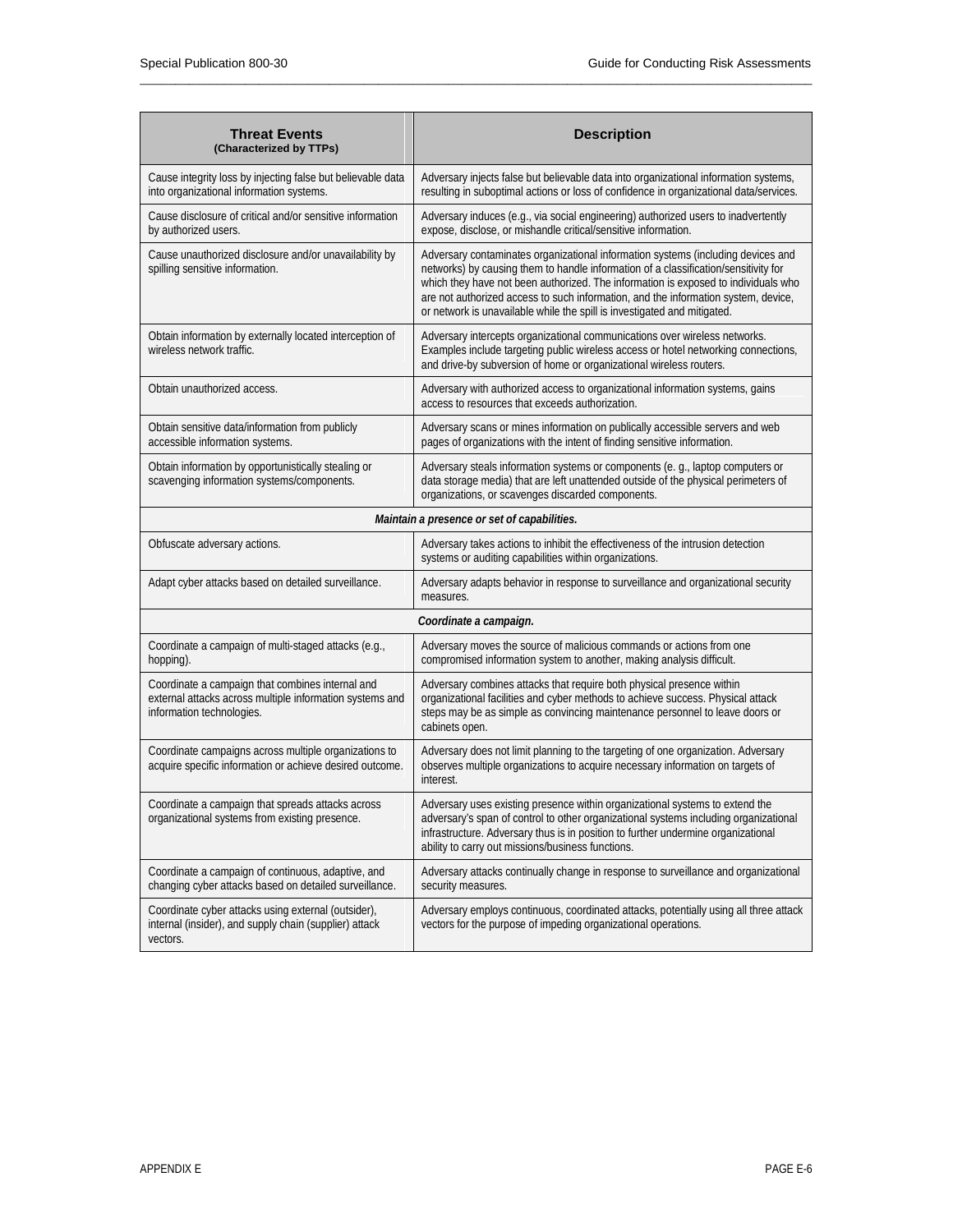| <b>Threat Event</b>                                                               | <b>Description</b>                                                                                                                                                                                                                                                                                                                                                                                   |
|-----------------------------------------------------------------------------------|------------------------------------------------------------------------------------------------------------------------------------------------------------------------------------------------------------------------------------------------------------------------------------------------------------------------------------------------------------------------------------------------------|
| Spill sensitive<br>information                                                    | Authorized user erroneously contaminates a device, information system, or network by placing on it or sending to it<br>information of a classification/sensitivity which it has not been authorized to handle. The information is exposed to<br>access by unauthorized individuals, and as a result, the device, system, or network is unavailable while the spill is<br>investigated and mitigated. |
| Mishandling of critical<br>and/or sensitive<br>information by<br>authorized users | Authorized privileged user inadvertently exposes critical/sensitive information.                                                                                                                                                                                                                                                                                                                     |
| Incorrect privilege<br>settings                                                   | Authorized privileged user or administrator erroneously assigns a user exceptional privileges or sets privilege<br>requirements on a resource too low.                                                                                                                                                                                                                                               |
| Communications<br>contention                                                      | Degraded communications performance due to contention.                                                                                                                                                                                                                                                                                                                                               |
| Unreadable display                                                                | Display unreadable due to aging equipment.                                                                                                                                                                                                                                                                                                                                                           |
| Earthquake at primary<br>facility                                                 | Earthquake of organization-defined magnitude at primary facility makes facility inoperable.                                                                                                                                                                                                                                                                                                          |
| Fire at primary facility                                                          | Fire (not due to adversarial activity) at primary facility makes facility inoperable.                                                                                                                                                                                                                                                                                                                |
| Fire at backup facility                                                           | Fire (not due to adversarial activity) at backup facility makes facility inoperable or destroys backups of software,<br>configurations, data, and/or logs.                                                                                                                                                                                                                                           |
| Flood at primary<br>facility                                                      | Flood (not due to adversarial activity) at primary facility makes facility inoperable.                                                                                                                                                                                                                                                                                                               |
| Flood at backup<br>facility                                                       | Flood (not due to adversarial activity) at backup facility makes facility inoperable or destroys backups of software,<br>configurations, data, and/or logs.                                                                                                                                                                                                                                          |
| Hurricane at primary<br>facility                                                  | Hurricane of organization-defined strength at primary facility makes facility inoperable.                                                                                                                                                                                                                                                                                                            |
| Hurricane at backup<br>facility                                                   | Hurricane of organization-defined strength at backup facility makes facility inoperable or destroys backups of software,<br>configurations, data, and/or logs.                                                                                                                                                                                                                                       |
| Resource depletion                                                                | Degraded processing performance due to resource depletion.                                                                                                                                                                                                                                                                                                                                           |
| Introduction of<br>vulnerabilities into<br>software products                      | Due to inherent weaknesses in programming languages and software development environments, errors and<br>vulnerabilities are introduced into commonly used software products.                                                                                                                                                                                                                        |
| Disk error                                                                        | Corrupted storage due to a disk error.                                                                                                                                                                                                                                                                                                                                                               |
| Pervasive disk error                                                              | Multiple disk errors due to aging of a set of devices all acquired at the same time, from the same supplier.                                                                                                                                                                                                                                                                                         |
| Windstorm/tornado at<br>primary facility                                          | Windstorm/tornado of organization-defined strength at primary facility makes facility inoperable.                                                                                                                                                                                                                                                                                                    |
| Windstorm/tornado at<br>backup facility                                           | Windstorm/tornado of organization-defined strength at backup facility makes facility inoperable or destroys backups of<br>software, configurations, data, and/or logs.                                                                                                                                                                                                                               |

#### **TABLE E-3: REPRESENTATIVE EXAMPLES – NON-ADVERSARIAL THREAT EVENTS**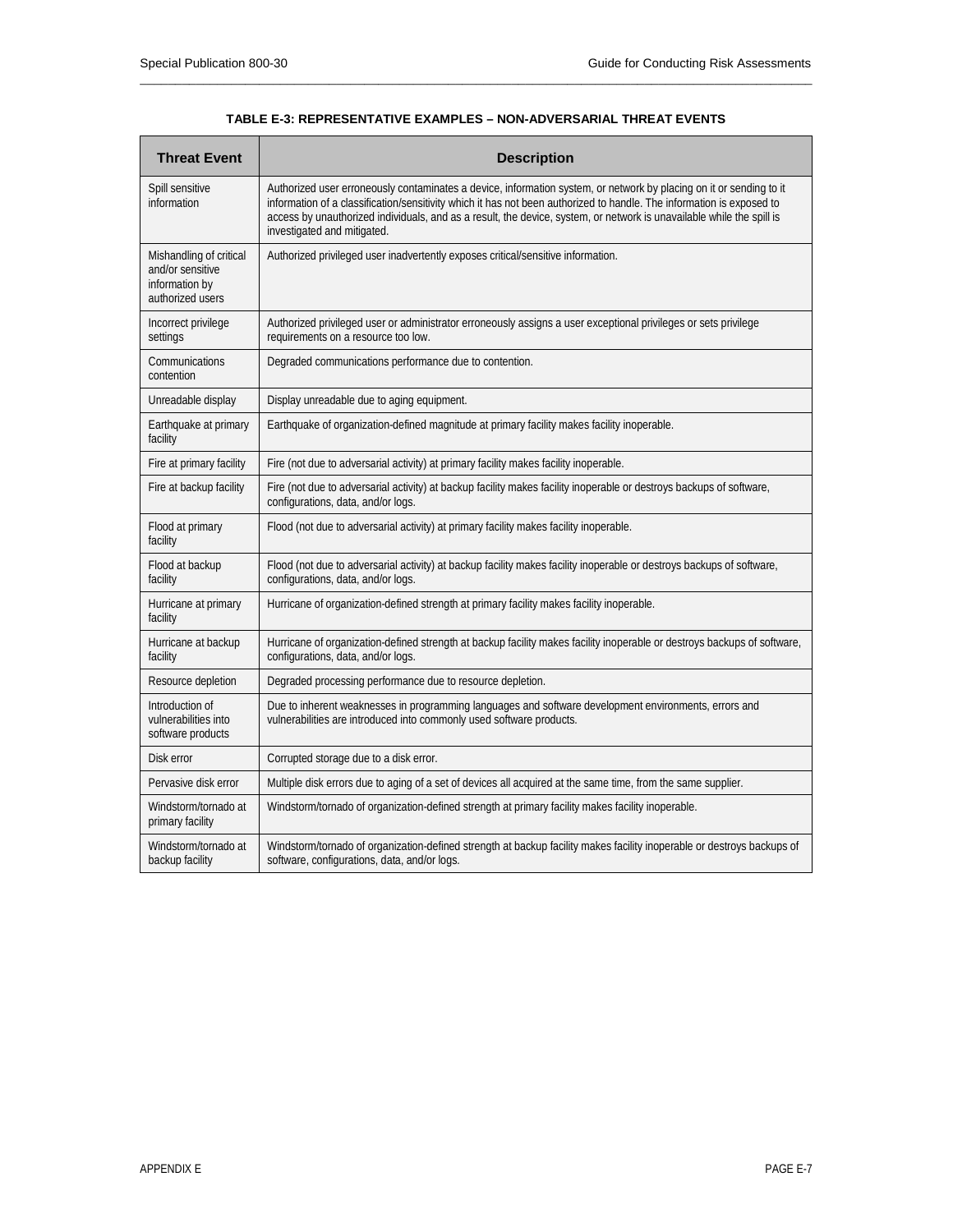#### **TABLE E-4: RELEVANCE OF THREAT EVENTS**

\_\_\_\_\_\_\_\_\_\_\_\_\_\_\_\_\_\_\_\_\_\_\_\_\_\_\_\_\_\_\_\_\_\_\_\_\_\_\_\_\_\_\_\_\_\_\_\_\_\_\_\_\_\_\_\_\_\_\_\_\_\_\_\_\_\_\_\_\_\_\_\_\_\_\_\_\_\_\_\_\_\_\_\_\_\_\_\_\_\_\_\_\_\_\_\_

| Value       | <b>Description</b>                                                                                                                                                                                                                                                                                                                                                                                                                                                                                                                                                                                           |
|-------------|--------------------------------------------------------------------------------------------------------------------------------------------------------------------------------------------------------------------------------------------------------------------------------------------------------------------------------------------------------------------------------------------------------------------------------------------------------------------------------------------------------------------------------------------------------------------------------------------------------------|
| Confirmed   | The threat event or TTP has been seen by the organization.                                                                                                                                                                                                                                                                                                                                                                                                                                                                                                                                                   |
| Expected    | The threat event or TTP has been seen by the organization's peers or partners.                                                                                                                                                                                                                                                                                                                                                                                                                                                                                                                               |
| Anticipated | The threat event or TTP has been reported by a trusted source.                                                                                                                                                                                                                                                                                                                                                                                                                                                                                                                                               |
| Predicted   | The threat event or TTP has been predicted by a trusted source.                                                                                                                                                                                                                                                                                                                                                                                                                                                                                                                                              |
| Possible    | The threat event or TTP has been described by a somewhat credible source.                                                                                                                                                                                                                                                                                                                                                                                                                                                                                                                                    |
| N/A         | The threat event or TTP is not currently applicable. For example, a threat event or TTP could assume specific technologies,<br>architectures, or processes that are not present in the organization, mission/business process, EA segment, or information<br>system; or predisposing conditions that are not present (e.g., location in a flood plain). Alternately, if the organization is using<br>detailed or specific threat information, a threat event or TTP could be deemed inapplicable because information indicates that<br>no adversary is expected to initiate the threat event or use the TTP. |

#### **TABLE E-5: TEMPLATE – IDENTIFICATION OF THREAT EVENTS**

| <b>Identifier</b>        | <b>Threat Event</b><br>Source of Information                       | <b>Threat Source</b>                               | Relevance                                              |
|--------------------------|--------------------------------------------------------------------|----------------------------------------------------|--------------------------------------------------------|
| Organization<br>-defined | Table E-2, Table E-3, Task 1-4<br>$\alpha$<br>Organization-defined | Table D-7, Table D-8<br>Ωľ<br>Organization-defined | Table E-4<br><sub>Or</sub><br>Organization-<br>defined |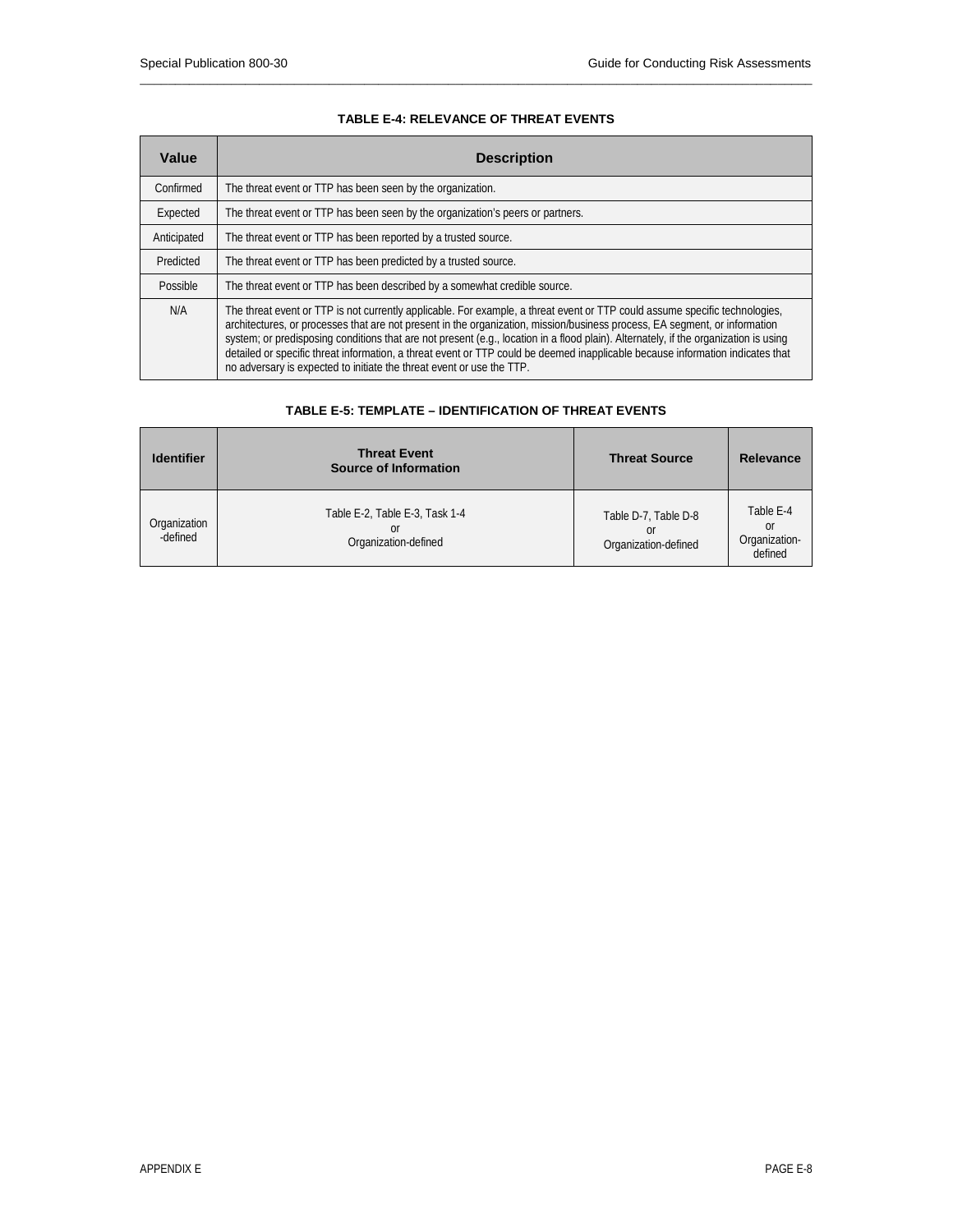## **APPENDIX F**

# **VULNERABILITIES AND PREDISPOSING CONDITIONS**

RISK FACTORS AFFECTING THE LIKELIHOOD OF SUCCESSFUL THREAT EXPLOITATION

his appendix provides: (i) a description of potentially useful inputs to the *vulnerability* and *predisposing condition* identification task; (ii) an exemplary taxonomy of predisposing conditions; (iii) exemplary assessment scales for assessing the severity of vulnerabilities This appendix provides: (i) a description of potentially useful inputs to the *vulnerability* and *predisposing condition* identification task; (ii) an exemplary taxonomy of predisposing conditions; (iii) exemplary assessm documenting the results of the vulnerability and predisposing condition identification task. The taxonomy and assessment scales in this appendix can be used by organizations as a starting point with appropriate tailoring to adjust for any organization-specific conditions. Tables F-3 and F-6, outputs from Task 2-3, provide relevant inputs to the risk tables in Appendix I.

\_\_\_\_\_\_\_\_\_\_\_\_\_\_\_\_\_\_\_\_\_\_\_\_\_\_\_\_\_\_\_\_\_\_\_\_\_\_\_\_\_\_\_\_\_\_\_\_\_\_\_\_\_\_\_\_\_\_\_\_\_\_\_\_\_\_\_\_\_\_\_\_\_\_\_\_\_\_\_\_\_\_\_\_\_\_\_\_\_\_\_\_\_\_\_\_

| <b>Description</b>                                                                                                                                                                                                                                                                                                                                                                                                                                                                                                                                                                                                                                                                                                                                                                                                                                                                                                                                                                                                                                                                                                                               |                          | <b>Provided To</b>            |                                               |  |
|--------------------------------------------------------------------------------------------------------------------------------------------------------------------------------------------------------------------------------------------------------------------------------------------------------------------------------------------------------------------------------------------------------------------------------------------------------------------------------------------------------------------------------------------------------------------------------------------------------------------------------------------------------------------------------------------------------------------------------------------------------------------------------------------------------------------------------------------------------------------------------------------------------------------------------------------------------------------------------------------------------------------------------------------------------------------------------------------------------------------------------------------------|--------------------------|-------------------------------|-----------------------------------------------|--|
|                                                                                                                                                                                                                                                                                                                                                                                                                                                                                                                                                                                                                                                                                                                                                                                                                                                                                                                                                                                                                                                                                                                                                  |                          | Tier <sub>2</sub>             | Tier <sub>3</sub>                             |  |
| From Tier 1 (Organization level)<br>- Sources of vulnerability information deemed to be credible (e.g., open source and/or classified<br>vulnerabilities, previous risk/vulnerability assessments, Mission and/or Business Impact Analyses).<br>(Section 3.1, Task 1-4.)<br>Vulnerability information and guidance specific to Tier 1 (e.g., vulnerabilities related to organizational<br>governance, core missions/business functions, management/operational policies, procedures, and<br>structures, external mission/business relationships).<br>Taxonomy of predisposing conditions, annotated by the organization, if necessary. (Table F-4)<br>- Characterization of vulnerabilities and predisposing conditions.<br>- Assessment scale for assessing the severity of vulnerabilities, annotated by the organization, if<br>necessary. (Table F-2)<br>Assessment scale for assessing the pervasiveness of predisposing conditions, annotated by the<br>organization, if necessary. (Table F-5)<br>Business Continuity Plan, Continuity of Operations Plan for the organization, if such plans are<br>defined for the entire organization. | <b>No</b>                | Yes                           | <b>Yes</b><br>If not<br>provided<br>by Tier 2 |  |
| From Tier 2: (Mission/business process level)<br>- Vulnerability information and guidance specific to Tier 2 (e.g., vulnerabilities related to organizational<br>mission/business processes, EA segments, common infrastructure, support services, common<br>controls, and external dependencies).<br>Business Continuity Plans, Continuity of Operations Plans for mission/business processes, if such<br>plans are defined for individual processes or business units.                                                                                                                                                                                                                                                                                                                                                                                                                                                                                                                                                                                                                                                                         | Yes<br>Via<br><b>RAR</b> | Yes<br>Via<br>Peer<br>Sharing | Yes                                           |  |
| From Tier 3: (Information system level)<br>- Vulnerability information and quidance specific to Tier 3 (e.g., vulnerabilities related to information<br>systems, information technologies, information system components, applications, networks,<br>environments of operation).<br>- Security assessment reports (i.e., deficiencies in assessed controls identified as vulnerabilities).<br>- Results of monitoring activities (e.g., automated and nonautomated data feeds).<br>- Vulnerability assessments, Red Team reports, or other reports from analyses of information systems,<br>subsystems, information technology products, devices, networks, or applications.<br>- Contingency Plans, Disaster Recovery Plans, Incident Reports.<br>- Vendor/manufacturer vulnerability reports.                                                                                                                                                                                                                                                                                                                                                  | Yes<br>Via<br><b>RAR</b> | Yes<br>Via<br><b>RAR</b>      | Yes<br>Via<br>Peer<br>Sharing                 |  |

### **TABLE F-1: INPUTS – VULNERABILITIES AND PREDISPOSING CONDITIONS**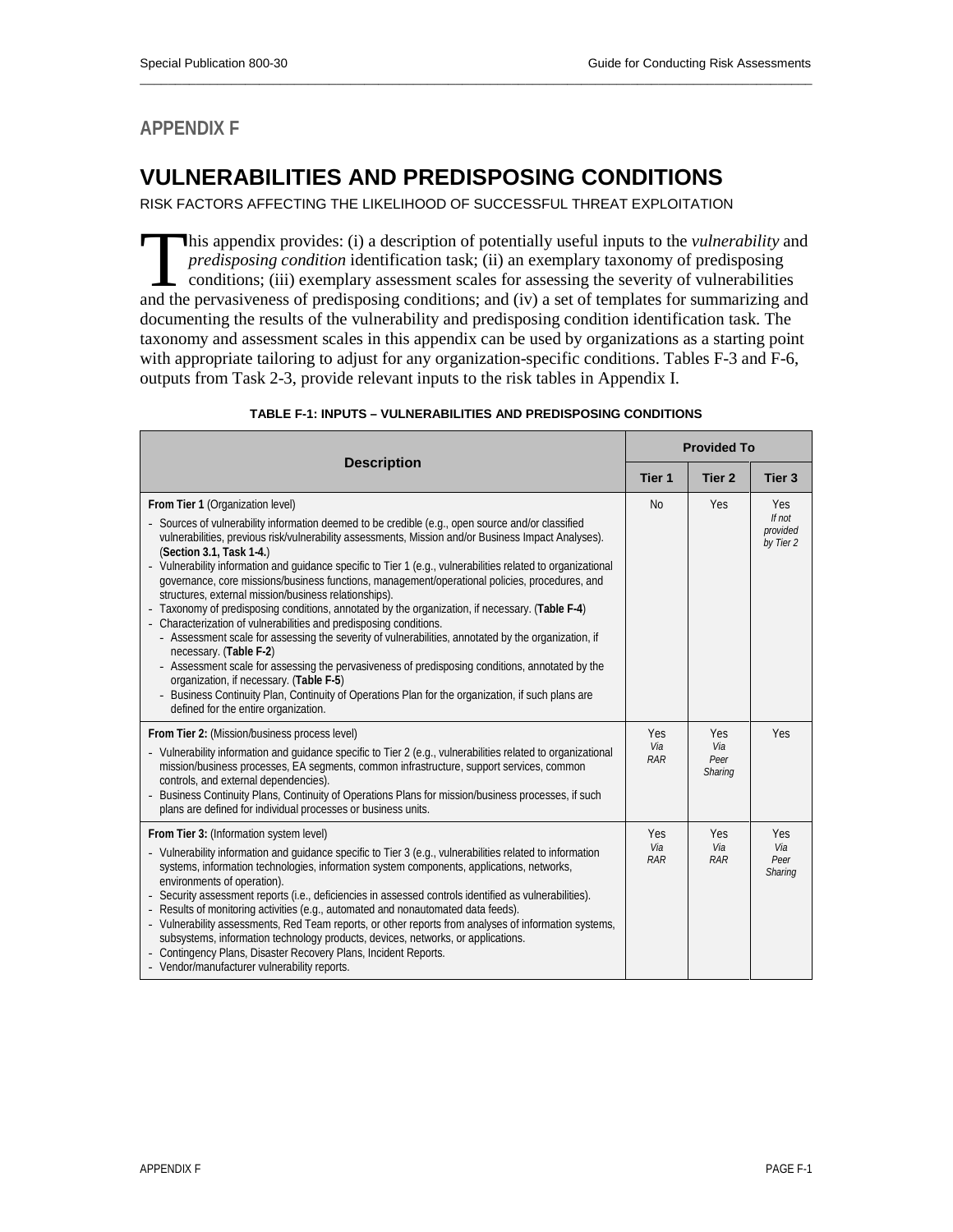| Qualitative<br>Semi-Quantitative<br><b>Values</b><br><b>Values</b> |           |                | <b>Description</b>                                                                                                                                                                                                                                                                                                                                |
|--------------------------------------------------------------------|-----------|----------------|---------------------------------------------------------------------------------------------------------------------------------------------------------------------------------------------------------------------------------------------------------------------------------------------------------------------------------------------------|
| Very High                                                          | 96-100    | 10             | The vulnerability is exposed and exploitable, and its exploitation could result in severe impacts.<br>Relevant security control or other remediation is not implemented and not planned; or no security<br>measure can be identified to remediate the vulnerability.                                                                              |
| High                                                               | 80-95     | 8              | The vulnerability is of high concern, based on the exposure of the vulnerability and ease of<br>exploitation and/or on the severity of impacts that could result from its exploitation.<br>Relevant security control or other remediation is planned but not implemented; compensating<br>controls are in place and at least minimally effective. |
| Moderate                                                           | $21 - 79$ | 5              | The vulnerability is of moderate concern, based on the exposure of the vulnerability and ease of<br>exploitation and/or on the severity of impacts that could result from its exploitation.<br>Relevant security control or other remediation is partially implemented and somewhat effective.                                                    |
| Low                                                                | $5-20$    | $\mathfrak{D}$ | The vulnerability is of minor concern, but effectiveness of remediation could be improved.<br>Relevant security control or other remediation is fully implemented and somewhat effective.                                                                                                                                                         |
| Very Low                                                           | $0 - 4$   |                | The vulnerability is not of concern.<br>Relevant security control or other remediation is fully implemented, assessed, and effective.                                                                                                                                                                                                             |

#### **TABLE F-2: ASSESSMENT SCALE – VULNERABILITY SEVERITY**

\_\_\_\_\_\_\_\_\_\_\_\_\_\_\_\_\_\_\_\_\_\_\_\_\_\_\_\_\_\_\_\_\_\_\_\_\_\_\_\_\_\_\_\_\_\_\_\_\_\_\_\_\_\_\_\_\_\_\_\_\_\_\_\_\_\_\_\_\_\_\_\_\_\_\_\_\_\_\_\_\_\_\_\_\_\_\_\_\_\_\_\_\_\_\_\_

#### **TABLE F-3: TEMPLATE – IDENTIFICATION OF VULNERABILITIES**

| <b>Identifier</b>        | <b>Vulnerability</b><br><b>Source of Information</b> | Vulnerability<br><b>Severity</b>        |
|--------------------------|------------------------------------------------------|-----------------------------------------|
| Organization-<br>defined | Task 2-3, Task 1-4<br>or<br>Organization-defined     | Table F-2<br>or<br>Organization-defined |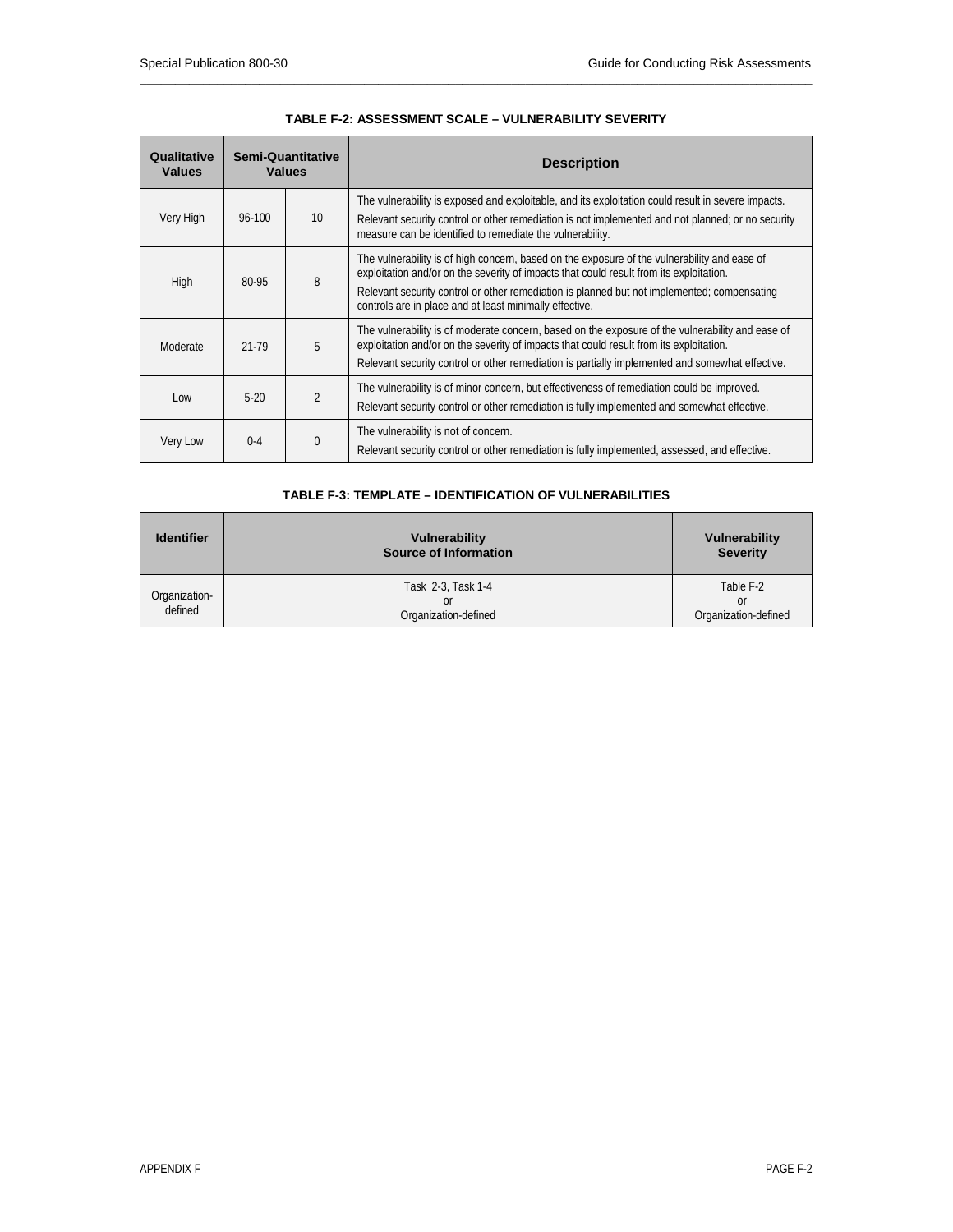| <b>Type of Predisposing Condition</b>                                                                                                                                                                                                                                                                                                                                                                                                                                          | <b>Description</b>                                                                                                                                                                                                                                                        |
|--------------------------------------------------------------------------------------------------------------------------------------------------------------------------------------------------------------------------------------------------------------------------------------------------------------------------------------------------------------------------------------------------------------------------------------------------------------------------------|---------------------------------------------------------------------------------------------------------------------------------------------------------------------------------------------------------------------------------------------------------------------------|
| INFORMATION-RELATED<br>- Classified National Security Information<br>- Compartments<br>- Controlled Unclassified Information<br>- Personally Identifiable Information<br>- Special Access Programs<br>- Agreement-Determined<br>- NOFORN<br>- Proprietary                                                                                                                                                                                                                      | Needs to handle information (as it is created, transmitted, stored,<br>processed, and/or displayed) in a specific manner, due to its sensitivity<br>(or lack of sensitivity), legal or regulatory requirements, and/or contractual<br>or other organizational agreements. |
| <b>TECHNICAL</b><br>- Architectural<br>- Compliance with technical standards<br>- Use of specific products or product lines<br>- Solutions for and/or approaches to user-based collaboration<br>and information sharing<br>- Allocation of specific security functionality to common controls<br>- Functional<br>- Networked multiuser<br>- Single-user<br>- Stand-alone / nonnetworked<br>- Restricted functionality (e.g., communications, sensors,<br>embedded controllers) | Needs to use technologies in specific ways.                                                                                                                                                                                                                               |
| OPERATIONAL / ENVIRONMENTAL<br>- Mobility<br>- Fixed-site (specify location)<br>- Semi-mobile<br>- Land-based, Airborne, Sea-based, Space-based<br>- Mobile (e.g., handheld device)<br>- Population with physical and/or logical access to components<br>of the information system, mission/business process, EA segment<br>- Size of population<br>- Clearance/vetting of population                                                                                          | Ability to rely upon physical, procedural, and personnel controls provided<br>by the operational environment.                                                                                                                                                             |

#### **TABLE F-4: TAXONOMY OF PREDISPOSING CONDITIONS**

| TABLE F-5: ASSESSMENT SCALE – PERVASIVENESS OF PREDISPOSING CONDITIONS |
|------------------------------------------------------------------------|
|                                                                        |

| Qualitative<br>Semi-Quantitative<br><b>Values</b><br><b>Values</b> |         |          | <b>Description</b>                                                                                                                            |
|--------------------------------------------------------------------|---------|----------|-----------------------------------------------------------------------------------------------------------------------------------------------|
| Very High                                                          | 96-100  | 10       | Applies to all organizational missions/business functions (Tier 1), mission/business processes<br>(Tier 2), or information systems (Tier 3).  |
| High                                                               | 80-95   | 8        | Applies to most organizational missions/business functions (Tier 1), mission/business processes<br>(Tier 2), or information systems (Tier 3). |
| Moderate                                                           | 21-79   | 5        | Applies to many organizational missions/business functions (Tier 1), mission/business processes<br>(Tier 2), or information systems (Tier 3). |
| Low                                                                | $5-20$  |          | Applies to some organizational missions/business functions (Tier 1), mission/business processes<br>(Tier 2), or information systems (Tier 3). |
| Very Low                                                           | $0 - 4$ | $\Omega$ | Applies to few organizational missions/business functions (Tier 1), mission/business processes<br>(Tier 2), or information systems (Tier 3).  |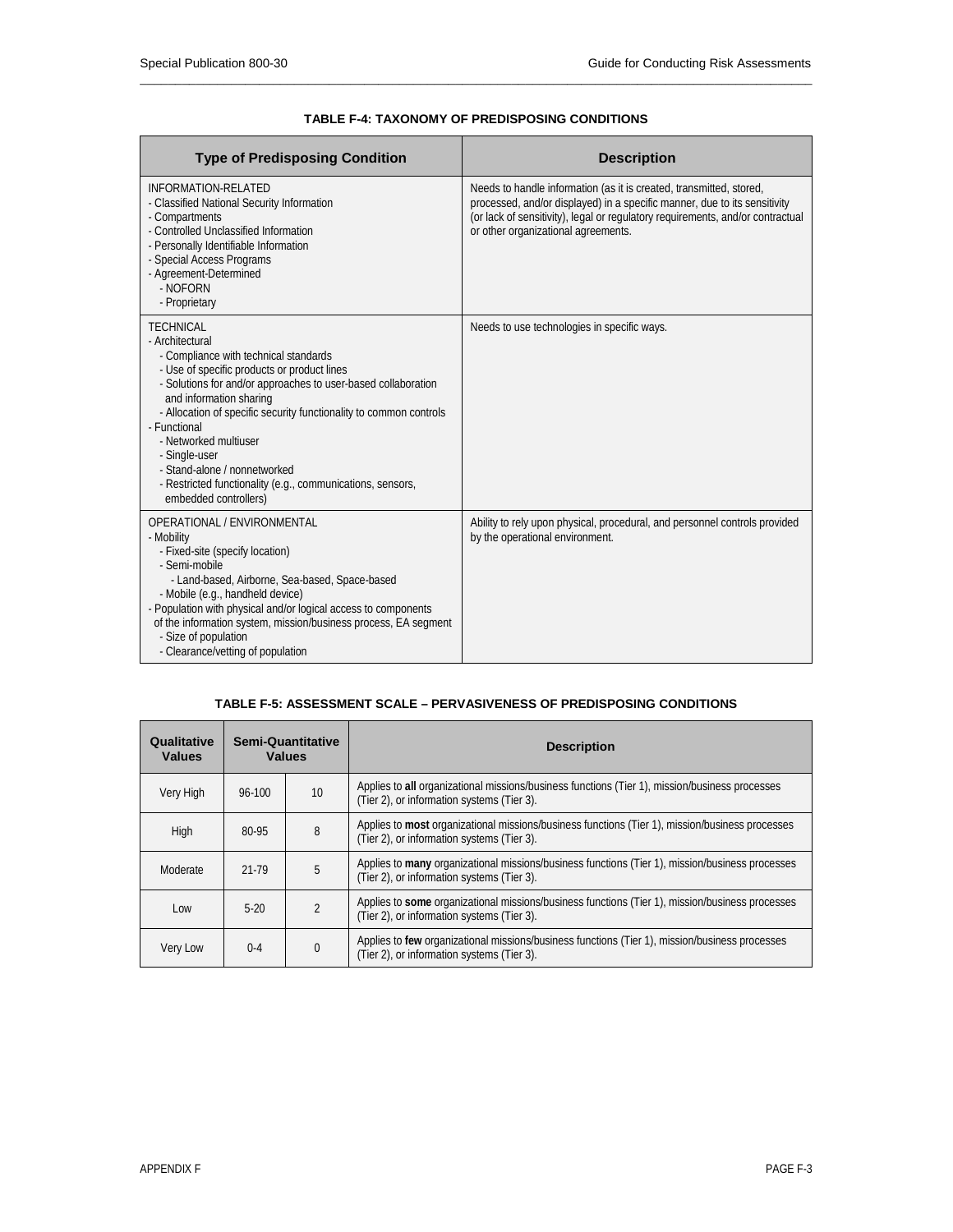| <b>Identifier</b>        | <b>Predisposing Condition</b><br><b>Source of Information</b> | <b>Pervasiveness</b><br>of Condition    |
|--------------------------|---------------------------------------------------------------|-----------------------------------------|
| Organization-<br>defined | Table F-4, Task 1-4<br>or<br>Organization-defined             | Table F-5<br>or<br>Organization-defined |

#### **TABLE F-6: TEMPLATE – IDENTIFICATION OF PREDISPOSING CONDITIONS**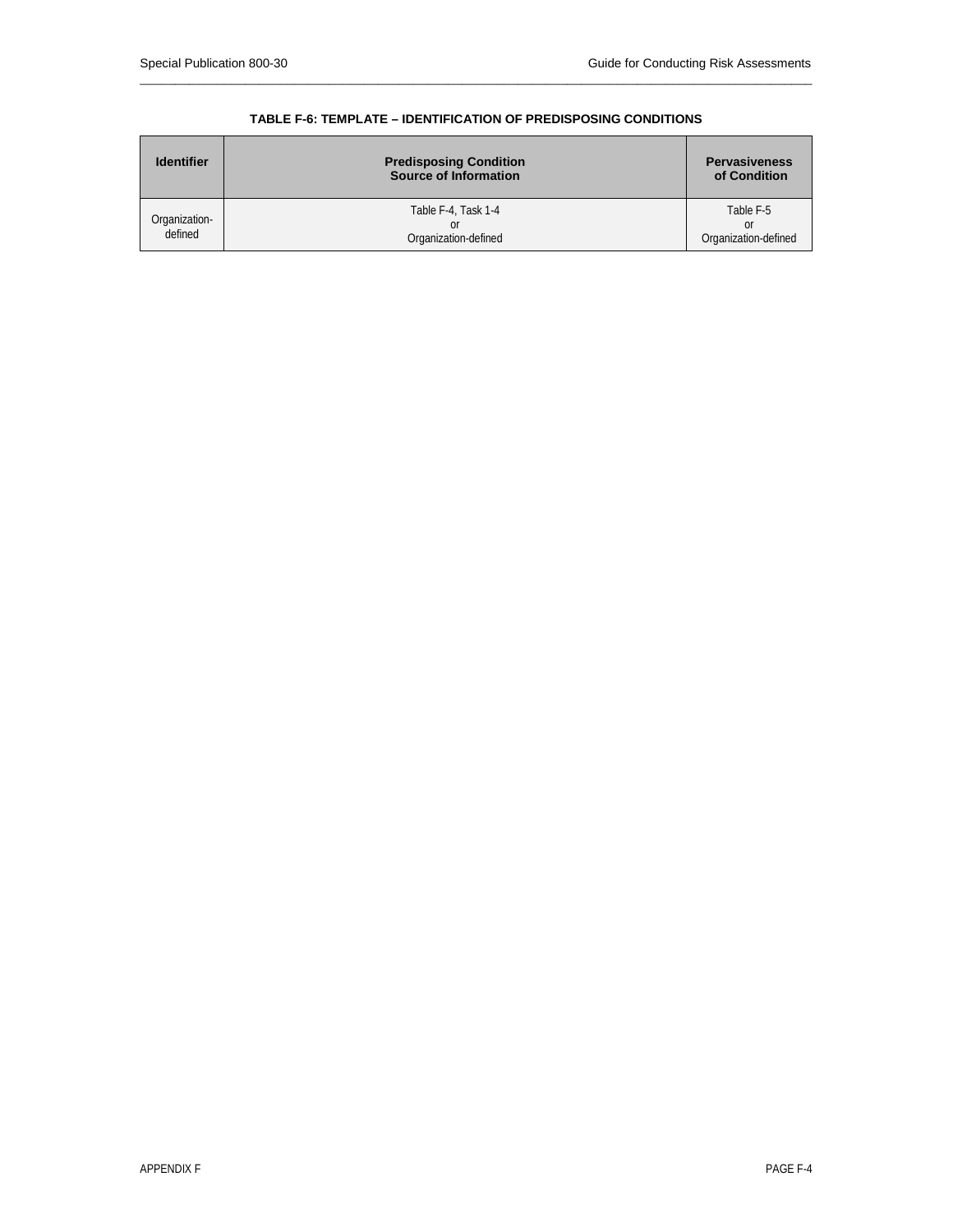## **APPENDIX G**

# **LIKELIHOOD OF OCCURRENCE**

DETERMINING THE LIKELIHOOD OF THREAT EVENTS CAUSING ADVERSE IMPACTS

his appendix provides: (i) a description of potentially useful inputs to the *likelihood*[55](#page-80-0) determination task; and (ii) exemplary assessment scales for assessing the likelihood of threat event initiation/occurrence, the likelihood of threat events resulting in adverse his appendix provides: (i) a description of potentially useful inputs to the *likelihood*<sup>55</sup> determination task; and (ii) exemplary assessment scales for assessing the likelihood of threat event initiation/occurrence, the to organizational operations, assets, or individuals. The assessment scales in this appendix can be used by organizations as a starting point with appropriate tailoring to adjust for any organizationspecific conditions. Tables G-2, G-3, G-4, and G-5, outputs from Task 2-4, provide relevant inputs to the risk tables in Appendix I.

\_\_\_\_\_\_\_\_\_\_\_\_\_\_\_\_\_\_\_\_\_\_\_\_\_\_\_\_\_\_\_\_\_\_\_\_\_\_\_\_\_\_\_\_\_\_\_\_\_\_\_\_\_\_\_\_\_\_\_\_\_\_\_\_\_\_\_\_\_\_\_\_\_\_\_\_\_\_\_\_\_\_\_\_\_\_\_\_\_\_\_\_\_\_\_\_

|                                                                                                                                                                                                                                                                                                                                                                                                                                                                                                                                                                                                                                                                                                                                                                                                                                                                                                                                                                                                                                                                                                                                                          |                                 | <b>Provided To</b>                   |                                               |  |
|----------------------------------------------------------------------------------------------------------------------------------------------------------------------------------------------------------------------------------------------------------------------------------------------------------------------------------------------------------------------------------------------------------------------------------------------------------------------------------------------------------------------------------------------------------------------------------------------------------------------------------------------------------------------------------------------------------------------------------------------------------------------------------------------------------------------------------------------------------------------------------------------------------------------------------------------------------------------------------------------------------------------------------------------------------------------------------------------------------------------------------------------------------|---------------------------------|--------------------------------------|-----------------------------------------------|--|
| <b>Description</b>                                                                                                                                                                                                                                                                                                                                                                                                                                                                                                                                                                                                                                                                                                                                                                                                                                                                                                                                                                                                                                                                                                                                       | Tier 1                          | Tier <sub>2</sub>                    | Tier 3                                        |  |
| From Tier 1 (Organization level)<br>Likelihood information and quidance specific to Tier 1 (e.g., likelihood information related to<br>$\overline{\phantom{a}}$<br>organizational governance, core missions/business functions, management/operational policies,<br>procedures, and structures, external mission/business relationships).<br>Guidance on organization-wide levels of likelihood needing no further consideration.<br>- Assessment scale for assessing the likelihood of threat event initiation (adversarial threat events),<br>annotated by the organization, if necessary. (Table G-2)<br>- Assessment scale for assessing the likelihood of threat event occurrence (non-adversarial threat<br>events), annotated by the organization, if necessary. (Table G-3)<br>- Assessment scale for assessing the likelihood of threat events resulting in adverse impacts,<br>annotated by the organization, if necessary. (Table G-4)<br>- Assessment scale for assessing the overall likelihood of threat events being initiated or occurring and<br>resulting in adverse impacts, annotated by the organization, if necessary. (Table G-5) | N <sub>0</sub>                  | <b>Yes</b>                           | <b>Yes</b><br>If not<br>provided<br>by Tier 2 |  |
| From Tier 2: (Mission/business process level)<br>- Likelihood information and guidance specific to Tier 2 (e.g., likelihood information related to<br>mission/business processes, EA segments, common infrastructure, support services, common<br>controls, and external dependencies).                                                                                                                                                                                                                                                                                                                                                                                                                                                                                                                                                                                                                                                                                                                                                                                                                                                                  | Yes<br>Via<br><b>RAR</b>        | <b>Yes</b><br>Via<br>Peer<br>Sharing | Yes                                           |  |
| From Tier 3: (Information system level)<br>- Likelihood information and quidance specific to Tier 3 (e.g., likelihood information related to<br>information systems, information technologies, information system components, applications,<br>networks, environments of operation).<br>Historical data on successful and unsuccessful cyber attacks; attack detection rates.<br>Security assessment reports (i.e., deficiencies in assessed controls identified as vulnerabilities).<br>Results of monitoring activities (e.g., automated and nonautomated data feeds).<br>- Vulnerability assessments, Red Team reports, or other reports from analyses of information systems,<br>subsystems, information technology products, devices, networks, or applications.<br>- Contingency Plans, Disaster Recovery Plans, Incident Reports.<br>- Vendor/manufacturer vulnerability reports.                                                                                                                                                                                                                                                                 | <b>Yes</b><br>Via<br><b>RAR</b> | <b>Yes</b><br>Via<br><b>RAR</b>      | Yes<br>Via<br>Peer<br>Sharing                 |  |

### **TABLE G-1: INPUTS – DETERMINATION OF LIKELIHOOD**

<span id="page-80-0"></span><sup>&</sup>lt;sup>55</sup> The term *likelihood*, as discussed in this guideline, is not likelihood in the strict sense of the term; rather, it is a likelihood score. Risk assessors do not define a likelihood function in the statistical sense. Instead, risk assessors assign a score (or likelihood assessment) based on available evidence, experience, and expert judgment. Combinations of factors such as targeting, intent, and capability thus can be used to produce a score representing the likelihood of threat initiation; combinations of factors such as capability and vulnerability severity can be used to produce a score representing the likelihood of adverse impacts; and combinations of these scores can be used to produce an overall likelihood score.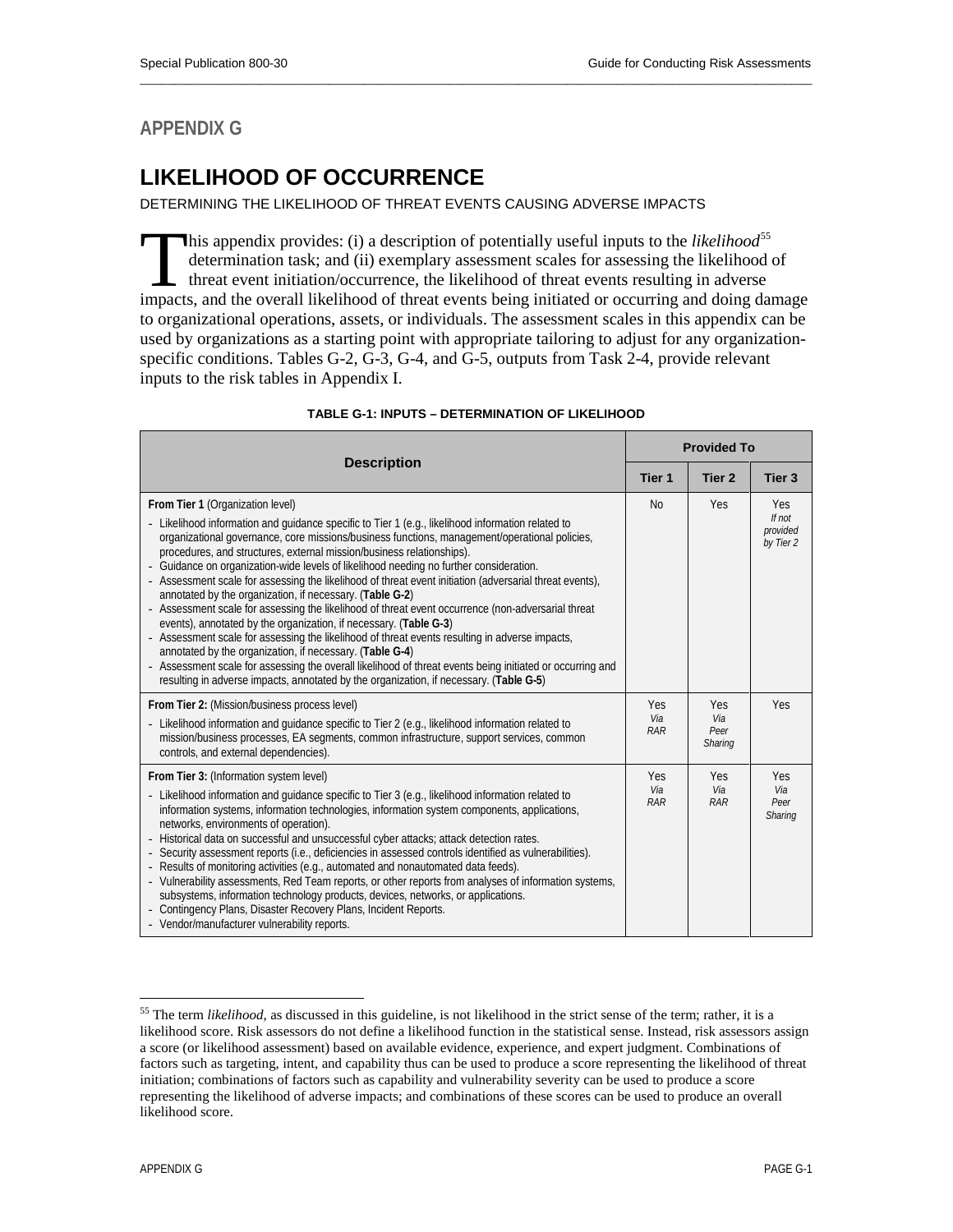| Qualitative<br><b>Values</b> | Semi-Quantitative<br><b>Values</b> |    | <b>Description</b>                                         |
|------------------------------|------------------------------------|----|------------------------------------------------------------|
| Very High                    | 96-100                             | 10 | Adversary is almost certain to initiate the threat event.  |
| High                         | 80-95                              | 8  | Adversary is highly likely to initiate the threat event.   |
| Moderate                     | 21-79                              |    | Adversary is somewhat likely to initiate the treat event.  |
| Low                          | $5-20$                             |    | Adversary is unlikely to initiate the threat event.        |
| Very Low                     | $0 - 4$                            | 0  | Adversary is highly unlikely to initiate the threat event. |

#### **TABLE G-2: ASSESSMENT SCALE – LIKELIHOOD OF THREAT EVENT INITIATION (ADVERSARIAL)**

\_\_\_\_\_\_\_\_\_\_\_\_\_\_\_\_\_\_\_\_\_\_\_\_\_\_\_\_\_\_\_\_\_\_\_\_\_\_\_\_\_\_\_\_\_\_\_\_\_\_\_\_\_\_\_\_\_\_\_\_\_\_\_\_\_\_\_\_\_\_\_\_\_\_\_\_\_\_\_\_\_\_\_\_\_\_\_\_\_\_\_\_\_\_\_\_

#### **TABLE G-3: ASSESSMENT SCALE – LIKELIHOOD OF THREAT EVENT OCCURRENCE (NON-ADVERSARIAL)**

| Qualitative<br><b>Values</b> | Semi-Quantitative<br><b>Values</b> |          | <b>Description</b>                                                                                                                    |
|------------------------------|------------------------------------|----------|---------------------------------------------------------------------------------------------------------------------------------------|
| Very High                    | $96 - 100$                         | $10 \,$  | Error, accident, or act of nature is almost certain to occur; or occurs more than 100 times a year.                                   |
| High                         | 80-95                              | 8        | Error, accident, or act of nature is highly likely to occur; or occurs between 10-100 times a year.                                   |
| Moderate                     | $21 - 79$                          | 5        | Error, accident, or act of nature is somewhat likely to occur; or occurs between 1-10 times a<br>year.                                |
| Low                          | $5-20$                             |          | Error, accident, or act of nature is <b>unlikely</b> to occur; or occurs less than once a year, but more<br>than once every 10 years. |
| Very Low                     | $0 - 4$                            | $\Omega$ | Error, accident, or act of nature is highly unlikely to occur; or occurs less than once every 10<br>years.                            |

#### **TABLE G-4: ASSESSMENT SCALE – LIKELIHOOD OF THREAT EVENT RESULTING IN ADVERSE IMPACTS**

| Qualitative<br><b>Values</b> | Semi-Quantitative<br><b>Values</b> |    | <b>Description</b>                                                                         |
|------------------------------|------------------------------------|----|--------------------------------------------------------------------------------------------|
| Very High                    | $96 - 100$                         | 10 | If the threat event is initiated or occurs, it is almost certain to have adverse impacts.  |
| High                         | 80-95                              | 8  | If the threat event is initiated or occurs, it is highly likely to have adverse impacts.   |
| Moderate                     | $21 - 79$                          | 5  | If the threat event is initiated or occurs, it is somewhat likely to have adverse impacts. |
| Low                          | $5-20$                             |    | If the threat event is initiated or occurs, it is <b>unlikely</b> to have adverse impacts. |
| Very Low                     | $0 - 4$                            | 0  | If the threat event is initiated or occurs, it is highly unlikely to have adverse impacts. |

#### **TABLE G-5: ASSESSMENT SCALE – OVERALL LIKELIHOOD**

| Likelihood of<br><b>Threat Event</b><br><b>Initiation or</b> | Likelihood Threat Events Result in Adverse Impacts |          |          |           |                  |  |
|--------------------------------------------------------------|----------------------------------------------------|----------|----------|-----------|------------------|--|
| <b>Occurrence</b>                                            | <b>Very Low</b>                                    | Low      | Moderate | High      | <b>Very High</b> |  |
| Very High                                                    | Low                                                | Moderate | High     | Very High | Very High        |  |
| High                                                         | Low                                                | Moderate | Moderate | High      | Very High        |  |
| Moderate                                                     | Low                                                | Low      | Moderate | Moderate  | High             |  |
| Low                                                          | Very Low                                           | Low      | Low      | Moderate  | Moderate         |  |
| <b>Very Low</b>                                              | Very Low                                           | Very Low | Low      | Low       | Low              |  |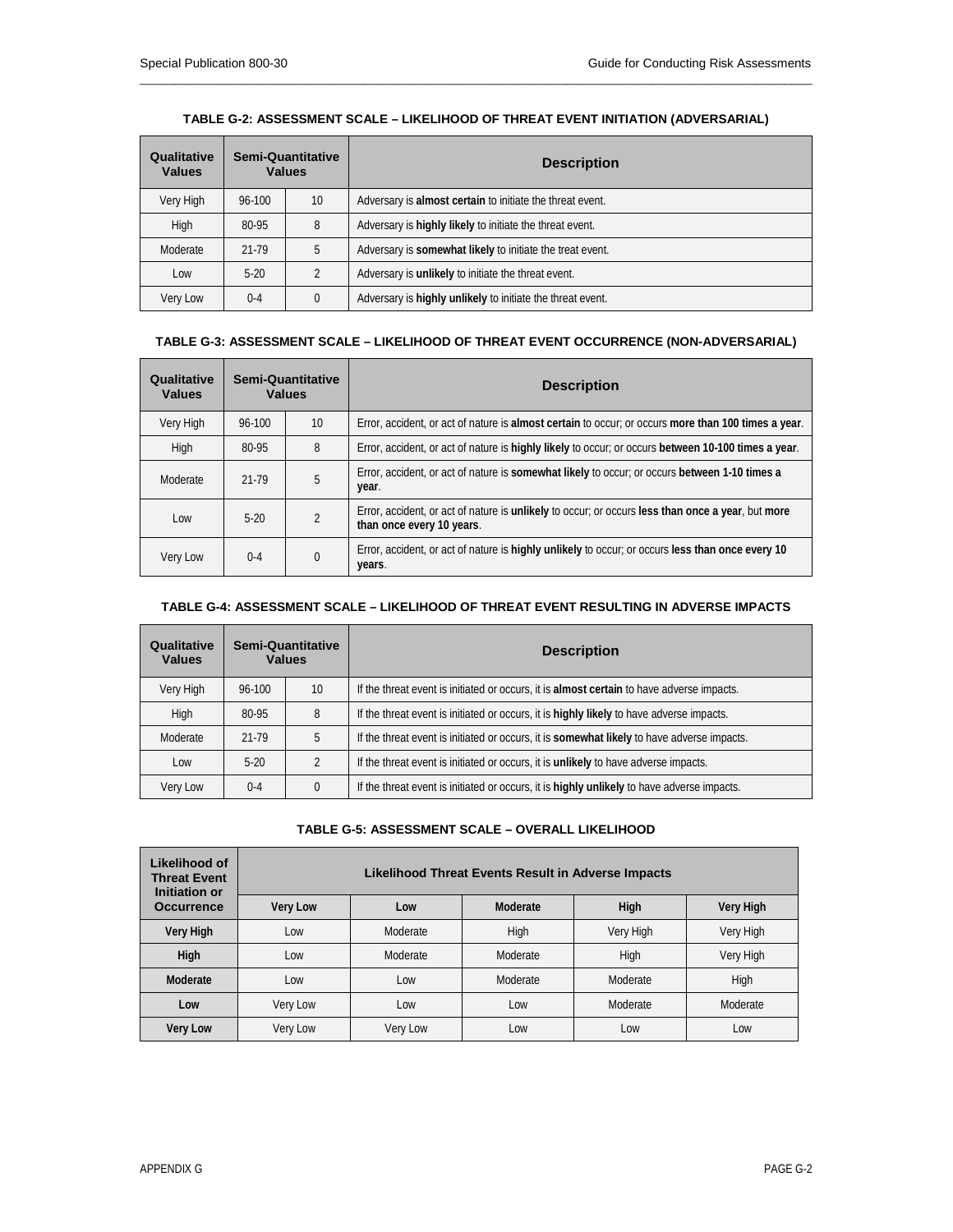## **APPENDIX H**

# **IMPACT**

EFFECTS OF THREAT EVENTS ON ORGANIZATIONS, INDIVIDUALS, AND THE NATION

his appendix provides: (i) a description of useful inputs to the impact determination task; (ii) representative examples of adverse impacts to organizational operations and assets, individuals, other organizations, or the Nation; (iii) exemplary assessment scales for This appendix provides: (i) a description of useful inputs to the impact determination task;<br>
(ii) representative examples of adverse impacts to organizational operations and assets,<br>
individuals, other organizations, or t for summarizing and documenting the results of the impact determination Task 2-5. The assessment scales in this appendix can be used as a starting point with appropriate tailoring to adjust for any organization-specific conditions. Table H-4, an output from Task 2-5, provides relevant inputs to the risk tables in Appendix I.

\_\_\_\_\_\_\_\_\_\_\_\_\_\_\_\_\_\_\_\_\_\_\_\_\_\_\_\_\_\_\_\_\_\_\_\_\_\_\_\_\_\_\_\_\_\_\_\_\_\_\_\_\_\_\_\_\_\_\_\_\_\_\_\_\_\_\_\_\_\_\_\_\_\_\_\_\_\_\_\_\_\_\_\_\_\_\_\_\_\_\_\_\_\_\_\_

|                                                                                                                                                                                                                                                                                                                                                                                                                                                                                                                                                                                                                                                                                                                                                                                                                                                                                |                          | <b>Provided To</b>            |                                               |  |  |
|--------------------------------------------------------------------------------------------------------------------------------------------------------------------------------------------------------------------------------------------------------------------------------------------------------------------------------------------------------------------------------------------------------------------------------------------------------------------------------------------------------------------------------------------------------------------------------------------------------------------------------------------------------------------------------------------------------------------------------------------------------------------------------------------------------------------------------------------------------------------------------|--------------------------|-------------------------------|-----------------------------------------------|--|--|
| <b>Description</b>                                                                                                                                                                                                                                                                                                                                                                                                                                                                                                                                                                                                                                                                                                                                                                                                                                                             | Tier 1                   | Tier <sub>2</sub>             | Tier 3                                        |  |  |
| From Tier 1 (Organization level)<br>Impact information and quidance specific to Tier 1 (e.g., impact information related to organizational<br>governance, core missions/business functions, management and operational policies, procedures,<br>and structures, external mission/business relationships).<br>Guidance on organization-wide levels of impact needing no further consideration.<br>$\overline{\phantom{0}}$<br>Identification of critical missions/business functions.<br>$\overline{a}$<br>Exemplary set of impacts, annotated by the organization, if necessary. (Table H-2)<br>- Assessment scale for assessing the impact of threat events, annotated by the organization, if<br>necessary. (Table H-3)                                                                                                                                                      | N <sub>0</sub>           | <b>Yes</b>                    | <b>Yes</b><br>If not<br>provided<br>by Tier 2 |  |  |
| From Tier 2: (Mission/business process level)<br>- Impact information and quidance specific to Tier 2 (e.g., impact information related to<br>mission/business processes, EA segments, common infrastructure, support services, common<br>controls, and external dependencies).<br>Identification of high-value assets.<br>$\overline{a}$                                                                                                                                                                                                                                                                                                                                                                                                                                                                                                                                      | Yes<br>Via<br><b>RAR</b> | Yes<br>Via<br>Peer<br>Sharing | <b>Yes</b>                                    |  |  |
| From Tier 3: (Information system level)<br>- Impact information and quidance specific to Tier 3 (e.g., likelihood information affecting information<br>systems, information technologies, information system components, applications, networks,<br>environments of operation).<br>Historical data on successful and unsuccessful cyber attacks; attack detection rates.<br>$\overline{\phantom{a}}$<br>- Security assessment reports (i.e., deficiencies in assessed controls identified as vulnerabilities).<br>- Results of continuous monitoring activities (e.g., automated and nonautomated data feeds).<br>- Vulnerability assessments, Red Team reports, or other reports from analyses of information systems,<br>subsystems, information technology products, devices, networks, or applications.<br>- Contingency Plans, Disaster Recovery Plans, Incident Reports. | Yes<br>Via<br><b>RAR</b> | <b>Yes</b><br>Via<br>RAR      | <b>Yes</b><br>Via<br>Peer<br>Sharing          |  |  |

#### **TABLE H-1: INPUTS – DETERMINATION OF IMPACT**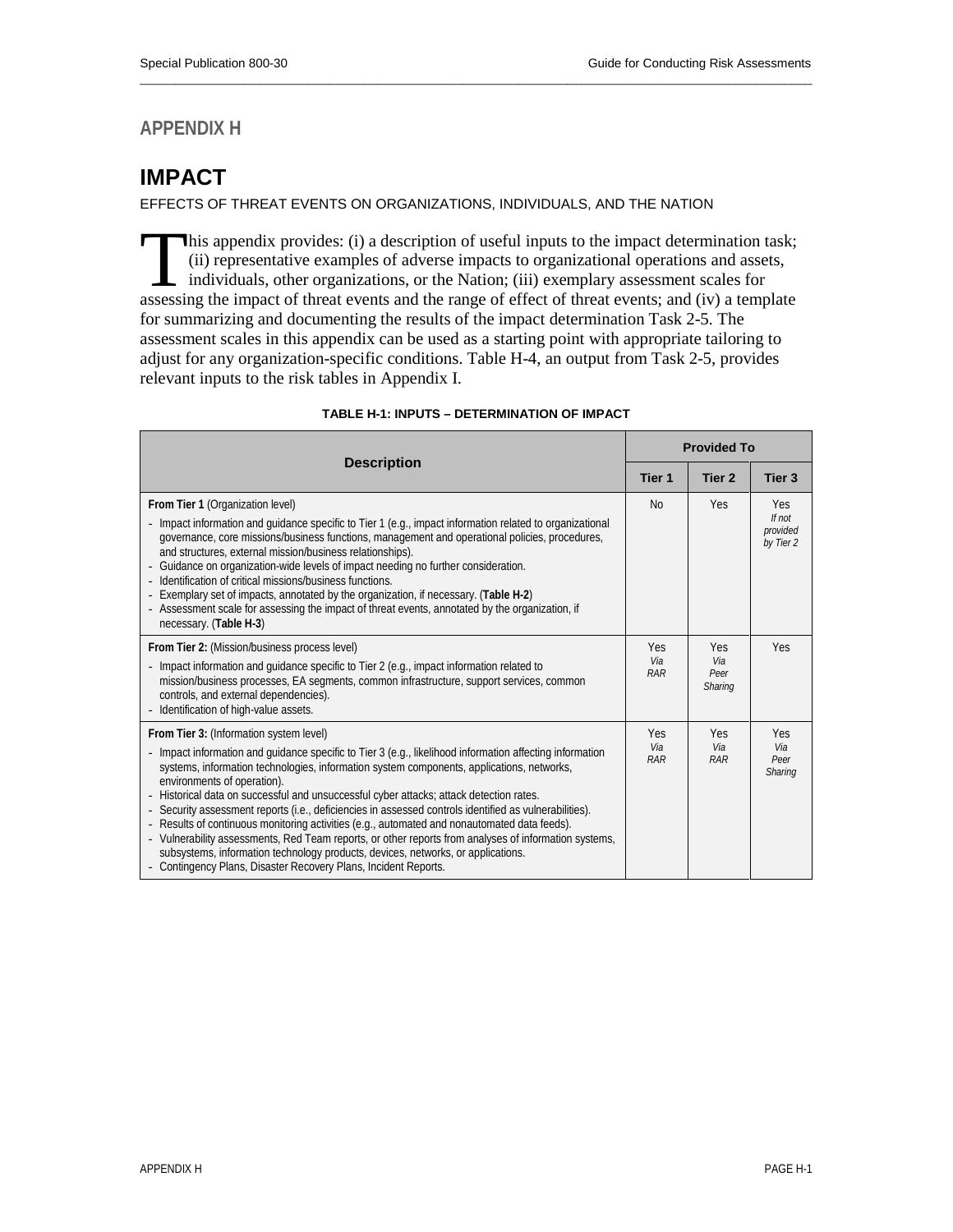#### **TABLE H-2: EXAMPLES OF ADVERSE IMPACTS**

| <b>Type of Impact</b>                 | <b>Impact</b>                                                                                                                                                                                                                                                                                                                                                                                                                                                                                                                                                                                                                                                                                                                                                                                                                                                                          |
|---------------------------------------|----------------------------------------------------------------------------------------------------------------------------------------------------------------------------------------------------------------------------------------------------------------------------------------------------------------------------------------------------------------------------------------------------------------------------------------------------------------------------------------------------------------------------------------------------------------------------------------------------------------------------------------------------------------------------------------------------------------------------------------------------------------------------------------------------------------------------------------------------------------------------------------|
| <b>HARM TO</b><br><b>OPERATIONS</b>   | - Inability to perform current missions/business functions.<br>- In a sufficiently timely manner.<br>- With sufficient confidence and/or correctness.<br>- Within planned resource constraints.<br>Inability, or limited ability, to perform missions/business functions in the future.<br>- Inability to restore missions/business functions.<br>- In a sufficiently timely manner.<br>- With sufficient confidence and/or correctness.<br>- Within planned resource constraints.<br>Harms (e.g., financial costs, sanctions) due to noncompliance.<br>- With applicable laws or regulations.<br>- With contractual requirements or other requirements in other binding agreements (e.g., liability).<br>- Direct financial costs.<br>- Relational harms.<br>- Damage to trust relationships.<br>- Damage to image or reputation (and hence future or potential trust relationships). |
| <b>HARM TO ASSETS</b>                 | - Damage to or loss of physical facilities.<br>- Damage to or loss of information systems or networks.<br>- Damage to or loss of information technology or equipment.<br>- Damage to or loss of component parts or supplies.<br>- Damage to or of loss of information assets.<br>- Loss of intellectual property.                                                                                                                                                                                                                                                                                                                                                                                                                                                                                                                                                                      |
| <b>HARM TO INDIVIDUALS</b>            | - Injury or loss of life.<br>- Physical or psychological mistreatment.<br>- Identity theft.<br>- Loss of Personally Identifiable Information.<br>- Damage to image or reputation.                                                                                                                                                                                                                                                                                                                                                                                                                                                                                                                                                                                                                                                                                                      |
| HARM TO OTHER<br><b>ORGANIZATIONS</b> | - Harms (e.g., financial costs, sanctions) due to noncompliance.<br>- With applicable laws or regulations.<br>- With contractual requirements or other requirements in other binding agreements.<br>- Direct financial costs.<br>- Relational harms.<br>- Damage to trust relationships.<br>- Damage to reputation (and hence future or potential trust relationships).                                                                                                                                                                                                                                                                                                                                                                                                                                                                                                                |
| <b>HARM TO THE NATION</b>             | - Damage to or incapacitation of a critical infrastructure sector.<br>- Loss of government continuity of operations.<br>- Relational harms.<br>- Damage to trust relationships with other governments or with nongovernmental entities.<br>- Damage to national reputation (and hence future or potential trust relationships).<br>- Damage to current or future ability to achieve national objectives.<br>- Harm to national security.                                                                                                                                                                                                                                                                                                                                                                                                                                               |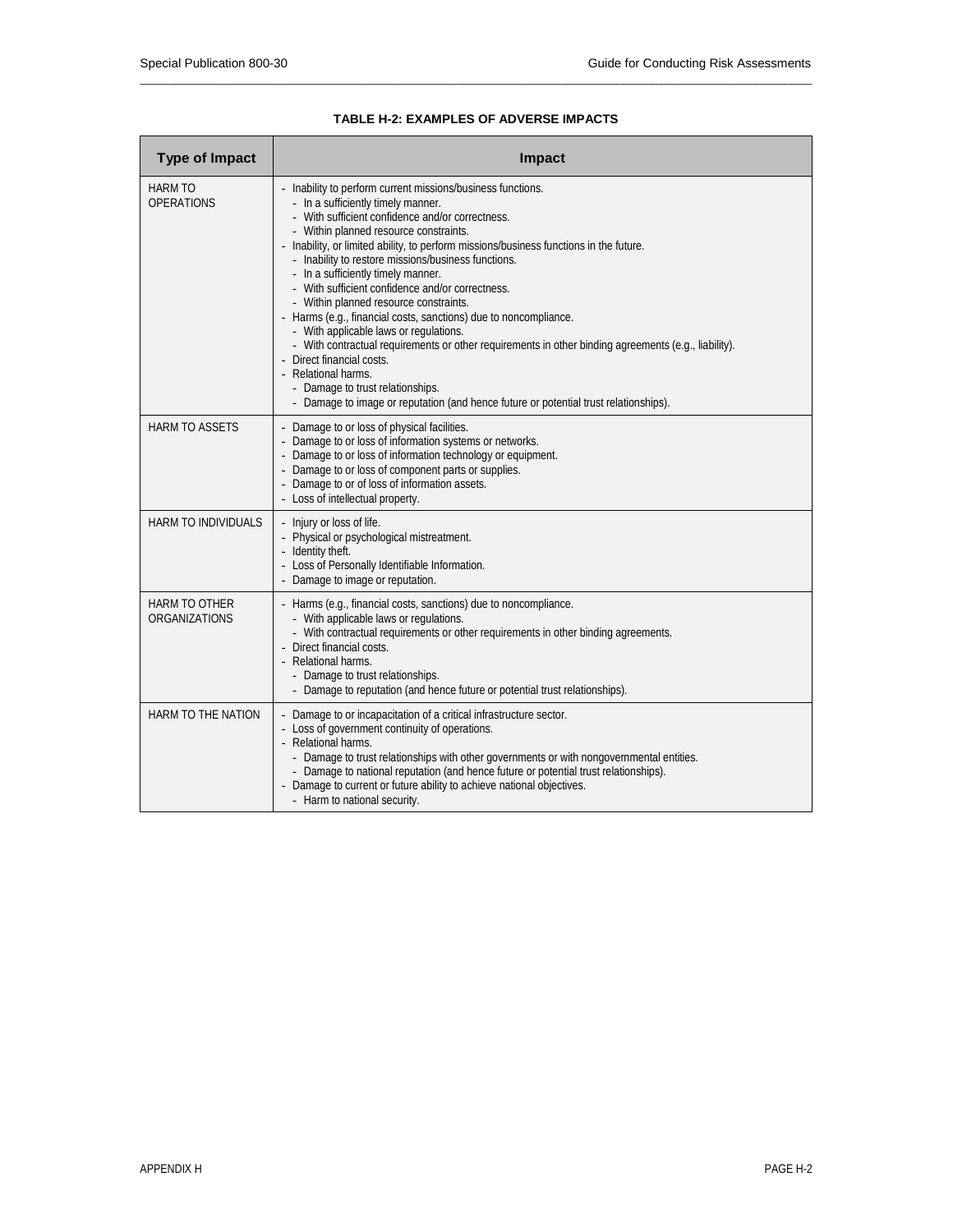| Qualitative<br><b>Values</b> | Semi-Quantitative<br><b>Values</b> |                | <b>Description</b>                                                                                                                                                                                                                                                                                                                                                                                                                                                                                                                                                                                                                                                                                                           |
|------------------------------|------------------------------------|----------------|------------------------------------------------------------------------------------------------------------------------------------------------------------------------------------------------------------------------------------------------------------------------------------------------------------------------------------------------------------------------------------------------------------------------------------------------------------------------------------------------------------------------------------------------------------------------------------------------------------------------------------------------------------------------------------------------------------------------------|
| Very High                    | $96 - 100$                         | 10             | The threat event could be expected to have multiple severe or catastrophic adverse effects on<br>organizational operations, organizational assets, individuals, other organizations, or the Nation.                                                                                                                                                                                                                                                                                                                                                                                                                                                                                                                          |
| High                         | 80-95                              | 8              | The threat event could be expected to have a severe or catastrophic adverse effect on<br>organizational operations, organizational assets, individuals, other organizations, or the Nation. A<br>severe or catastrophic adverse effect means that, for example, the threat event might: (i) cause a<br>severe degradation in or loss of mission capability to an extent and duration that the organization is<br>not able to perform one or more of its primary functions; (ii) result in major damage to<br>organizational assets; (iii) result in major financial loss; or (iv) result in severe or catastrophic harm<br>to individuals involving loss of life or serious life-threatening injuries.                       |
| Moderate                     | 21-79                              | 5              | The threat event could be expected to have a serious adverse effect on organizational operations,<br>organizational assets, individuals other organizations, or the Nation. A serious adverse effect<br>means that, for example, the threat event might: (i) cause a significant degradation in mission<br>capability to an extent and duration that the organization is able to perform its primary functions,<br>but the effectiveness of the functions is significantly reduced; (ii) result in significant damage to<br>organizational assets; (iii) result in significant financial loss; or (iv) result in significant harm to<br>individuals that does not involve loss of life or serious life-threatening injuries. |
| Low                          | $5-20$                             | $\overline{2}$ | The threat event could be expected to have a limited adverse effect on organizational operations,<br>organizational assets, individuals other organizations, or the Nation. A limited adverse effect<br>means that, for example, the threat event might: (i) cause a degradation in mission capability to an<br>extent and duration that the organization is able to perform its primary functions, but the<br>effectiveness of the functions is noticeably reduced; (ii) result in minor damage to organizational<br>assets; (iii) result in minor financial loss; or (iv) result in minor harm to individuals.                                                                                                             |
| Very Low                     | $0 - 4$                            | $\Omega$       | The threat event could be expected to have a negligible adverse effect on organizational<br>operations, organizational assets, individuals other organizations, or the Nation.                                                                                                                                                                                                                                                                                                                                                                                                                                                                                                                                               |

#### **TABLE H-3: ASSESSMENT SCALE – IMPACT OF THREAT EVENTS**

\_\_\_\_\_\_\_\_\_\_\_\_\_\_\_\_\_\_\_\_\_\_\_\_\_\_\_\_\_\_\_\_\_\_\_\_\_\_\_\_\_\_\_\_\_\_\_\_\_\_\_\_\_\_\_\_\_\_\_\_\_\_\_\_\_\_\_\_\_\_\_\_\_\_\_\_\_\_\_\_\_\_\_\_\_\_\_\_\_\_\_\_\_\_\_\_

#### **TABLE H-4: TEMPLATE – IDENTIFICATION OF ADVERSE IMPACTS**

| Type of Impact                                         | Impact<br><b>Affected Asset</b>         | <b>Maximum Impact</b>                   |
|--------------------------------------------------------|-----------------------------------------|-----------------------------------------|
| Table H-2<br><sub>or</sub><br>Organization-<br>defined | Table H-2<br>or<br>Organization-defined | Table H-3<br>or<br>Organization-defined |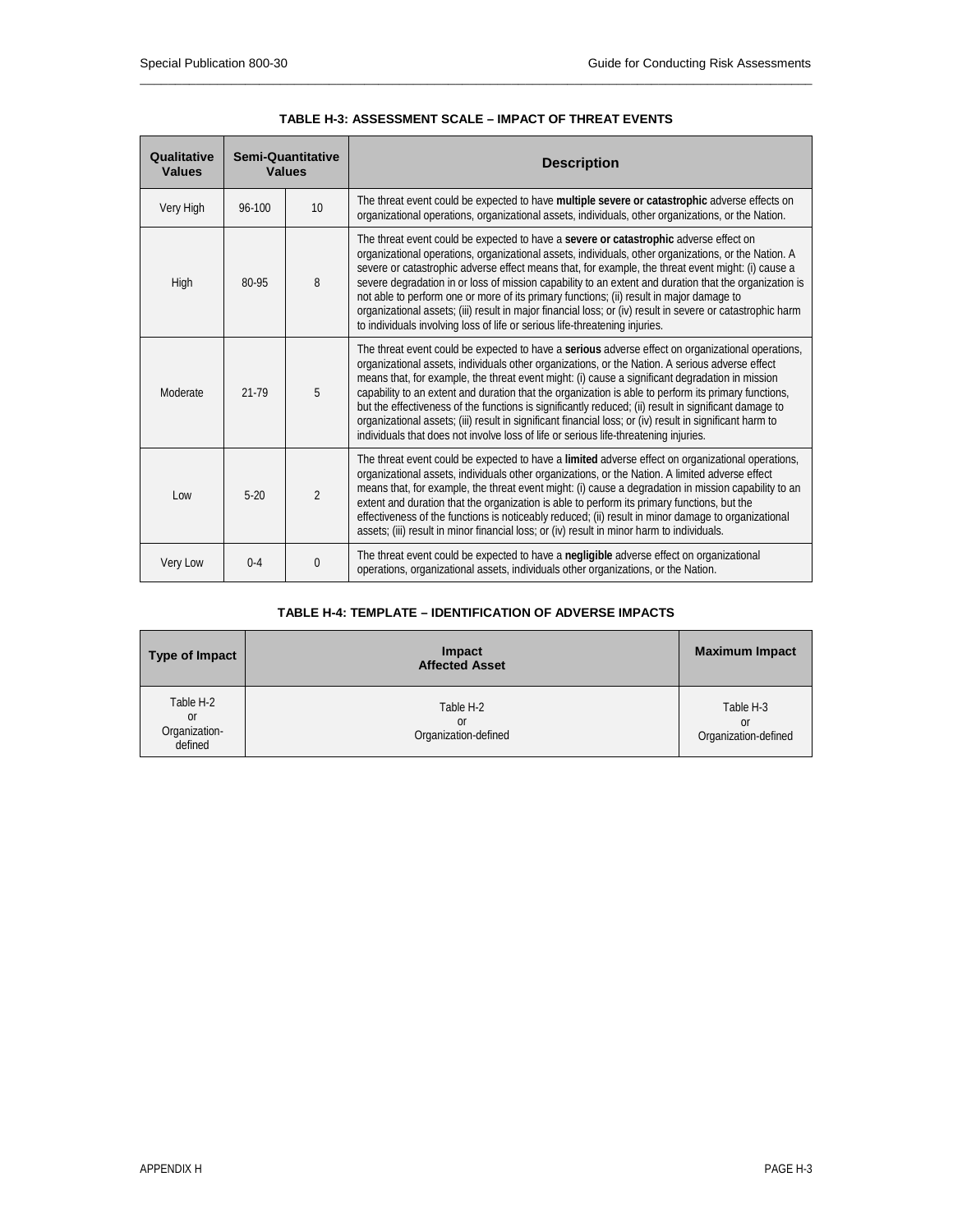## **APPENDIX I**

# **RISK DETERMINATION**

ASSESSING RISK TO ORGANIZATIONS, INDIVIDUALS, AND THE NATION

his appendix provides: (i) a description of potentially useful inputs to the risk determination task including considerations for uncertainty of determinations; (ii) exemplary assessment scales for assessing the levels of risk; (iii) tables for describing This appendix provides: (i) a description of potentially useful inputs to the risk determination task including considerations for uncertainty of determinations; (ii) exemplary assessment scales for assessing the levels of templates for summarizing and documenting the results of the risk determination Task 2-6. The assessment scales in this appendix can be used as a starting point with appropriate tailoring to adjust for any organization-specific conditions. Table I-5 (adversarial risk) and Table I-7 (nonadversarial risk) are outputs from Task 2-6.

\_\_\_\_\_\_\_\_\_\_\_\_\_\_\_\_\_\_\_\_\_\_\_\_\_\_\_\_\_\_\_\_\_\_\_\_\_\_\_\_\_\_\_\_\_\_\_\_\_\_\_\_\_\_\_\_\_\_\_\_\_\_\_\_\_\_\_\_\_\_\_\_\_\_\_\_\_\_\_\_\_\_\_\_\_\_\_\_\_\_\_\_\_\_\_\_

|                                                                                                                                                                                                                                                                                                                                                                                                                                                                                                                                                                                                                                                                                                                                                                                                      |                                 | <b>Provided To</b>            |                                               |  |  |
|------------------------------------------------------------------------------------------------------------------------------------------------------------------------------------------------------------------------------------------------------------------------------------------------------------------------------------------------------------------------------------------------------------------------------------------------------------------------------------------------------------------------------------------------------------------------------------------------------------------------------------------------------------------------------------------------------------------------------------------------------------------------------------------------------|---------------------------------|-------------------------------|-----------------------------------------------|--|--|
| <b>Description</b>                                                                                                                                                                                                                                                                                                                                                                                                                                                                                                                                                                                                                                                                                                                                                                                   | Tier 1                          | Tier <sub>2</sub>             | Tier 3                                        |  |  |
| From Tier 1 (Organization level)<br>- Sources of risk and uncertainty information identified for organization-wide use (e.g., specific<br>information that may be useful in determining likelihoods such as adversary capabilities, intent, and<br>targeting objectives).<br>Guidance on organization-wide levels of risk (including uncertainty) needing no further consideration.<br>$\overline{\phantom{0}}$<br>- Criteria for uncertainty determinations.<br>- List of high-risk events from previous risk assessments.<br>- Assessment scale for assessing the level of risk as a combination of likelihood and impact, annotated<br>by the organization, if necessary. (Table I-2)<br>- Assessment scale for assessing level of risk, annotated by the organization, if necessary. (Table I-3) | N <sub>0</sub>                  | Yes                           | <b>Yes</b><br>If not<br>provided<br>by Tier 2 |  |  |
| From Tier 2: (Mission/business process level)<br>- Risk-related information and quidance specific to Tier 2 (e.g., risk and uncertainty information related<br>to mission/business processes, EA segments, common infrastructure, support services, common<br>controls, and external dependencies).                                                                                                                                                                                                                                                                                                                                                                                                                                                                                                  | Yes<br>Via<br><b>RAR</b>        | Yes<br>Via<br>Peer<br>Sharing | Yes                                           |  |  |
| From Tier 3: (Information system level)<br>- Risk-related information and quidance specific to Tier 3 (e.g., likelihood information affecting<br>information systems, information technologies, information system components, applications,<br>networks, environments of operation).                                                                                                                                                                                                                                                                                                                                                                                                                                                                                                                | <b>Yes</b><br>Via<br><b>RAR</b> | Yes<br>Via<br>RAR             | Yes<br>Via<br>Peer<br>Sharing                 |  |  |

#### **TABLE I-1: INPUTS – RISK**

#### **TABLE I-2: ASSESSMENT SCALE – LEVEL OF RISK (COMBINATION OF LIKELIHOOD AND IMPACT)**

| Likelihood<br>(Threat Event Occurs) | Level of Impact |          |          |          |           |  |
|-------------------------------------|-----------------|----------|----------|----------|-----------|--|
| and Results in<br>Adverse Impact)   | <b>Very Low</b> | Low      | Moderate | High     | Very High |  |
| <b>Very High</b>                    | Very Low        | Low      | Moderate | High     | Very High |  |
| High                                | Very Low        | Low      | Moderate | High     | Very High |  |
| Moderate                            | Very Low        | Low      | Moderate | Moderate | High      |  |
| Low                                 | Very Low        | Low      | Low      | Low      | Moderate  |  |
| <b>Very Low</b>                     | Very Low        | Very Low | Very Low | Low      | Low       |  |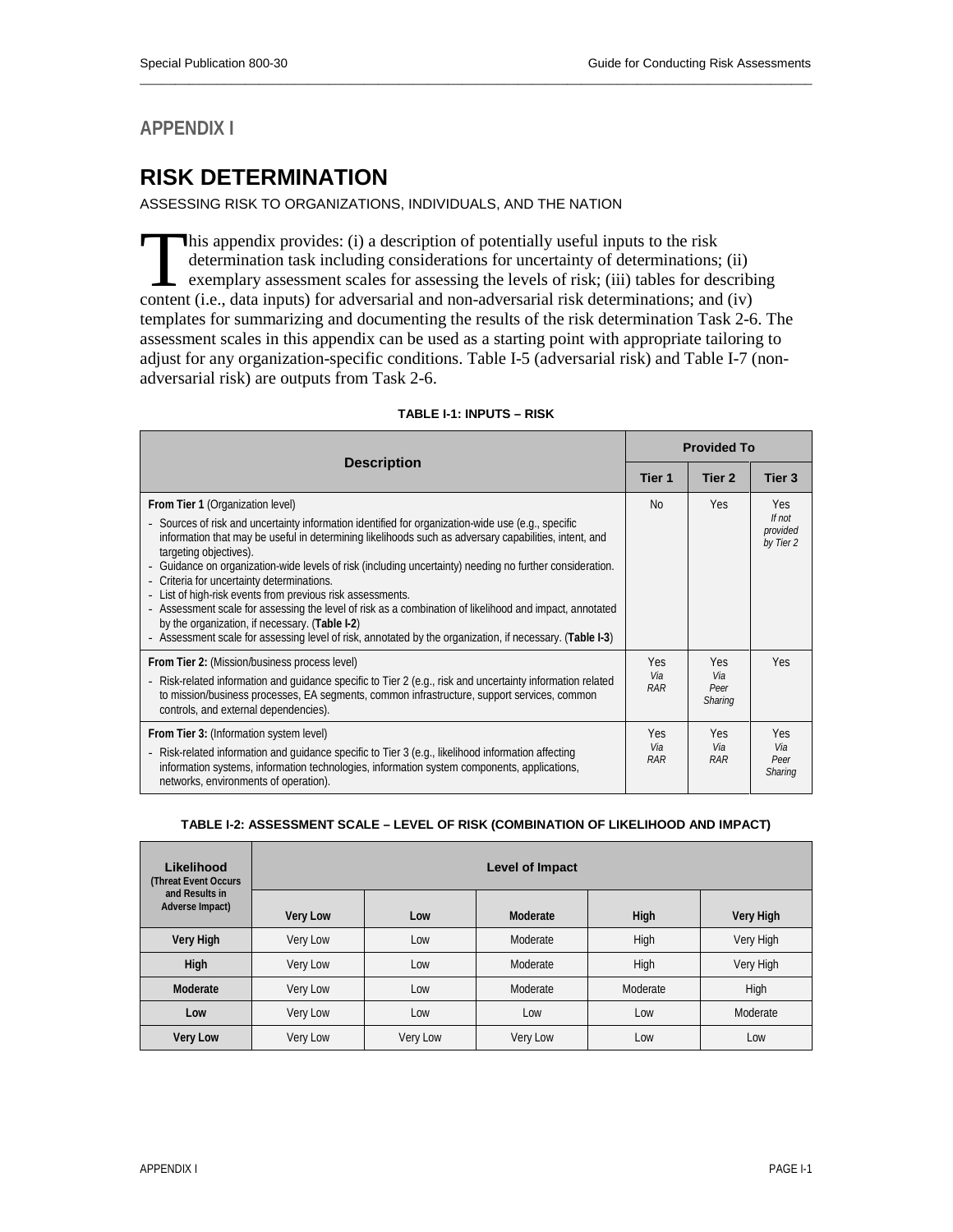| Qualitative<br><b>Values</b> | Semi-Quantitative<br><b>Values</b> |              | <b>Description</b>                                                                                                                                                                                                             |
|------------------------------|------------------------------------|--------------|--------------------------------------------------------------------------------------------------------------------------------------------------------------------------------------------------------------------------------|
| Very High                    | 96-100                             | 10           | Very high risk means that a threat event could be expected to have multiple severe or<br>catastrophic adverse effects on organizational operations, organizational assets, individuals,<br>other organizations, or the Nation. |
| High                         | 80-95                              | 8            | High risk means that a threat event could be expected to have a severe or catastrophic adverse<br>effect on organizational operations, organizational assets, individuals, other organizations, or the<br>Nation.              |
| Moderate                     | $21 - 79$                          | 5            | Moderate risk means that a threat event could be expected to have a serious adverse effect on<br>organizational operations, organizational assets, individuals, other organizations, or the Nation.                            |
| Low                          | $5-20$                             |              | Low risk means that a threat event could be expected to have a limited adverse effect on<br>organizational operations, organizational assets, individuals, other organizations, or the Nation.                                 |
| Very Low                     | $0 - 4$                            | <sup>0</sup> | Very low risk means that a threat event could be expected to have a negligible adverse effect on<br>organizational operations, organizational assets, individuals, other organizations, or the Nation.                         |

#### **TABLE I-3: ASSESSMENT SCALE – LEVEL OF RISK**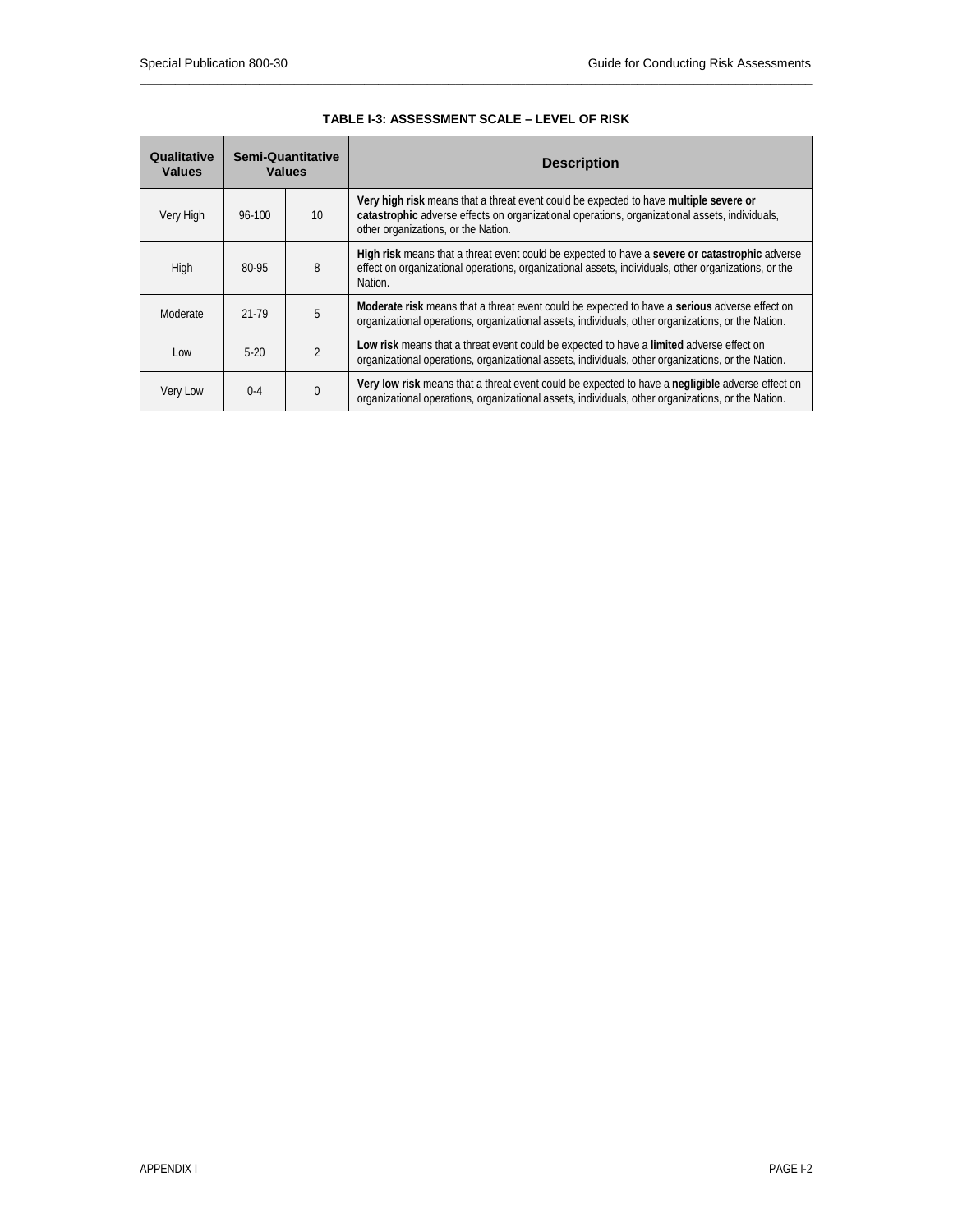| Column         | <b>Heading</b>                                        | <b>Content</b>                                                                                                                                                                                                                                                   |
|----------------|-------------------------------------------------------|------------------------------------------------------------------------------------------------------------------------------------------------------------------------------------------------------------------------------------------------------------------|
| 1              | <b>Threat Event</b>                                   | Identify threat event. (Task 2-2; Table E-1; Table E-2; Table E-5; Table I-5.)                                                                                                                                                                                   |
| $\overline{2}$ | <b>Threat Sources</b>                                 | Identify threat sources that could initiate the threat event. (Task 2-1; Table D-1; Table D-2;<br>Table D-7; Table I-5.)                                                                                                                                         |
| 3              | Capability                                            | Assess threat source capability. (Task 2-1; Table D-3; Table D-7; Table I-5.)                                                                                                                                                                                    |
| 4              | Intent                                                | Assess threat source intent. (Task 2-1; Table D-4; Table D-7; Table I-5.)                                                                                                                                                                                        |
| 5              | Targeting                                             | Assess threat source targeting. (Task 2-1; Table D-5; Table D-7; Table I-5.)                                                                                                                                                                                     |
| 6              | Relevance                                             | Determine relevance of threat event. (Task 2-2; Table E-1; Table E-4; Table E-5; Table I-5.)<br>If the relevance of the threat event does not meet the organization's criteria for further<br>consideration, do not complete the remaining columns.              |
| $\overline{7}$ | Likelihood of Attack Initiation                       | Determine likelihood that one or more of the threat sources initiates the threat event, taking into<br>consideration capability, intent, and targeting. (Task 2-4; Table G-1; Table G-2; Table I-5.)                                                             |
| 8              | Vulnerabilities and<br><b>Predisposing Conditions</b> | Identify vulnerabilities which could be exploited by threat sources initiating the threat event and<br>the predisposing conditions which could increase the likelihood of adverse impacts. (Task 2-5;<br>Table F-1; Table F-3; Table F-4; Table F-6; Table I-5.) |
| 9              | Severity<br>Pervasiveness                             | Assess severity of vulnerabilities and pervasiveness of predisposing conditions. (Task 2-5;<br>Table F-1; Table F-2; Table F-5; Table F-6; Table I-5.)                                                                                                           |
| 10             | <b>Likelihood Initiated Attack</b><br><b>Succeeds</b> | Determine the likelihood that the threat event, once initiated, will result in adverse impact,<br>taking into consideration threat source capability, vulnerabilities, and predisposing conditions.<br>(Task 2-4; Table G-1; Table G-4; Table I-5.)              |
| 11             | Overall Likelihood                                    | Determine the likelihood that the threat event will be initiated and result in adverse impact (i.e.,<br>combination of likelihood of attack initiation and likelihood that initiated attack succeeds). (Task<br>2-4; Table G-1; Table G-5; Table I-5.)           |
| 12             | Level of Impact                                       | Determine the adverse impact (i.e., potential harm to organizational operations, organizational<br>assets, individuals, other organizations, or the Nation) from the threat event. (Task 2-5; Table<br>H-1, Table H-2; Table H-3; Table H-4; Table I-5.)         |
| 13             | <b>Risk</b>                                           | Determine the level of risk as a combination of likelihood and impact. (Task 2-6; Table I-1;<br>Table I-2; Table I-3; Table I-5.)                                                                                                                                |

#### **TABLE I-4: COLUMN DESCRIPTIONS FOR ADVERSARIAL RISK TABLE**

\_\_\_\_\_\_\_\_\_\_\_\_\_\_\_\_\_\_\_\_\_\_\_\_\_\_\_\_\_\_\_\_\_\_\_\_\_\_\_\_\_\_\_\_\_\_\_\_\_\_\_\_\_\_\_\_\_\_\_\_\_\_\_\_\_\_\_\_\_\_\_\_\_\_\_\_\_\_\_\_\_\_\_\_\_\_\_\_\_\_\_\_\_\_\_\_

#### **TABLE I-5: TEMPLATE – ADVERSARIAL RISK**

|                        | $\overline{2}$                  | 3                                              | 4      | 5         | 6         | $\overline{7}$                  | 8                                                    | 9                             | 10                                      | 11                 | 12                           | 13          |
|------------------------|---------------------------------|------------------------------------------------|--------|-----------|-----------|---------------------------------|------------------------------------------------------|-------------------------------|-----------------------------------------|--------------------|------------------------------|-------------|
|                        |                                 | <b>Threat Source</b><br><b>Characteristics</b> |        |           | đ         |                                 |                                                      |                               |                                         |                    |                              |             |
| <b>Threat</b><br>Event | <b>Threat</b><br><b>Sources</b> | Capability                                     | Intent | Targeting | Relevance | Attack Initiation<br>Likelihood | Vulnerabilities<br>and<br>Predisposing<br>Conditions | Pervasiveness<br>Severity and | Likelihood Initiated<br>Attack Succeeds | Overall Likelihood | Level<br><b>of</b><br>Impact | <b>Risk</b> |
|                        |                                 |                                                |        |           |           |                                 |                                                      |                               |                                         |                    |                              |             |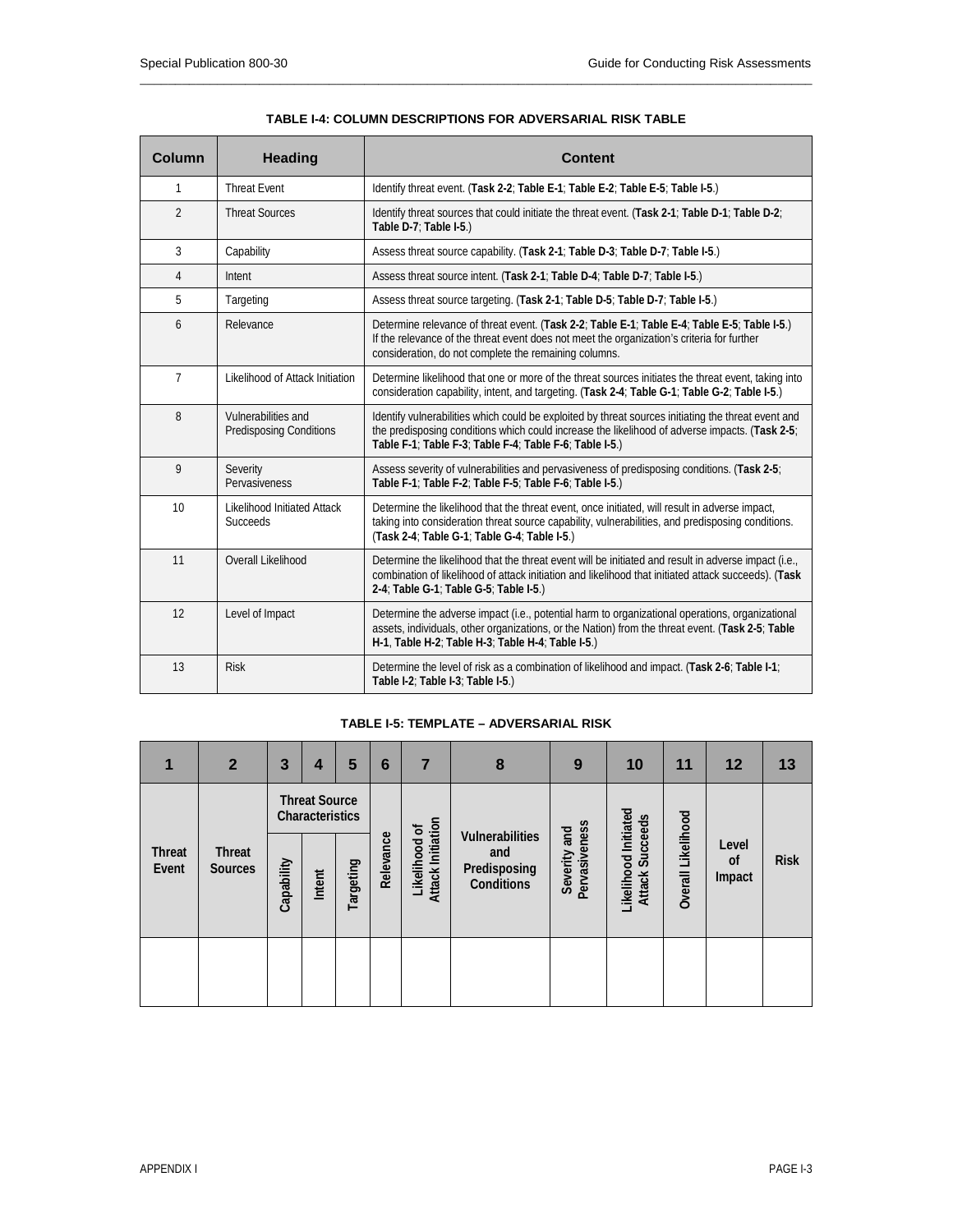| Column         | <b>Heading</b>                                              | <b>Content</b>                                                                                                                                                                                                                                                   |
|----------------|-------------------------------------------------------------|------------------------------------------------------------------------------------------------------------------------------------------------------------------------------------------------------------------------------------------------------------------|
| 1              | <b>Threat Event</b>                                         | Identify threat event. (Task 2-2; Table E-1; Table E-3; Table E-5; Table I-7.)                                                                                                                                                                                   |
| $\overline{2}$ | <b>Threat Sources</b>                                       | Identify threat sources that could initiate the threat event. (Task 2-1; Table D-1; Table D-2;<br>Table D-8; Table I-7.)                                                                                                                                         |
| 3              | Range of Effects                                            | ldentify the range of effects from the threat source. (Task 2-1; Table D-1; Table D-6; Table I-7.)                                                                                                                                                               |
| 4              | Relevance                                                   | Determine relevance of threat event. (Task 2-2; Table E-1; Table E-4; Table E-5; Table I-7.)<br>If the relevance of the threat event does not meet the organization's criteria for further<br>consideration, do not complete the remaining columns.              |
| 5              | Likelihood of Threat Event<br>Occurring                     | Determine the likelihood that the threat event will occur. (Task 2-4; Table G-1; Table G-3; Table<br>$1-7.$ )                                                                                                                                                    |
| 6              | Vulnerabilities and<br><b>Predisposing Conditions</b>       | Identify vulnerabilities which could be exploited by threat sources initiating the threat event and<br>the predisposing conditions which could increase the likelihood of adverse impacts. (Task 2-5;<br>Table F-1; Table F-3; Table F-4; Table F-6; Table I-7.) |
| $\overline{7}$ | Severity<br>Pervasiveness                                   | Assess severity of vulnerabilities and pervasiveness of predisposing conditions. (Task 2-5; Table<br>F-1; Table F-2; Table F-5; Table F-6; Table I-5.)                                                                                                           |
| 8              | <b>Likelihood Threat Event</b><br>Results in Adverse Impact | Determine the likelihood that the threat event, once initiated, will result in adverse impact, taking<br>into consideration vulnerabilities and predisposing conditions. (Task 2-4; Table G-1; Table G-4;<br>Table I-7.)                                         |
| 9              | Overall Likelihood                                          | Determine the likelihood that the threat event will occur and result in adverse impacts (i.e.,<br>combination of likelihood of threat occurring and likelihood that the threat event results in<br>adverse impact). (Task 2-4; Table G-1; Table G-5; Table I-7.) |
| 10             | Level of Impact                                             | Determine the adverse impact (i.e., potential harm to organizational operations, organizational<br>assets, individuals, other organizations, or the Nation) from the threat event. (Task 2-5; Table H-<br>1, Table H-2; Table H-3; Table H-4; Table I-7.)        |
| 11             | <b>Risk</b>                                                 | Determine the level of risk as a combination of likelihood and impact. (Task 2-6; Table I-1; Table<br>$I-2$ ; Table $I-3$ ; Table $I-7$ .)                                                                                                                       |

#### **TABLE I-6: COLUMN DESCRIPTIONS FOR NON-ADVERSARIAL RISK TABLE**

\_\_\_\_\_\_\_\_\_\_\_\_\_\_\_\_\_\_\_\_\_\_\_\_\_\_\_\_\_\_\_\_\_\_\_\_\_\_\_\_\_\_\_\_\_\_\_\_\_\_\_\_\_\_\_\_\_\_\_\_\_\_\_\_\_\_\_\_\_\_\_\_\_\_\_\_\_\_\_\_\_\_\_\_\_\_\_\_\_\_\_\_\_\_\_\_

#### **TABLE I-7: TEMPLATE – NON-ADVERSARIAL RISK**

|                        | $\overline{2}$                  | 3                                        | 4         | 5                                | 6                                                    | $\overline{7}$                | 8                                                                          | 9                  | 10                               | 11          |
|------------------------|---------------------------------|------------------------------------------|-----------|----------------------------------|------------------------------------------------------|-------------------------------|----------------------------------------------------------------------------|--------------------|----------------------------------|-------------|
| <b>Threat</b><br>Event | <b>Threat</b><br><b>Sources</b> | Range<br><sub>of</sub><br><b>Effects</b> | Relevance | Event Occurring<br>Likelihood of | Vulnerabilities<br>and<br>Predisposing<br>Conditions | Pervasiveness<br>Severity and | Adverse<br>Event<br>Impact<br>Likelihood<br>$\mathbf{a}$<br><b>Results</b> | Overall Likelihood | Level<br><sub>of</sub><br>Impact | <b>Risk</b> |
|                        |                                 |                                          |           |                                  |                                                      |                               |                                                                            |                    |                                  |             |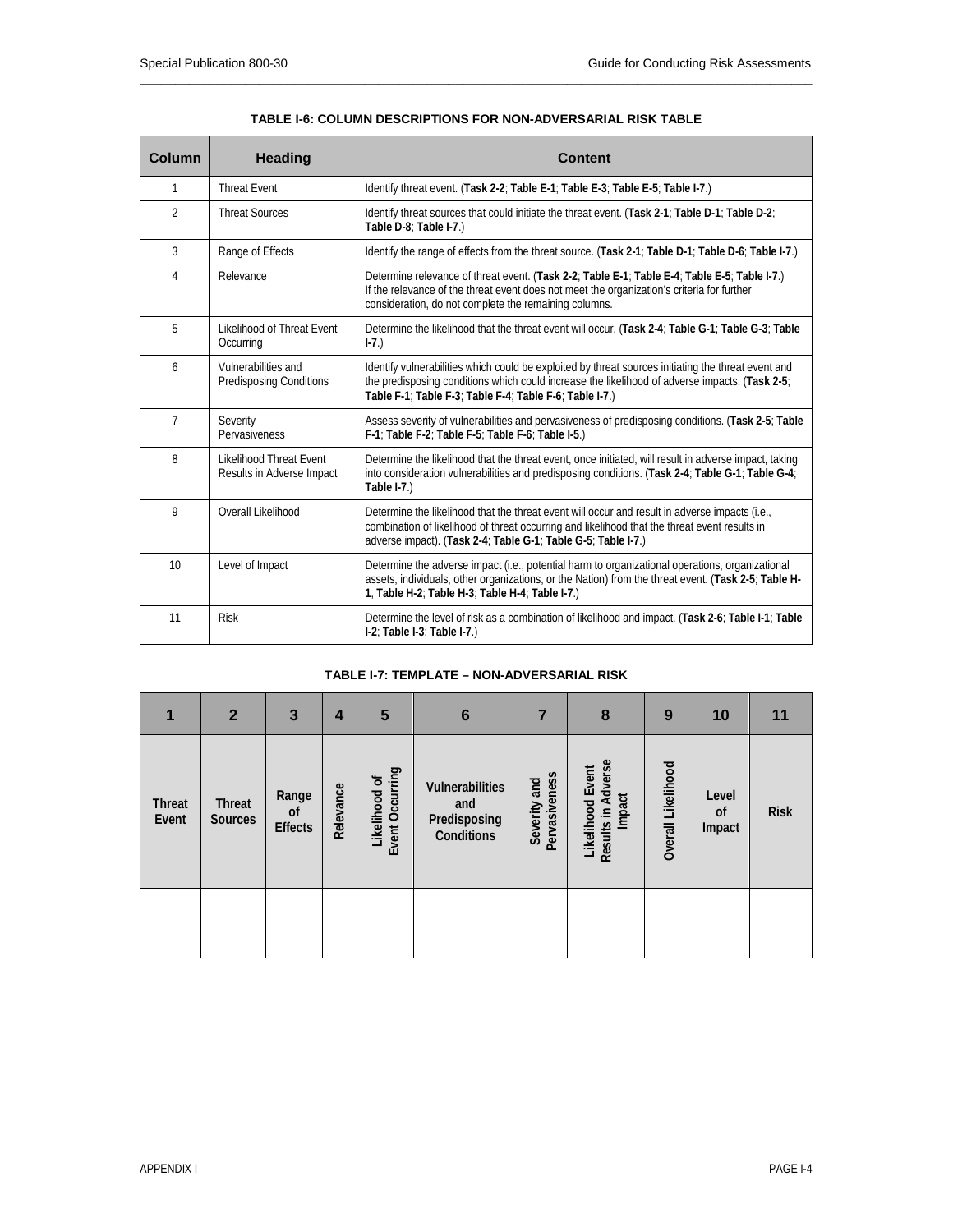## **APPENDIX J**

# **INFORMING RISK RESPONSE**

APPROACHES TO REFINING RISK ASSESSMENT RESULTS

risk assessment may identify a number of risks that have similar scores (e.g., 78, 82, 83) or levels (e.g., moderate, high). When too many risks are clustered at or about the same value, organizations need a method to refine the presentation of risk assessment results, **First assessment may identify a number of risks that have similar scores (e.g., 78, 82, 83)** or levels (e.g., moderate, high). When too many risks are clustered at or about the same value, organizations need a method to r of the risk management process. [56](#page-89-0) Such a method should be associated with the mission/business requirements of the organization, consistent with the organizational risk tolerance, and maximize the use of available resources. Prioritization is a key component of risk-based protection and becomes necessary when requirements cannot be fully satisfied or when resources do not allow all risks to be mitigated within a reasonable time frame. To facilitate informed risk response decisions by senior leaders/executives (e.g., why certain risks were or were not mitigated), the risk assessment results are annotated to enable those decision makers to know or obtain the answers to the following questions about each risk in a set with similar scores:

\_\_\_\_\_\_\_\_\_\_\_\_\_\_\_\_\_\_\_\_\_\_\_\_\_\_\_\_\_\_\_\_\_\_\_\_\_\_\_\_\_\_\_\_\_\_\_\_\_\_\_\_\_\_\_\_\_\_\_\_\_\_\_\_\_\_\_\_\_\_\_\_\_\_\_\_\_\_\_\_\_\_\_\_\_\_\_\_\_\_\_\_\_\_\_\_

### *Time Frame*

In the event the identified risk materialized—

- How high would the *immediate* impact be to organizational operations (including mission, functions, image, or reputation), organizational assets, individuals, other organizations, or the Nation?
- How high would the *future* impact be to organizational operations (including mission, functions, image, or reputation), organizational assets, individuals, other organizations, or the Nation?

The answers to the above questions, together with the risk tolerance of the organization, provide the basis for a risk prioritization that is based on current and future organizational needs. When weighing immediate impacts versus future impacts, senior leaders must decide whether a critical mission/business need today warrants jeopardizing the future capabilities of the organization. Mission/business owners and mission/business subject matter experts can be consulted to obtain the most complete and up-to-date information on mission/business impacts. Other subject matter experts or stakeholder representatives can be consulted to obtain information on immediate versus future impacts (e.g., consulting the Privacy Office for impacts to individuals).

### *Total Cumulative Impact*

- What is the expected impact from a single occurrence of the threat?
- If the risk can materialize more than once, what is the overall expected impact (i.e., cumulative loss) for the time period of concern?

Note that one aspect of the total impact to organizations is the cost of recovery from a loss of confidentiality, integrity, or availability.

<span id="page-89-0"></span> <sup>56</sup> The *risk executive (function)* provides policy-level guidance on organizational risk tolerance and other factors that inform and guide the risk-based decisions of authorizing officials. This guidance can also influence the prioritization of risk responses including for example, mitigation activities.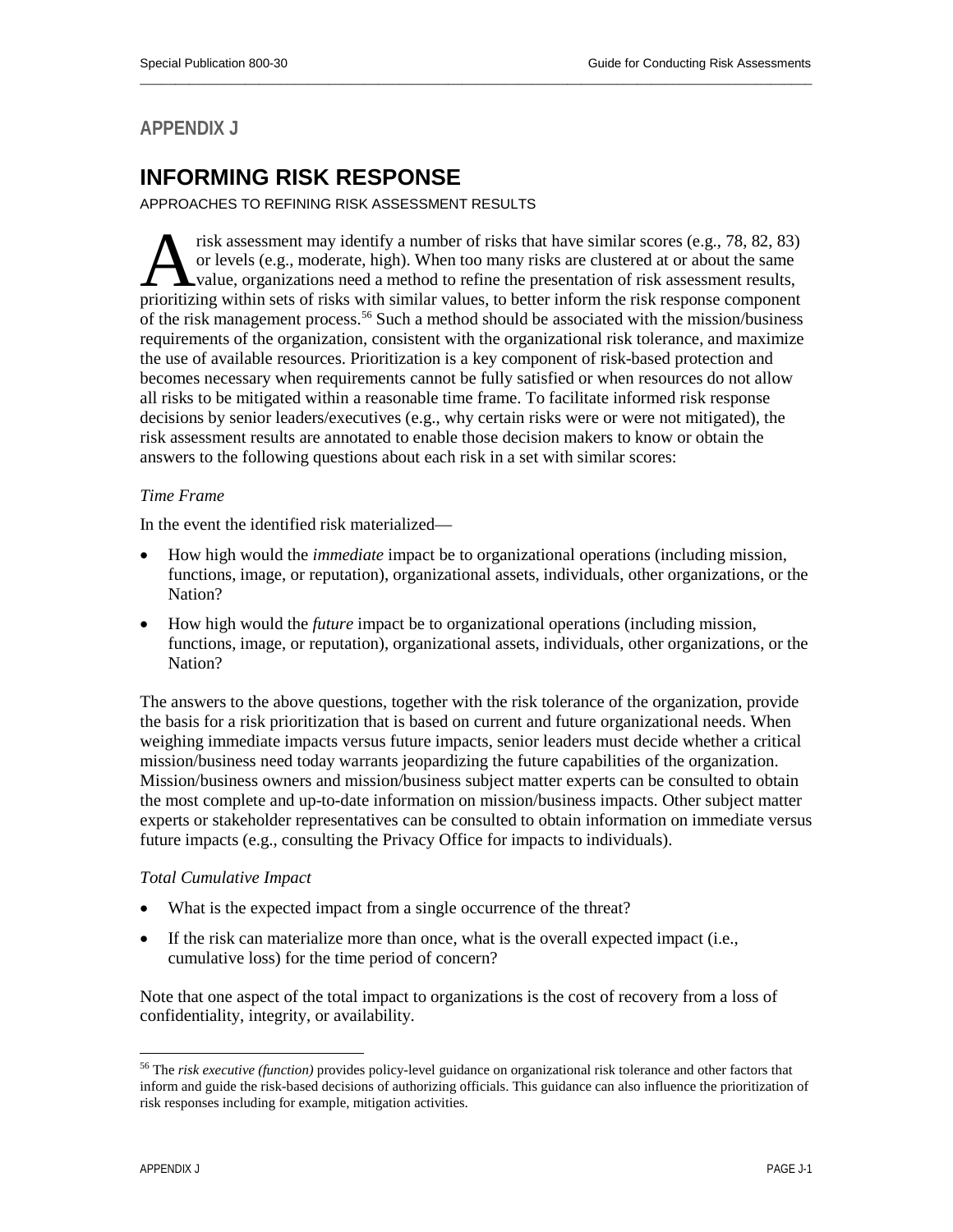#### *Synergies Among Risks*

If a risk materializes that is closely related to multiple risks, it is likely that a cluster of risks will materialize at or near the same time. Managing the adverse impact from one risk materializing may be possible; managing multiple risks of high impact that materialize at the same time may challenge the capacity of the organization and therefore needs to be managed much more closely. The following questions address relationships among risks.

\_\_\_\_\_\_\_\_\_\_\_\_\_\_\_\_\_\_\_\_\_\_\_\_\_\_\_\_\_\_\_\_\_\_\_\_\_\_\_\_\_\_\_\_\_\_\_\_\_\_\_\_\_\_\_\_\_\_\_\_\_\_\_\_\_\_\_\_\_\_\_\_\_\_\_\_\_\_\_\_\_\_\_\_\_\_\_\_\_\_\_\_\_\_\_\_

Will the materialization of a particular risk result in:

- A high likelihood or virtual certainty of other identified risks materializing?
- A high likelihood or virtual certainty of other identified risks *not* materializing?
- No particular effect on other identified risks materializing?

If a risk is highly coupled to other risks or seen as likely to lead to other risks materializing (whether the risk is the cause or materializes concurrently), the risk should be given higher priority than a risk that has no particular effect on other risks. If a risk materializing actually decreases the likelihood of other risks materializing, then further analysis is warranted to determine which risks become a lower priority to mitigate.

In conclusion, organizations can benefit significantly by refining risk assessment results in preparation for the risk response step in the risk management process. During the risk response step, which is described in NIST Special Publication 800-39, organizations: (i) analyze different courses of action; (ii) conduct cost-benefit analyses; (iii) address scalability issues for large-scale implementations; (iv) examine the interactions/dependencies among risk mitigation approaches (e.g., dependencies among security controls); and (v) assess other factors affecting organizational missions/business functions. In addition, organizations address cost, schedule, and performance issues associated with information systems and information technology infrastructure supporting organizational missions/business functions.

#### **CAUTIONARY NOTE**

Organizations are cautioned that risk assessments are often not precise instruments of measurement and reflect the limitations of the specific assessment methodologies, tools, and techniques employed as well as the subjectivity, quality, and trustworthiness of the data used. Risk determinations may be very coarse due to the assessment approach selected, the uncertainty in the likelihood of occurrence and impact values, and the potential mischaracterization of threats. Risks that are on the borderline between bins using the organization-defined binning scales, must ultimately be assigned to one bin. This determination could have a significant effect on the risk prioritization process. Thus, organizations should incorporate as much information as practical on particular risks during the prioritization process to ensure that the values for risks are appropriately determined (e.g., very low, low, moderate, high, very high).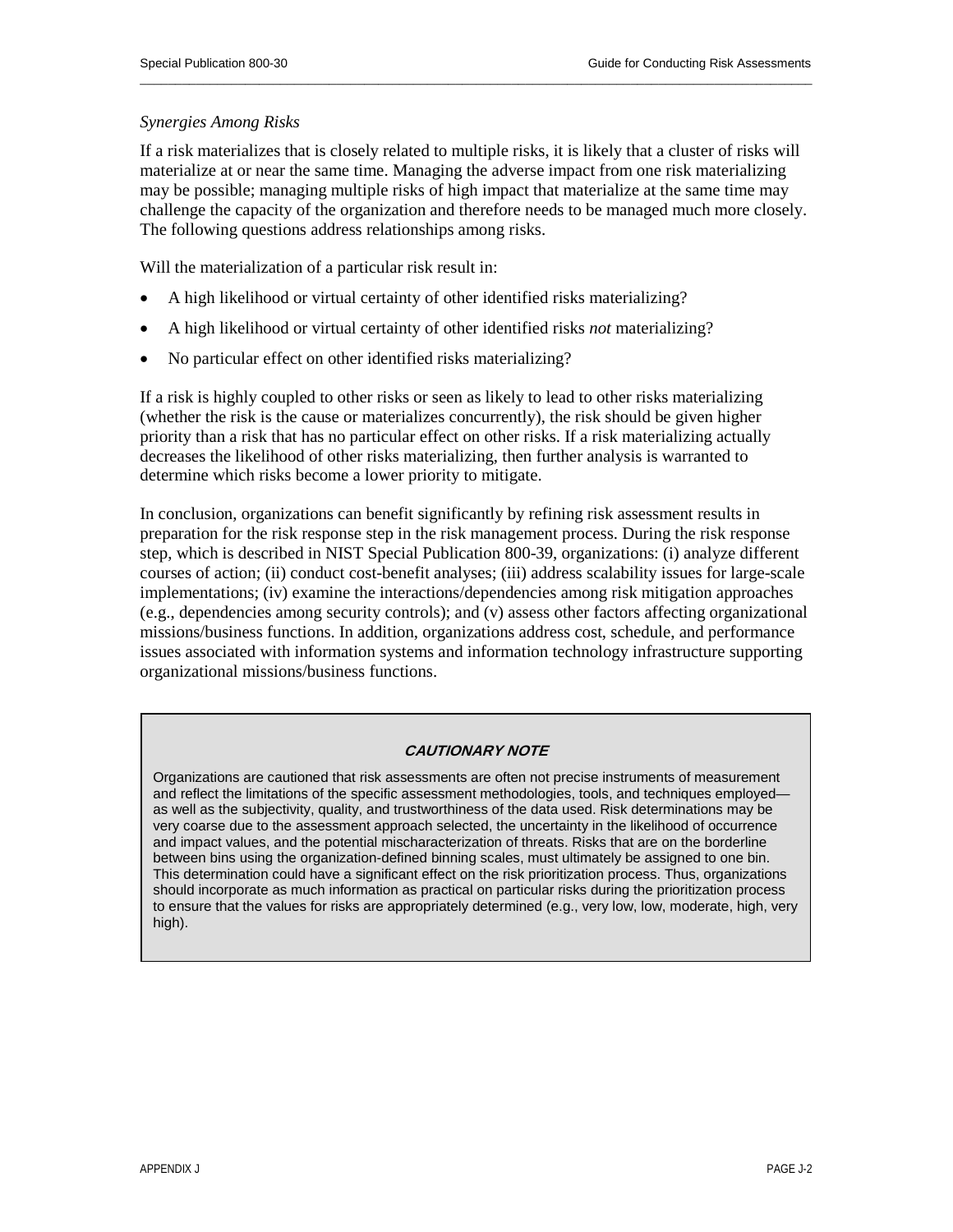## **APPENDIX K**

# **RISK ASSESSMENT REPORTS**

### ESSENTIAL ELEMENTS OF INFORMATION

his appendix provides the essential elements of information that organizations can use to communicate the results of risk assessments. [57](#page-91-0) Risk assessment results provide decision makers with an understanding of the information security risk to organizational operations This appendix provides the essential elements of information that organizations can use to communicate the results of risk assessments.<sup>57</sup> Risk assessment results provide decision makers with an understanding of the infor of organizational information systems and the environments in which those systems operate. The essential elements of information in a risk assessment can be described in three sections of the risk assessment report (or whatever vehicle is chosen by organizations to convey the results of the assessment): (i) an executive summary; (ii) the main body containing detailed risk assessment results; and (iii) supporting appendices.

\_\_\_\_\_\_\_\_\_\_\_\_\_\_\_\_\_\_\_\_\_\_\_\_\_\_\_\_\_\_\_\_\_\_\_\_\_\_\_\_\_\_\_\_\_\_\_\_\_\_\_\_\_\_\_\_\_\_\_\_\_\_\_\_\_\_\_\_\_\_\_\_\_\_\_\_\_\_\_\_\_\_\_\_\_\_\_\_\_\_\_\_\_\_\_\_

### **Executive Summary**

- List the date of the risk assessment.
- Summarize the purpose of the risk assessment.
- Describe the scope of the risk assessment.
	- For Tier 1 and Tier 2 risk assessments, identify: organizational governance structures or processes associated with the assessment (e.g., risk executive [function], budget process, acquisition process, systems engineering process, enterprise architecture, information security architecture, organizational missions/business functions, mission/business processes, information systems supporting the mission/business processes).
	- For Tier 3 risk assessments, identify: the information system name and location(s), security categorization, and information system (i.e., authorization) boundary.
- State whether this is an initial or subsequent risk assessment. If a subsequent risk assessment, state the circumstances that prompted the update and include a reference to the previous Risk Assessment Report.
- Describe the overall level of risk (e.g., Very Low, Low, Moderate, High, or Very High).
- List the number of risks identified for each level of risk (e.g., Very Low, Low, Moderate, High, or Very High).

### **Body of the Report**

• Describe the purpose of the risk assessment, including questions to be answered by the assessment. For example:

<span id="page-91-0"></span><sup>&</sup>lt;sup>57</sup> The essential elements of information described in this appendix are informative and exemplary only and are not intended to require or promote a specific template for documenting risk assessment results. Organizations have maximum flexibility in determining the type and the level of detail of information included in organizational risk assessments and the associated reports. For example, Tier 1 and Tier 2 risk assessment results may be conveyed via an executive briefing or dashboard, whereas Tier 3 risk assessment results may be conveyed via a risk assessment report (formal or informal depending on organizational preference). The essential elements of information for communicating risk assessment results can be modified accordingly to meet the needs of organizations conducting the assessments.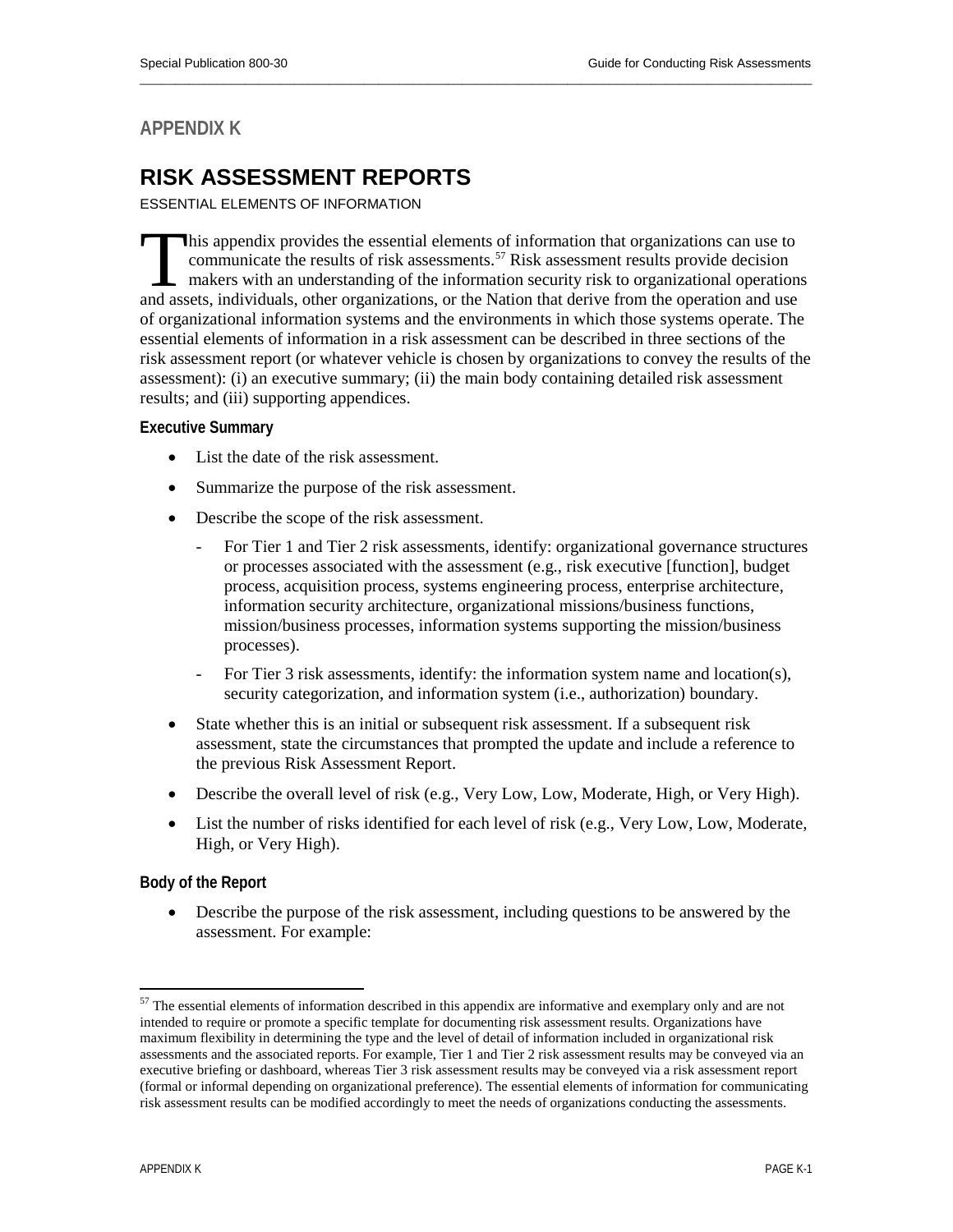- How the use of a specific information technology would potentially change the risk to organizational missions/business functions if employed in information systems supporting those missions/business functions; or

\_\_\_\_\_\_\_\_\_\_\_\_\_\_\_\_\_\_\_\_\_\_\_\_\_\_\_\_\_\_\_\_\_\_\_\_\_\_\_\_\_\_\_\_\_\_\_\_\_\_\_\_\_\_\_\_\_\_\_\_\_\_\_\_\_\_\_\_\_\_\_\_\_\_\_\_\_\_\_\_\_\_\_\_\_\_\_\_\_\_\_\_\_\_\_\_

- How the risk assessment results are to be used in the context of the RMF (e.g., an initial risk assessment to be used in tailoring security control baselines and/or to guide and inform other decisions and serve as a starting point for subsequent risk assessments; subsequent risk assessment to incorporate results of security control assessments and inform authorization decisions; subsequent risk assessment to support the analysis of alternative courses of action for risk responses; subsequent risk assessment based on risk monitoring to identify new threats or vulnerabilities; subsequent risk assessments to incorporate knowledge gained from incidents or attacks).
- Identify assumptions and constraints.
- Describe risk tolerance inputs to the risk assessment (including the range of consequences to be considered).
- Identify and describe the risk model and analytic approach; provide a reference or include as an appendix, identifying risk factors, value scales, and algorithms for combining values.
- Provide a rationale for any risk-related decisions during the risk assessment process.
- Describe the uncertainties within the risk assessment process and how those uncertainties influence decisions.
- If the risk assessment includes organizational missions/business functions, describe the missions/functions (e.g., mission/business processes supporting the missions/functions, interconnections and dependencies among related missions/business functions, and information technology that supports the missions/business functions).
- If the risk assessment includes organizational information systems, describe the systems (e.g., missions/business functions the system is supporting, information flows to/from the systems, and dependencies on other systems, shared services, or common infrastructures).
- Summarize risk assessment results (e.g., using tables or graphs), in a form that enables decision makers to quickly understand the risk (e.g., number of threat events for different combinations of likelihood and impact, the relative proportion of threat events at different risk levels).
- Identify the time frame for which the risk assessment is valid (i.e., time frame for which the assessment is intended to support decisions).
- List the risks due to adversarial threats (see Table F-1).
- List the risks due to non-adversarial threats (see Table F-2).

#### **Appendices**

- List references and sources of information.
- List the team or individuals conducting the risk assessment including contact information.
- List risk assessment details and any supporting evidence (e.g., Tables D-7, D-8, E-5, F-3, F-6, H-4), as needed to understand and enable reuse of results (e.g., for reciprocity, for subsequent risk assessments, to serve as input to Tier 1 and Tier 2 risk assessments).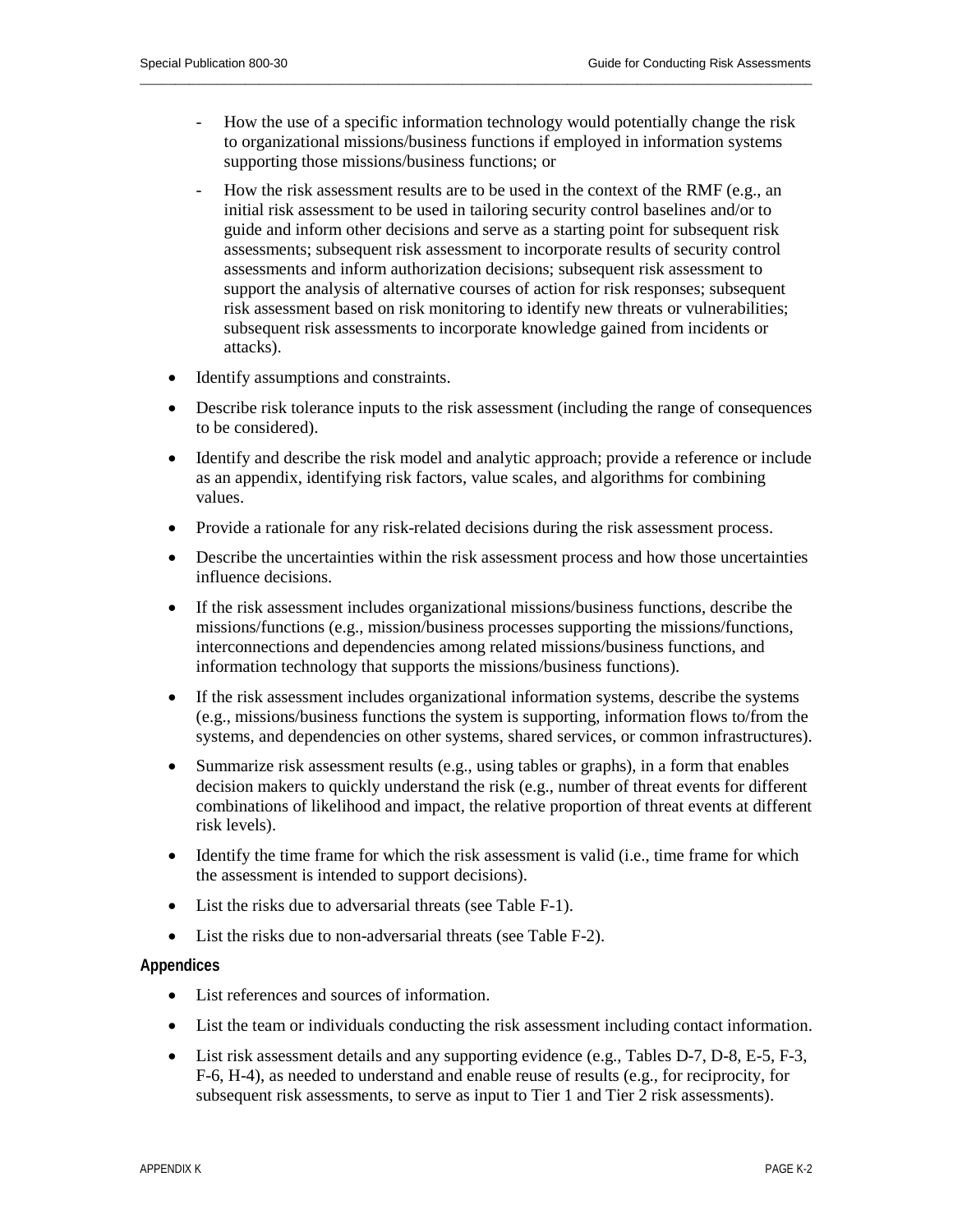## **APPENDIX L**

Ē

# **SUMMARY OF TASKS**

RISK ASSESSMENT TASKS AND ASSOCIATED RISK TABLES

#### **TABLE L-1: SUMMARY OF RISK ASSESSMENT TASKS**

| <b>TASK</b>                                                                                           | <b>TASK DESCRIPTION</b>                                                                                                                                                                          |  |  |  |  |  |  |
|-------------------------------------------------------------------------------------------------------|--------------------------------------------------------------------------------------------------------------------------------------------------------------------------------------------------|--|--|--|--|--|--|
| Step 1: Prepare for Risk Assessment                                                                   |                                                                                                                                                                                                  |  |  |  |  |  |  |
| <b>TASK 1-1</b><br><b>IDENTIFY PURPOSE</b><br>Section 3.1                                             | Identify the purpose of the risk assessment in terms of the information that the<br>assessment is intended to produce and the decisions the assessment is intended to<br>support.                |  |  |  |  |  |  |
| TASK 1-2<br><b>IDENTIFY SCOPE</b><br>Section 3.1                                                      | Identify the scope of the risk assessment in terms of organizational applicability, time<br>frame supported, and architectural/technology considerations.                                        |  |  |  |  |  |  |
| <b>TASK 1-3</b><br><b>IDENTIFY ASSUMPTIONS</b><br>AND CONSTRAINTS<br>Section 3.1                      | Identify the specific assumptions and constraints under which the risk assessment is<br>conducted.                                                                                               |  |  |  |  |  |  |
| TASK 1-4<br><b>IDENTIFY INFORMATION</b><br><b>SOURCES</b><br>Section 3.1                              | Identify the sources of descriptive, threat, vulnerability, and impact information to be<br>used in the risk assessment.                                                                         |  |  |  |  |  |  |
| <b>TASK 1-5</b><br><b>IDENTIFY RISK MODEL AND</b><br>ANALYTIC APPROACH<br>Section 3.1                 | Identify the risk model and analytic approach to be used in the risk assessment.                                                                                                                 |  |  |  |  |  |  |
| <b>Step 2: Conduct Risk Assessment</b>                                                                |                                                                                                                                                                                                  |  |  |  |  |  |  |
| <b>TASK 2-1</b><br><b>IDENTIFY THREAT SOURCES</b><br>Section 3.2, Appendix D                          | Identify and characterize threat sources of concern, including capability, intent, and<br>targeting characteristics for adversarial threats and range of effects for non-adversarial<br>threats. |  |  |  |  |  |  |
| <b>TASK 2-2</b><br><b>IDENTIFY THREAT EVENTS</b><br>Section 3.2, Appendix E                           | Identify potential threat events, relevance of the events, and the threat sources that could<br>initiate the events.                                                                             |  |  |  |  |  |  |
| TASK 2-3<br><b>IDENTIFY VULNERABILITIES AND</b><br>PREDISPOSING CONDITIONS<br>Section 3.2, Appendix F | Identify vulnerabilities and predisposing conditions that affect the likelihood that threat<br>events of concern result in adverse impacts.                                                      |  |  |  |  |  |  |